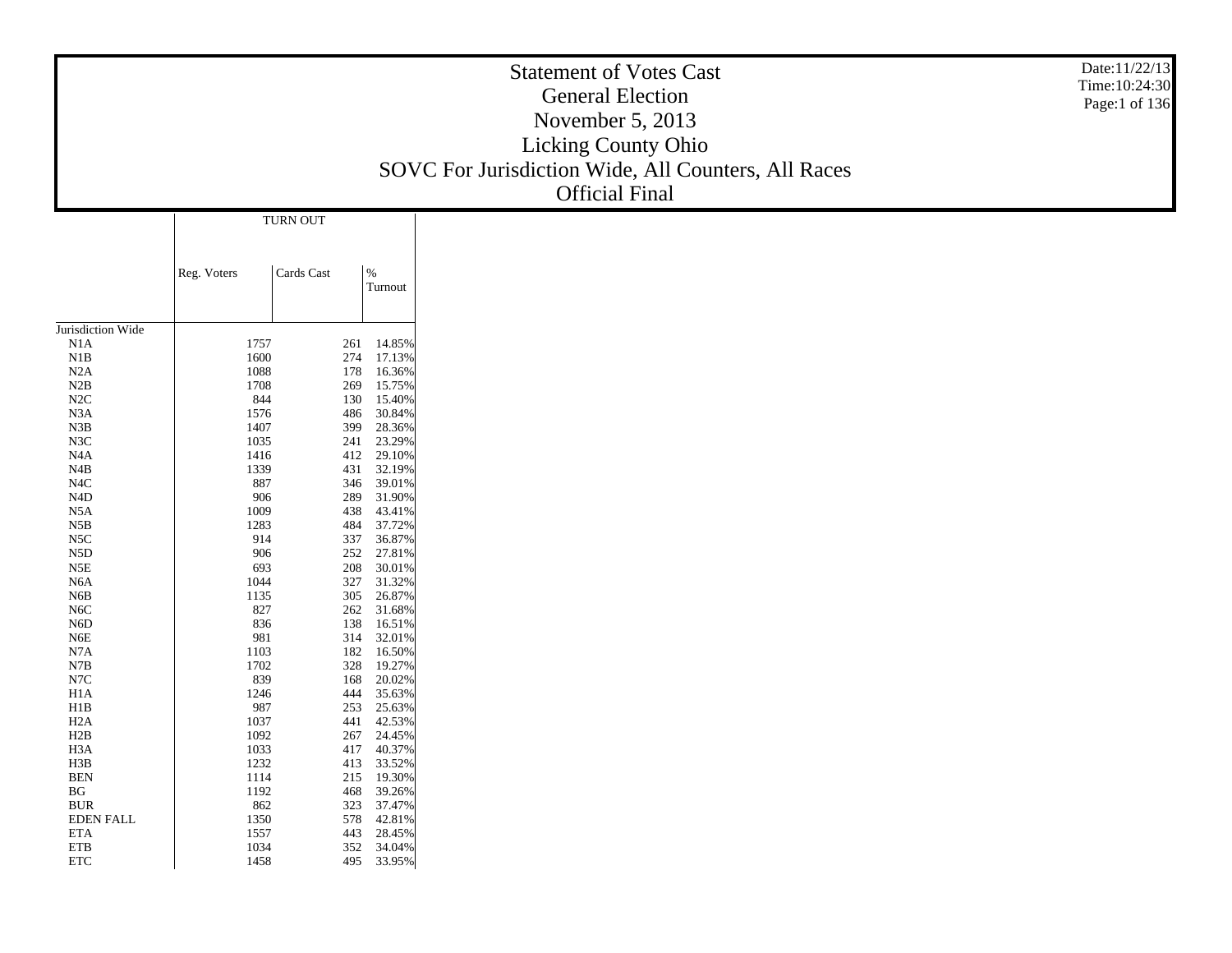|                                   |              |            |                          | Date:11/22/13<br><b>Statement of Votes Cast</b><br>Time: 10:24:30<br><b>General Election</b><br>Page: 2 of 136<br>November 5, 2013<br>Licking County Ohio<br>SOVC For Jurisdiction Wide, All Counters, All Races<br><b>Official Final</b> |
|-----------------------------------|--------------|------------|--------------------------|-------------------------------------------------------------------------------------------------------------------------------------------------------------------------------------------------------------------------------------------|
|                                   |              | TURN OUT   |                          |                                                                                                                                                                                                                                           |
|                                   |              |            |                          |                                                                                                                                                                                                                                           |
|                                   | Reg. Voters  | Cards Cast | $\%$<br>Turnout          |                                                                                                                                                                                                                                           |
| <b>ETD</b>                        | 1507         |            | 511 33.91%               |                                                                                                                                                                                                                                           |
| R2A                               | 1070         | 218        | 20.37%                   |                                                                                                                                                                                                                                           |
| R <sub>3</sub> A                  | 1399         | 351<br>175 | 25.09%                   |                                                                                                                                                                                                                                           |
| R3B<br>R3C                        | 909<br>1295  | 308        | 19.25%<br>23.78%         |                                                                                                                                                                                                                                           |
| R <sub>3</sub> D                  | 1345         | 310        | 23.05%                   |                                                                                                                                                                                                                                           |
| <b>FRANKLIN TWP</b><br><b>GTA</b> | 1503<br>979  | 426<br>443 | 28.34%                   |                                                                                                                                                                                                                                           |
| GTB                               | 934          | 422        | 45.25%<br>45.18%         |                                                                                                                                                                                                                                           |
| GTC                               | 1363         | 668        | 49.01%                   |                                                                                                                                                                                                                                           |
| <b>GVA</b>                        | 1284         | 568        | 44.24%                   |                                                                                                                                                                                                                                           |
| GVB<br>$\operatorname{GVC}$       | 1213<br>2019 | 538<br>181 | 44.35%<br>8.96%          |                                                                                                                                                                                                                                           |
| <b>HAN TWP</b>                    | 1159         | 386        | 33.30%                   |                                                                                                                                                                                                                                           |
| <b>HAN V</b>                      | 699          | 213        | 30.47%                   |                                                                                                                                                                                                                                           |
| HR A<br>HR B KIRK                 | 1012<br>1316 | 357<br>531 | 35.28%<br>40.35%         |                                                                                                                                                                                                                                           |
| HR C                              | 905          | 350        | 38.67%                   |                                                                                                                                                                                                                                           |
| $\rm HR$ D                        | 1354         | 549        | 40.55%                   |                                                                                                                                                                                                                                           |
| HR E<br><b>HFT</b>                | 1082<br>915  | 476<br>356 | 43.99%<br>38.91%         |                                                                                                                                                                                                                                           |
| $\rm HWG$                         | 883          | 275        | 31.14%                   |                                                                                                                                                                                                                                           |
| JRA                               | 1204         | 395        | 32.81%                   |                                                                                                                                                                                                                                           |
| JRB<br>LBA                        | 807<br>810   | 276<br>178 | 34.20%<br>21.98%         |                                                                                                                                                                                                                                           |
| LBB                               | 928          | 205        | 22.09%                   |                                                                                                                                                                                                                                           |
| LKA                               | 1401         | 270        | 19.27%                   |                                                                                                                                                                                                                                           |
| LKB<br>LKC                        | 819<br>1018  | 217<br>253 | 26.50%<br>24.85%         |                                                                                                                                                                                                                                           |
| <b>MADA</b>                       | 1271         | 318        | 25.02%                   |                                                                                                                                                                                                                                           |
| MADB                              | 841          |            | 229 27.23%               |                                                                                                                                                                                                                                           |
| <b>MARY TWP</b><br>МK             | 1317<br>1071 |            | 315 23.92%<br>495 46.22% |                                                                                                                                                                                                                                           |
| <b>MONA</b>                       | 801          | 200        | 24.97%                   |                                                                                                                                                                                                                                           |
| $\rm{MONB}$                       | 874          |            | 316 36.16%               |                                                                                                                                                                                                                                           |
| <b>JOHNA</b><br>$_{\rm JOHNB}$    | 1581<br>1345 | 427<br>277 | 27.01%<br>20.59%         |                                                                                                                                                                                                                                           |
| $\rm NK$ $\rm TWP$                | 1502         | 507        | 33.75%                   |                                                                                                                                                                                                                                           |
| NNTA                              | 1255         |            | 590 47.01%               |                                                                                                                                                                                                                                           |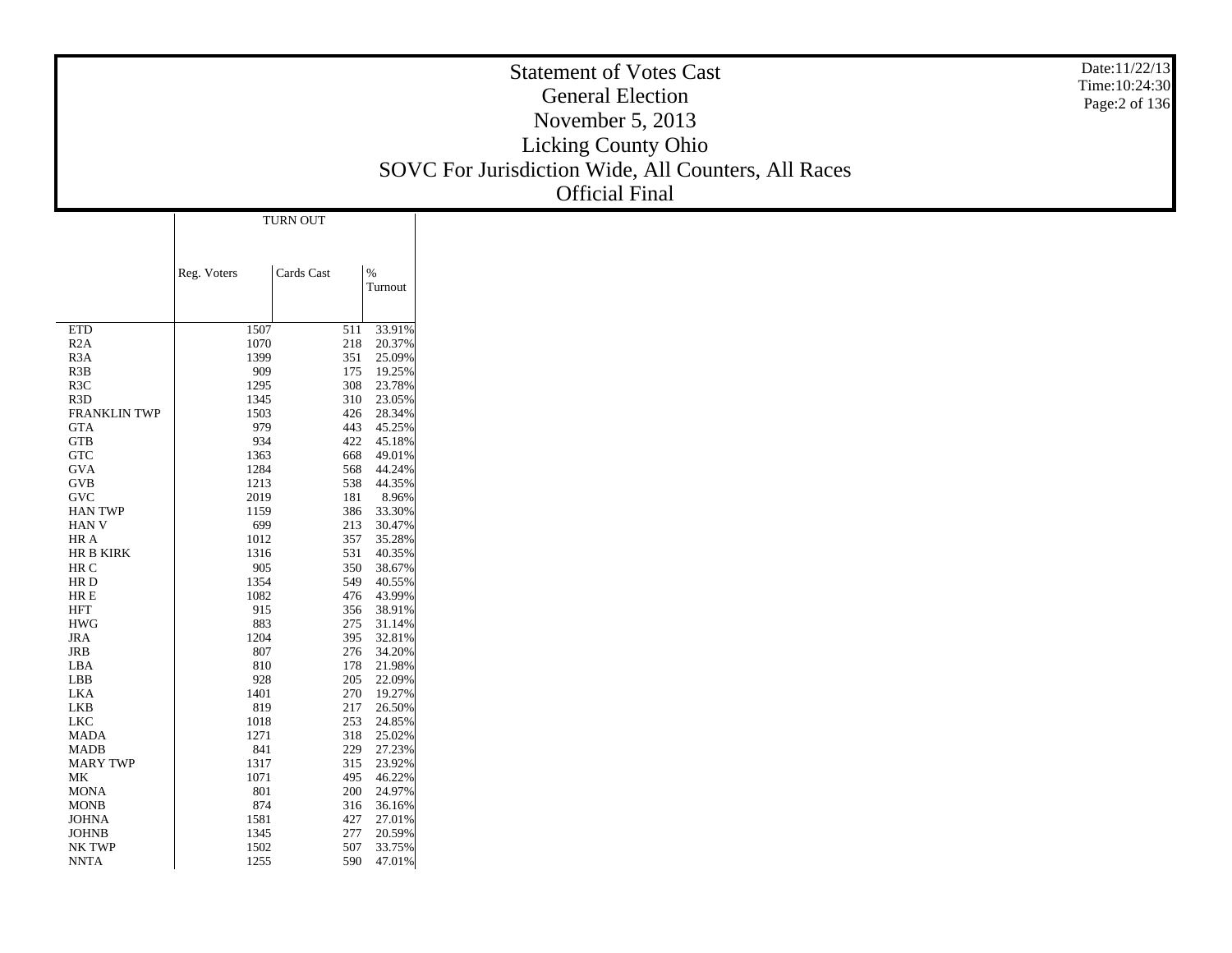|                       |                |                 |                  | Date:11/22/13<br><b>Statement of Votes Cast</b><br>Time: 10:24:30<br><b>General Election</b><br>Page: 3 of 136<br>November 5, 2013<br><b>Licking County Ohio</b><br>SOVC For Jurisdiction Wide, All Counters, All Races<br><b>Official Final</b> |
|-----------------------|----------------|-----------------|------------------|--------------------------------------------------------------------------------------------------------------------------------------------------------------------------------------------------------------------------------------------------|
|                       |                | <b>TURN OUT</b> |                  |                                                                                                                                                                                                                                                  |
|                       |                |                 |                  |                                                                                                                                                                                                                                                  |
|                       |                |                 |                  |                                                                                                                                                                                                                                                  |
|                       | Reg. Voters    | Cards Cast      | $\%$             |                                                                                                                                                                                                                                                  |
|                       |                |                 | Turnout          |                                                                                                                                                                                                                                                  |
|                       |                |                 |                  |                                                                                                                                                                                                                                                  |
| <b>NNTB STLOU</b>     | 851            | 424             | 49.82%           |                                                                                                                                                                                                                                                  |
| P <sub>1</sub> A      | 1304           | 397             | 30.44%           |                                                                                                                                                                                                                                                  |
| P <sub>1</sub> B      | 1287           | 320             | 24.86%           |                                                                                                                                                                                                                                                  |
| P <sub>2</sub> A      | 1240           | 289             | 23.31%           |                                                                                                                                                                                                                                                  |
| P <sub>2</sub> B      | 1129           | 166             | 14.70%           |                                                                                                                                                                                                                                                  |
| P <sub>3</sub> A      | 1378           | 443             | 32.15%           |                                                                                                                                                                                                                                                  |
| P3B                   | 1258           | 515             | 40.94%           |                                                                                                                                                                                                                                                  |
| P <sub>4</sub> A      | 1057           | 344             | 32.54%           |                                                                                                                                                                                                                                                  |
| P <sub>4</sub> B      | 1270           | 387             | 30.47%           |                                                                                                                                                                                                                                                  |
| <b>PERRY</b>          | 956            | 228             | 23.85%           |                                                                                                                                                                                                                                                  |
| <b>STAA</b>           | 798            | 238             | 29.82%           |                                                                                                                                                                                                                                                  |
| <b>STAB ALEX</b>      | 997            | 308             | 30.89%           |                                                                                                                                                                                                                                                  |
| <b>UTA</b>            | 1372           | 492             | 35.86%           |                                                                                                                                                                                                                                                  |
| <b>UTB</b>            | 1385           | 488             | 35.23%           |                                                                                                                                                                                                                                                  |
| BL VLG                | 1549           | 437             | 28.21%           |                                                                                                                                                                                                                                                  |
| <b>HEB VLG</b>        | 1459           | 323             | 22.14%           |                                                                                                                                                                                                                                                  |
| <b>WASH</b>           | 655            | 392             | 59.85%           |                                                                                                                                                                                                                                                  |
| <b>UTICA</b><br>Total | 1226<br>110190 | 563<br>33402    | 45.92%<br>30.31% |                                                                                                                                                                                                                                                  |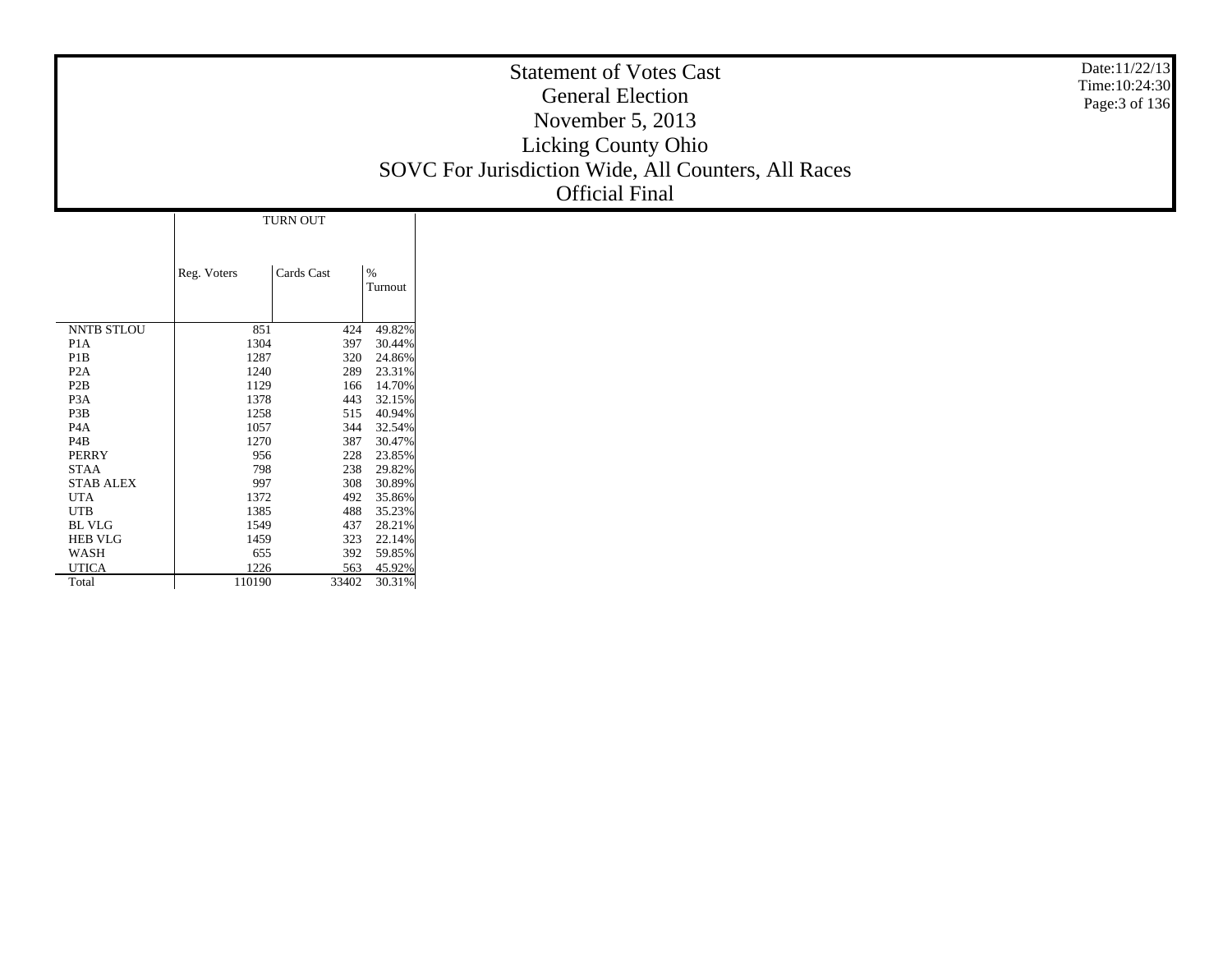|                   |             | <b>Newark Treasurer</b> |                    |          |        |                         |        |  |  |  |
|-------------------|-------------|-------------------------|--------------------|----------|--------|-------------------------|--------|--|--|--|
|                   | Reg. Voters | Times<br>Counted        | <b>Total Votes</b> | Liz Kyle |        | <b>Timothy A Mercer</b> |        |  |  |  |
| Jurisdiction Wide |             |                         |                    |          |        |                         |        |  |  |  |
| N <sub>1</sub> A  | 1757        | 261                     | 252                | 114      | 45.24% | 138                     | 54.76% |  |  |  |
| N1B               | 1600        | 274                     | 261                | 128      | 49.04% | 133                     | 50.96% |  |  |  |
| N2A               | 1088        | 178                     | 177                | 80       | 45.20% | 97                      | 54.80% |  |  |  |
| N2B               | 1708        | 269                     | 261                | 142      | 54.41% | 119                     | 45.59% |  |  |  |
| N2C               | 844         | 130                     | 128                | 70       | 54.69% | 58                      | 45.31% |  |  |  |
| N <sub>3</sub> A  | 1576        | 486                     | 466                | 166      | 35.62% | 300                     | 64.38% |  |  |  |
| N3B               | 1407        | 399                     | 363                | 120      | 33.06% | 243                     | 66.94% |  |  |  |
| N3C               | 1035        | 241                     | 235                | 98       | 41.70% | 137                     | 58.30% |  |  |  |
| N <sub>4</sub> A  | 1416        | 412                     | 394                | 135      | 34.26% | 259                     | 65.74% |  |  |  |
| N4B               | 1339        | 431                     | 409                | 156      | 38.14% | 253                     | 61.86% |  |  |  |
| N <sub>4</sub> C  | 887         | 346                     | 326                | 99       | 30.37% | 227                     | 69.63% |  |  |  |
| N <sub>4</sub> D  | 906         | 289                     | 279                | 94       | 33.69% | 185                     | 66.31% |  |  |  |
| N <sub>5</sub> A  | 1009        | 438                     | 424                | 96       | 22.64% | 328                     | 77.36% |  |  |  |
| N5B               | 1283        | 484                     | 456                | 93       | 20.39% | 363                     | 79.61% |  |  |  |
| N <sub>5</sub> C  | 914         | 337                     | 319                | 121      | 37.93% | 198                     | 62.07% |  |  |  |
| N <sub>5</sub> D  | 906         | 252                     | 238                | 97       | 40.76% | 141                     | 59.24% |  |  |  |
| N5E               | 693         | 208                     | 206                | 66       | 32.04% | 140                     | 67.96% |  |  |  |
| N <sub>6</sub> A  | 1044        | 327                     | 309                | 93       | 30.10% | 216                     | 69.90% |  |  |  |
| N <sub>6</sub> B  | 1135        | 305                     | 297                | 112      | 37.71% | 185                     | 62.29% |  |  |  |
| N <sub>6</sub> C  | 827         | 262                     | 250                | 74       | 29.60% | 176                     | 70.40% |  |  |  |
| N <sub>6</sub> D  | 836         | 138                     | 130                | 53       | 40.77% | 77                      | 59.23% |  |  |  |
| N <sub>6</sub> E  | 981         | 314                     | 297                | 80       | 26.94% | 217                     | 73.06% |  |  |  |
| N7A               | 1103        | 182                     | 173                | 86       | 49.71% | 87                      | 50.29% |  |  |  |
| N7B               | 1702        | 328                     | 316                | 133      | 42.09% | 183                     | 57.91% |  |  |  |
| N7C               | 839         | 168                     | 162                | 62       | 38.27% | 100                     | 61.73% |  |  |  |
| Total             | 28835       | 7459                    | 7128               | 2568     | 36.03% | 4560                    | 63.97% |  |  |  |

Date:11/22/13 Time:10:24:30Page:4 of 136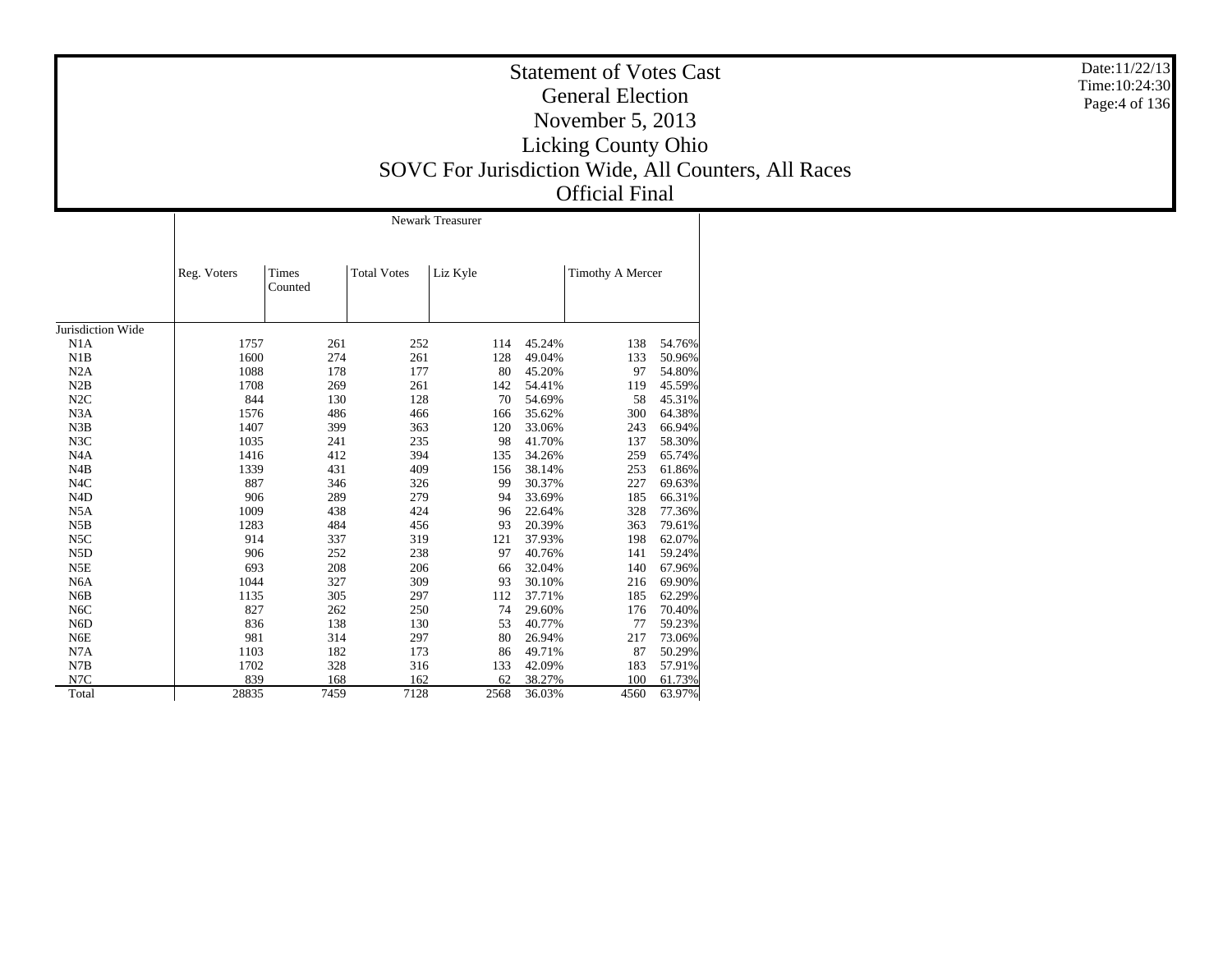|                                          | <b>Statement of Votes Cast</b><br><b>General Election</b><br>November $5, 2013$<br><b>Licking County Ohio</b><br>SOVC For Jurisdiction Wide, All Counters, All Races<br><b>Official Final</b><br>Newark Council 1st Ward |                   |                    |                   |                                |                   |                            |  | Date:11/22/13<br>Time: 10:24:30<br>Page: 5 of 136 |
|------------------------------------------|--------------------------------------------------------------------------------------------------------------------------------------------------------------------------------------------------------------------------|-------------------|--------------------|-------------------|--------------------------------|-------------------|----------------------------|--|---------------------------------------------------|
|                                          | Reg. Voters                                                                                                                                                                                                              | Times<br>Counted  | <b>Total Votes</b> | Vickie B Chrisley |                                | Dee Hall          |                            |  |                                                   |
| Jurisdiction Wide<br>N1A<br>N1B<br>Total | 1757<br>1600<br>3357                                                                                                                                                                                                     | 261<br>274<br>535 | 252<br>261<br>513  | 120<br>110        | 47.62%<br>42.15%<br>230 44.83% | 132<br>151<br>283 | 52.38%<br>57.85%<br>55.17% |  |                                                   |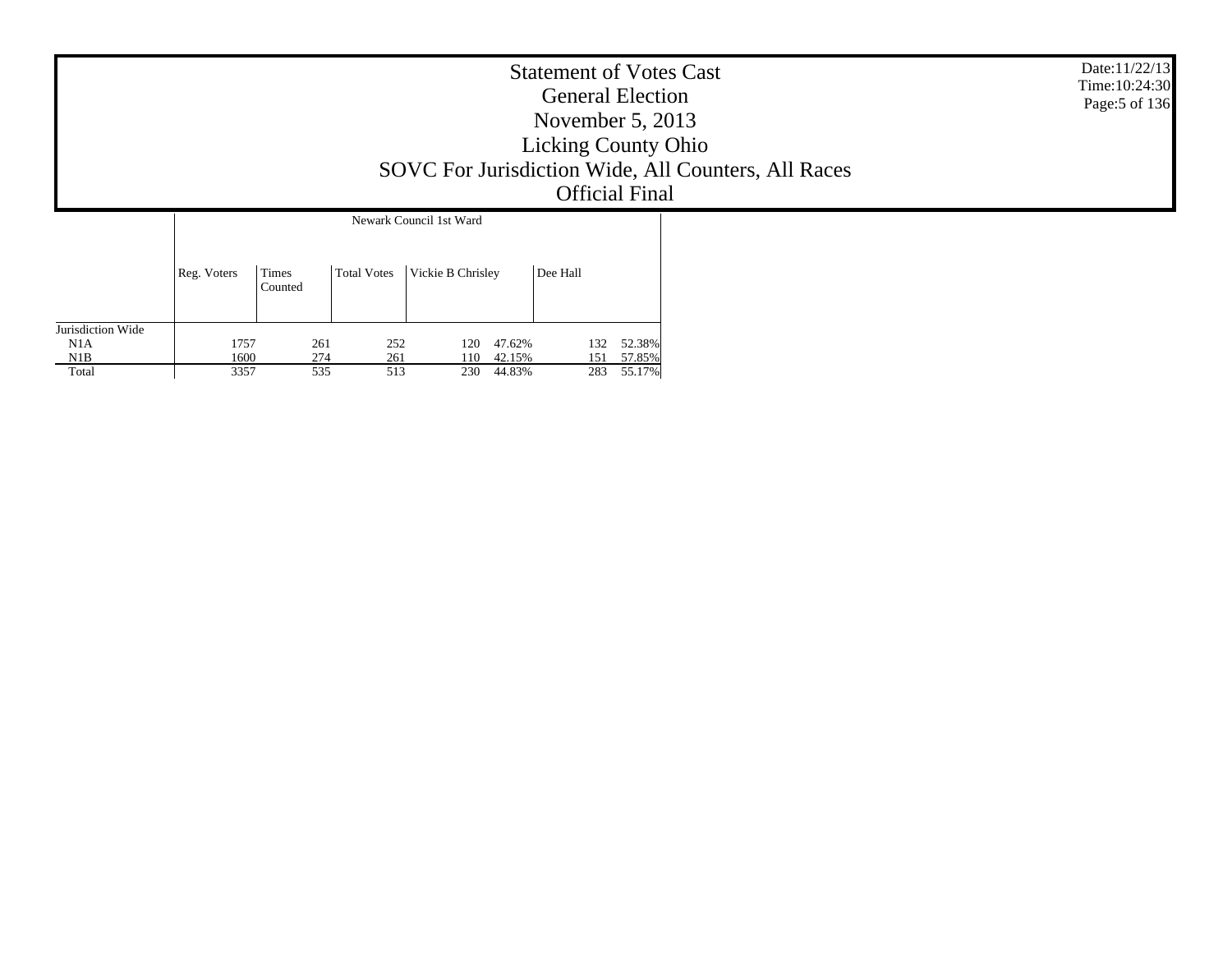|                   | <b>Statement of Votes Cast</b><br><b>General Election</b><br>November $5, 2013$<br><b>Licking County Ohio</b><br>SOVC For Jurisdiction Wide, All Counters, All Races<br><b>Official Final</b> |            |            |                         |                  |          |                  | Date:11/22/13<br>Time: 10:24:30<br>Page:6 of 136 |
|-------------------|-----------------------------------------------------------------------------------------------------------------------------------------------------------------------------------------------|------------|------------|-------------------------|------------------|----------|------------------|--------------------------------------------------|
|                   |                                                                                                                                                                                               |            |            | Newark Council 2nd Ward |                  |          |                  |                                                  |
|                   | Reg. Voters<br>Times<br>Jeremy Eugene Blake<br>Mark D Christenberry<br><b>Total Votes</b><br>Counted                                                                                          |            |            |                         |                  |          |                  |                                                  |
| Jurisdiction Wide |                                                                                                                                                                                               |            |            |                         |                  |          |                  |                                                  |
| N2A<br>N2B        | 1088<br>1708                                                                                                                                                                                  | 178<br>269 | 177<br>265 | 97<br>177               | 54.80%<br>66.79% | 80<br>88 | 45.20%<br>33.21% |                                                  |
| N2C               | 844                                                                                                                                                                                           | 130        | 128        |                         | 94 73.44%        | 34       | 26.56%           |                                                  |

202 35.44%

 N2B N2C**Total** 

3640

130 128 94 73.44%<br>577 570 368 64.56%

368 64.56%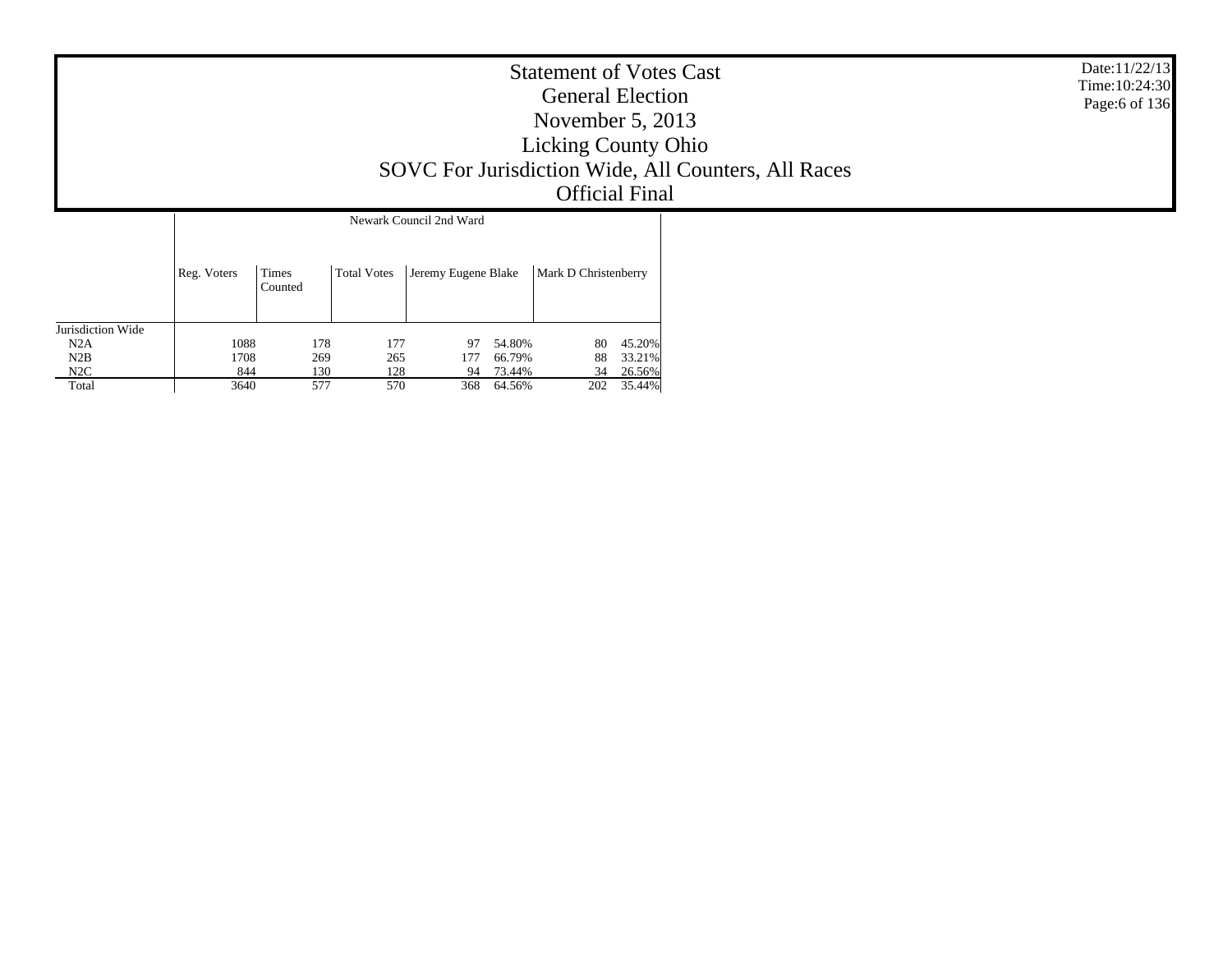| <b>Statement of Votes Cast</b><br><b>General Election</b><br>November $5, 2013$<br><b>Licking County Ohio</b> | Date:11/22/13<br>Time: 10:24:30<br>Page:7 of 136 |
|---------------------------------------------------------------------------------------------------------------|--------------------------------------------------|
| SOVC For Jurisdiction Wide, All Counters, All Races                                                           |                                                  |
| <b>Official Final</b>                                                                                         |                                                  |

|                   |             | Newark Council 3rd Ward |                    |                      |        |                    |        |           |        |  |  |  |
|-------------------|-------------|-------------------------|--------------------|----------------------|--------|--------------------|--------|-----------|--------|--|--|--|
|                   | Reg. Voters | Times<br>Counted        | <b>Total Votes</b> | Julie Ketner Barrett |        | <b>Bob Diebold</b> |        | Jeff Rath |        |  |  |  |
| Jurisdiction Wide |             |                         |                    |                      |        |                    |        |           |        |  |  |  |
| N3A               | 1576        | 486                     | 470                | 198                  | 42.13% | 56                 | 11.91% | 216       | 45.96% |  |  |  |
| N3B               | 1407        | 399                     | 382                | 114                  | 29.84% | 34                 | 8.90%  | 234       | 61.26% |  |  |  |
| N3C               | 1035        | 241                     | 235                | 85                   | 36.17% | 48                 | 20.43% | 102       | 43.40% |  |  |  |
| Total             | 4018        | 1126                    | 1087               | 397                  | 36.52% | 138                | 12.70% | 552       | 50.78% |  |  |  |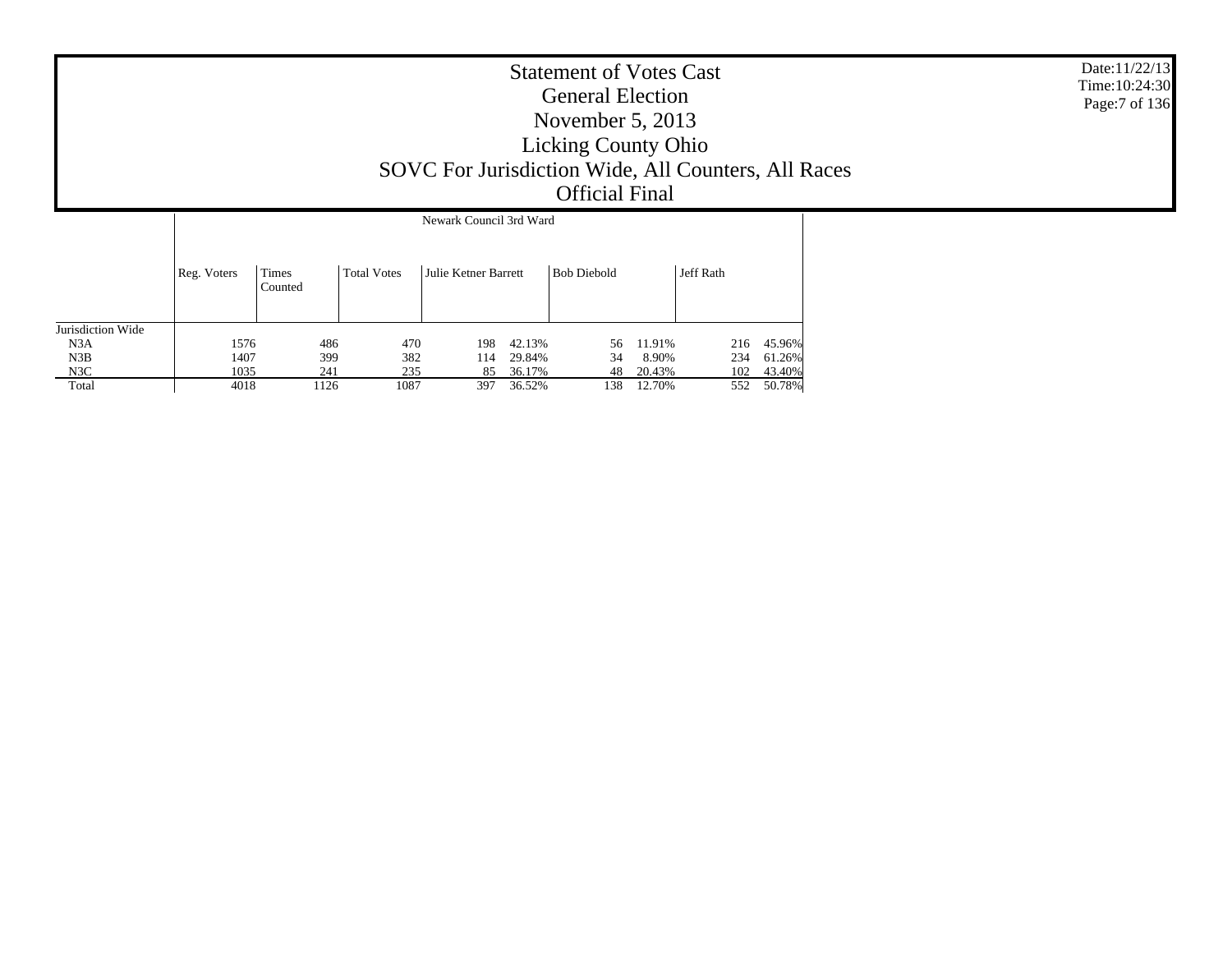| <b>Statement of Votes Cast</b><br><b>General Election</b><br>November $5, 2013$<br><b>Licking County Ohio</b><br>SOVC For Jurisdiction Wide, All Counters, All Races<br><b>Official Final</b> | Date:11/22/13<br>Time: 10:24:30<br>Page:8 of 136 |
|-----------------------------------------------------------------------------------------------------------------------------------------------------------------------------------------------|--------------------------------------------------|
| Newark Council 4th Ward                                                                                                                                                                       |                                                  |

|                   | Reg. Voters | Times<br>Counted | <b>Total Votes</b> | Rhonda Loomis |        | Alexander J Rolletta |        |
|-------------------|-------------|------------------|--------------------|---------------|--------|----------------------|--------|
| Jurisdiction Wide |             |                  |                    |               |        |                      |        |
| N4A               | 1416        | 412              | 404                | 183           | 45.30% | 221                  | 54.70% |
| N4B               | 1339        | 431              | 422                | 164           | 38.86% | 258                  | 61.14% |
| N <sub>4</sub> C  | 887         | 346              | 335                | 139           | 41.49% | 196                  | 58.51% |
| N4D               | 906         | 289              | 284                | 101           | 35.56% | 183                  | 64.44% |
| Total             | 4548        | 1478             | 1445               | 587           | 40.62% | 858                  | 59.38% |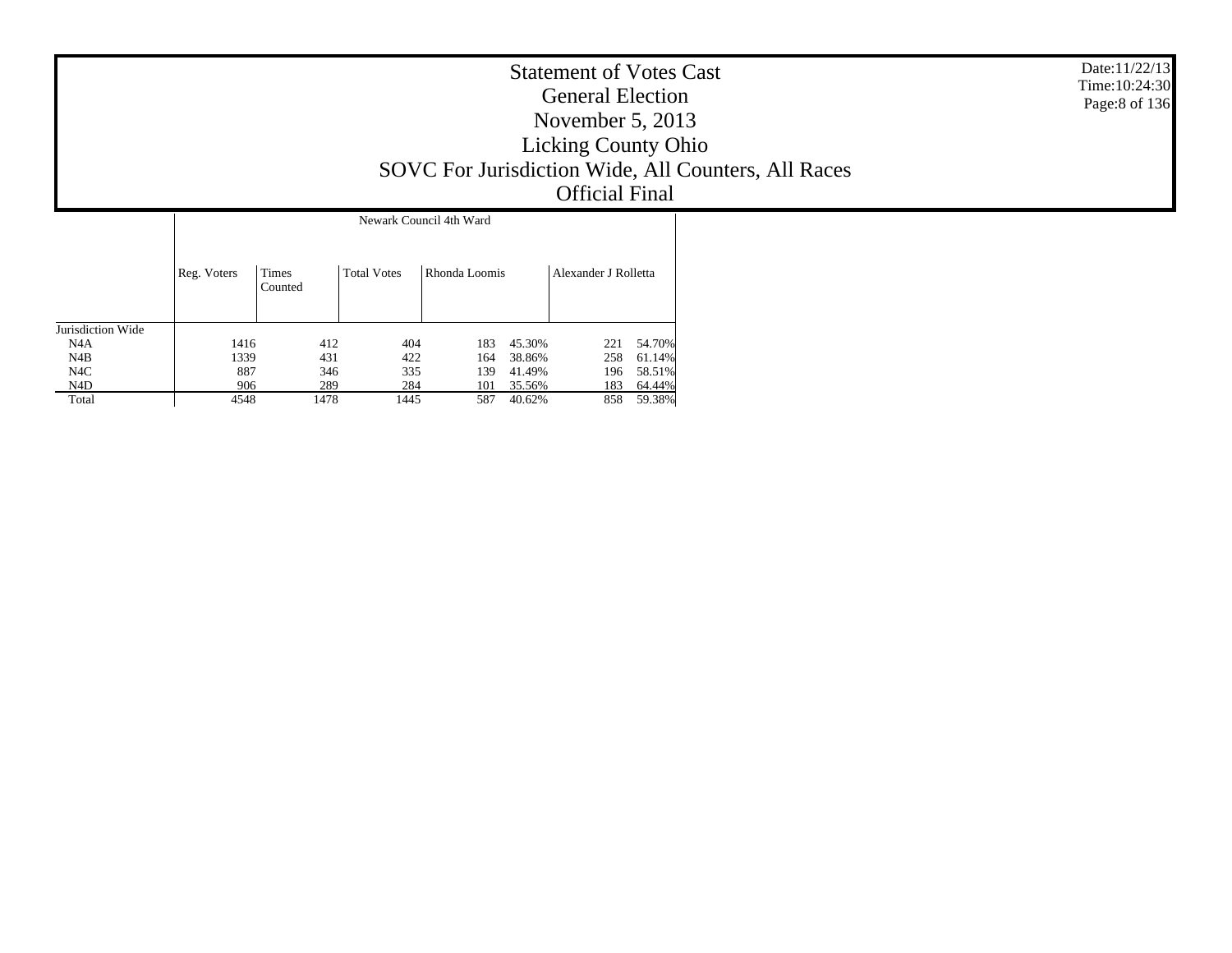| <b>Statement of Votes Cast</b><br><b>General Election</b><br>November $5, 2013$<br><b>Licking County Ohio</b><br>SOVC For Jurisdiction Wide, All Counters, All Races<br><b>Official Final</b> | Date:11/22/13<br>Time: 10:24:30<br>Page: 9 of 136 |
|-----------------------------------------------------------------------------------------------------------------------------------------------------------------------------------------------|---------------------------------------------------|
| Newark Council 5th Ward                                                                                                                                                                       |                                                   |

|                   | Reg. Voters | Times<br>Counted | <b>Total Votes</b> | Curtis Johnson |        | Ann Rader |        |
|-------------------|-------------|------------------|--------------------|----------------|--------|-----------|--------|
| Jurisdiction Wide |             |                  |                    |                |        |           |        |
| N5A               | 1009        | 438              | 422                | 283            | 67.06% | 139       | 32.94% |
| N5B               | 1283        | 484              | 455                | 296            | 65.05% | 159       | 34.95% |
| N5C               | 914         | 337              | 324                | 170            | 52.47% | 154       | 47.53% |
| N5D               | 906         | 252              | 239                | 125            | 52.30% | 114       | 47.70% |
| N5E               | 693         | 208              | 202                | 114            | 56.44% | 88        | 43.56% |
| Total             | 4805        | 1719             | 1642               | 988            | 60.17% | 654       | 39.83% |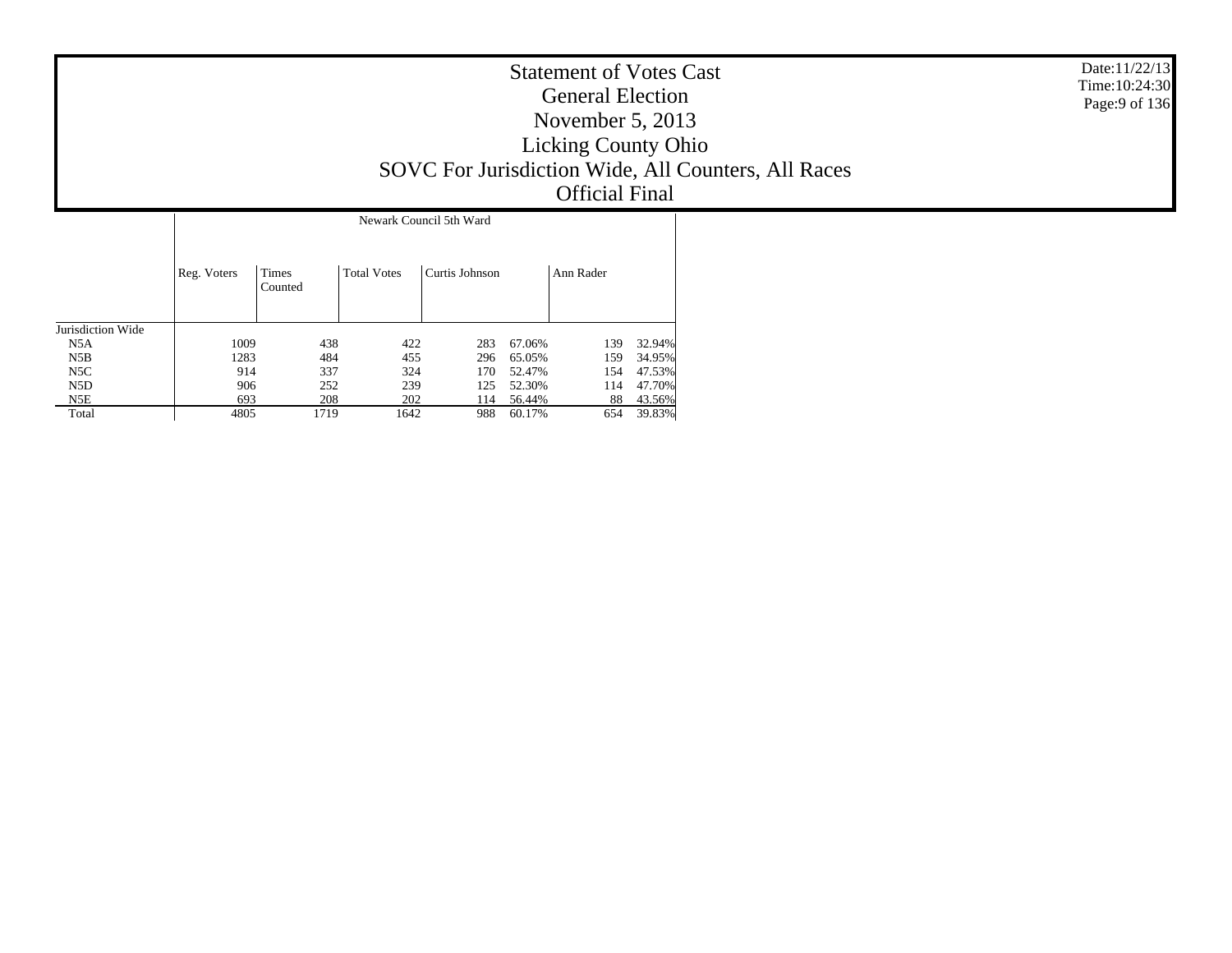|                         | <b>Statement of Votes Cast</b><br><b>General Election</b><br>November $5, 2013$<br><b>Licking County Ohio</b><br>SOVC For Jurisdiction Wide, All Counters, All Races<br><b>Official Final</b> | Date: $11/22/13$<br>Time: 10:24:30<br>Page: 10 of 136 |
|-------------------------|-----------------------------------------------------------------------------------------------------------------------------------------------------------------------------------------------|-------------------------------------------------------|
| Newark Council 6th Ward |                                                                                                                                                                                               |                                                       |

|                   | Reg. Voters | Times<br>Counted |     | <b>Total Votes</b> | Douglas P Marmie |             |
|-------------------|-------------|------------------|-----|--------------------|------------------|-------------|
| Jurisdiction Wide |             |                  |     |                    |                  |             |
| N6A               | 1044        |                  | 327 | 246                |                  | 246 100.00% |
| N6B               | 1135        |                  | 305 | 214                |                  | 214 100.00% |
| N6C               | 827         |                  | 262 | 191                | 191              | 100.00%     |
| N6D               | 836         |                  | 138 | 102                |                  | 102 100.00% |
| N6E               | 981         |                  | 314 | 236                |                  | 236 100.00% |
| Total             | 4823        | 1346             |     | 989                | 989              | 100.00%     |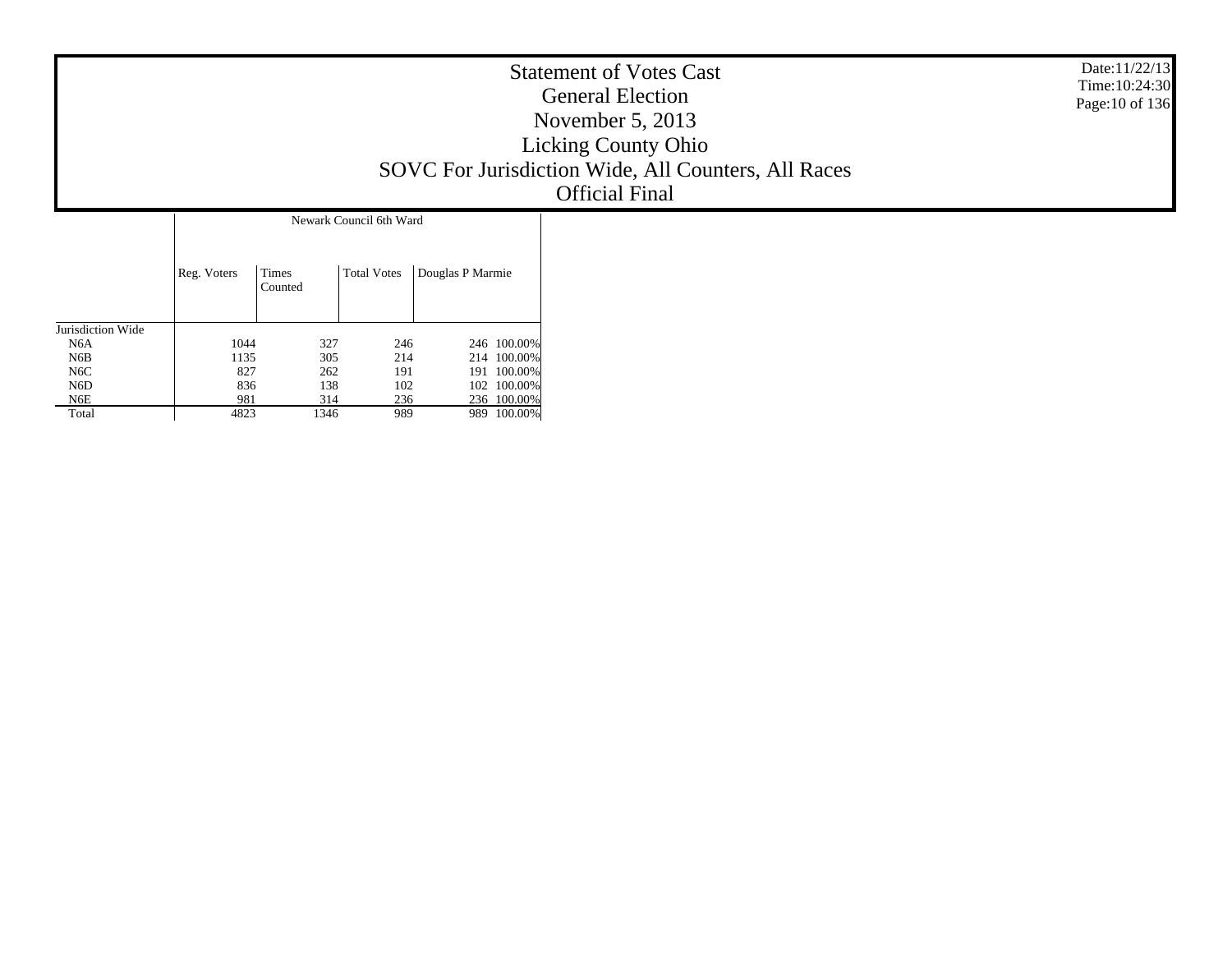|             |                  |             |                                                 | <b>Statement of Votes Cast</b><br><b>General Election</b><br>November $5, 2013$<br><b>Licking County Ohio</b><br><b>Official Final</b> | SOVC For Jurisdiction Wide, All Counters, All Races | Date:11/22/13<br>Time: 10:24:30<br>Page:11 of 136 |
|-------------|------------------|-------------|-------------------------------------------------|----------------------------------------------------------------------------------------------------------------------------------------|-----------------------------------------------------|---------------------------------------------------|
| Reg. Voters | Times<br>Counted | Total Votes | Newark Council 7th Ward<br><b>Beau Bromberg</b> | Carol A Floyd                                                                                                                          |                                                     |                                                   |

113 63.13%

174 54.38%

101 61.96%

388 58.61%

Jurisdiction Wide N7A

1103

1702

 $rac{175}{839}$ 

3644

182 179 66 36.87%

328 320 146 45.63%

168 163 62 38.04%

678 662 274 41.39%

 N7B N7C Total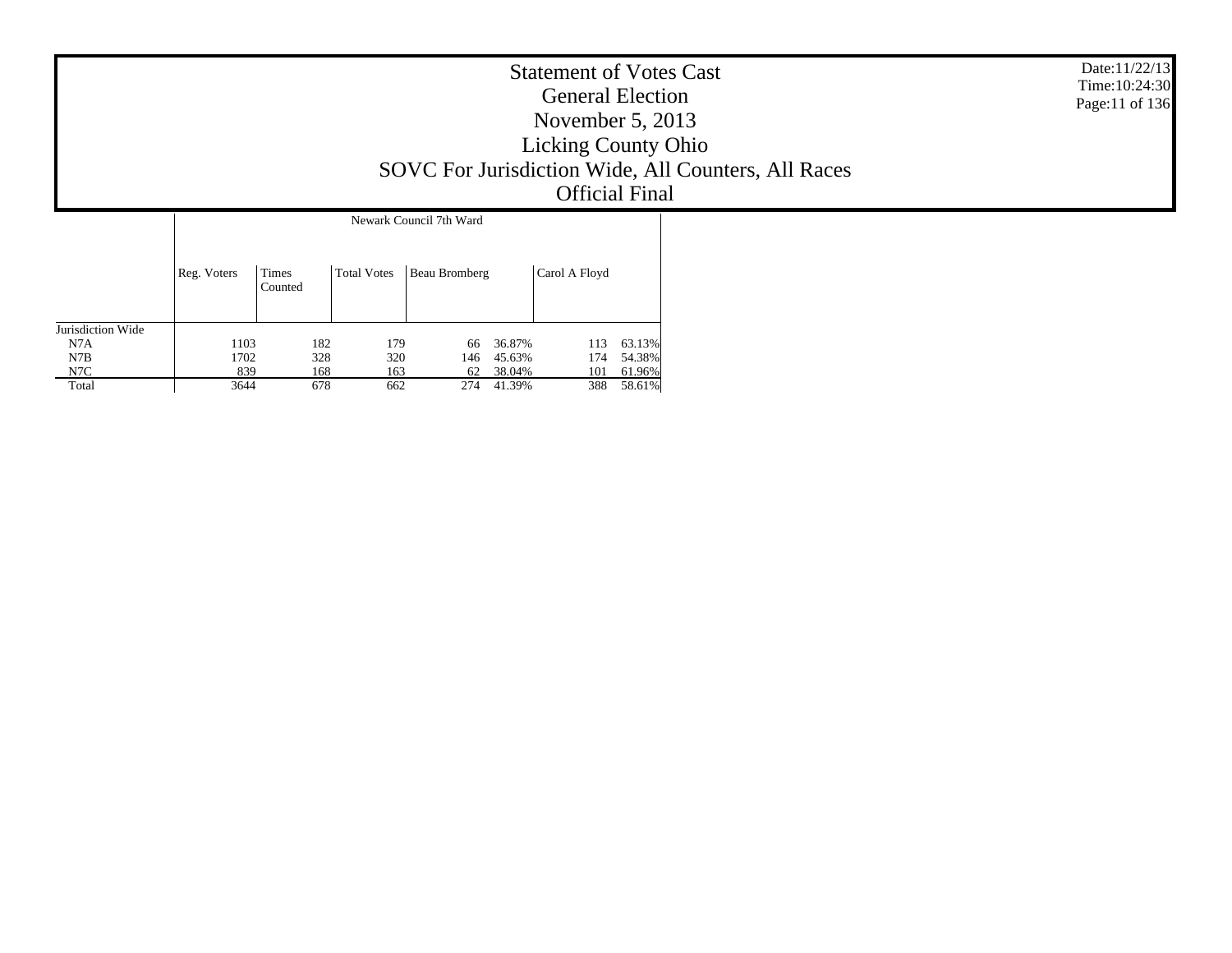| <b>Statement of Votes Cast</b><br><b>General Election</b><br>November $5, 2013$<br><b>Licking County Ohio</b><br>SOVC For Jurisdiction Wide, All Counters, All Races<br><b>Official Final</b> | Date:11/22/13<br>Time: 10:24:30<br>Page: 12 of 136 |
|-----------------------------------------------------------------------------------------------------------------------------------------------------------------------------------------------|----------------------------------------------------|
| Reynoldsburg Auditor                                                                                                                                                                          |                                                    |

|                   | Reg. Voters | Times<br>Counted | <b>Total Votes</b> | Richard E Harris |
|-------------------|-------------|------------------|--------------------|------------------|
| Jurisdiction Wide |             |                  |                    |                  |
| R2A               | 1070        | 218              | 131                | 100.00%<br>131   |
| R <sub>3</sub> A  | 1399        | 351              | 243                | 243 100.00%      |
| R3B               | 909         | 175              | 113                | 113 100.00%      |
| R3C               | 1295        | 308              | 189                | 100.00%<br>189   |
| R <sub>3</sub> D  | 1345        | 310              | 171                | 100.00%<br>171   |
| Total             | 6018        | 1362             | 847                | 100.00%<br>847   |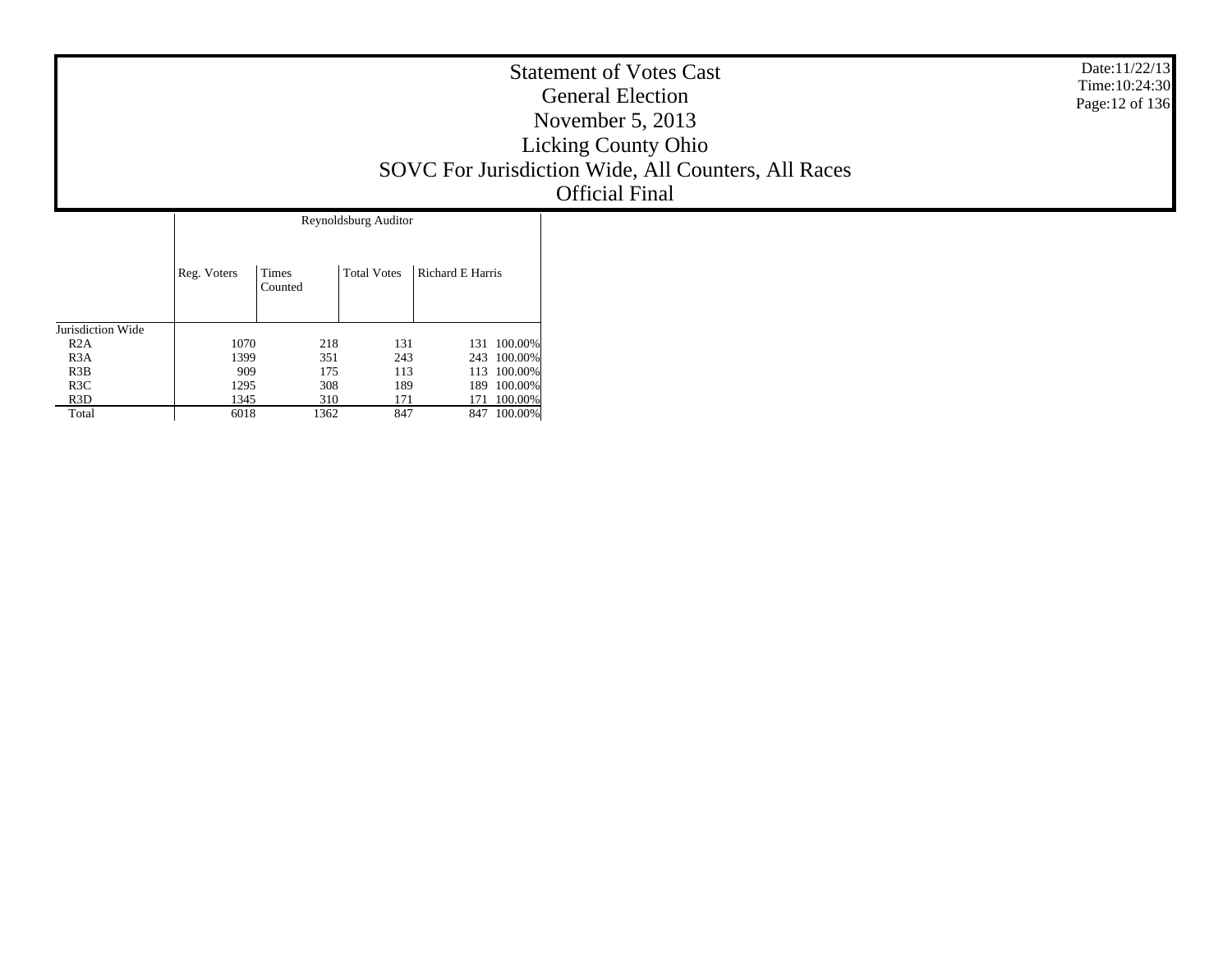|                   |             | Reynoldsburg Council-At-Large |                    |                       |        |            |        |             |        |                        |        |  |  |
|-------------------|-------------|-------------------------------|--------------------|-----------------------|--------|------------|--------|-------------|--------|------------------------|--------|--|--|
|                   | Reg. Voters | Times<br>Counted              | <b>Total Votes</b> | <b>Barth R Cotner</b> |        | Chris Long |        | Dan Skinner |        | <b>Preston Stearns</b> |        |  |  |
| Jurisdiction Wide |             |                               |                    |                       |        |            |        |             |        |                        |        |  |  |
| R2A               | 1070        | 218                           | 417                | 114                   | 27.34% | 95         | 22.78% | 105         | 25.18% | 103                    | 24.70% |  |  |
| R <sub>3</sub> A  | 1399        | 351                           | 740                | 221                   | 29.86% | 196        | 26.49% | 189         | 25.54% | 134                    | 18.11% |  |  |
| R3B               | 909         | 175                           | 370                | 116                   | 31.35% | 96         | 25.95% | 92          | 24.86% | 66                     | 17.84% |  |  |
| R3C               | 1295        | 308                           | 596                | 151                   | 25.34% | 144        | 24.16% | 147         | 24.66% | 154                    | 25.84% |  |  |
| R <sub>3</sub> D  | 1345        | 310                           | 583                | 137                   | 23.50% | 141        | 24.19% | 132         | 22.64% | 173                    | 29.67% |  |  |
| Total             | 6018        | 1362                          | 2706               | 739                   | 27.31% | 672        | 24.83% | 665         | 24.58% | 630                    | 23.28% |  |  |

Date:11/22/13 Time:10:24:30Page:13 of 136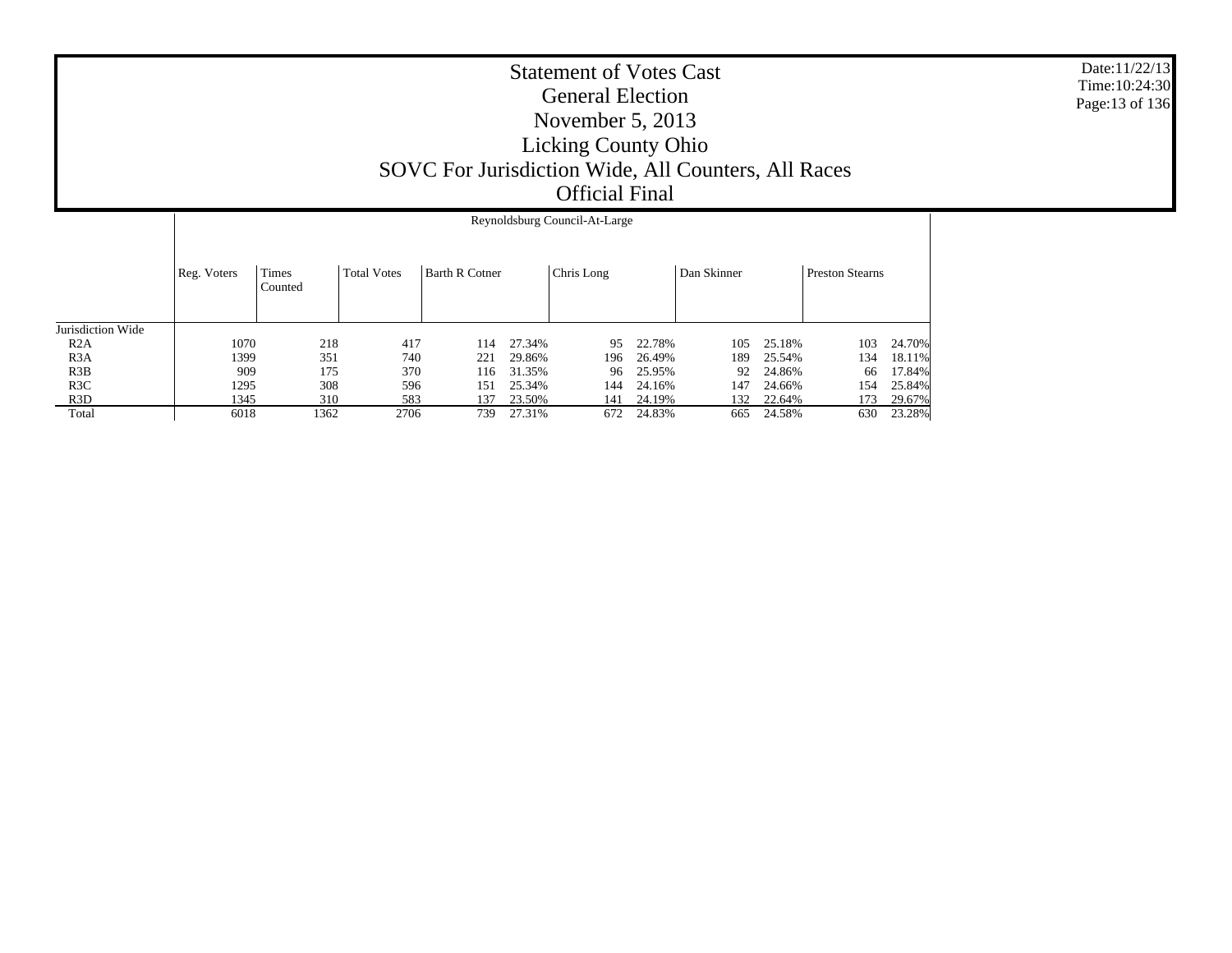|                                      |              |                      |                  |                   |                            | Date:11/22/13<br><b>Statement of Votes Cast</b><br>Time: 10:24:30 |
|--------------------------------------|--------------|----------------------|------------------|-------------------|----------------------------|-------------------------------------------------------------------|
|                                      |              |                      |                  |                   |                            | <b>General Election</b><br>Page:14 of 136                         |
|                                      |              |                      |                  |                   |                            | November 5, 2013                                                  |
|                                      |              |                      |                  |                   |                            | <b>Licking County Ohio</b>                                        |
|                                      |              |                      |                  |                   |                            |                                                                   |
|                                      |              |                      |                  |                   |                            | SOVC For Jurisdiction Wide, All Counters, All Races               |
|                                      |              |                      |                  |                   |                            | <b>Official Final</b>                                             |
|                                      |              |                      | LC Muni Ct Judge |                   |                            |                                                                   |
|                                      |              |                      |                  |                   |                            |                                                                   |
|                                      | Reg. Voters  | <b>Times Counted</b> | Total Votes      | Michael F Higgins |                            |                                                                   |
|                                      |              |                      |                  |                   |                            |                                                                   |
| Jurisdiction Wide                    |              |                      |                  |                   |                            |                                                                   |
| N1A                                  | 1757         | 261                  | $207\,$          |                   | 207 100.00%                |                                                                   |
| N1B                                  | 1600         | 274                  | 220              |                   | 220 100.00%                |                                                                   |
| N2A                                  | 1088         | 178                  | 144              |                   | 144 100.00%                |                                                                   |
| N2B<br>N2C                           | 1708<br>844  | 269<br>130           | 205<br>104       |                   | 205 100.00%<br>104 100.00% |                                                                   |
| N3A                                  | 1576         | 486                  | 383              |                   | 383 100.00%                |                                                                   |
| N3B                                  | 1407         | 399                  | 265              |                   | 265 100.00%                |                                                                   |
| N3C                                  | 1035         | 241                  | 176              |                   | 176 100.00%                |                                                                   |
| N <sub>4</sub> A                     | 1416         | 412                  | 311              |                   | 311 100.00%                |                                                                   |
| N4B                                  | 1339         | 431                  | 319              |                   | 319 100.00%                |                                                                   |
| N <sub>4</sub> C                     | 887          | 346                  | 260              |                   | 260 100.00%                |                                                                   |
| N <sub>4</sub> D<br>N5A              | 906<br>1009  | 289<br>438           | 205<br>335       |                   | 205 100.00%<br>335 100.00% |                                                                   |
| N5B                                  | 1283         | 484                  | 357              |                   | 357 100.00%                |                                                                   |
| N5C                                  | 914          | 337                  | 256              |                   | 256 100.00%                |                                                                   |
| N <sub>5</sub> D                     | 906          | 252                  | 195              |                   | 195 100.00%                |                                                                   |
| N5E                                  | 693          | 208                  | 166              |                   | 166 100.00%                |                                                                   |
| N <sub>6</sub> A                     | 1044         | 327                  | 246              |                   | 246 100.00%                |                                                                   |
| N6B                                  | 1135         | 305                  | 237              |                   | 237 100.00%                |                                                                   |
| N <sub>6</sub> C<br>N <sub>6</sub> D | 827<br>836   | 262<br>138           | 198<br>108       |                   | 198 100.00%<br>108 100.00% |                                                                   |
| N6E                                  | 981          | 314                  | 231              |                   | 231 100.00%                |                                                                   |
| N7A                                  | 1103         | 182                  | 134              |                   | 134 100.00%                |                                                                   |
| N7B                                  | 1702         | 328                  | 261              |                   | 261 100.00%                |                                                                   |
| $_{\mathrm{N7C}}$                    | 839          | 168                  | 129              |                   | 129 100.00%                |                                                                   |
| H <sub>1</sub> A                     | 1246         | 444                  | 357              |                   | 357 100.00%                |                                                                   |
| H1B                                  | 987          | 253                  | 181              |                   | 181 100.00%                |                                                                   |
| H <sub>2</sub> A<br>H2B              | 1037<br>1092 | 441<br>267           | 327<br>208       |                   | 327 100.00%<br>208 100.00% |                                                                   |
| H <sub>3</sub> A                     | 1033         | 417                  | 311              |                   | 311 100.00%                |                                                                   |
| H3B                                  | 1232         | 413                  | 325              |                   | 325 100.00%                |                                                                   |
| <b>BEN</b>                           | 1114         | 215                  | 152              |                   | 152 100.00%                |                                                                   |
| BG                                   | 1192         | 468                  | 313              |                   | 313 100.00%                |                                                                   |
| $\rm BUR$                            | 862          | 323                  | 200              |                   | 200 100.00%                |                                                                   |
| <b>EDEN FALL</b>                     | 1350         | 578                  | 378              |                   | 378 100.00%                |                                                                   |
| <b>ETA</b>                           | 1557         | 443                  | 293              |                   | 293 100.00%                |                                                                   |
| <b>ETB</b>                           | 1034         | 352                  | 228              |                   | 228 100.00%                |                                                                   |
| <b>ETC</b>                           | 1458         | 495                  | 306              |                   | 306 100.00%                |                                                                   |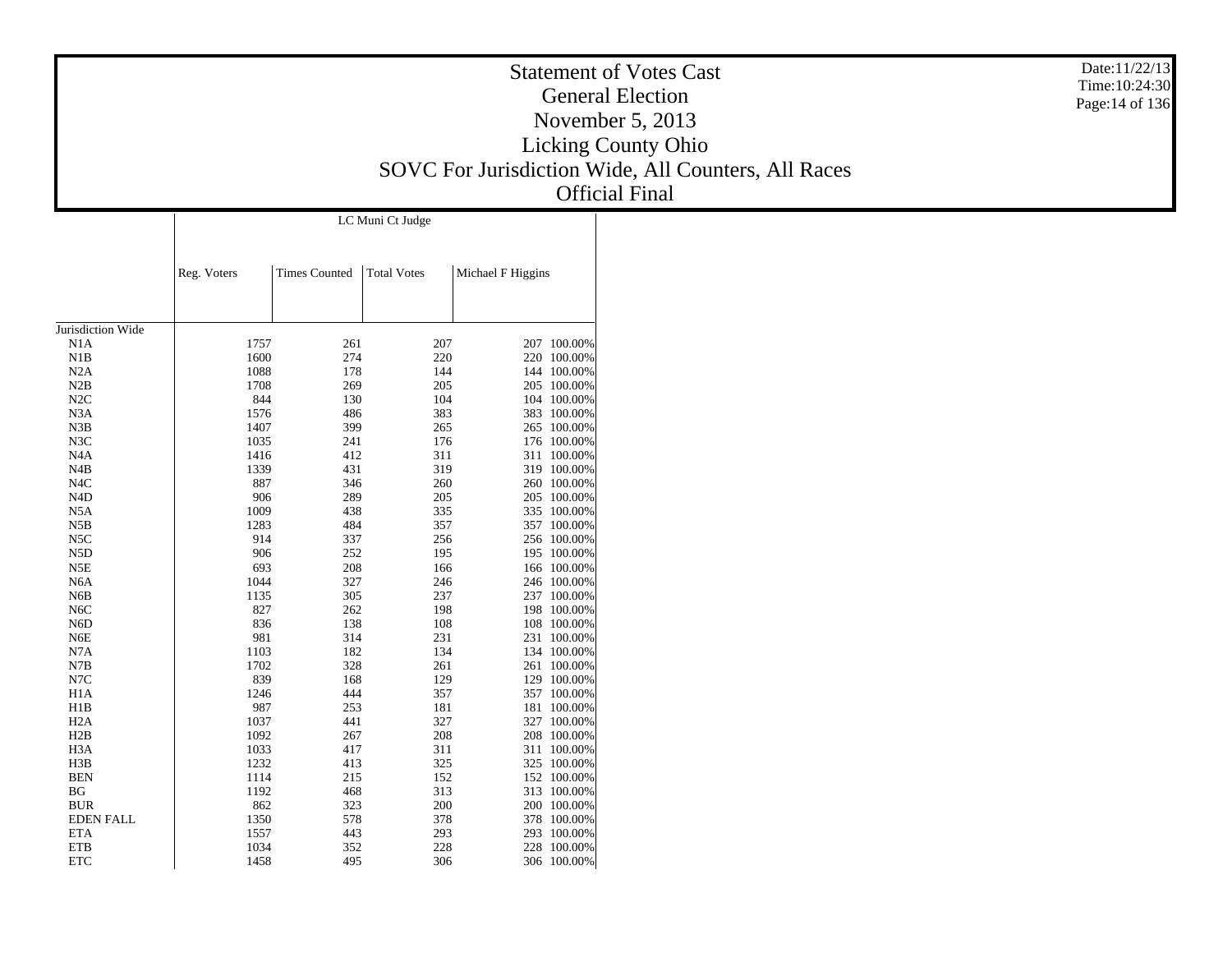|                              |              |                      |                  |                                                     | <b>Statement of Votes Cast</b> |
|------------------------------|--------------|----------------------|------------------|-----------------------------------------------------|--------------------------------|
|                              |              |                      |                  |                                                     | <b>General Election</b>        |
|                              |              |                      |                  |                                                     | November 5, 2013               |
|                              |              |                      |                  |                                                     |                                |
|                              |              |                      |                  |                                                     | <b>Licking County Ohio</b>     |
|                              |              |                      |                  | SOVC For Jurisdiction Wide, All Counters, All Races |                                |
|                              |              |                      |                  |                                                     | <b>Official Final</b>          |
|                              |              |                      |                  |                                                     |                                |
|                              |              |                      | LC Muni Ct Judge |                                                     |                                |
|                              |              |                      |                  |                                                     |                                |
|                              |              |                      |                  |                                                     |                                |
|                              | Reg. Voters  | <b>Times Counted</b> | Total Votes      | Michael F Higgins                                   |                                |
|                              |              |                      |                  |                                                     |                                |
|                              |              |                      |                  |                                                     |                                |
| <b>ETD</b>                   | 1507         | 511                  | 317              |                                                     | $317 - 100.00\%$               |
| R2A<br>R <sub>3</sub> A      | 1070<br>1399 | 218<br>351           | 117<br>230       |                                                     | 117 100.00%<br>230 100.00%     |
| R3B                          | 909          | 175                  | 108              |                                                     | 108 100.00%                    |
| R3C                          | 1295         | 308                  | 198              |                                                     | 198 100.00%                    |
| R <sub>3</sub> D             | 1345         | 310                  | 163              |                                                     | 163 100.00%                    |
| <b>FRANKLIN TWP</b>          | 1503<br>979  | 426<br>443           | 314<br>301       |                                                     | 314 100.00%<br>301 100.00%     |
| <b>GTA</b><br><b>GTB</b>     | 934          | 422                  | 315              |                                                     | 315 100.00%                    |
| ${\rm GTC}$                  | 1363         | 668                  | 458              |                                                     | 458 100.00%                    |
| <b>GVA</b>                   | 1284         | 568                  | 357              |                                                     | 357 100.00%                    |
| GVB                          | 1213         | 538                  | 354              |                                                     | 354 100.00%                    |
| <b>GVC</b><br><b>HAN TWP</b> | 2019         | 181                  | 100              |                                                     | 100 100.00%                    |
| <b>HAN V</b>                 | 1159<br>699  | 386<br>213           | 269<br>155       |                                                     | 269 100.00%<br>155 100.00%     |
| HR A                         | 1012         | 357                  | 210              |                                                     | 210 100.00%                    |
| HR B KIRK                    | 1316         | 531                  | 331              |                                                     | 331 100.00%                    |
| HR C                         | 905          | 350                  | 233              |                                                     | 233 100.00%                    |
| HR D<br>HR E                 | 1354<br>1082 | 549<br>476           | 348<br>297       |                                                     | 348 100.00%<br>297 100.00%     |
| <b>HFT</b>                   | 915          | 356                  | 238              |                                                     | 238 100.00%                    |
| <b>HWG</b>                   | 883          | 275                  | 194              |                                                     | 194 100.00%                    |
| JRA                          | 1204         | 395                  | 229              |                                                     | 229 100.00%                    |
| <b>JRB</b>                   | 807          | 276                  | 179              |                                                     | 179 100.00%                    |
| LBA<br>LBB                   | 810<br>928   | 178<br>205           | 120<br>136       |                                                     | 120 100.00%<br>136 100.00%     |
| LKA                          | 1401         | 270                  | 198              |                                                     | 198 100.00%                    |
| LKB                          | 819          | 217                  | 153              |                                                     | 153 100.00%                    |
| <b>LKC</b>                   | 1018         | 253                  | 198              |                                                     | 198 100.00%                    |
| MADA                         | 1271         | 318                  | 237              |                                                     | 237 100.00%                    |
| MADB<br><b>MARY TWP</b>      | 841<br>1317  | 229<br>315           | 176<br>234       |                                                     | 176 100.00%<br>234 100.00%     |
| МK                           | 1071         | 495                  | 314              |                                                     | 314 100.00%                    |
| <b>MONA</b>                  | 801          | $200\,$              | 130              |                                                     | 130 100.00%                    |
| <b>MONB</b>                  | 874          | 316                  | 193              |                                                     | 193 100.00%                    |
| $\rm JOHNA$                  | 1581         | 427                  | 284              |                                                     | 284 100.00%                    |
| <b>JOHNB</b><br>NK TWP       | 1345<br>1502 | 277<br>507           | 193<br>385       |                                                     | 193 100.00%<br>385 100.00%     |
| <b>NNTA</b>                  | 1255         | 590                  | 414              |                                                     | 414 100.00%                    |
|                              |              |                      |                  |                                                     |                                |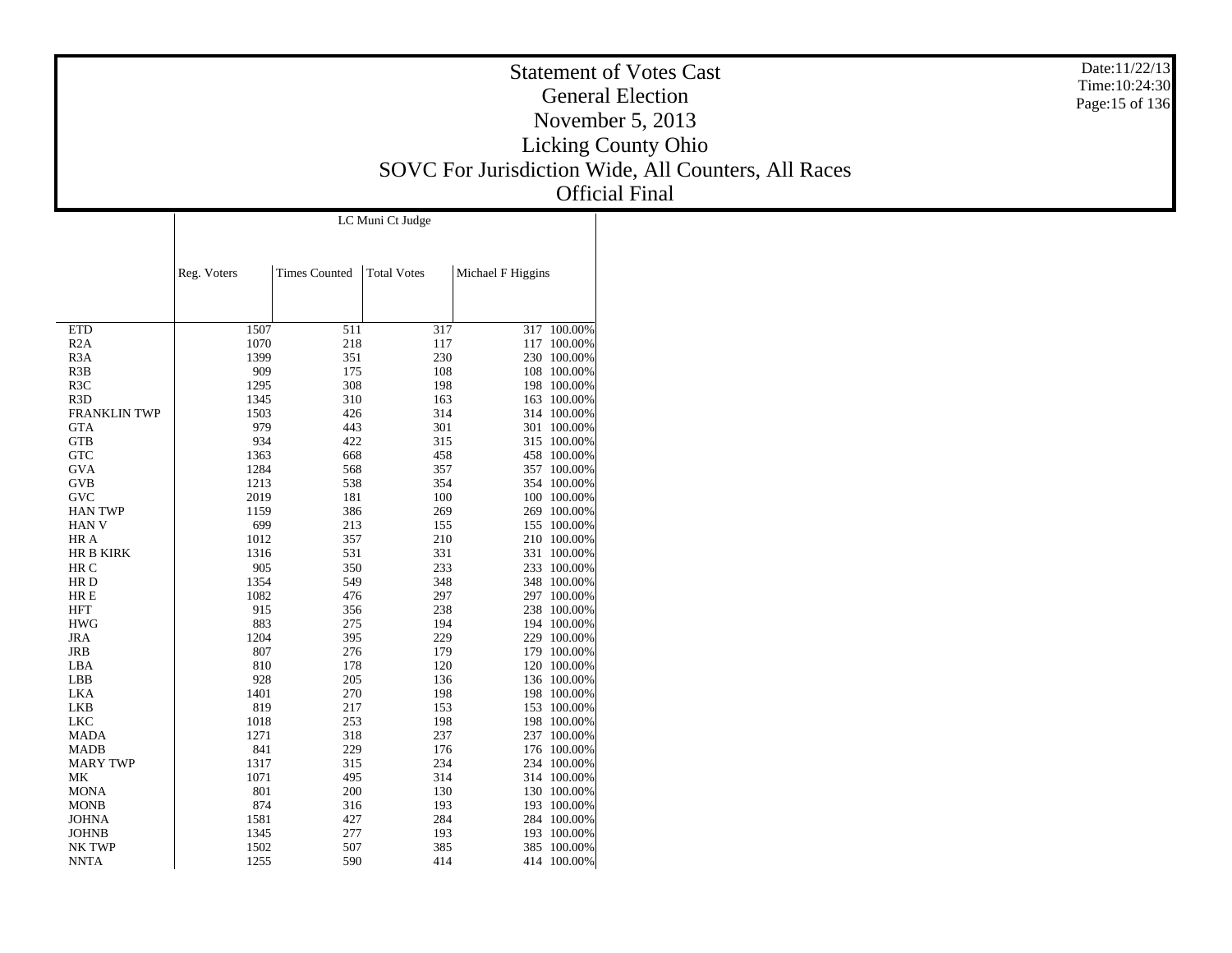| <b>Statement of Votes Cast</b>                      |
|-----------------------------------------------------|
| <b>General Election</b>                             |
| November $5, 2013$                                  |
| <b>Licking County Ohio</b>                          |
| SOVC For Jurisdiction Wide, All Counters, All Races |
| <b>Official Final</b>                               |

Date:11/22/13 Time:10:24:30 Page:16 of 136

|                   |             |                      | LC Muni Ct Judge   |                   |         |
|-------------------|-------------|----------------------|--------------------|-------------------|---------|
|                   | Reg. Voters | <b>Times Counted</b> | <b>Total Votes</b> | Michael F Higgins |         |
| <b>NNTB STLOU</b> | 851         | 424                  | 313                | 313               | 100.00% |
| P <sub>1</sub> A  | 1304        | 397                  | 250                | 250               | 100.00% |
| P <sub>1</sub> B  | 1287        | 320                  | 213                | 213               | 100.00% |
| P <sub>2</sub> A  | 1240        | 289                  | 167                | 167               | 100.00% |
| P2B               | 1129        | 166                  | 109                | 109               | 100.00% |
| P <sub>3</sub> A  | 1378        | 443                  | 276                | 276               | 100.00% |
| P3B               | 1258        | 515                  | 330                | 330               | 100.00% |
| P <sub>4</sub> A  | 1057        | 344                  | 234                | 234               | 100.00% |
| P4B               | 1270        | 387                  | 254                | 254               | 100.00% |
| <b>PERRY</b>      | 956         | 228                  | 157                | 157               | 100.00% |
| <b>STAA</b>       | 798         | 238                  | 159                | 159               | 100.00% |
| <b>STAB ALEX</b>  | 997         | 308                  | 223                | 223               | 100.00% |
| UTA               | 1372        | 492                  | 324                | 324               | 100.00% |
| <b>UTB</b>        | 1385        | 488                  | 322                | 322               | 100.00% |
| <b>BL VLG</b>     | 1549        | 437                  | 299                | 299               | 100.00% |
| <b>HEB VLG</b>    | 1459        | 323                  | 238                | 238               | 100.00% |
| WASH              | 655         | 392                  | 251                | 251               | 100.00% |
| <b>UTICA</b>      | 1226        | 563                  | 398                | 398               | 100.00% |
| Total             | 110190      | 33402                | 23128              | 23128             | 100.00% |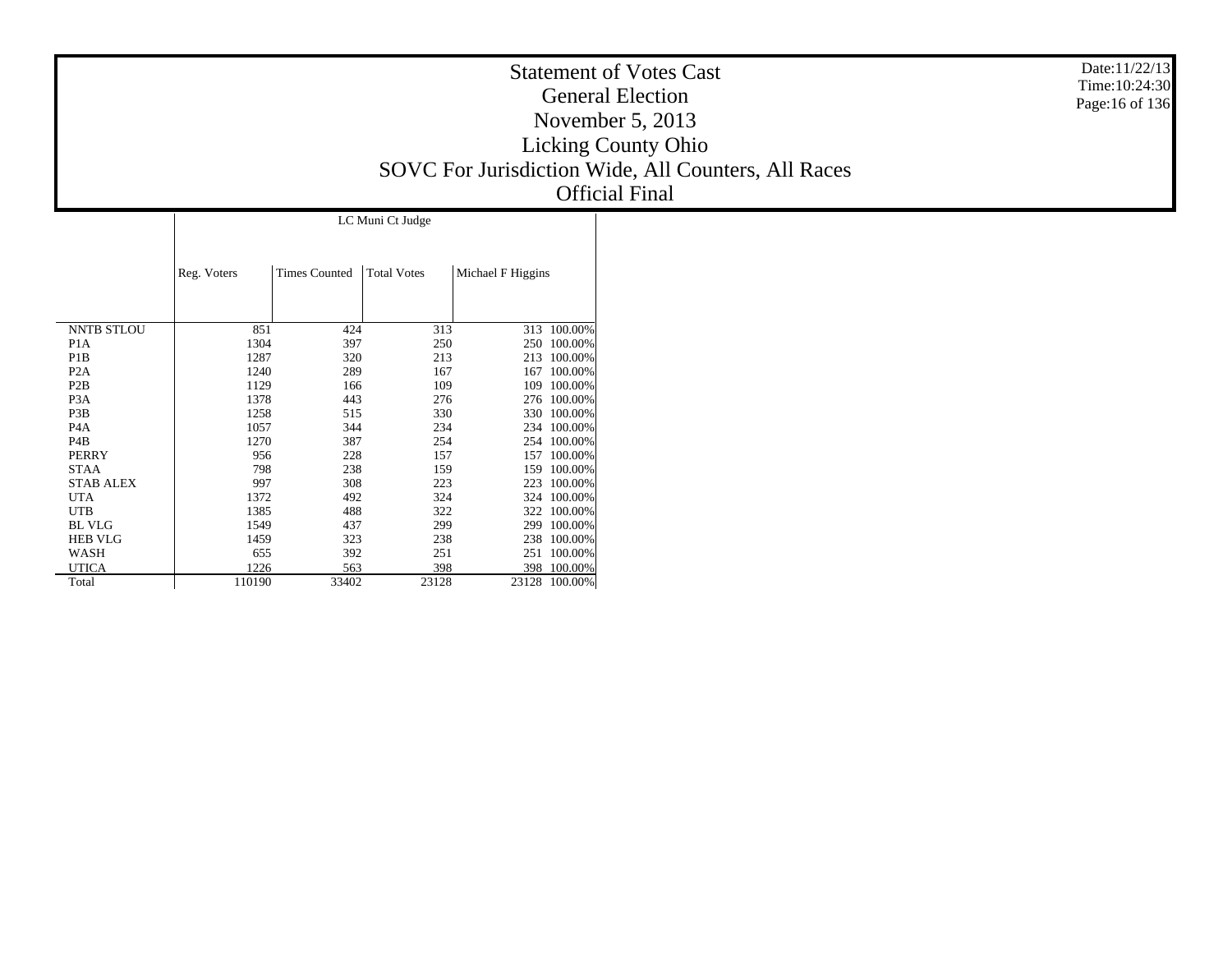LC Muni Ct Clerk

|                   | Reg. Voters | <b>Times Counted</b> | <b>Total Votes</b> | Marcia J Phelps |        | Olivia C Thorp |        |
|-------------------|-------------|----------------------|--------------------|-----------------|--------|----------------|--------|
|                   |             |                      |                    |                 |        |                |        |
| Jurisdiction Wide |             |                      |                    |                 |        |                |        |
| N1A               | 1757        | 261                  | 250                | 146             | 58.40% | 104            | 41.60% |
| N1B               | 1600        | 274                  | 262                | 154             | 58.78% | 108            | 41.22% |
| N2A               | 1088        | 178                  | 176                | 107             | 60.80% | 69             | 39.20% |
| N2B               | 1708        | 269                  | 259                | 172             | 66.41% | 87             | 33.59% |
| N2C               | 844         | 130                  | 125                | 93              | 74.40% | 32             | 25.60% |
| N <sub>3</sub> A  | 1576        | 486                  | 455                | 262             | 57.58% | 193            | 42.42% |
| N3B               | 1407        | 399                  | 346                | 187             | 54.05% | 159            | 45.95% |
| N3C               | 1035        | 241                  | 231                | 145             | 62.77% | 86             | 37.23% |
| N <sub>4</sub> A  | 1416        | 412                  | 391                | 209             | 53.45% | 182            | 46.55% |
| N4B               | 1339        | 431                  | 397                | 243             | 61.21% | 154            | 38.79% |
| N <sub>4</sub> C  | 887         | 346                  | 328                | 191             | 58.23% | 137            | 41.77% |
| N <sub>4</sub> D  | 906         | 289                  | 278                | 157             | 56.47% | 121            | 43.53% |
| N <sub>5</sub> A  | 1009        | 438                  | 416                | 203             | 48.80% | 213            | 51.20% |
| N5B               | 1283        | 484                  | 457                | 241             | 52.74% | 216            | 47.26% |
| N5C               | 914         | 337                  | 316                | 183             | 57.91% | 133            | 42.09% |
| N <sub>5</sub> D  | 906         | 252                  | 229                | 121             | 52.84% | 108            | 47.16% |
| N5E               | 693         | 208                  | 200                | 120             | 60.00% | 80             | 40.00% |
| N <sub>6</sub> A  | 1044        | 327                  | 302                | 177             | 58.61% | 125            | 41.39% |
| N <sub>6</sub> B  | 1135        | 305                  | 292                | 176             | 60.27% | 116            | 39.73% |
| N <sub>6</sub> C  | 827         | 262                  | 256                | 131             | 51.17% | 125            | 48.83% |
| N <sub>6</sub> D  | 836         | 138                  | 132                | 68              | 51.52% | 64             | 48.48% |
| N <sub>6</sub> E  | 981         | 314                  | 299                | 150             | 50.17% | 149            | 49.83% |
| N7A               | 1103        | 182                  | 174                | 106             | 60.92% | 68             | 39.08% |
| N7B               | 1702        | 328                  | 318                | 201             | 63.21% | 117            | 36.79% |
| N7C               | 839         | 168                  | 158                | 87              | 55.06% | 71             | 44.94% |
| H1A               | 1246        | 444                  | 417                | 229             | 54.92% | 188            | 45.08% |
| H1B               | 987         | 253                  | 228                | 136             | 59.65% | 92             | 40.35% |
| H <sub>2</sub> A  | 1037        | 441                  | 406                | 246             | 60.59% | 160            | 39.41% |
| H2B               | 1092        | 267                  | 249                | 145             | 58.23% | 104            | 41.77% |
| H <sub>3</sub> A  | 1033        | 417                  | 382                | 202             | 52.88% | 180            | 47.12% |
| H3B               | 1232        | 413                  | 387                | 209             | 54.01% | 178            | 45.99% |
| <b>BEN</b>        | 1114        | 215                  | 204                | 90              | 44.12% | 114            | 55.88% |
| BG                | 1192        | 468                  | 436                | 177             | 40.60% | 259            | 59.40% |
| <b>BUR</b>        | 862         | 323                  | 285                | 162             | 56.84% | 123            | 43.16% |
| <b>EDEN FALL</b>  | 1350        | 578                  | 526                | 286             | 54.37% | 240            | 45.63% |
| <b>ETA</b>        | 1557        | 443                  | 371                | 185             | 49.87% | 186            | 50.13% |
| <b>ETB</b>        | 1034        | 352                  | 294                | 146             | 49.66% | 148            | 50.34% |
| <b>ETC</b>        | 1458        | 495                  | 412                | 205             | 49.76% | 207            | 50.24% |

Date:11/22/13 Time:10:24:30 Page:17 of 136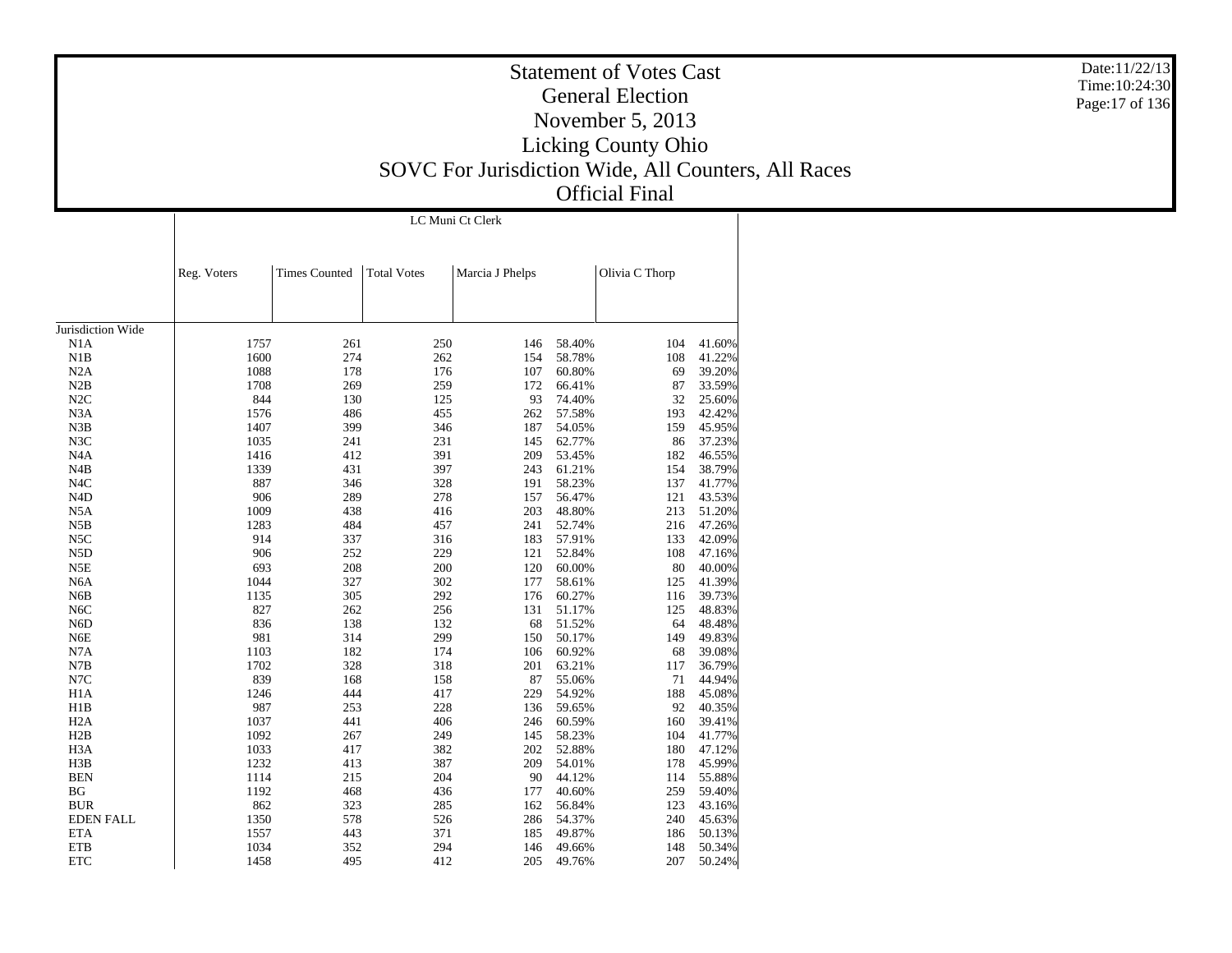LC Muni Ct Clerk

|                     | Reg. Voters | <b>Times Counted</b> | <b>Total Votes</b> | Marcia J Phelps |        | Olivia C Thorp |        |
|---------------------|-------------|----------------------|--------------------|-----------------|--------|----------------|--------|
|                     |             |                      |                    |                 |        |                |        |
|                     |             |                      |                    |                 |        |                |        |
|                     |             |                      |                    |                 |        |                |        |
| <b>ETD</b>          | 1507        | 511                  | 421                | 203             | 48.22% | 218            | 51.78% |
| R2A                 | 1070        | 218                  | 170                | 80              | 47.06% | 90             | 52.94% |
| R <sub>3</sub> A    | 1399        | 351                  | 277                | 104             | 37.55% | 173            | 62.45% |
| R3B                 | 909         | 175                  | 143                | 58              | 40.56% | 85             | 59.44% |
| R3C                 | 1295        | 308                  | 257                | 123             | 47.86% | 134            | 52.14% |
| R3D                 | 1345        | 310                  | 252                | 133             | 52.78% | 119            | 47.22% |
| <b>FRANKLIN TWP</b> | 1503        | 426                  | 407                | 193             | 47.42% | 214            | 52.58% |
| <b>GTA</b>          | 979         | 443                  | 395                | 201             | 50.89% | 194            | 49.11% |
| <b>GTB</b>          | 934         | 422                  | 390                | 227             | 58.21% | 163            | 41.79% |
| <b>GTC</b>          | 1363        | 668                  | 590                | 329             | 55.76% | 261            | 44.24% |
| <b>GVA</b>          | 1284        | 568                  | 503                | 327             | 65.01% | 176            | 34.99% |
| <b>GVB</b>          | 1213        | 538                  | 451                | 233             | 51.66% | 218            | 48.34% |
| <b>GVC</b>          | 2019        | 181                  | 156                | 104             | 66.67% | 52             | 33.33% |
| <b>HAN TWP</b>      | 1159        | 386                  | 361                | 181             | 50.14% | 180            | 49.86% |
| <b>HAN V</b>        | 699         | 213                  | 200                | 101             | 50.50% | 99             | 49.50% |
| HR A                | 1012        | 357                  | 303                | 147             | 48.51% | 156            | 51.49% |
| <b>HR B KIRK</b>    | 1316        | 531                  | 461                | 236             | 51.19% | 225            | 48.81% |
| HR C                | 905         | 350                  | 309                | 138             | 44.66% | 171            | 55.34% |
| HR <sub>D</sub>     | 1354        | 549                  | 450                | 229             | 50.89% | 221            | 49.11% |
| HR E                | 1082        | 476                  | 402                | 190             | 47.26% | 212            | 52.74% |
| <b>HFT</b>          | 915         | 356                  | 318                | 170             | 53.46% | 148            | 46.54% |
| <b>HWG</b>          | 883         | 275                  | 245                | 144             | 58.78% | 101            | 41.22% |
| <b>JRA</b>          | 1204        | 395                  | 349                | 166             | 47.56% | 183            | 52.44% |
| <b>JRB</b>          | 807         | 276                  | 249                | 149             | 59.84% | 100            | 40.16% |
| LBA                 | 810         | 178                  | 166                | 99              | 59.64% | 67             | 40.36% |
| LBB                 | 928         | 205                  | 194                | 69              | 35.57% | 125            | 64.43% |
| <b>LKA</b>          | 1401        | 270                  | 261                | 116             | 44.44% | 145            | 55.56% |
| LKB                 | 819         | 217                  | 213                | 72              | 33.80% | 141            | 66.20% |
| <b>LKC</b>          | 1018        | 253                  | 246                | 111             | 45.12% | 135            | 54.88% |
| <b>MADA</b>         | 1271        | 318                  | 303                | 156             | 51.49% | 147            | 48.51% |
| <b>MADB</b>         | 841         | 229                  | 220                | 118             | 53.64% | 102            | 46.36% |
| <b>MARY TWP</b>     | 1317        | 315                  | 306                | 184             | 60.13% | 122            | 39.87% |
| MK                  | 1071        | 495                  | 434                | 236             | 54.38% | 198            | 45.62% |
| <b>MONA</b>         | 801         | 200                  | 181                | 87              | 48.07% | 94             | 51.93% |
| <b>MONB</b>         | 874         | 316                  | 285                | 135             | 47.37% | 150            | 52.63% |
| <b>JOHNA</b>        | 1581        | 427                  | 393                | 199             | 50.64% | 194            | 49.36% |
| <b>JOHNB</b>        | 1345        | 277                  | 262                | 153             | 58.40% | 109            | 41.60% |
| NK TWP              | 1502        | 507                  | 475                | 272             | 57.26% | 203            | 42.74% |
| <b>NNTA</b>         | 1255        | 590                  | 546                | 315             | 57.69% | 231            | 42.31% |

Date:11/22/13 Time:10:24:30 Page:18 of 136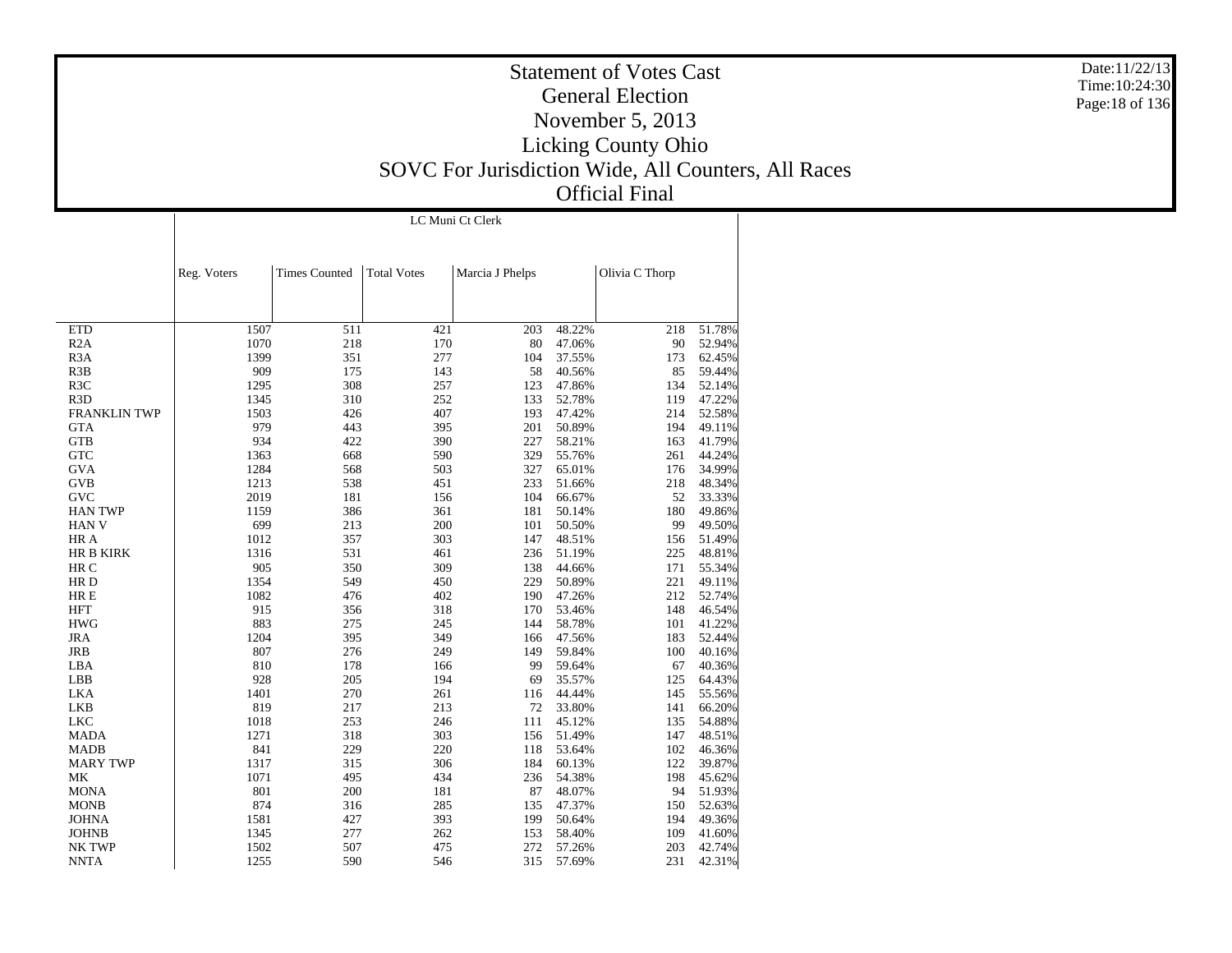|                   | LC Muni Ct Clerk |                      |                    |                 |        |                |        |  |  |  |  |  |
|-------------------|------------------|----------------------|--------------------|-----------------|--------|----------------|--------|--|--|--|--|--|
|                   | Reg. Voters      | <b>Times Counted</b> | <b>Total Votes</b> | Marcia J Phelps |        | Olivia C Thorp |        |  |  |  |  |  |
|                   |                  |                      |                    |                 |        |                |        |  |  |  |  |  |
| <b>NNTB STLOU</b> | 851              | 424                  | 396                | 201             | 50.76% | 195            | 49.24% |  |  |  |  |  |
| P <sub>1</sub> A  | 1304             | 397                  | 353                | 160             | 45.33% | 193            | 54.67% |  |  |  |  |  |
| P <sub>1</sub> B  | 1287             | 320                  | 278                | 139             | 50.00% | 139            | 50.00% |  |  |  |  |  |
| P <sub>2</sub> A  | 1240             | 289                  | 237                | 128             | 54.01% | 109            | 45.99% |  |  |  |  |  |
| P <sub>2</sub> B  | 1129             | 166                  | 142                | 77              | 54.23% | 65             | 45.77% |  |  |  |  |  |
| P <sub>3</sub> A  | 1378             | 443                  | 380                | 166             | 43.68% | 214            | 56.32% |  |  |  |  |  |
| P3B               | 1258             | 515                  | 433                | 205             | 47.34% | 228            | 52.66% |  |  |  |  |  |
| P <sub>4</sub> A  | 1057             | 344                  | 295                | 151             | 51.19% | 144            | 48.81% |  |  |  |  |  |
| P4B               | 1270             | 387                  | 333                | 165             | 49.55% | 168            | 50.45% |  |  |  |  |  |
| <b>PERRY</b>      | 956              | 228                  | 216                | 127             | 58.80% | 89             | 41.20% |  |  |  |  |  |
| <b>STAA</b>       | 798              | 238                  | 221                | 105             | 47.51% | 116            | 52.49% |  |  |  |  |  |
| <b>STAB ALEX</b>  | 997              | 308                  | 295                | 139             | 47.12% | 156            | 52.88% |  |  |  |  |  |
| <b>UTA</b>        | 1372             | 492                  | 421                | 209             | 49.64% | 212            | 50.36% |  |  |  |  |  |
| <b>UTB</b>        | 1385             | 488                  | 455                | 231             | 50.77% | 224            | 49.23% |  |  |  |  |  |
| <b>BL VLG</b>     | 1549             | 437                  | 396                | 202             | 51.01% | 194            | 48.99% |  |  |  |  |  |
| <b>HEB VLG</b>    | 1459             | 323                  | 305                | 161             | 52.79% | 144            | 47.21% |  |  |  |  |  |
| WASH              | 655              | 392                  | 352                | 195             | 55.40% | 157            | 44.60% |  |  |  |  |  |
| <b>UTICA</b>      | 1226             | 563                  | 516                | 314             | 60.85% | 202            | 39.15% |  |  |  |  |  |
| Total             | 110190           | 33402                | 30212              | 16011           | 53.00% | 14201          | 47.00% |  |  |  |  |  |

Date:11/22/13 Time:10:24:30 Page:19 of 136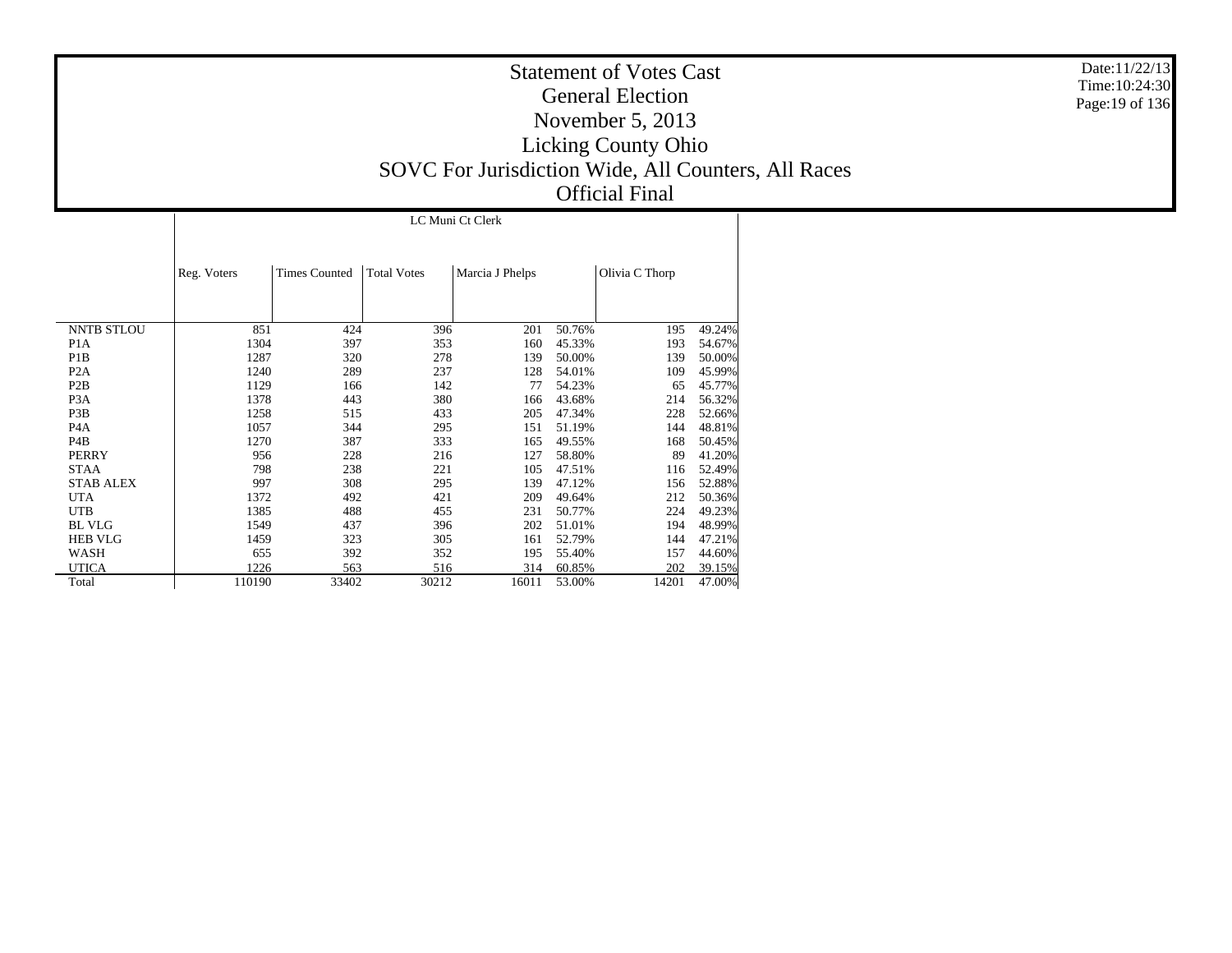|                                                                                             | Date:11/22/13<br><b>Statement of Votes Cast</b><br>Time: 10:24:31<br><b>General Election</b><br>Page: 20 of 136<br>November $5, 2013$<br><b>Licking County Ohio</b><br>SOVC For Jurisdiction Wide, All Counters, All Races<br><b>Official Final</b> |
|---------------------------------------------------------------------------------------------|-----------------------------------------------------------------------------------------------------------------------------------------------------------------------------------------------------------------------------------------------------|
| <b>Heath Mayor</b><br><b>Total Votes</b><br>Reg. Voters<br>Times<br>Mark D Johns<br>Counted |                                                                                                                                                                                                                                                     |

Jurisdiction Wide H1A H1B H2A H2B H3A H3B Total

1246

 $\begin{array}{@{}ll@{}} 6 & 444 & 374 & 374 & 100.00\% \ 7 & 253 & 206 & 206 & 100.00\% \ 7 & 441 & 348 & 348 & 100.00\% \ 267 & 231 & 231 & 100.00\% \ 417 & 334 & 334 & 100.00\% \ 7 & 2235 & 1840 & 1840 & 100.00\% \end{array}$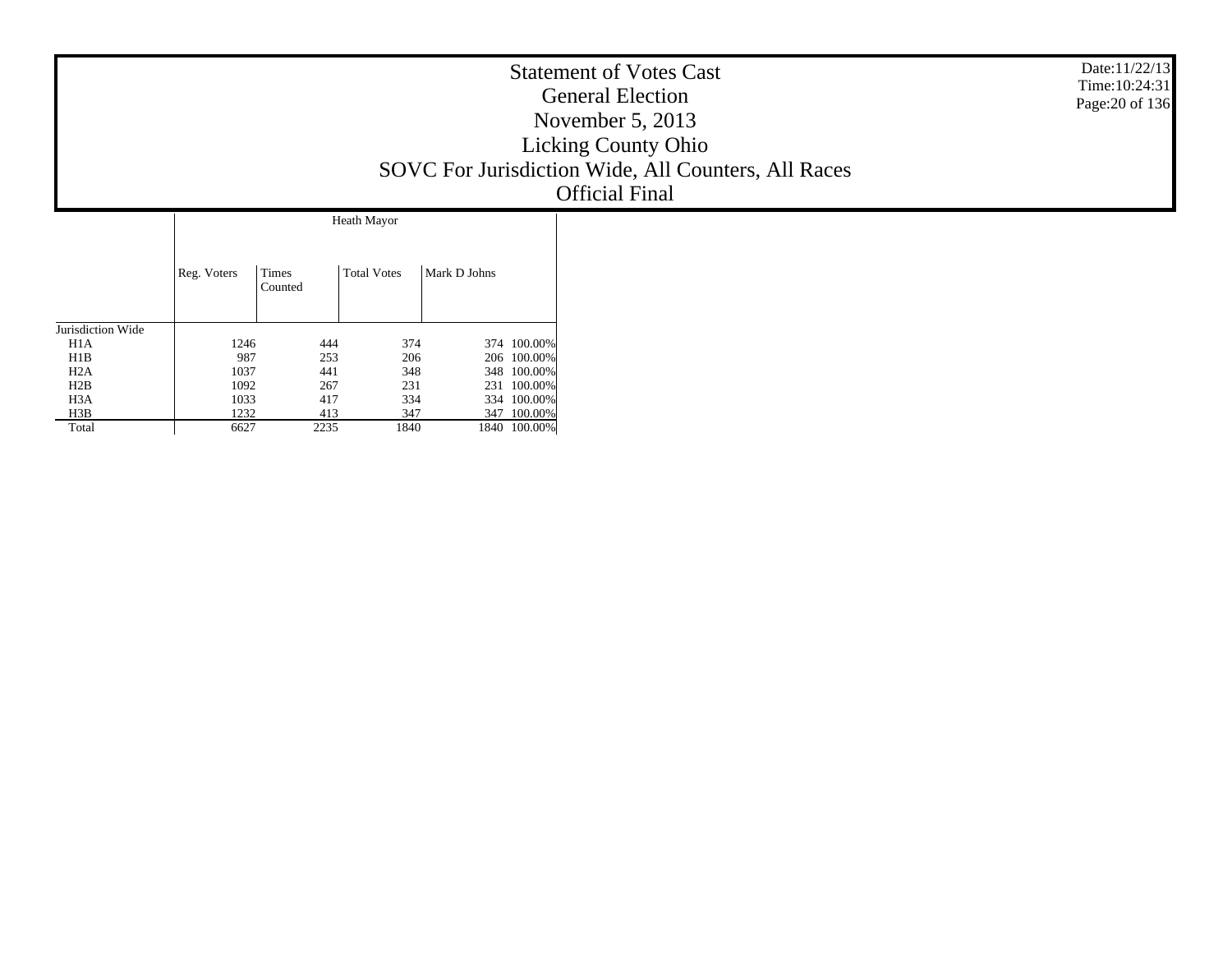|                          |             |                  |                                       |                 | <b>Statement of Votes Cast</b><br><b>General Election</b><br>November $5, 2013$<br><b>Licking County Ohio</b><br>SOVC For Jurisdiction Wide, All Counters, All Races<br><b>Official Final</b> | Date:11/22/13<br>Time: 10:24:31<br>Page: 21 of 136 |
|--------------------------|-------------|------------------|---------------------------------------|-----------------|-----------------------------------------------------------------------------------------------------------------------------------------------------------------------------------------------|----------------------------------------------------|
|                          | Reg. Voters | Times<br>Counted | Heath Council 1st ward<br>Total Votes | Brian A Johnson |                                                                                                                                                                                               |                                                    |
| Jurisdiction Wide<br>H1A | 1246        | 444              | 338                                   | 338 100.00%     |                                                                                                                                                                                               |                                                    |

444 338 338 100.00% 253 191 191 100.00% 697 529 529 100.00%

9872233

 H1A H1B Total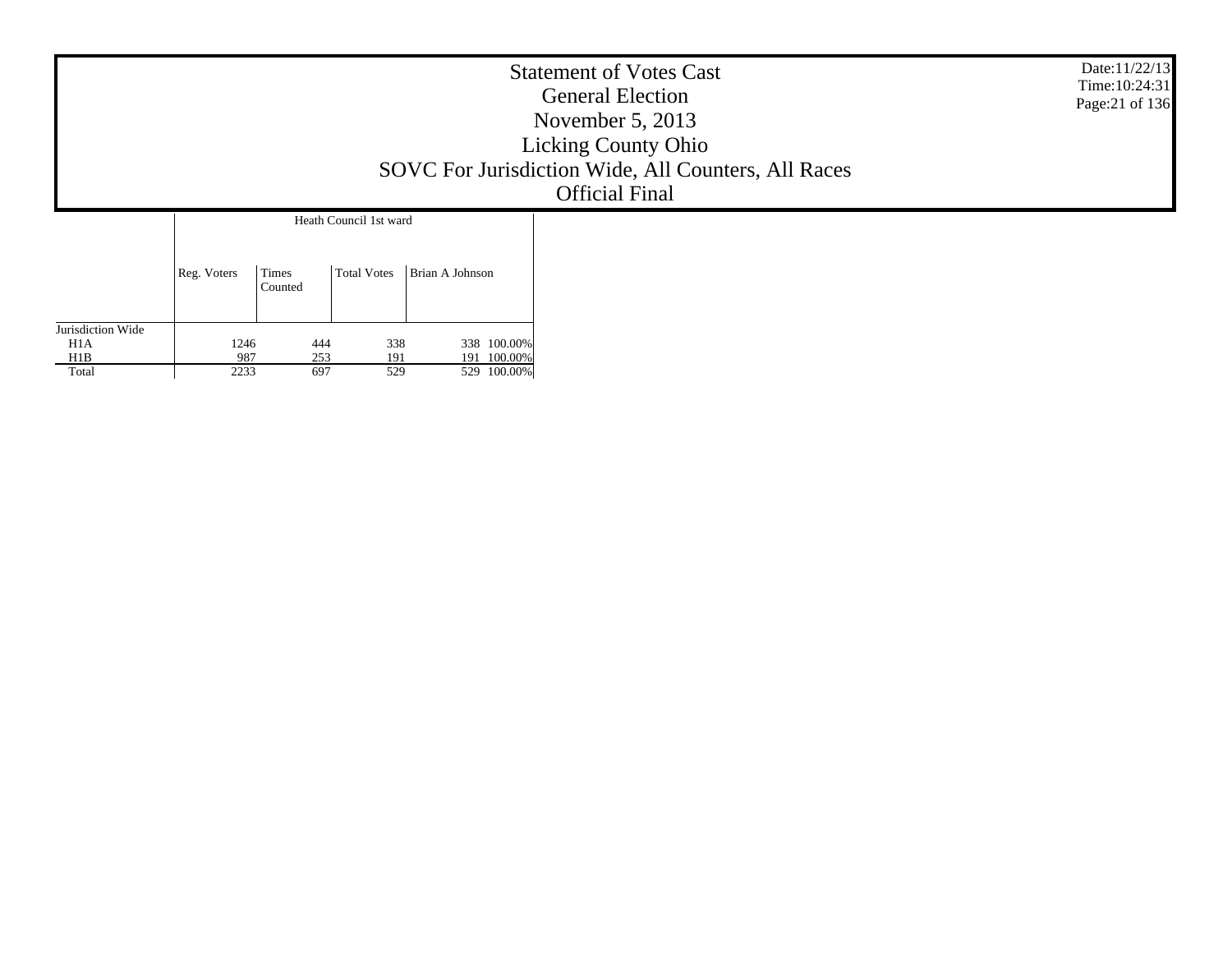|                   |             |                  |                                       |                  | <b>Statement of Votes Cast</b><br><b>General Election</b><br>November $5, 2013$<br><b>Licking County Ohio</b><br>SOVC For Jurisdiction Wide, All Counters, All Races<br><b>Official Final</b> | Date:11/22/13<br>Time: 10:24:31<br>Page: 22 of 136 |
|-------------------|-------------|------------------|---------------------------------------|------------------|-----------------------------------------------------------------------------------------------------------------------------------------------------------------------------------------------|----------------------------------------------------|
|                   | Reg. Voters | Times<br>Counted | Heath Council 2nd Ward<br>Total Votes | Richard D Morrow |                                                                                                                                                                                               |                                                    |
| Jurisdiction Wide |             |                  |                                       |                  |                                                                                                                                                                                               |                                                    |

 H2AH2B Total

1037

10922129

7 441 317 317 100.00%<br>2 267 207 207 100.00%<br>9 708 524 524 100.00%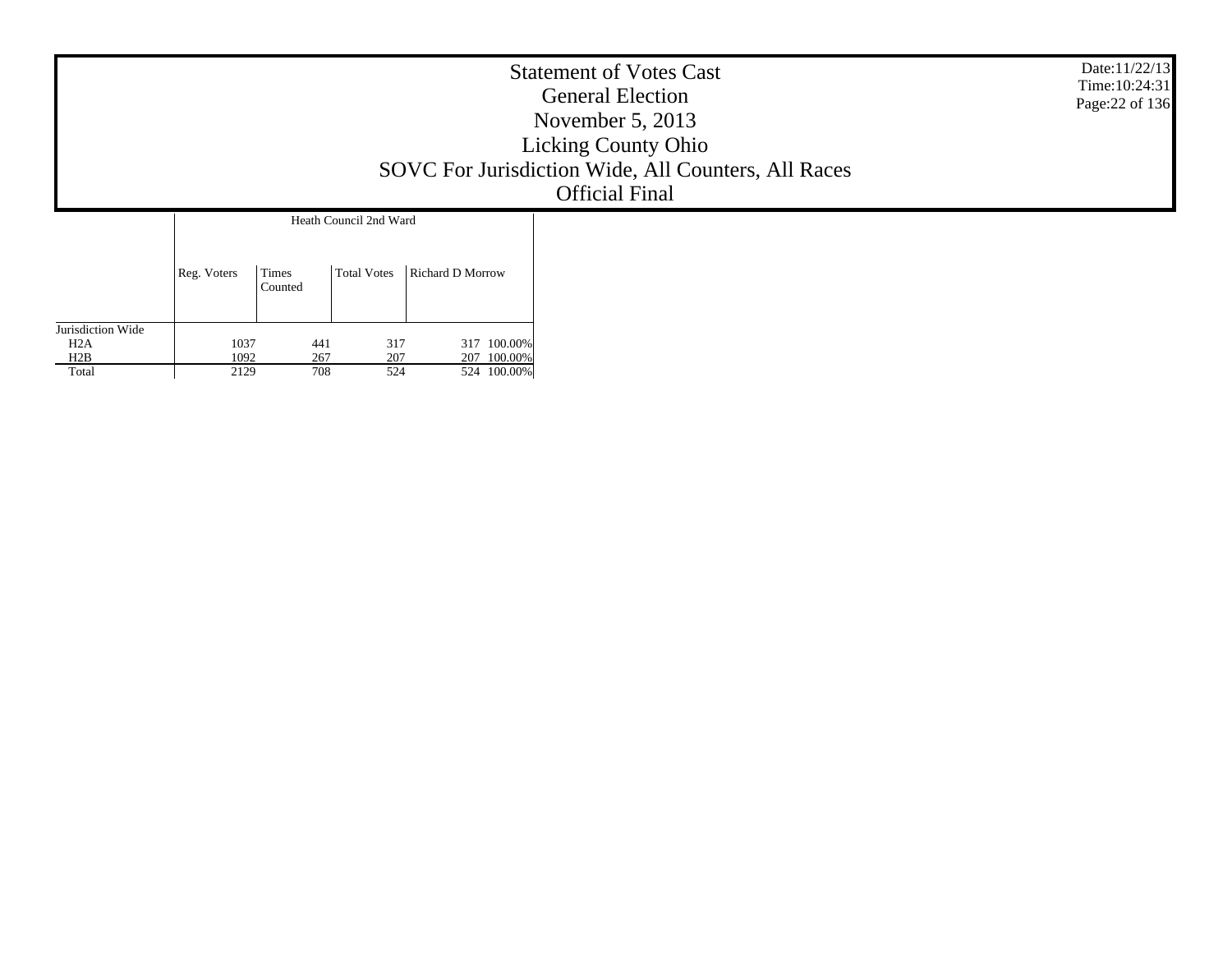|                                       |             |                  |                                              |              |             | <b>Statement of Votes Cast</b><br><b>General Election</b><br>November $5, 2013$<br><b>Licking County Ohio</b><br>SOVC For Jurisdiction Wide, All Counters, All Races<br><b>Official Final</b> | Date:11/22/13<br>Time: 10:24:31<br>Page: 23 of 136 |
|---------------------------------------|-------------|------------------|----------------------------------------------|--------------|-------------|-----------------------------------------------------------------------------------------------------------------------------------------------------------------------------------------------|----------------------------------------------------|
|                                       | Reg. Voters | Times<br>Counted | Heath Council 3rd Ward<br><b>Total Votes</b> | Doug Heffley |             |                                                                                                                                                                                               |                                                    |
| Jurisdiction Wide<br>H <sub>3</sub> A | 1033        | 417              | 258                                          |              | 258 100.00% |                                                                                                                                                                                               |                                                    |

 H3B**Total** 

1232 $\frac{2265}{2265}$ 

417 258 258 100.00% 413 225 225 100.00% 830 483 483 100.00%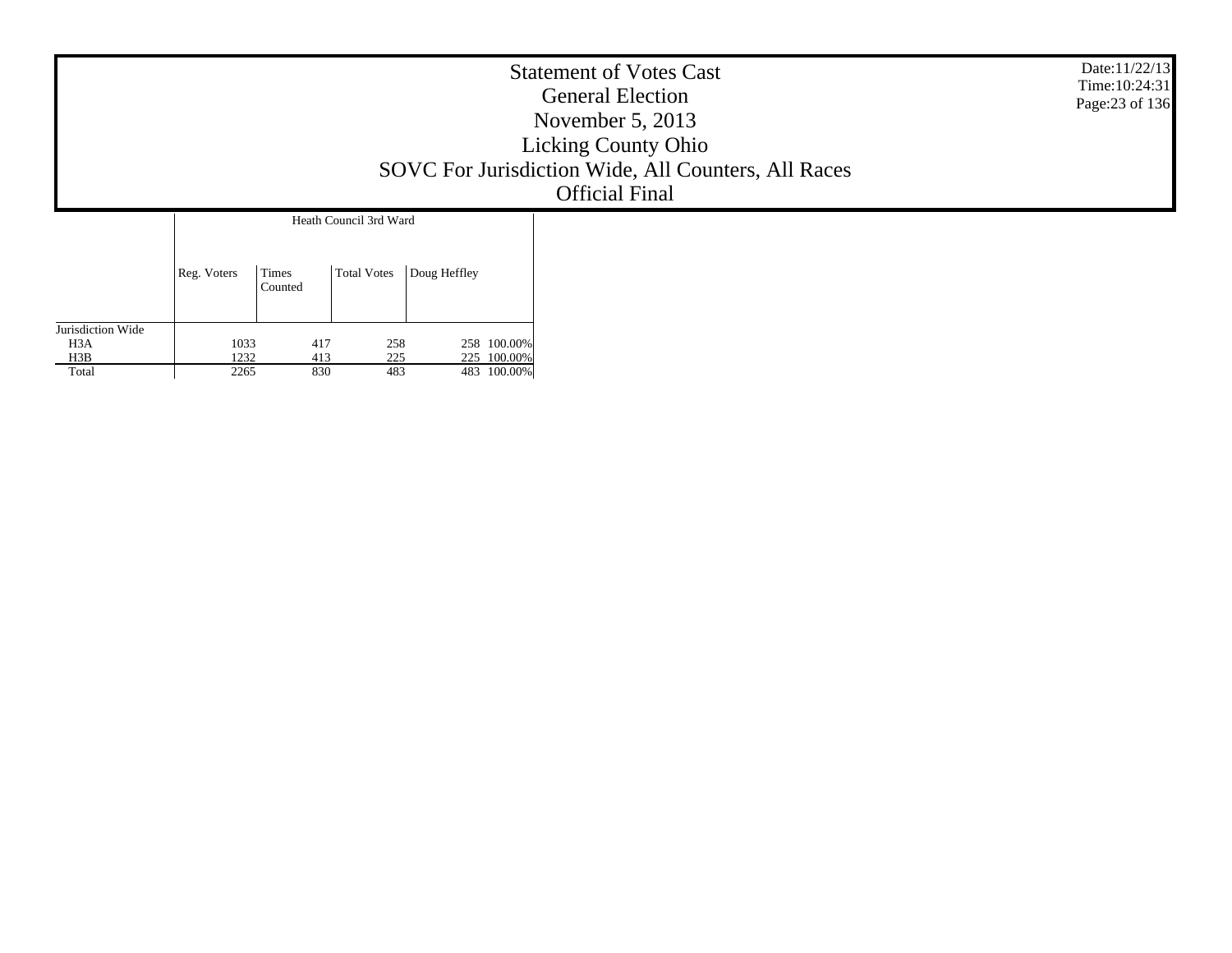|                   |             | Pataskala Mayor         |                    |                 |       |                   |        |              |        |  |  |  |  |  |
|-------------------|-------------|-------------------------|--------------------|-----------------|-------|-------------------|--------|--------------|--------|--|--|--|--|--|
|                   | Reg. Voters | <b>Times</b><br>Counted | <b>Total Votes</b> | Terry W Beekman |       | Stephen J Butcher |        | Mike Compton |        |  |  |  |  |  |
| Jurisdiction Wide |             |                         |                    |                 |       |                   |        |              |        |  |  |  |  |  |
| P <sub>1</sub> A  | 1304        | 397                     | 392                | 13              | 3.32% | 114               | 29.08% | 265          | 67.60% |  |  |  |  |  |
| P <sub>1</sub> B  | 1287        | 320                     | 319                | 10              | 3.13% | 120               | 37.62% | 189          | 59.25% |  |  |  |  |  |
| P <sub>2</sub> A  | 1240        | 289                     | 283                |                 | 2.47% | 116               | 40.99% | 160          | 56.54% |  |  |  |  |  |
| P2B               | 1129        | 166                     | 164                | 3               | 1.83% | 81                | 49.39% | 80           | 48.78% |  |  |  |  |  |
| P <sub>3</sub> A  | 1378        | 443                     | 432                | 28              | 6.48% | 148               | 34.26% | 256          | 59.26% |  |  |  |  |  |
| P <sub>3</sub> B  | 1258        | 515                     | 504                | 15              | 2.98% | 281               | 55.75% | 208          | 41.27% |  |  |  |  |  |
| P <sub>4</sub> A  | 1057        | 344                     | 339                | 8               | 2.36% | 182               | 53.69% | 149          | 43.95% |  |  |  |  |  |
| P4B               | 1270        | 387                     | 378                | 10              | 2.65% | 193               | 51.06% | 175          | 46.30% |  |  |  |  |  |
| Total             | 9923        | 2861                    | 2811               | 94              | 3.34% | 1235              | 43.93% | 1482         | 52.72% |  |  |  |  |  |

Date:11/22/13 Time:10:24:31 Page:24 of 136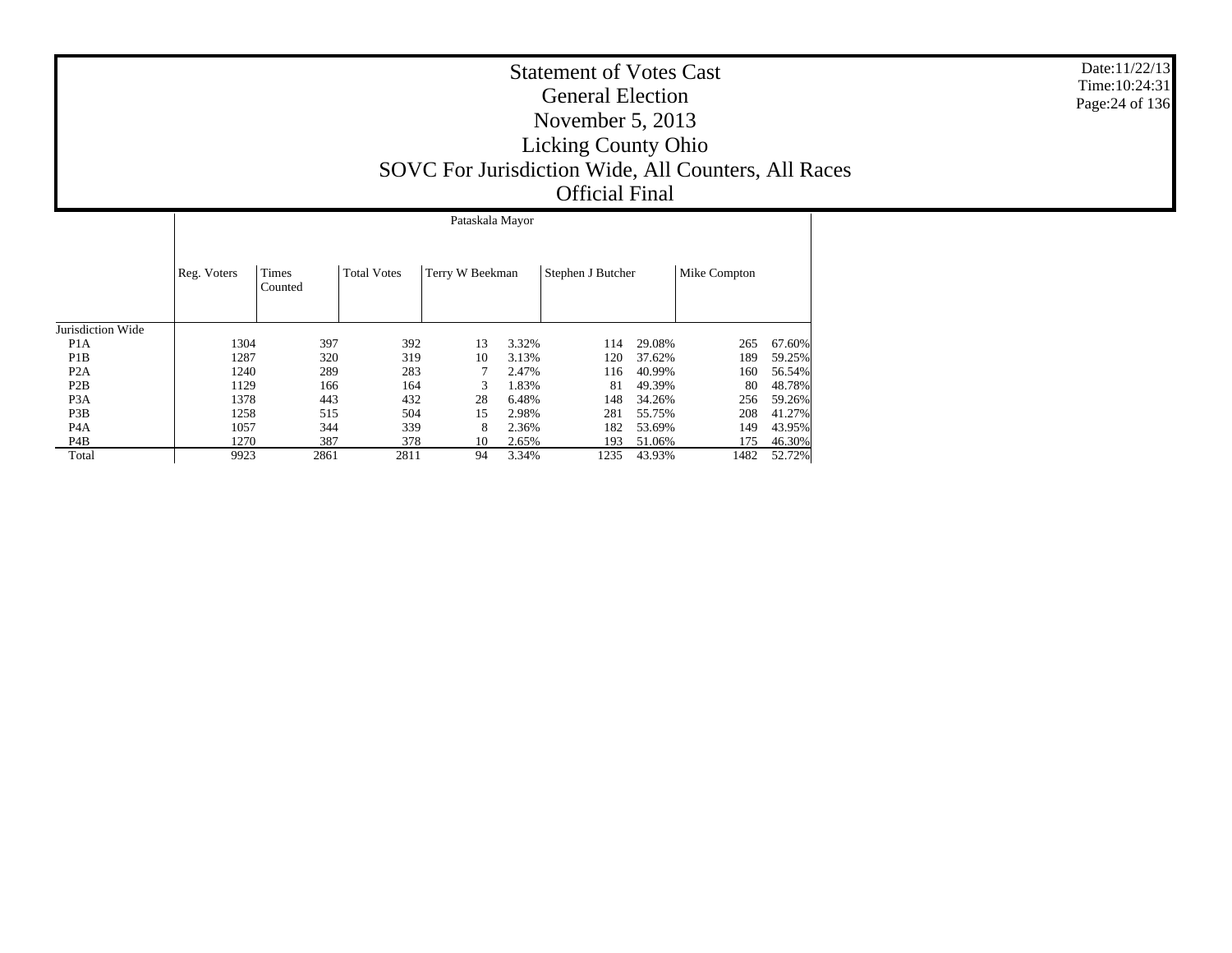|                   |             |                  |                    |                       |        | Pataskala Council at Large |        |                |        |             |        |                 |        |
|-------------------|-------------|------------------|--------------------|-----------------------|--------|----------------------------|--------|----------------|--------|-------------|--------|-----------------|--------|
|                   | Reg. Voters | Times<br>Counted | <b>Total Votes</b> | <b>Todd W Barstow</b> |        | C Bernard Brush            |        | Timothy Hickin |        | Bryan Lenzo |        | Jack A Treinish |        |
| Jurisdiction Wide |             |                  |                    |                       |        |                            |        |                |        |             |        |                 |        |
| P <sub>1</sub> A  | 1304        | 397              | 842                | 201                   | 23.87% | 210                        | 24.94% | 126            | 14.96% | 181         | 21.50% | 124             | 14.73% |
| P <sub>1</sub> B  | 1287        | 320              | 673                | 164                   | 24.37% | 138                        | 20.51% | 135            | 20.06% | 122         | 18.13% | 114             | 16.94% |
| P <sub>2</sub> A  | 1240        | 289              | 598                | 141                   | 23.58% | 121                        | 20.23% | 102            | 17.06% | 144         | 24.08% | 90              | 15.05% |
| P2B               | 1129        | 166              | 359                | 72                    | 20.06% | 60                         | 16.71% | 71             | 19.78% | 93          | 25.91% | 63              | 17.55% |
| P <sub>3</sub> A  | 1378        | 443              | 961                | 200                   | 20.81% | 226                        | 23.52% | 211            | 21.96% | 166         | 17.27% | 158             | 16.44% |
| P <sub>3</sub> B  | 1258        | 515              | 1131               | 238                   | 21.04% | 138                        | 12.20% | 273            | 24.14% | 246         | 21.75% | 236             | 20.87% |
| P <sub>4</sub> A  | 1057        | 344              | 753                | 137                   | 18.19% | 99                         | 13.15% | 188            | 24.97% | 156         | 20.72% | 173             | 22.97% |
| P4B               | 1270        | 387              | 869                | 169                   | 19.45% | 134                        | 15.42% | 233            | 26.81% | 153         | 17.61% | 180             | 20.71% |
| Total             | 9923        | 2861             | 6186               | 1322                  | 21.37% | 1126                       | 18.20% | 1339           | 21.65% | 1261        | 20.38% | 1138            | 18.40% |

Date:11/22/13 Time:10:24:31Page:25 of 136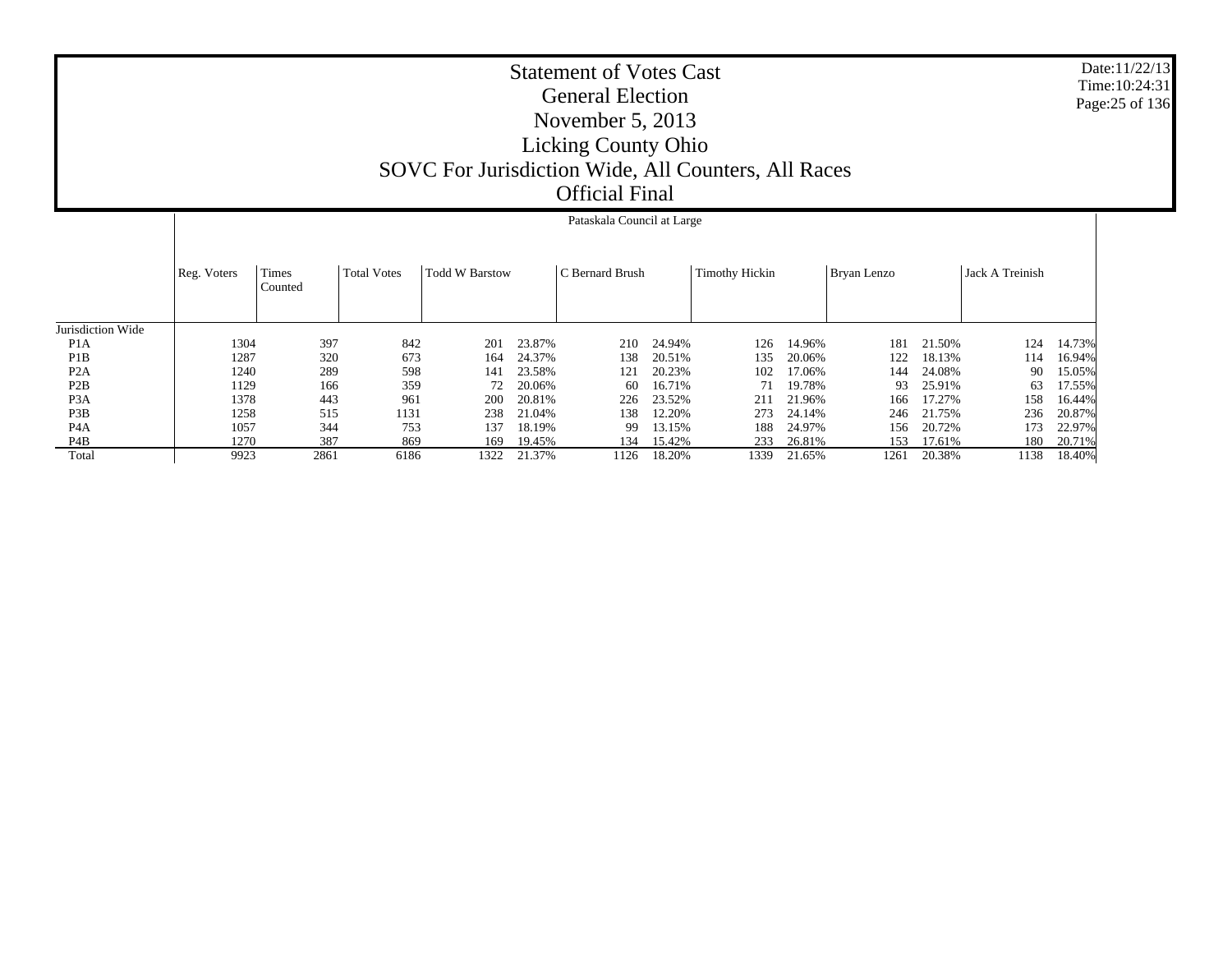|                          |                |                          |       |                                |                                              | <b>Statement of Votes Cast</b><br><b>General Election</b><br>November $5, 2013$<br><b>Licking County Ohio</b><br><b>Official Final</b> | SOVC For Jurisdiction Wide, All Counters, All Races | Date:11/22/13<br>Time: 10:24:31<br>Page: 26 of 136 |  |  |
|--------------------------|----------------|--------------------------|-------|--------------------------------|----------------------------------------------|----------------------------------------------------------------------------------------------------------------------------------------|-----------------------------------------------------|----------------------------------------------------|--|--|
|                          | Reg.<br>Voters | Times<br>Counted   Votes | Total | Colleen H Briscoe              | New Albany Council.<br><b>Edward Fellows</b> | Glyde A Marsh                                                                                                                          |                                                     | Sloan Spalding                                     |  |  |
| Jurisdiction Wide<br>JRA |                | $\theta$                 |       | $\mathbf{0}$<br>$\overline{0}$ | $\Omega$<br>$\overline{\phantom{a}}$         | $\Omega$                                                                                                                               |                                                     | $\theta$                                           |  |  |
| JRB                      |                |                          |       | $\theta$                       |                                              |                                                                                                                                        |                                                     |                                                    |  |  |
| Total                    |                | $\Omega$                 |       | $\theta$<br>0                  | $\sim$                                       | 0                                                                                                                                      |                                                     | $\Omega$                                           |  |  |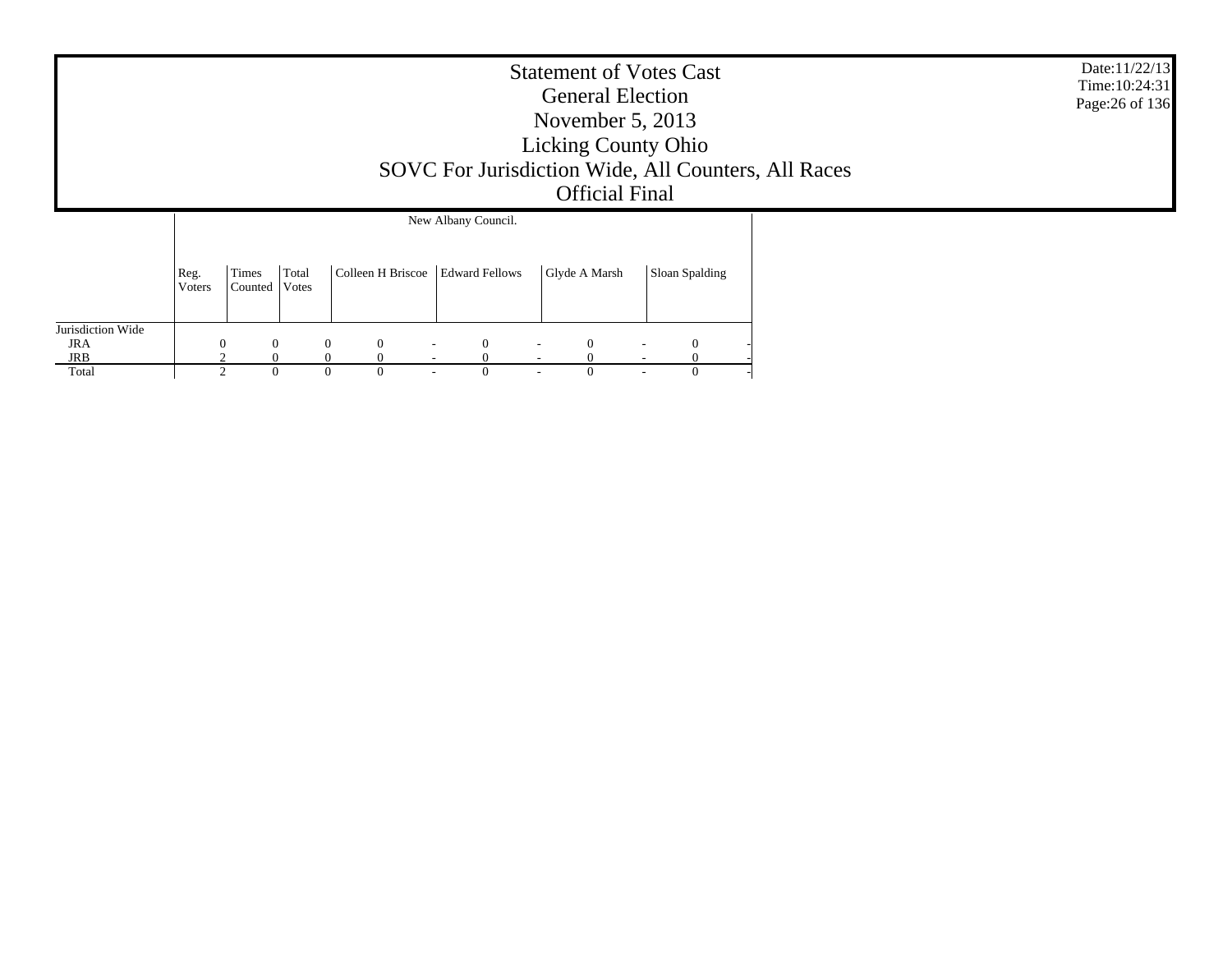| SOVC For Jurisdiction Wide, All Counters, All Races                              | Date:11/22/13<br>Time: 10:24:31<br>Page: 27 of 136 |  |
|----------------------------------------------------------------------------------|----------------------------------------------------|--|
| Alex Vlg Mayor<br>Total Votes   Adam R Mooney<br>Reg. Voters<br>Times<br>Counted |                                                    |  |

Jurisdiction Wide STAB ALEX Total

357

357

120 98 98 100.00%<br>120 98 98 100.00% 120 98 98 100.00%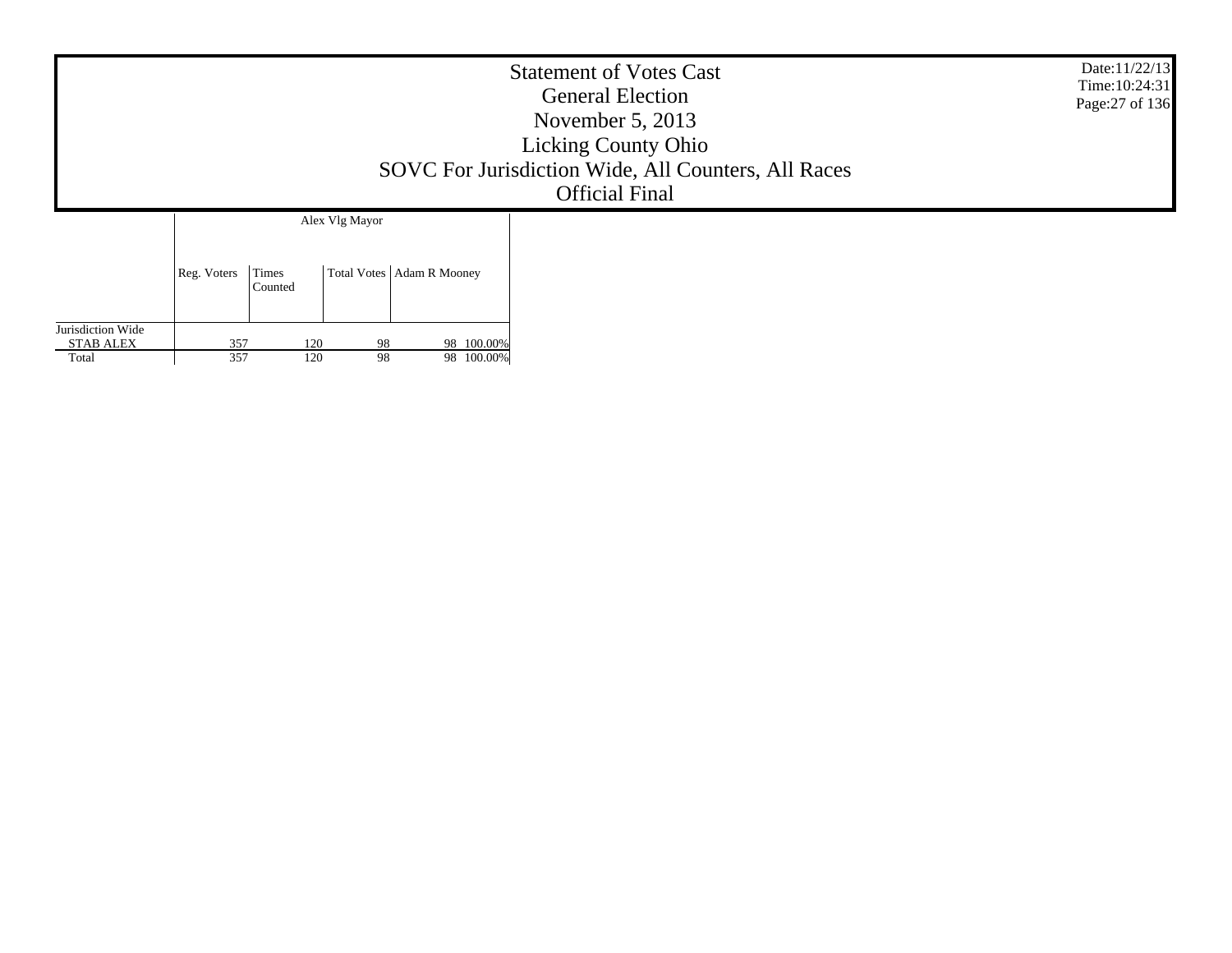|                                                |             |                  |                    |                  |                  |                  |                     | <b>Statement of Votes Cast</b><br><b>General Election</b><br>November $5, 2013$<br><b>Licking County Ohio</b><br>SOVC For Jurisdiction Wide, All Counters, All Races<br><b>Official Final</b> | Date:11/22/13<br>Time: 10:24:31<br>Page: 28 of 136 |
|------------------------------------------------|-------------|------------------|--------------------|------------------|------------------|------------------|---------------------|-----------------------------------------------------------------------------------------------------------------------------------------------------------------------------------------------|----------------------------------------------------|
|                                                |             |                  |                    | Alex Vlg Council |                  |                  |                     |                                                                                                                                                                                               |                                                    |
|                                                | Reg. Voters | Times<br>Counted | <b>Total Votes</b> | Karen S Holt     |                  | Michael M Miller |                     |                                                                                                                                                                                               |                                                    |
| Jurisdiction Wide<br><b>STAB ALEX</b><br>Total | 357<br>357  | 120<br>120       | 154<br>154         | 65<br>65         | 42.21%<br>42.21% | 89               | 89 57.79%<br>57.79% |                                                                                                                                                                                               |                                                    |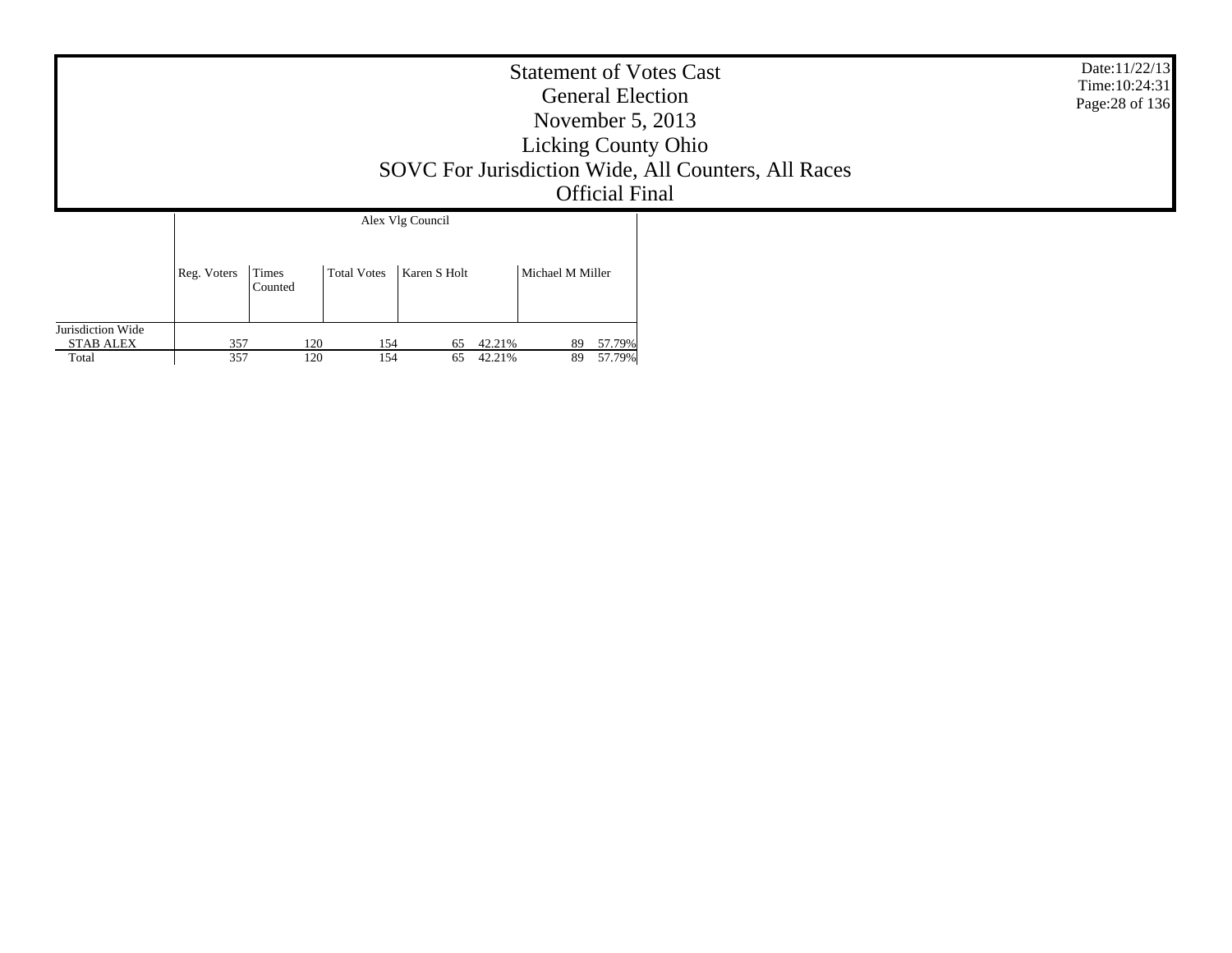|                                      | <b>Statement of Votes Cast</b><br><b>General Election</b><br>November $5, 2013$<br><b>Licking County Ohio</b><br>SOVC For Jurisdiction Wide, All Counters, All Races<br><b>Official Final</b><br>Buckeye Lake Vlg Mayor |                  |             |                   |                  |                  |                  |                   |                           |  |  |  |
|--------------------------------------|-------------------------------------------------------------------------------------------------------------------------------------------------------------------------------------------------------------------------|------------------|-------------|-------------------|------------------|------------------|------------------|-------------------|---------------------------|--|--|--|
|                                      | Reg. Voters                                                                                                                                                                                                             | Times<br>Counted | Total Votes | Clayton H Carroll |                  | Brenda M Hileman |                  | Jeryne A Peterson |                           |  |  |  |
| Jurisdiction Wide<br>BL VLG<br>Total | 1549<br>1549                                                                                                                                                                                                            | 437<br>437       | 425<br>425  | 184<br>184        | 43.29%<br>43.29% | 172<br>172       | 40.47%<br>40.47% |                   | 69 16.24%<br>16.24%<br>69 |  |  |  |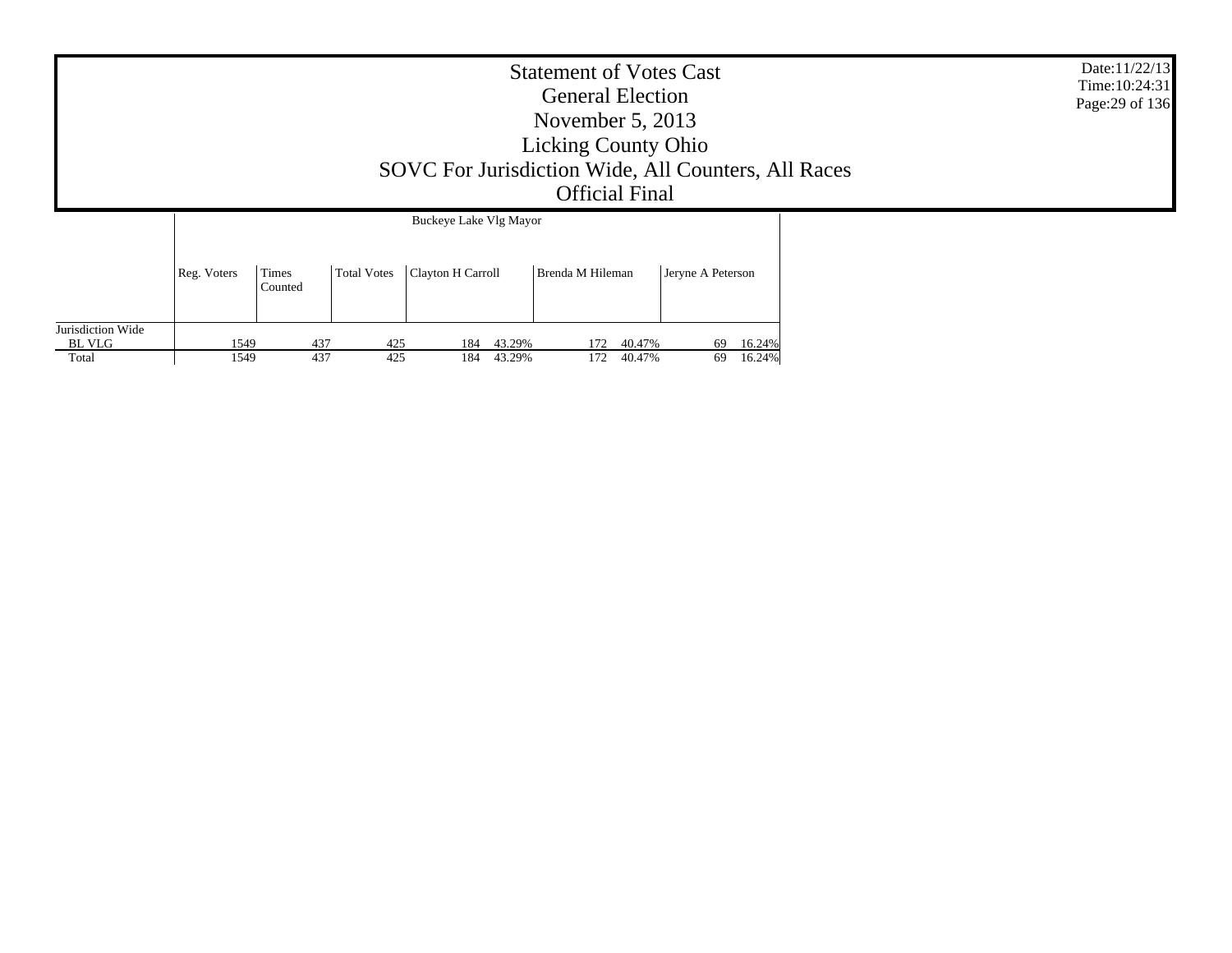|                             |             | SOVC For Jurisdiction Wide, All Counters, All Races | Date:11/22/13<br>Time: 10:24:31<br>Page: 30 of 136 |                                      |                          |        |               |       |                |  |  |
|-----------------------------|-------------|-----------------------------------------------------|----------------------------------------------------|--------------------------------------|--------------------------|--------|---------------|-------|----------------|--|--|
|                             |             |                                                     |                                                    |                                      | Buckeye Lake Vlg Council |        |               |       |                |  |  |
|                             | Reg. Voters | Times<br>Counted                                    | Total Votes                                        | Michelle J McCormick   Peggy A Wells |                          |        | Kenneth Owens |       | Write-In Votes |  |  |
| Jurisdiction Wide<br>BL VLG | 1549        | 437                                                 | 488                                                | 52.66%<br>257                        | 177                      | 36.27% | 47            | 9.63% | 1.43%          |  |  |
| Total                       | 1549        | 437                                                 | 488                                                | 257<br>52.66%                        | 177                      | 36.27% | 47            | 9.63% | 1.43%          |  |  |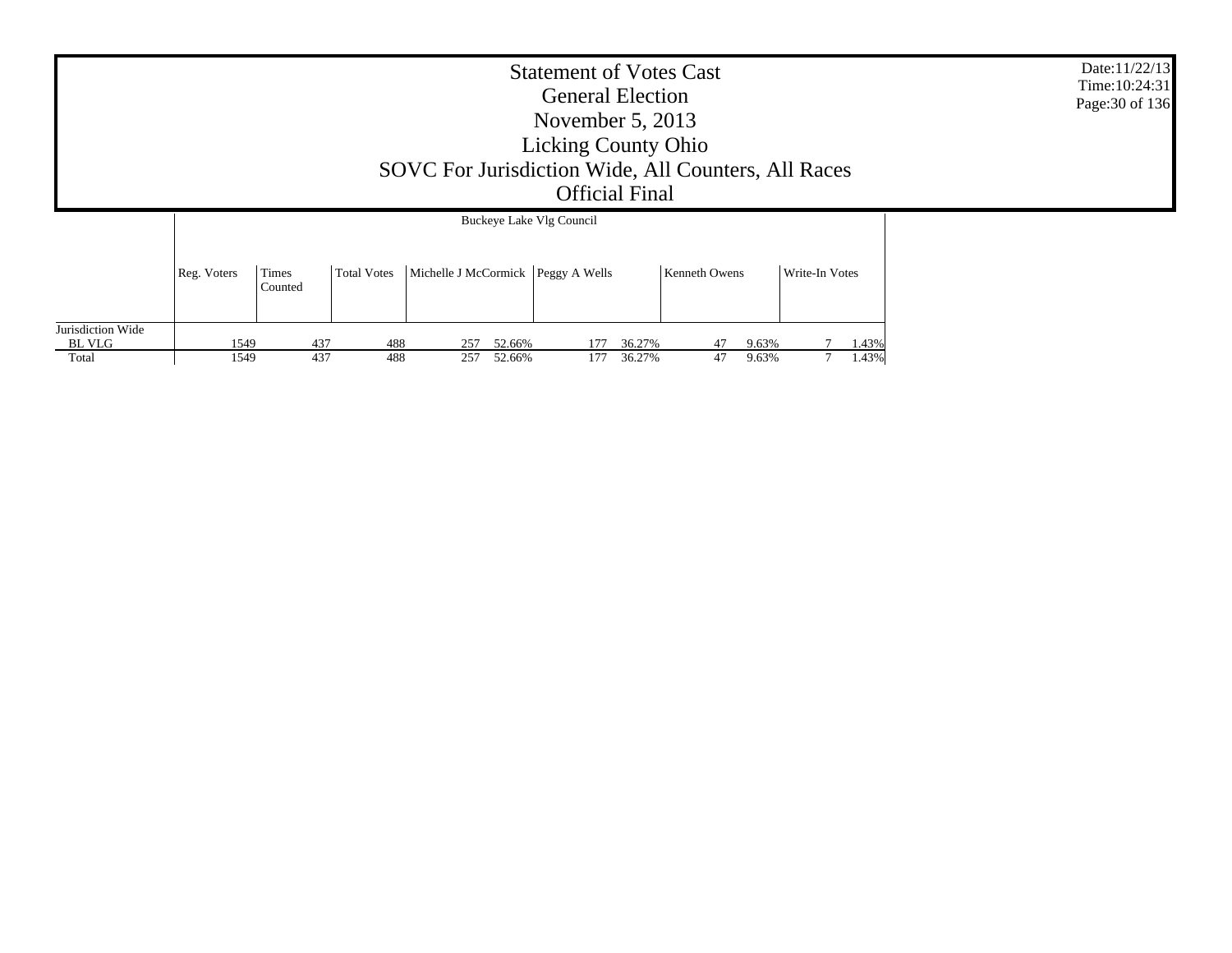| <b>Statement of Votes Cast</b><br><b>General Election</b><br>November $5, 2013$<br><b>Licking County Ohio</b><br>SOVC For Jurisdiction Wide, All Counters, All Races<br><b>Official Final</b> | Date:11/22/13<br>Time: $10:24:31$<br>Page: 31 of 136 |
|-----------------------------------------------------------------------------------------------------------------------------------------------------------------------------------------------|------------------------------------------------------|
| Granville Vlg Council                                                                                                                                                                         |                                                      |
| Melissa K Hartfield<br>Michelle A Lerner<br>Times<br>Matt McGowan<br><b>Total Votes</b><br>Reg. Voters                                                                                        |                                                      |

|                   | ັ    | Counted |      |      |        |     |        |     |        |
|-------------------|------|---------|------|------|--------|-----|--------|-----|--------|
|                   |      |         |      |      |        |     |        |     |        |
| Jurisdiction Wide |      |         |      |      |        |     |        |     |        |
| <b>GVA</b>        | 1284 | 568     | 1080 | 400  | 37.04% | 337 | 31.20% | 343 | 31.76% |
| <b>GVB</b>        | 1213 | 538     | 930  | 343  | 36.88% | 269 | 28.92% | 318 | 34.19% |
| <b>GVC</b>        | 2019 | 181     | 326  | l 18 | 36.20% | 104 | 31.90% | 104 | 31.90% |
| Total             | 4516 | 1287    | 2336 | 861  | 36.86% | 710 | 30.39% | 765 | 32.75% |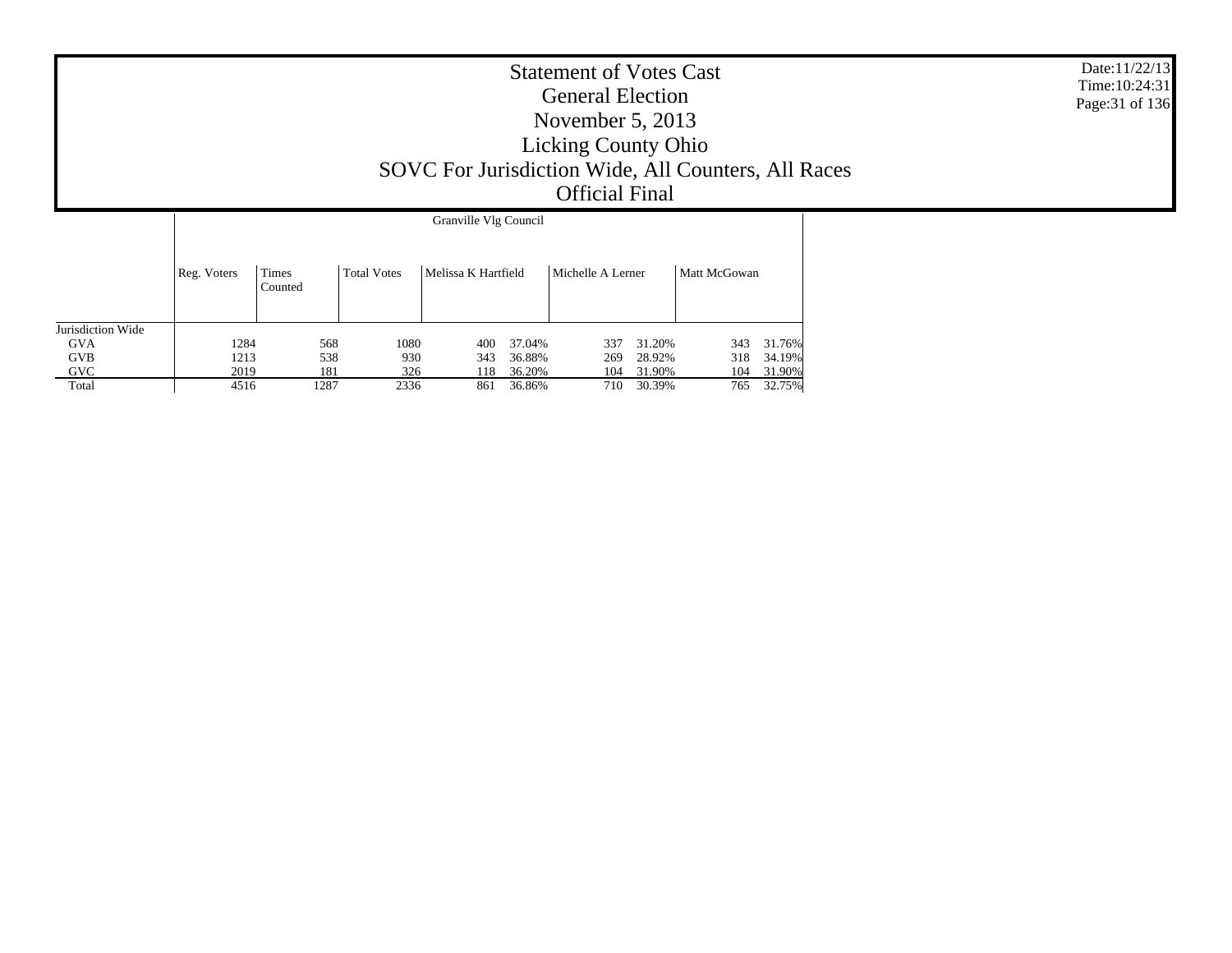|                                     |             |                  |                    |                                        | <b>Statement of Votes Cast</b><br><b>General Election</b><br>November $5, 2013$<br><b>Licking County Ohio</b><br><b>Official Final</b> | SOVC For Jurisdiction Wide, All Counters, All Races | Date:11/22/13<br>Time: $10:24:31$<br>Page: 32 of 136 |
|-------------------------------------|-------------|------------------|--------------------|----------------------------------------|----------------------------------------------------------------------------------------------------------------------------------------|-----------------------------------------------------|------------------------------------------------------|
|                                     | Reg. Voters | Times<br>Counted | <b>Total Votes</b> | Hanover Vlg Mayor<br>Nicole D Gieseler | Chad L Waters                                                                                                                          |                                                     |                                                      |
| Jurisdiction Wide<br>HAN V<br>Total | 699<br>699  | 213<br>213       | 208<br>208         | 50.00%<br>104<br>50.00%<br>104         | 104<br>104                                                                                                                             | 50.00%<br>50.00%                                    |                                                      |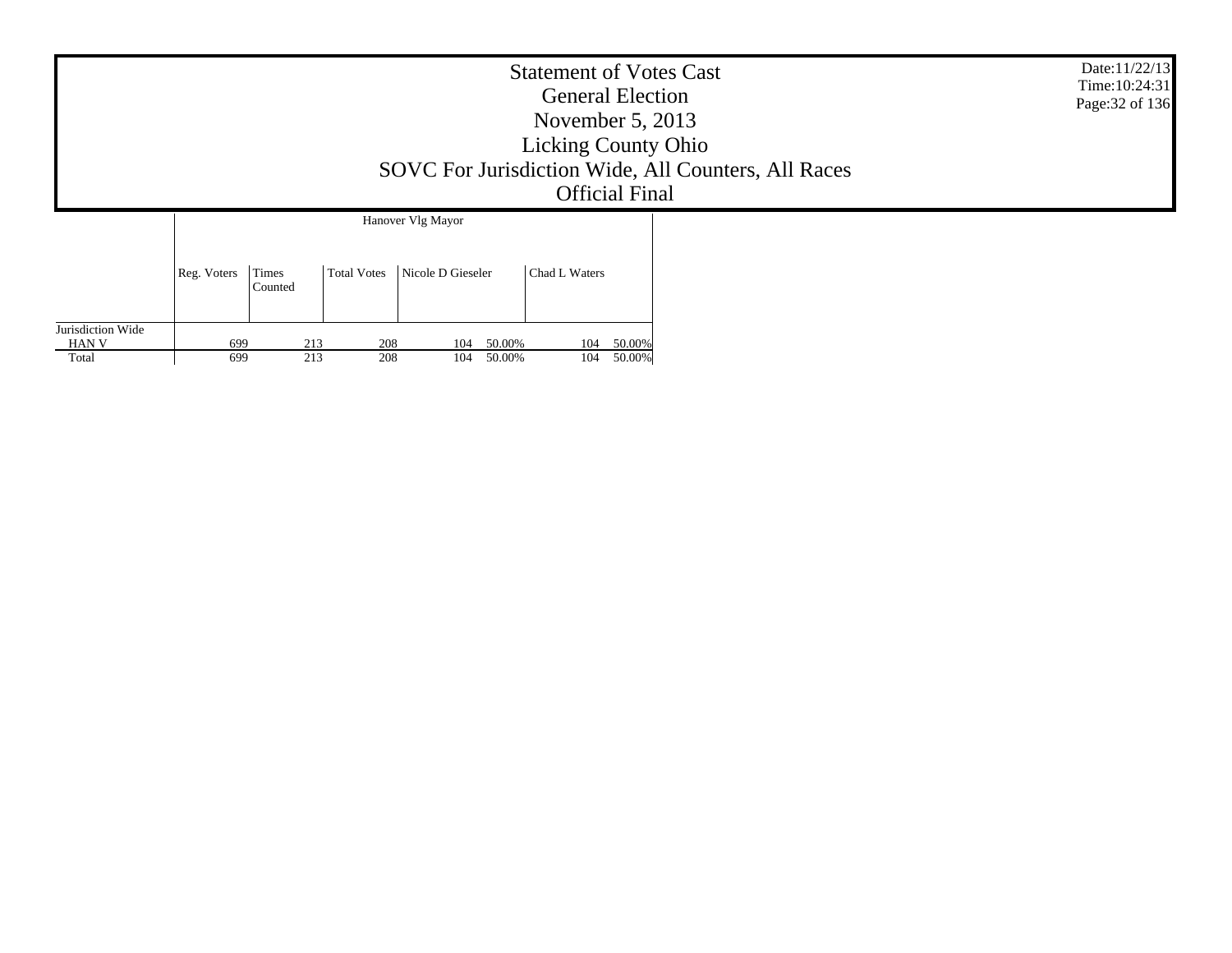|                   |             |                  |                    | SOVC For Jurisdiction Wide, All Counters, All Races | <b>Statement of Votes Cast</b><br><b>General Election</b><br>November $5, 2013$<br><b>Licking County Ohio</b><br><b>Official Final</b> |               |        |                      |        | Date:11/22/13<br>Time:10:24:31<br>Page: 33 of 136 |
|-------------------|-------------|------------------|--------------------|-----------------------------------------------------|----------------------------------------------------------------------------------------------------------------------------------------|---------------|--------|----------------------|--------|---------------------------------------------------|
|                   |             |                  |                    |                                                     | Hanover Vlg Council                                                                                                                    |               |        |                      |        |                                                   |
|                   | Reg. Voters | Times<br>Counted | <b>Total Votes</b> | Darla L Cozzens                                     | <b>Chester H Flowers</b>                                                                                                               | Keith Marinik |        | Carolyn Sue Spauldin |        |                                                   |
| Jurisdiction Wide |             |                  |                    |                                                     |                                                                                                                                        |               |        |                      |        |                                                   |
| HAN V             | 699         | 213              | 533                | 27.39%<br>146                                       | 25.70%<br>137                                                                                                                          | 119           | 22.33% | 131                  | 24.58% |                                                   |
| Total             | 699         | 213              | 533                | 27.39%<br>146                                       | 137<br>25.70%                                                                                                                          | 119           | 22.33% | 131                  | 24.58% |                                                   |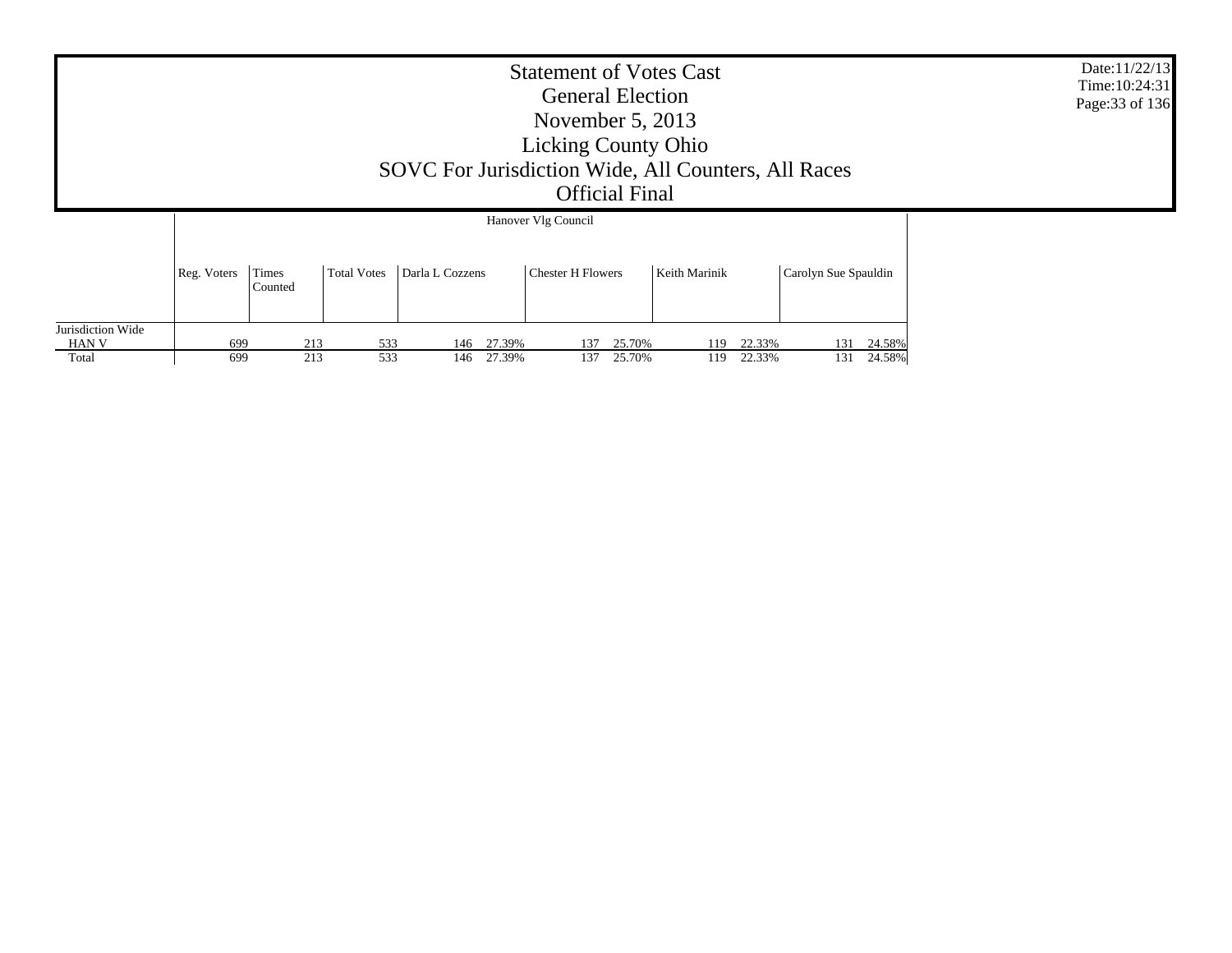|                                                                                                            | <b>Statement of Votes Cast</b><br><b>General Election</b><br>November $5, 2013$<br><b>Licking County Ohio</b><br>SOVC For Jurisdiction Wide, All Counters, All Races<br><b>Official Final</b> | Date:11/22/13<br>Time: 10:24:31<br>Page: 34 of 136 |
|------------------------------------------------------------------------------------------------------------|-----------------------------------------------------------------------------------------------------------------------------------------------------------------------------------------------|----------------------------------------------------|
| Hanover Vlg Bd of Public Affairs<br>Times<br><b>Total Votes</b><br>Harold L Lynn<br>Reg. Voters<br>Counted |                                                                                                                                                                                               |                                                    |

Jurisdiction Wide HAN V Total

699

699

 $\begin{array}{c|cc} 213 & 154 & 154 & 100.00\% \\ \hline 213 & 154 & 154 & 100.00\% \end{array}$ 9 213 154 154 100.00%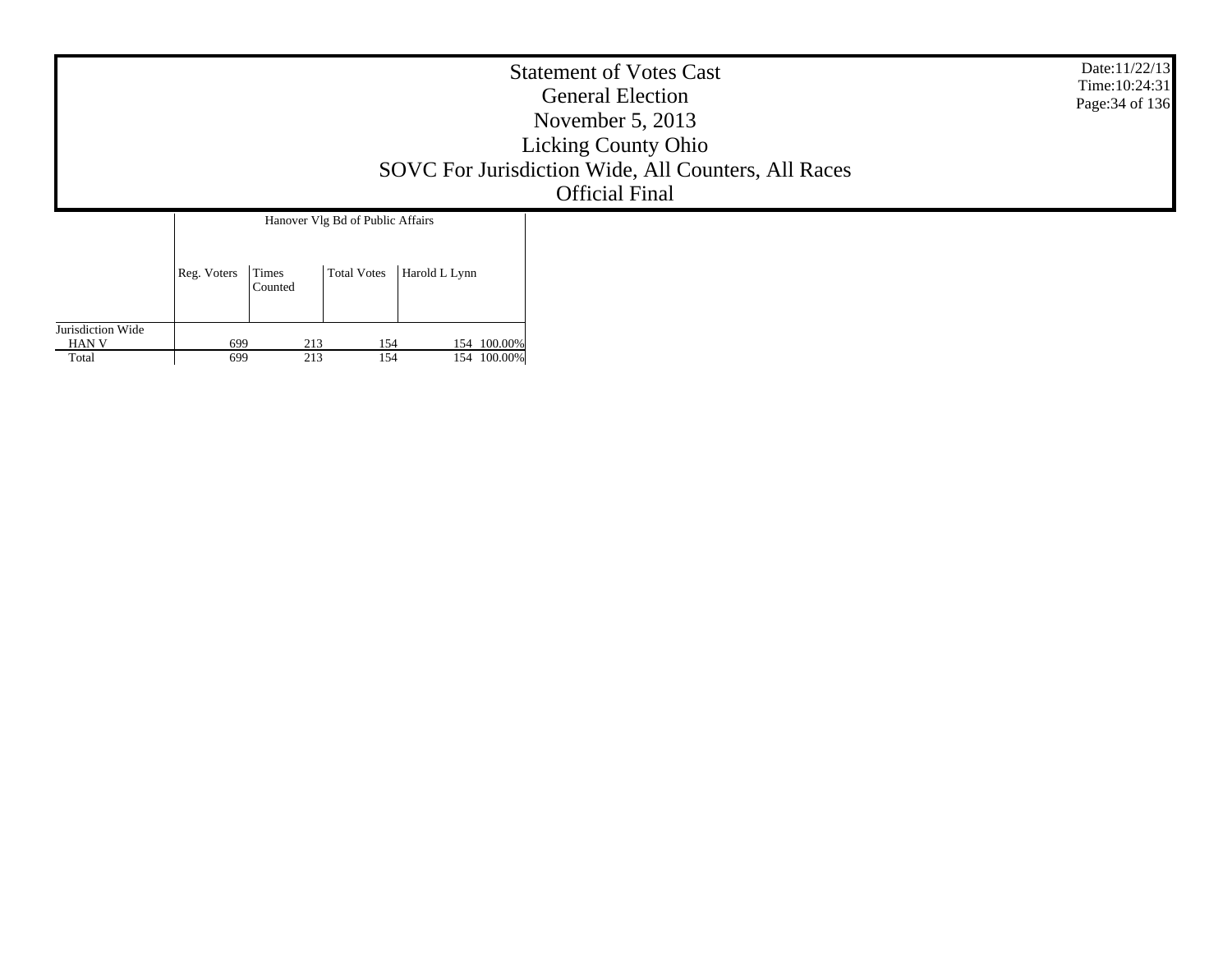|                   |             |                  |                    | SOVC For Jurisdiction Wide, All Counters, All Races | <b>Statement of Votes Cast</b><br><b>General Election</b><br>November $5, 2013$<br><b>Licking County Ohio</b><br><b>Official Final</b> |                       |               | Date:11/22/13<br>Time: 10:24:31<br>Page: 35 of 136 |
|-------------------|-------------|------------------|--------------------|-----------------------------------------------------|----------------------------------------------------------------------------------------------------------------------------------------|-----------------------|---------------|----------------------------------------------------|
|                   |             |                  |                    |                                                     | Hartford Vlg Council                                                                                                                   |                       |               |                                                    |
|                   | Reg. Voters | Times<br>Counted | <b>Total Votes</b> | Leanne S Bishop                                     | <b>Bryant Justin Callan</b>                                                                                                            | <b>Winston Sayers</b> | Jim Zarzeczny |                                                    |
| Jurisdiction Wide |             |                  |                    |                                                     |                                                                                                                                        |                       |               |                                                    |
| <b>HFT</b>        | 250         | 128              | 257                | 27.63%                                              | 23.35%<br>60                                                                                                                           | 21.79%<br>56          | 70 27.24%     |                                                    |
| Total             | 250         | 128              | 257                | 71 27.63%                                           | 23.35%<br>60                                                                                                                           | 56 21.79%             | 27.24%<br>70  |                                                    |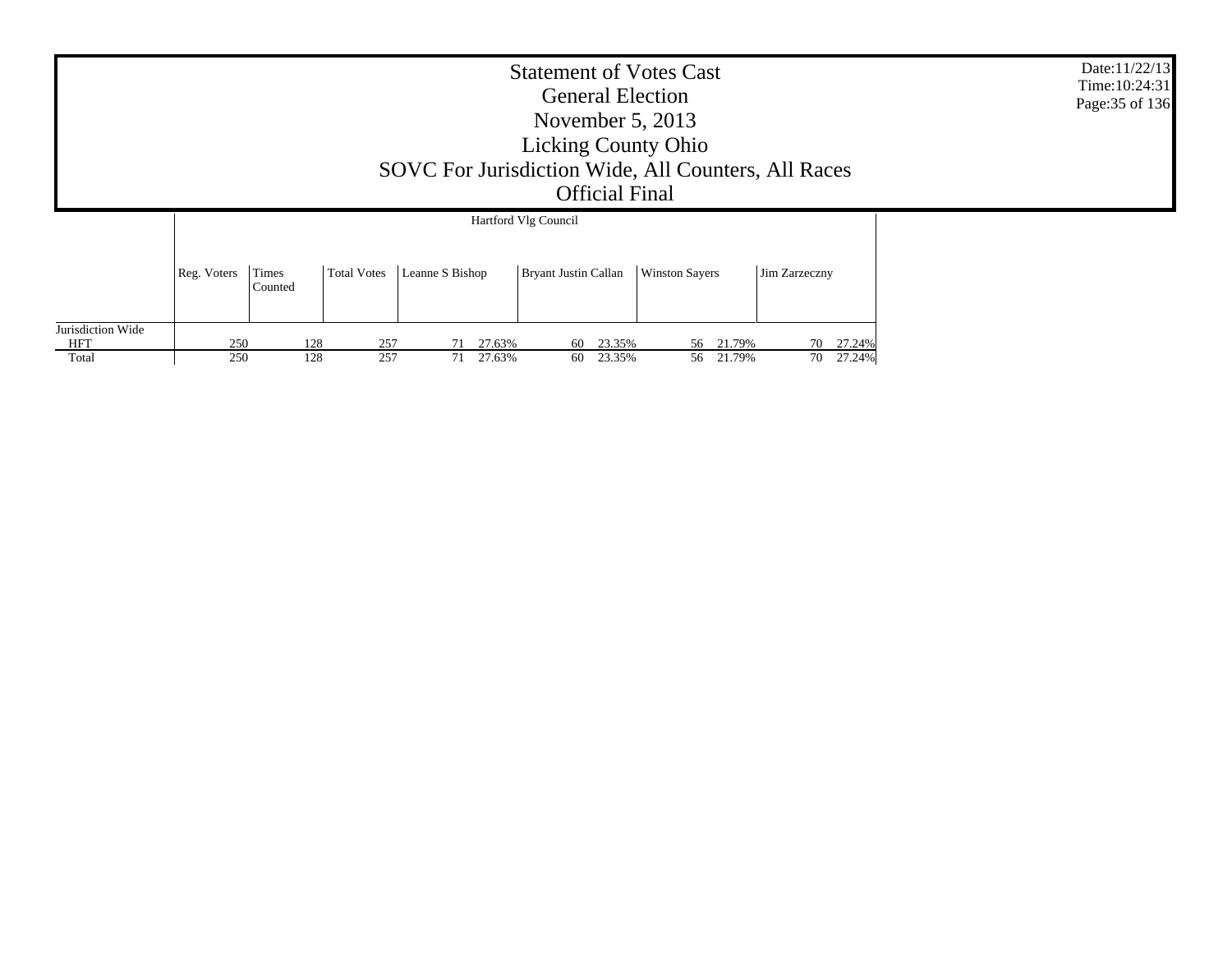|                                       |              |                       |                    |            |                  | <b>Statement of Votes Cast</b><br><b>General Election</b><br>November $5, 2013$<br><b>Licking County Ohio</b><br>SOVC For Jurisdiction Wide, All Counters, All Races<br><b>Official Final</b> |                  |                                     |                  |                      |                |                  |                |                   | Date:11/22/13<br>Time: 10:24:31<br>Page: 36 of 136 |
|---------------------------------------|--------------|-----------------------|--------------------|------------|------------------|-----------------------------------------------------------------------------------------------------------------------------------------------------------------------------------------------|------------------|-------------------------------------|------------------|----------------------|----------------|------------------|----------------|-------------------|----------------------------------------------------|
|                                       | Reg. Voters  | Times                 | <b>Total Votes</b> | Jim Friend |                  | Annelle L Porter                                                                                                                                                                              |                  | Hebron Vlg Council<br>Scott Walters |                  | <b>Erin K Finkes</b> |                | Amalia V Hubbard |                | Thomas A Marietta |                                                    |
| Jurisdiction Wide<br>HEB VLG<br>Total | 1459<br>1459 | Counted<br>323<br>323 | 730<br>730         | 224<br>224 | 30.68%<br>30.68% | 193<br>193                                                                                                                                                                                    | 26.44%<br>26.44% | 201<br>201                          | 27.53%<br>27.53% | 41<br>41             | 5.62%<br>5.62% | 15<br>15         | 2.05%<br>2.05% | 42<br>42          | 5.75%<br>5.75%                                     |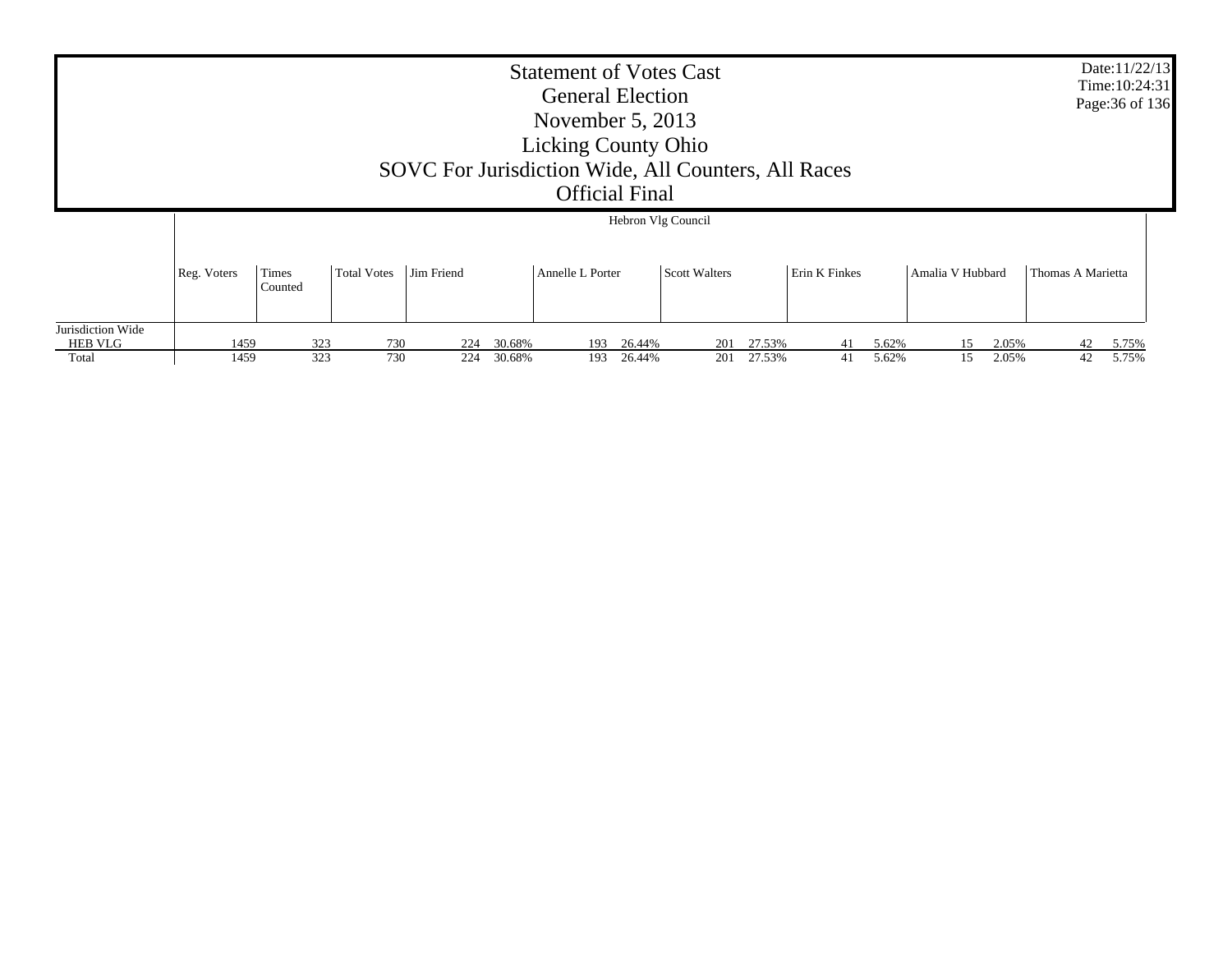|                                     | <b>Statement of Votes Cast</b><br><b>General Election</b><br>November $5, 2013$<br><b>Licking County Ohio</b><br>SOVC For Jurisdiction Wide, All Counters, All Races<br><b>Official Final</b> |  |  |  |  |  |  |  |
|-------------------------------------|-----------------------------------------------------------------------------------------------------------------------------------------------------------------------------------------------|--|--|--|--|--|--|--|
|                                     | Hebron Vlg Council                                                                                                                                                                            |  |  |  |  |  |  |  |
|                                     | Write-In Votes                                                                                                                                                                                |  |  |  |  |  |  |  |
| Jurisdiction Wide<br><b>HEB VLG</b> | 1.92%<br>14                                                                                                                                                                                   |  |  |  |  |  |  |  |
| Total                               | 1.92%<br>14                                                                                                                                                                                   |  |  |  |  |  |  |  |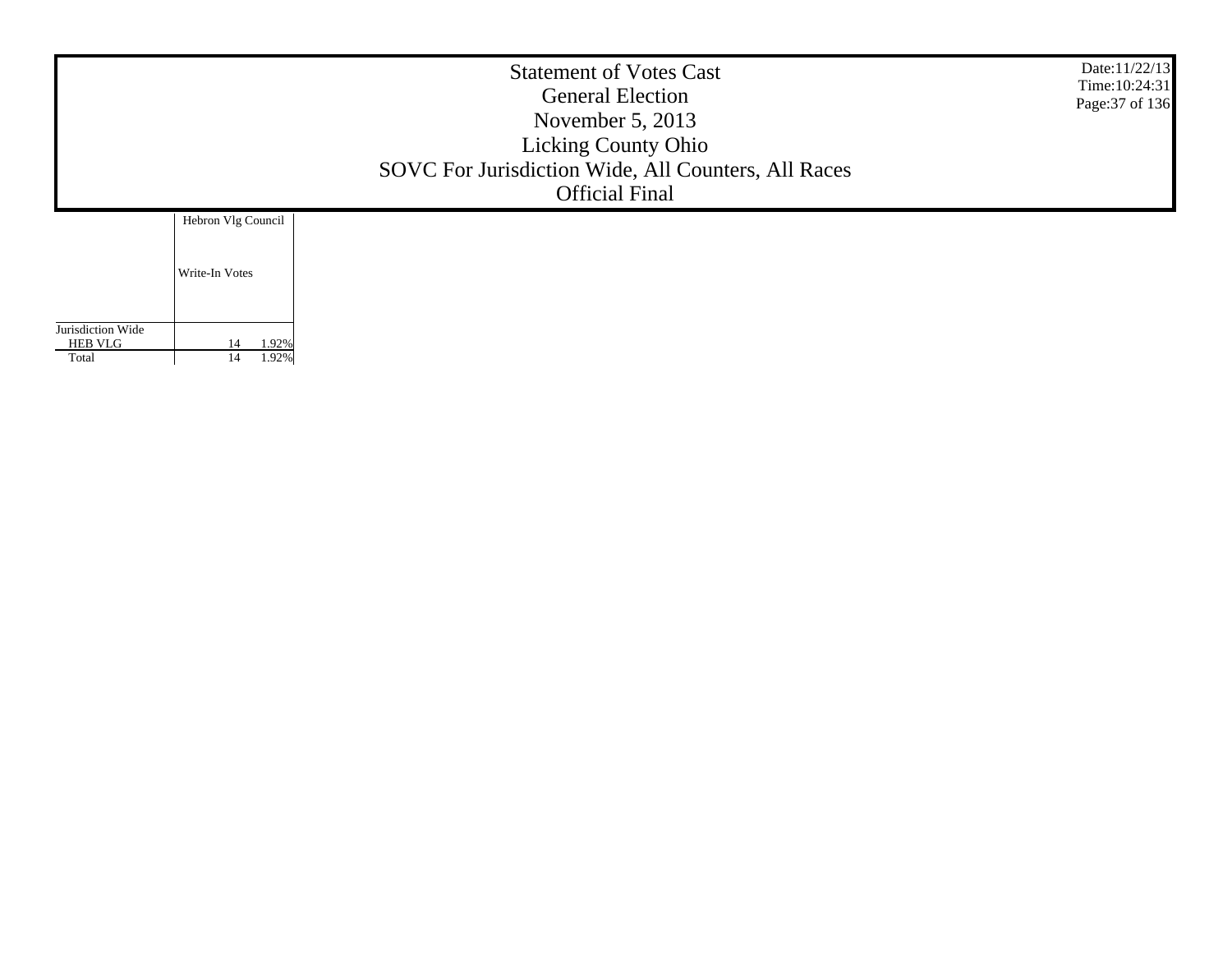|                                   | <b>Statement of Votes Cast</b><br><b>General Election</b><br>November $5, 2013$<br><b>Licking County Ohio</b><br>SOVC For Jurisdiction Wide, All Counters, All Races<br><b>Official Final</b> |                  |                    |                    |        |                       |        |                   |        |                 |        |                |        | Date:11/22/13<br>Time: 10:24:31<br>Page: 38 of 136 |
|-----------------------------------|-----------------------------------------------------------------------------------------------------------------------------------------------------------------------------------------------|------------------|--------------------|--------------------|--------|-----------------------|--------|-------------------|--------|-----------------|--------|----------------|--------|----------------------------------------------------|
|                                   |                                                                                                                                                                                               |                  |                    |                    |        | Johnstown Vlg Council |        |                   |        |                 |        |                |        |                                                    |
|                                   | Reg. Voters                                                                                                                                                                                   | Times<br>Counted | <b>Total Votes</b> | Joyce Priest Evans |        | Sharon E Hendren      |        | <b>Bob Orsini</b> |        | Sean R Staneart |        | Carol VanDeest |        |                                                    |
| Jurisdiction Wide<br><b>JOHNA</b> | 1581                                                                                                                                                                                          | 427              | 1304               | 200                | 15.34% | 214                   | 16.41% | 134               | 10.28% | 290             | 22.24% | 229            | 17.56% |                                                    |
| <b>JOHNB</b>                      | 1345                                                                                                                                                                                          | 277              | 764                | 129                | 16.88% | 141                   | 18.46% | 64                | 8.38%  | 150             | 19.63% | 109            | 14.27% |                                                    |
| Total                             | 2926                                                                                                                                                                                          | 704              | 2068               | 329                | 15.91% | 355                   | 17.17% | 198               | 9.57%  | 440             | 21.28% | 338            | 16.34% |                                                    |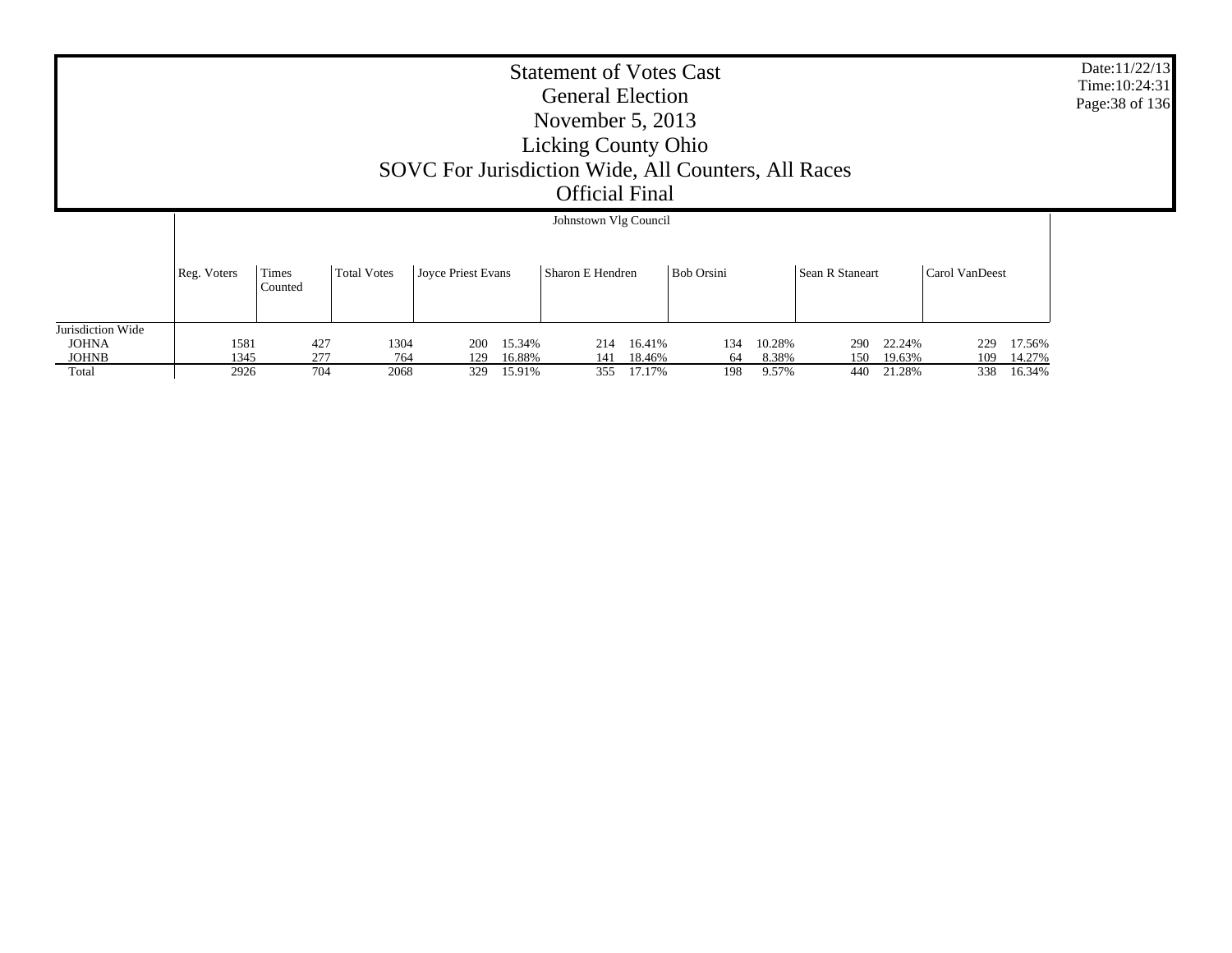|                              | Date:11/22/13<br>Time: $10:24:31$<br>Page: 39 of 136 |  |  |
|------------------------------|------------------------------------------------------|--|--|
|                              | Johnstown Vlg Council                                |  |  |
|                              | William VanGundy                                     |  |  |
| Jurisdiction Wide            |                                                      |  |  |
| <b>JOHNA</b><br><b>JOHNB</b> | 18.17%<br>237<br>22.38%<br>171                       |  |  |
| Total                        | 408<br>19.73%                                        |  |  |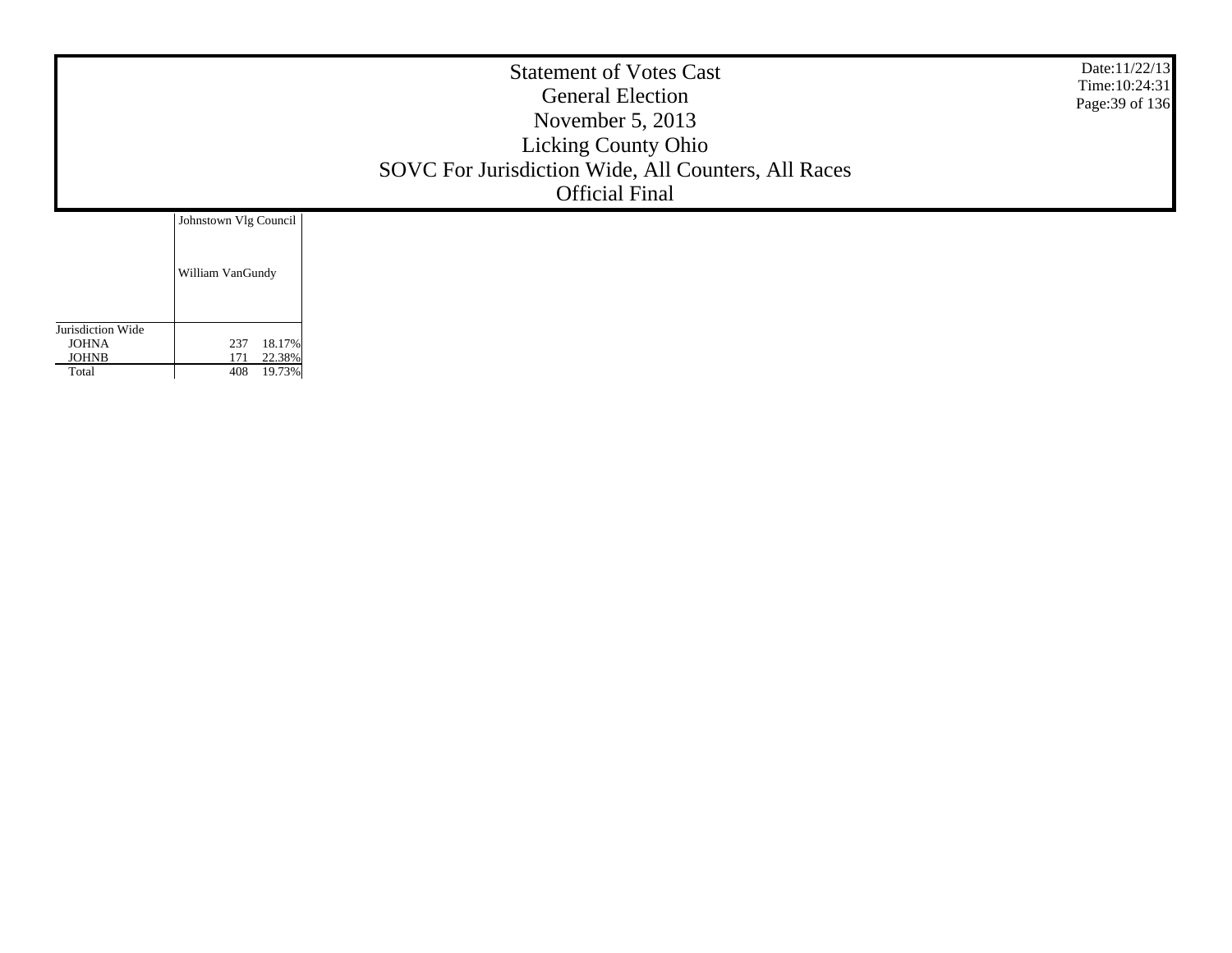|                                                | <b>Statement of Votes Cast</b><br><b>General Election</b><br>November $5, 2013$<br><b>Licking County Ohio</b><br>SOVC For Jurisdiction Wide, All Counters, All Races<br><b>Official Final</b> |                  |                    |                        |                |                       |                  |                                          |                  |                   |                  |                  |                  | Date:11/22/13<br>Time: 10:24:31<br>Page: 40 of 136 |                  |  |
|------------------------------------------------|-----------------------------------------------------------------------------------------------------------------------------------------------------------------------------------------------|------------------|--------------------|------------------------|----------------|-----------------------|------------------|------------------------------------------|------------------|-------------------|------------------|------------------|------------------|----------------------------------------------------|------------------|--|
|                                                | Reg. Voters                                                                                                                                                                                   | Times<br>Counted | <b>Total Votes</b> | Judith Ann Casto       |                | <b>Brian L Denton</b> |                  | Kirkersville Vlg Council<br>Bennie Evans |                  | Rosemary Frischen |                  | Mackenzie George |                  | <b>Mark Paglione</b>                               |                  |  |
| Jurisdiction Wide<br><b>HR B KIRK</b><br>Total | 344<br>344                                                                                                                                                                                    |                  | 137<br>137         | 425<br>41<br>425<br>41 | 9.65%<br>9.65% | 80<br>80              | 18.82%<br>18.82% | 47<br>47                                 | 11.06%<br>11.06% | 69<br>69          | 16.24%<br>16.24% | 44<br>44         | 10.35%<br>10.35% | 70<br>70                                           | 16.47%<br>16.47% |  |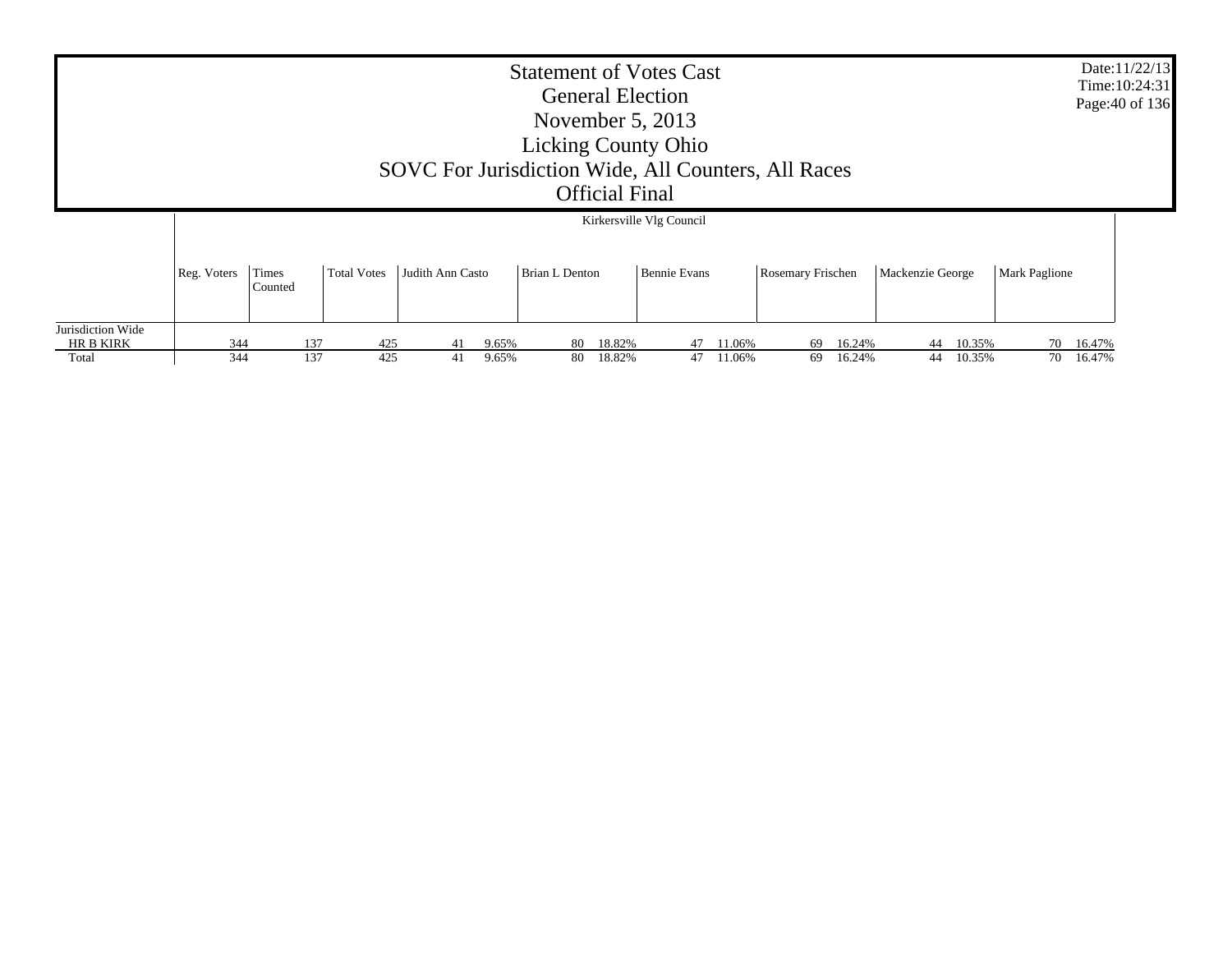|                                | Date:11/22/13<br>Time: 10:24:31<br>Page: 41 of 136 |  |  |
|--------------------------------|----------------------------------------------------|--|--|
|                                | Kirkersville Vlg<br>Council                        |  |  |
|                                | Sharon Temple                                      |  |  |
|                                |                                                    |  |  |
| Jurisdiction Wide<br>HR B KIRK | 17.41%<br>74                                       |  |  |
| Total                          | 17.41%<br>74                                       |  |  |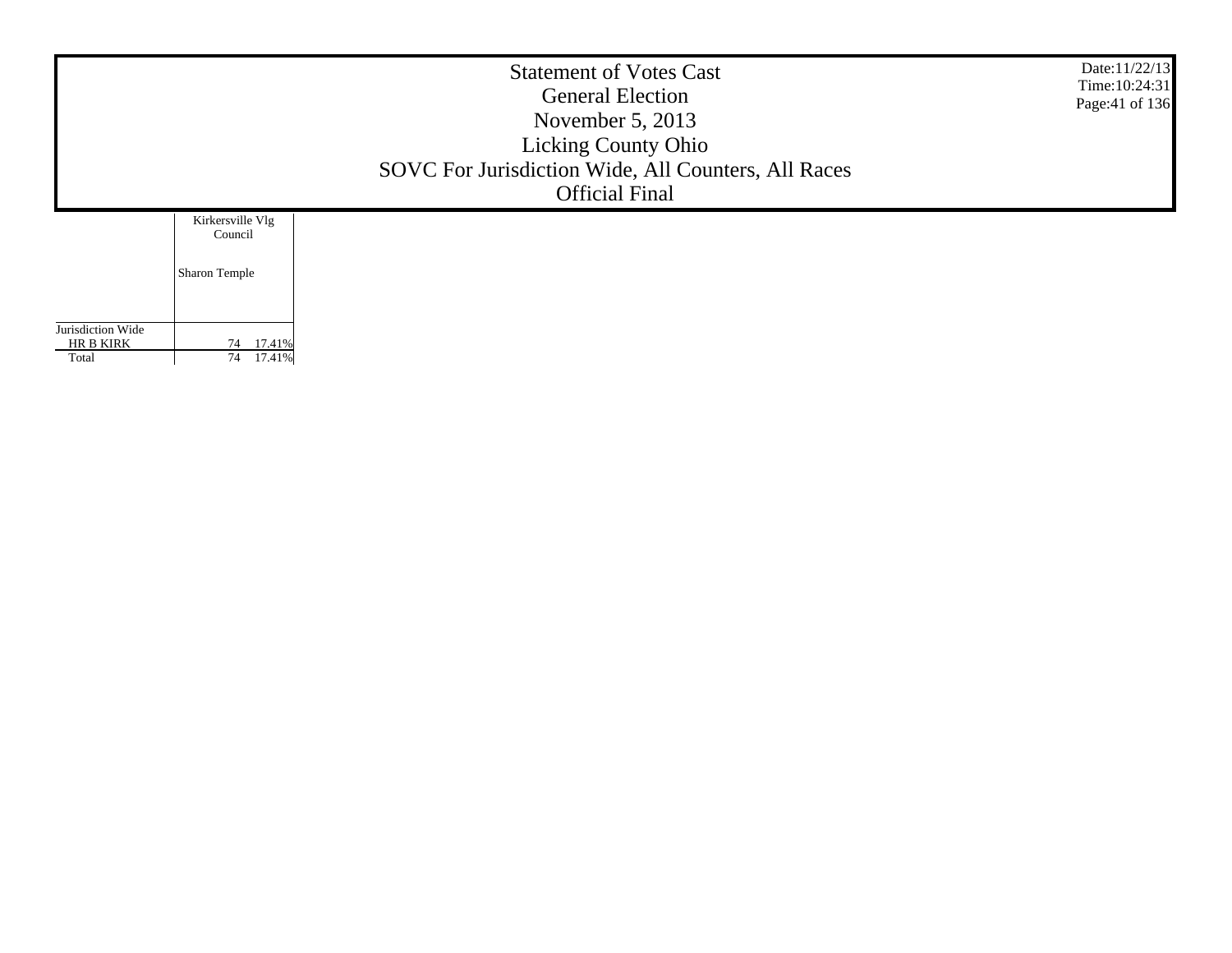|                            | <b>Statement of Votes Cast</b><br><b>General Election</b><br>November $5, 2013$<br><b>Licking County Ohio</b><br>SOVC For Jurisdiction Wide, All Counters, All Races<br><b>Official Final</b> | Date:11/22/13<br>Time: 10:24:31<br>Page: 42 of 136 |                    |                                    |                              |  |  |
|----------------------------|-----------------------------------------------------------------------------------------------------------------------------------------------------------------------------------------------|----------------------------------------------------|--------------------|------------------------------------|------------------------------|--|--|
|                            |                                                                                                                                                                                               |                                                    |                    | St Louisville Vlg Council          |                              |  |  |
|                            | Reg. Voters                                                                                                                                                                                   | Times<br>Counted                                   | <b>Total Votes</b> | Kathleen Lea Ankrum Elden W Lawson |                              |  |  |
| Jurisdiction Wide          |                                                                                                                                                                                               |                                                    |                    |                                    |                              |  |  |
| <b>NNTB STLOU</b><br>Total | 221<br>221                                                                                                                                                                                    | 128<br>128                                         | 162<br>162         | 92 56.79%<br>56.79%<br>92          | 43.21%<br>70<br>70<br>43.21% |  |  |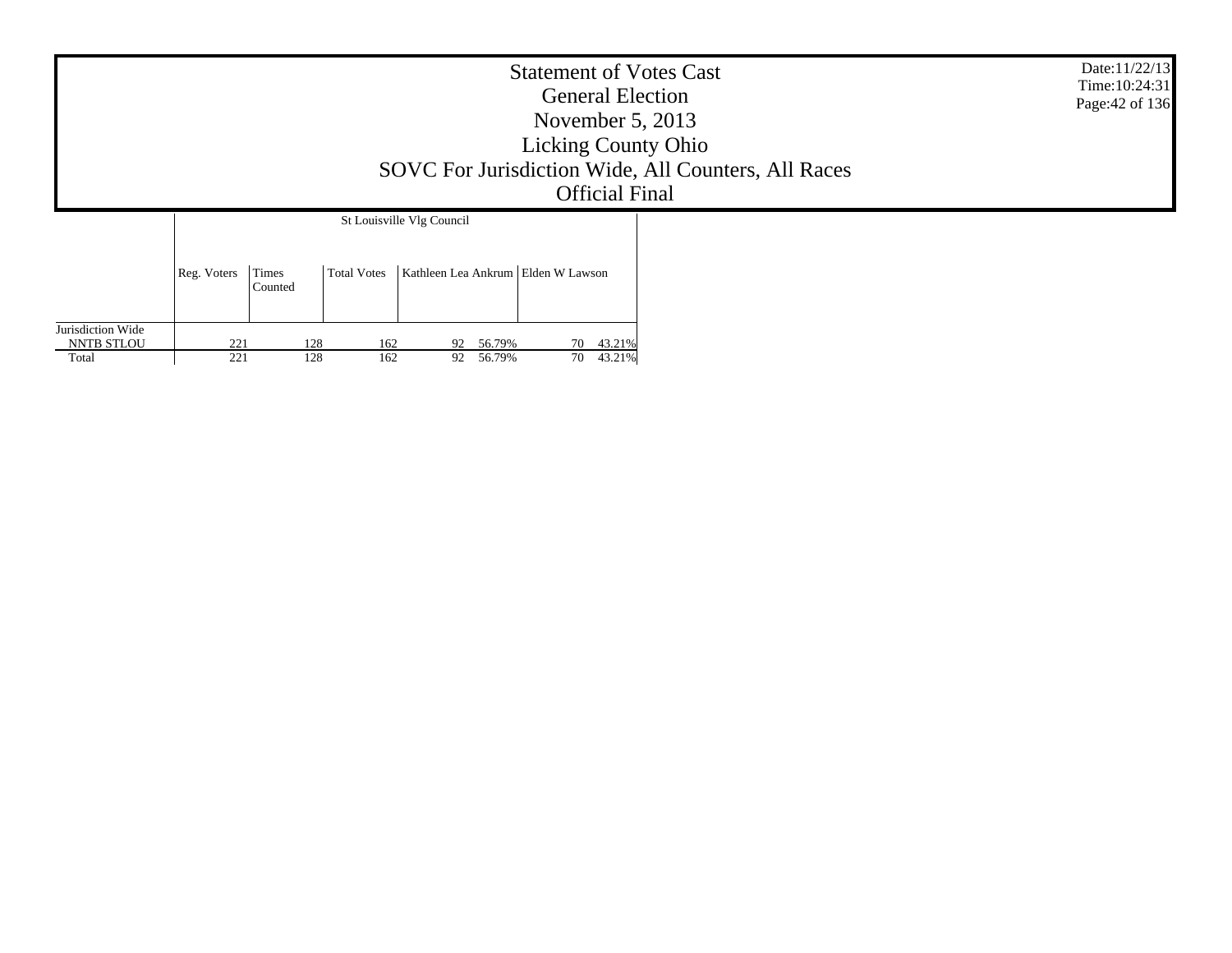|                                                 | Date:11/22/13<br>Time: 10:24:31<br>Page: 43 of 136 |                  |                    |                                                                |                        |                  |  |  |
|-------------------------------------------------|----------------------------------------------------|------------------|--------------------|----------------------------------------------------------------|------------------------|------------------|--|--|
|                                                 | Reg. Voters                                        | Times<br>Counted | <b>Total Votes</b> | St Louisville Vlg Bd of Public Affairs<br>Richard J Cunningham | <b>Wesley A Miller</b> |                  |  |  |
| Jurisdiction Wide<br><b>NNTB STLOU</b><br>Total | 221<br>221                                         | 128<br>128       | 180<br>180         | 55.56%<br>100<br>100<br>55.56%                                 | 80<br>80               | 44.44%<br>44.44% |  |  |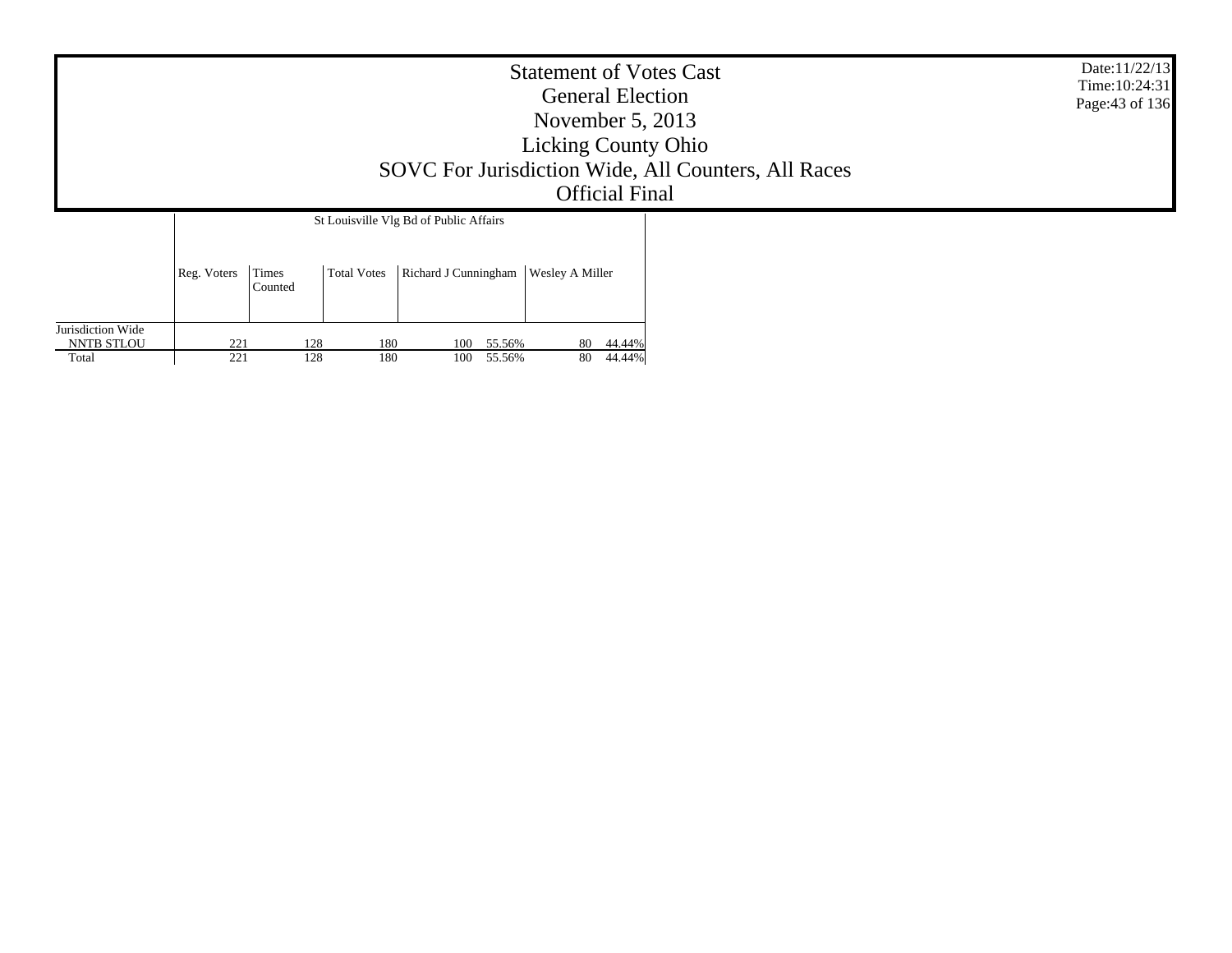|                       |              |                  |                    |                            | <b>Statement of Votes Cast</b><br><b>General Election</b><br>November $5, 2013$<br><b>Licking County Ohio</b><br>SOVC For Jurisdiction Wide, All Counters, All Races<br><b>Official Final</b> | Date:11/22/13<br>Time: 10:24:31<br>Page: 44 of 136 |
|-----------------------|--------------|------------------|--------------------|----------------------------|-----------------------------------------------------------------------------------------------------------------------------------------------------------------------------------------------|----------------------------------------------------|
|                       |              |                  | Utica Vlg Council  |                            |                                                                                                                                                                                               |                                                    |
|                       | Reg. Voters  | Times<br>Counted | <b>Total Votes</b> | John Rodeniser             |                                                                                                                                                                                               |                                                    |
| Jurisdiction Wide     |              |                  |                    |                            |                                                                                                                                                                                               |                                                    |
| <b>UTICA</b><br>Total | 1226<br>1226 | 563<br>563       | 440<br>440         | 440 100.00%<br>440 100.00% |                                                                                                                                                                                               |                                                    |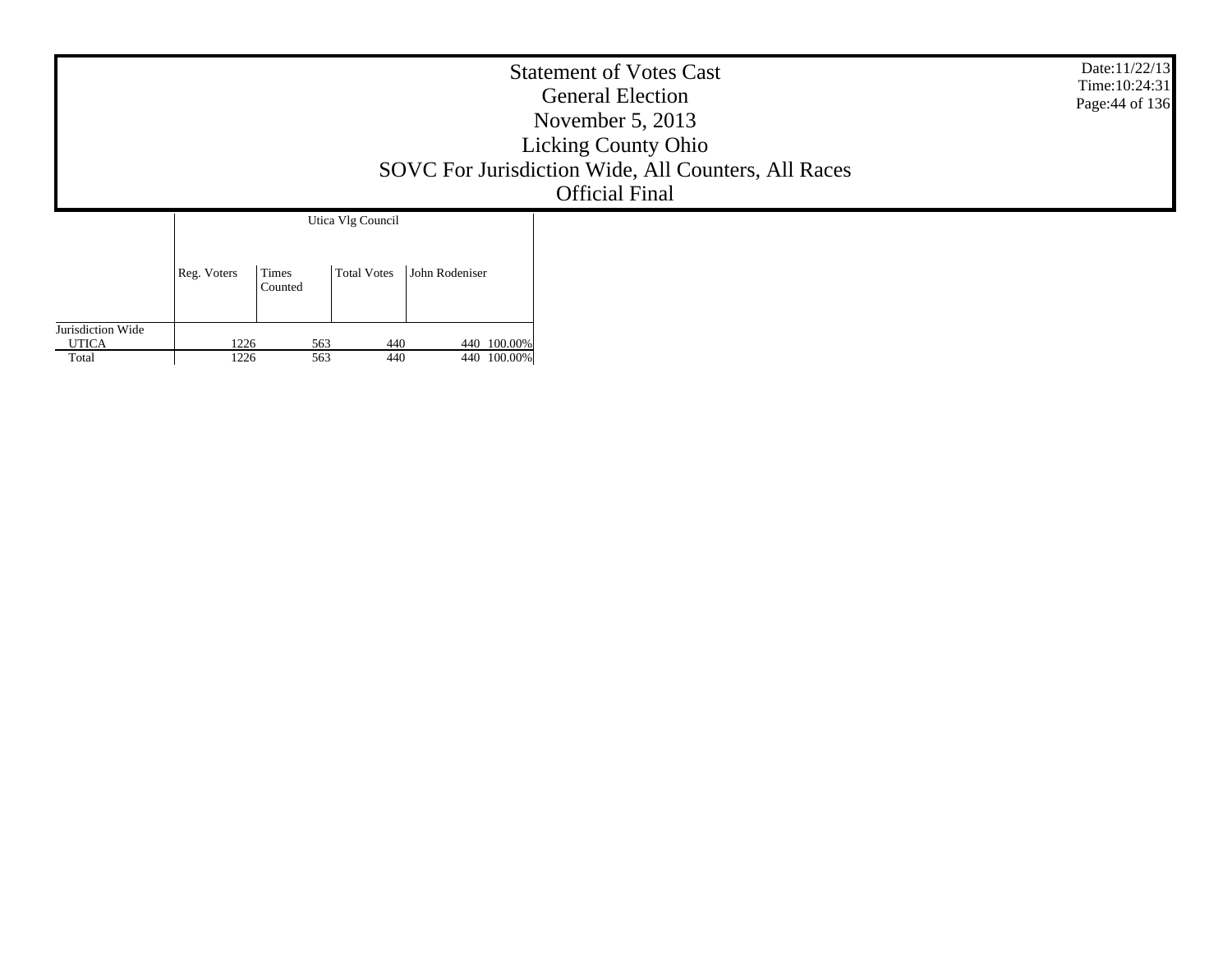|                                 |             |                  |                    |                               | <b>Statement of Votes Cast</b><br><b>General Election</b><br>November $5, 2013$<br><b>Licking County Ohio</b><br><b>Official Final</b> | SOVC For Jurisdiction Wide, All Counters, All Races | Date:11/22/13<br>Time: 10:24:31<br>Page: 45 of 136 |
|---------------------------------|-------------|------------------|--------------------|-------------------------------|----------------------------------------------------------------------------------------------------------------------------------------|-----------------------------------------------------|----------------------------------------------------|
|                                 |             |                  |                    | <b>Bennington Twp Trustee</b> |                                                                                                                                        |                                                     |                                                    |
|                                 | Reg. Voters | Times<br>Counted | <b>Total Votes</b> | A Dean Runyon                 | Shawn Williams                                                                                                                         |                                                     |                                                    |
| Jurisdiction Wide<br><b>BEN</b> | 1114        | 215              | 276                | 49.64%<br>137                 | 50.36%<br>139                                                                                                                          |                                                     |                                                    |
| Total                           | 1114        | 215              | 276                | 137<br>49.64%                 | 50.36%<br>139                                                                                                                          |                                                     |                                                    |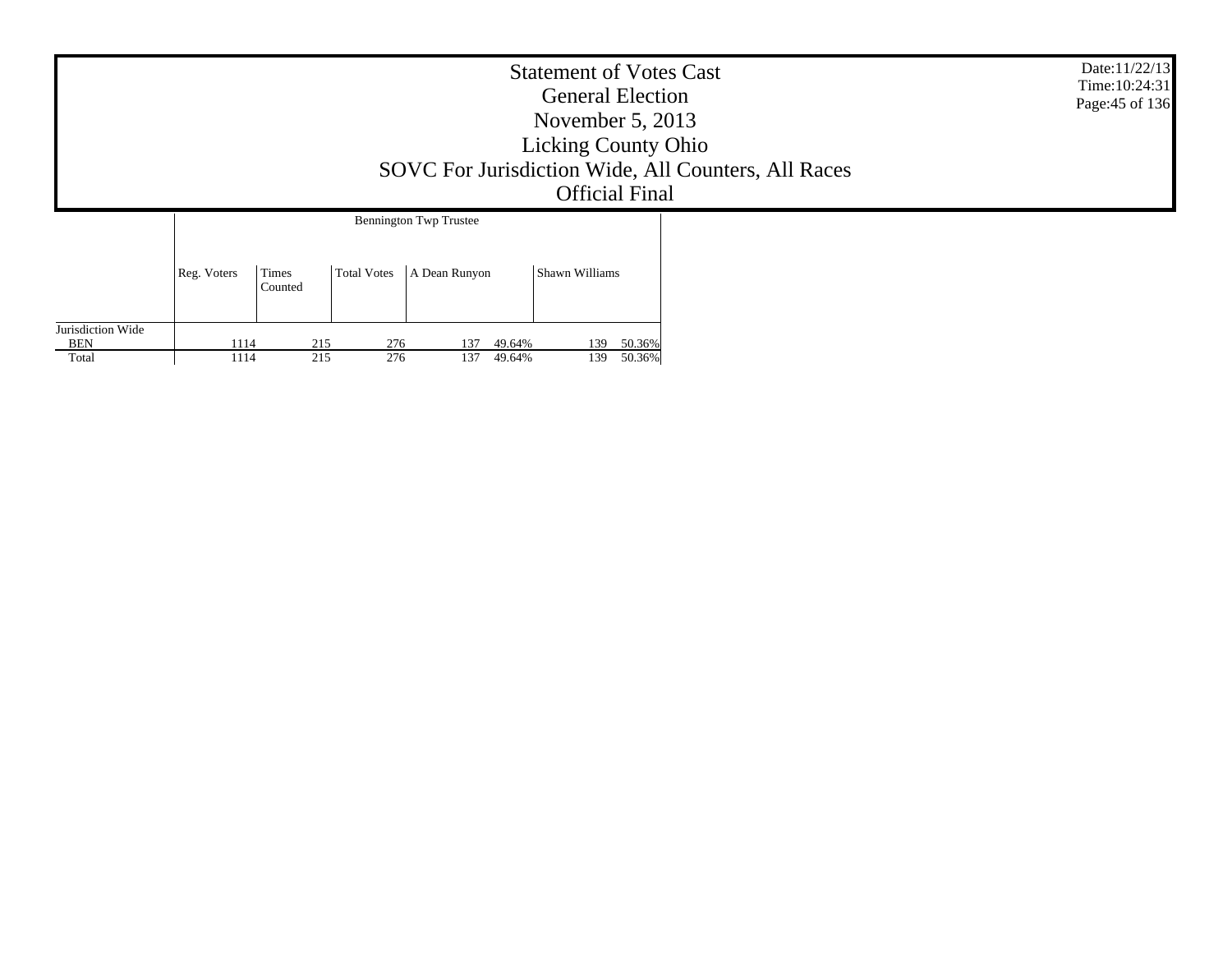| <b>Statement of Votes Cast</b><br><b>General Election</b><br>November $5, 2013$<br><b>Licking County Ohio</b><br>SOVC For Jurisdiction Wide, All Counters, All Races<br><b>Official Final</b><br><b>Bowling Green Twp Trustee</b> |             |                  |             |                 |              |        |                 |        |               |        |                 |  |
|-----------------------------------------------------------------------------------------------------------------------------------------------------------------------------------------------------------------------------------|-------------|------------------|-------------|-----------------|--------------|--------|-----------------|--------|---------------|--------|-----------------|--|
|                                                                                                                                                                                                                                   |             |                  |             |                 |              |        |                 |        |               |        |                 |  |
|                                                                                                                                                                                                                                   | Reg. Voters | Times<br>Counted | Total Votes | Jeffrey A Baird | Mark Caudill |        | Dave Daubenmire |        | Benjamin Hupp |        | Daniel VanBuren |  |
| Jurisdiction Wide<br>BG                                                                                                                                                                                                           | 1192        | 468              | 876         | 9.47%<br>83     | 195          | 22.26% | 165             | 18.84% | 220           | 25.11% | 24.32%<br>213   |  |
| Total                                                                                                                                                                                                                             | 1192        | 468              | 876         | 83<br>9.47%     | 195          | 22.26% | 165             | 18.84% | 220           | 25.11% | 24.32%<br>213   |  |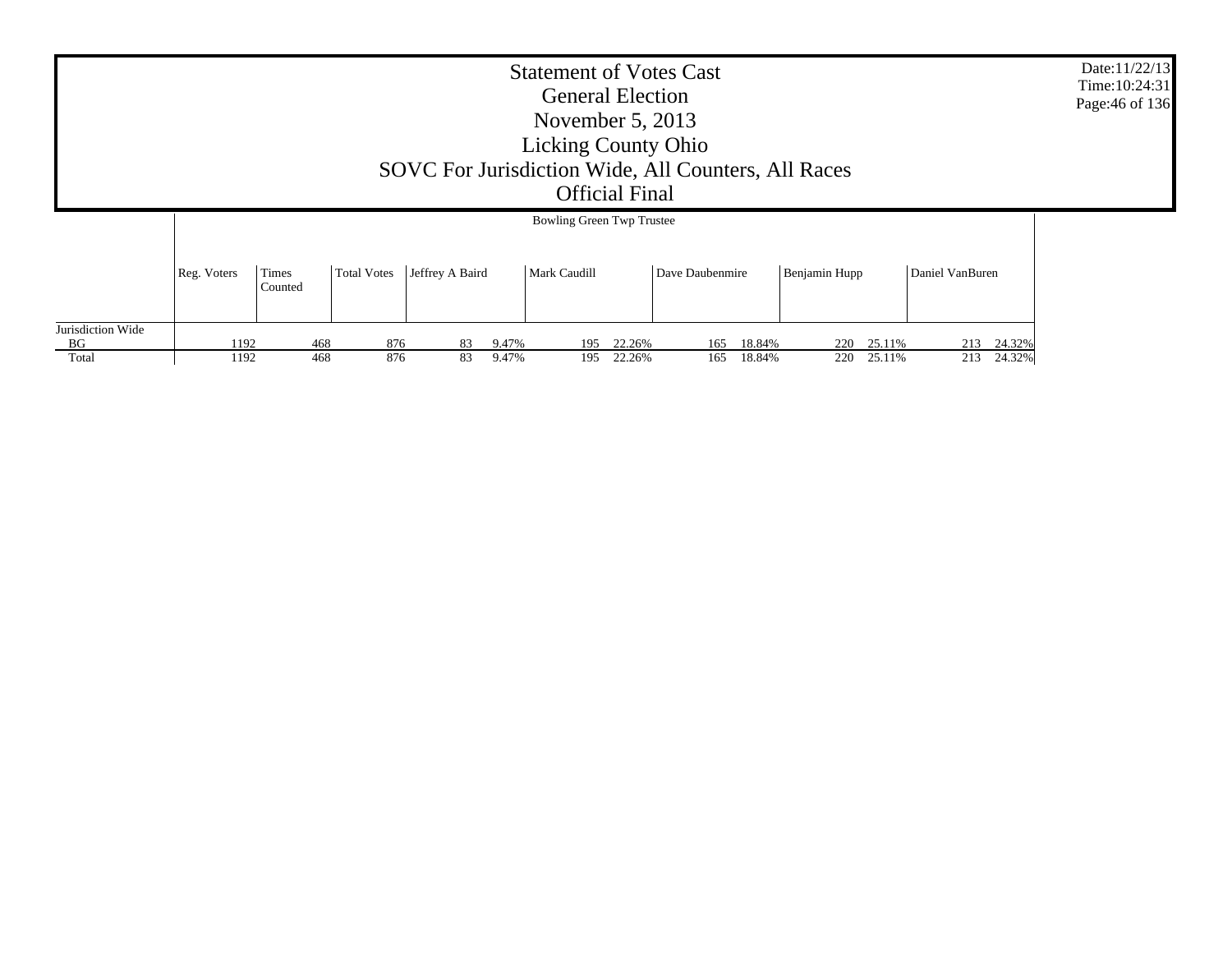|                                 | Date:11/22/13<br>Time: 10:24:31<br>Page: 47 of 136<br>SOVC For Jurisdiction Wide, All Counters, All Races |                  |                    |                               |                 |       |                |       |  |
|---------------------------------|-----------------------------------------------------------------------------------------------------------|------------------|--------------------|-------------------------------|-----------------|-------|----------------|-------|--|
|                                 |                                                                                                           |                  |                    | <b>Burlington Twp Trustee</b> |                 |       |                |       |  |
|                                 | Reg. Voters                                                                                               | Times<br>Counted | <b>Total Votes</b> | Jeffrey L Patton              | Jerry Parkinson |       | Write-In Votes |       |  |
| Jurisdiction Wide<br><b>BUR</b> | 862                                                                                                       |                  | 323<br>256         | 87.50%<br>224                 | 15              | 5.86% |                | 6.64% |  |
| Total                           | 862                                                                                                       |                  | 323<br>256         | 224<br>87.50%                 | 15              | 5.86% | 17             | 6.64% |  |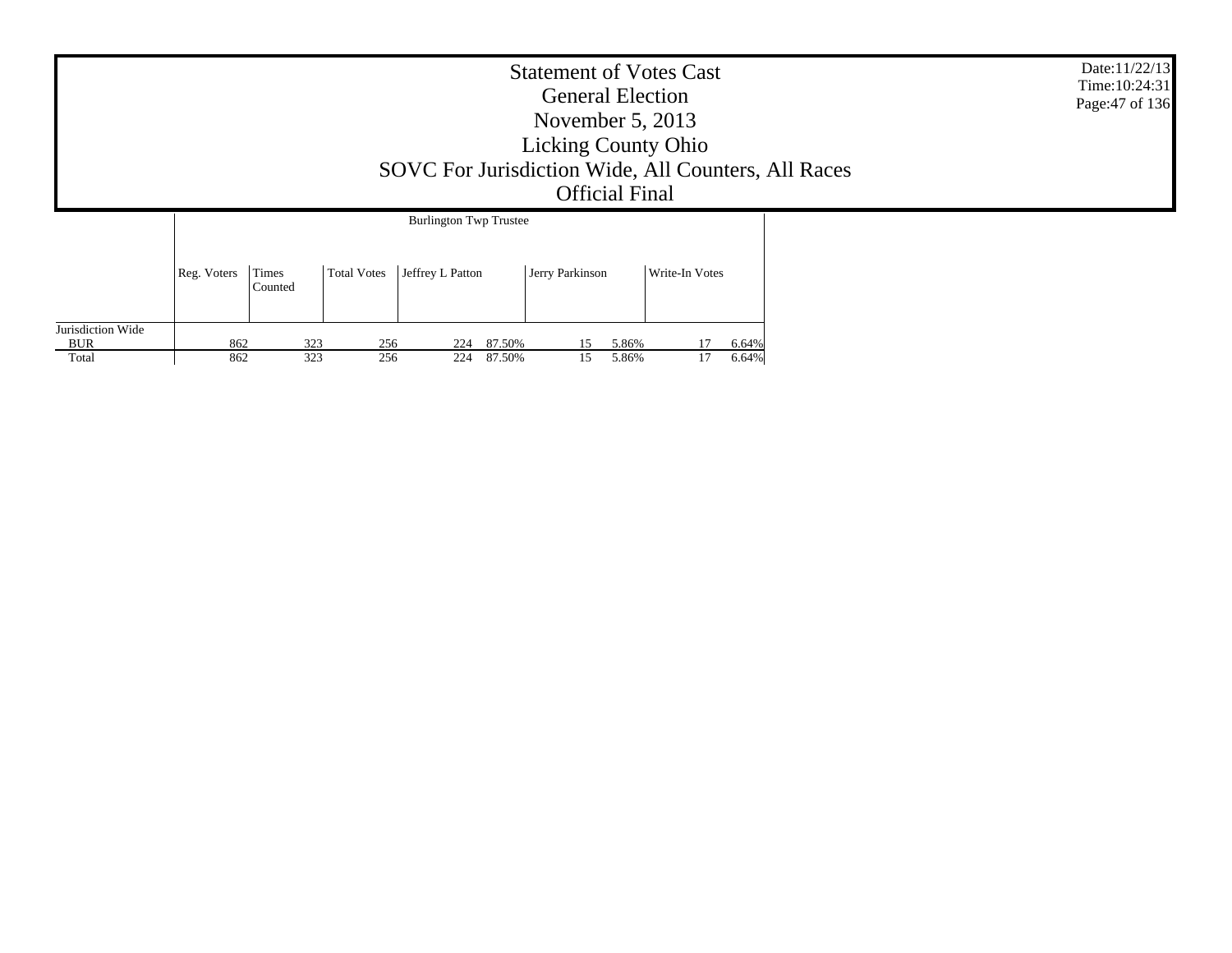|                                       |             |                  |                    |                                                | <b>Statement of Votes Cast</b><br><b>General Election</b><br>November $5, 2013$<br><b>Licking County Ohio</b><br><b>Official Final</b> | SOVC For Jurisdiction Wide, All Counters, All Races | Date:11/22/13<br>Time: 10:24:31<br>Page: 48 of 136 |
|---------------------------------------|-------------|------------------|--------------------|------------------------------------------------|----------------------------------------------------------------------------------------------------------------------------------------|-----------------------------------------------------|----------------------------------------------------|
|                                       | Reg. Voters | Times<br>Counted | <b>Total Votes</b> | <b>Eden Twp Trustee</b><br>Ryan Charles Bagent | Kenneth E Hall                                                                                                                         |                                                     |                                                    |
| Jurisdiction Wide<br><b>EDEN FALL</b> | 742         | 361              | 455                | 216 47.47%                                     | 239 52.53%                                                                                                                             |                                                     |                                                    |

361 455 216 47.47% 239 52.53%

Total

742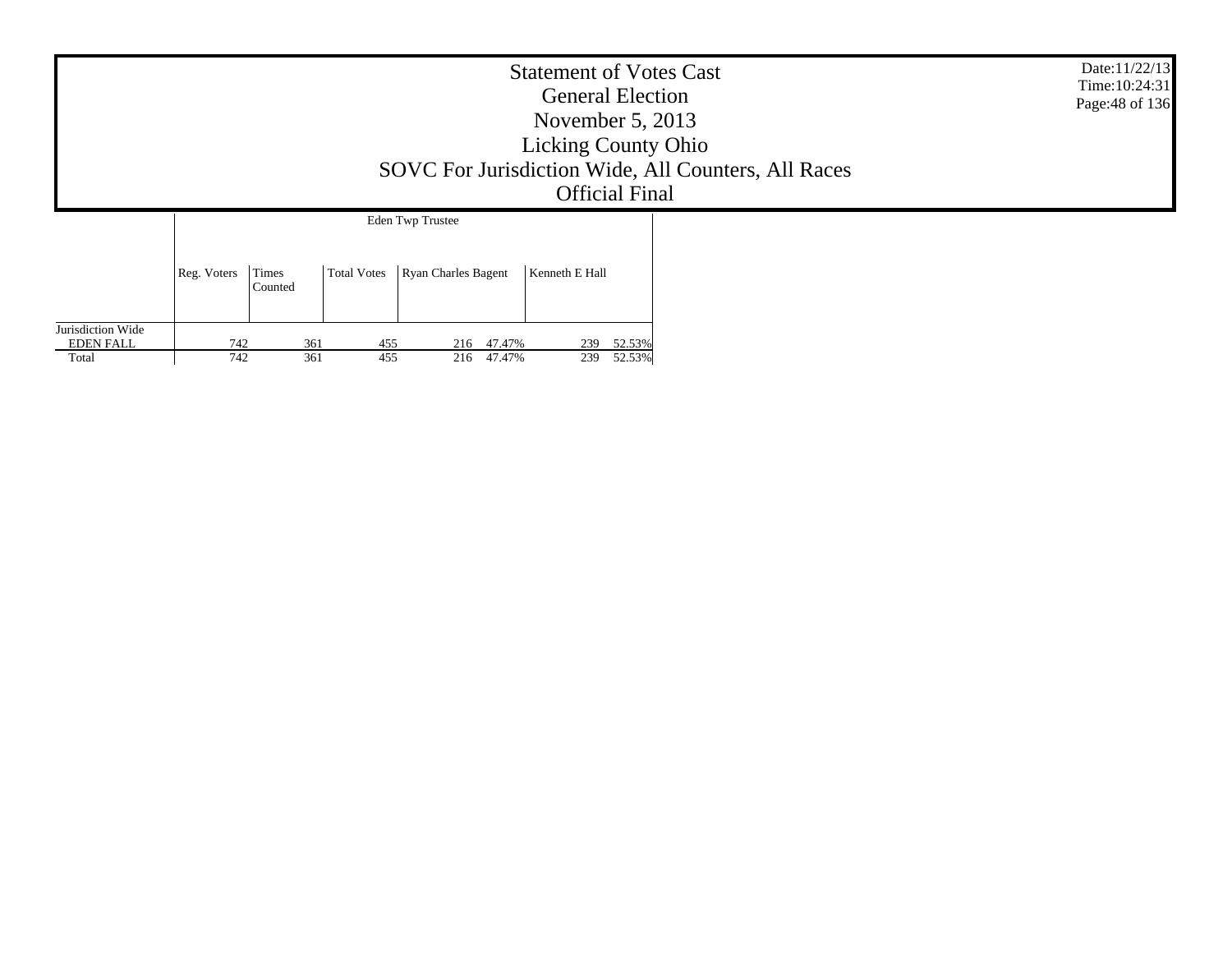|                   | Etna Twp Trustee |                  |                    |                 |        |            |        |                |        |  |  |
|-------------------|------------------|------------------|--------------------|-----------------|--------|------------|--------|----------------|--------|--|--|
|                   | Reg. Voters      | Times<br>Counted | <b>Total Votes</b> | John J Carlisle |        | Randy Foor |        | Kathy Johnston |        |  |  |
| Jurisdiction Wide |                  |                  |                    |                 |        |            |        |                |        |  |  |
| <b>ETA</b>        | 1557             | 443              | 683                | 254             | 37.19% | 259        | 37.92% | 170            | 24.89% |  |  |
| <b>ETB</b>        | 1034             | 352              | 544                | 175             | 32.17% | 210        | 38.60% | 159            | 29.23% |  |  |
| <b>ETC</b>        | 1458             | 495              | 704                | 219             | 31.11% | 260        | 36.93% | 225            | 31.96% |  |  |
| <b>ETD</b>        | 1507             | 511              | 747                | 250             | 33.47% | 303        | 40.56% | 194            | 25.97% |  |  |
| R2A               | 1070             | 218              | 240                | 86              | 35.83% | 66         | 27.50% | 88             | 36.67% |  |  |
| R3A               | 1399             | 351              | 443                | 164             | 37.02% | 133        | 30.02% | 146            | 32.96% |  |  |
| R3B               | 909              | 175              | 227                | 91              | 40.09% | 61         | 26.87% | 75             | 33.04% |  |  |
| R <sub>3</sub> C  | 790              | 197              | 246                | 84              | 34.15% | 71         | 28.86% | 91             | 36.99% |  |  |
| R <sub>3</sub> D  | 1345             | 310              | 375                | 150             | 40.00% | 107        | 28.53% | 118            | 31.47% |  |  |
| Total             | 11069            | 3052             | 4209               | 1473            | 35.00% | 1470       | 34.93% | 1266           | 30.08% |  |  |

Date:11/22/13 Time:10:24:31Page:49 of 136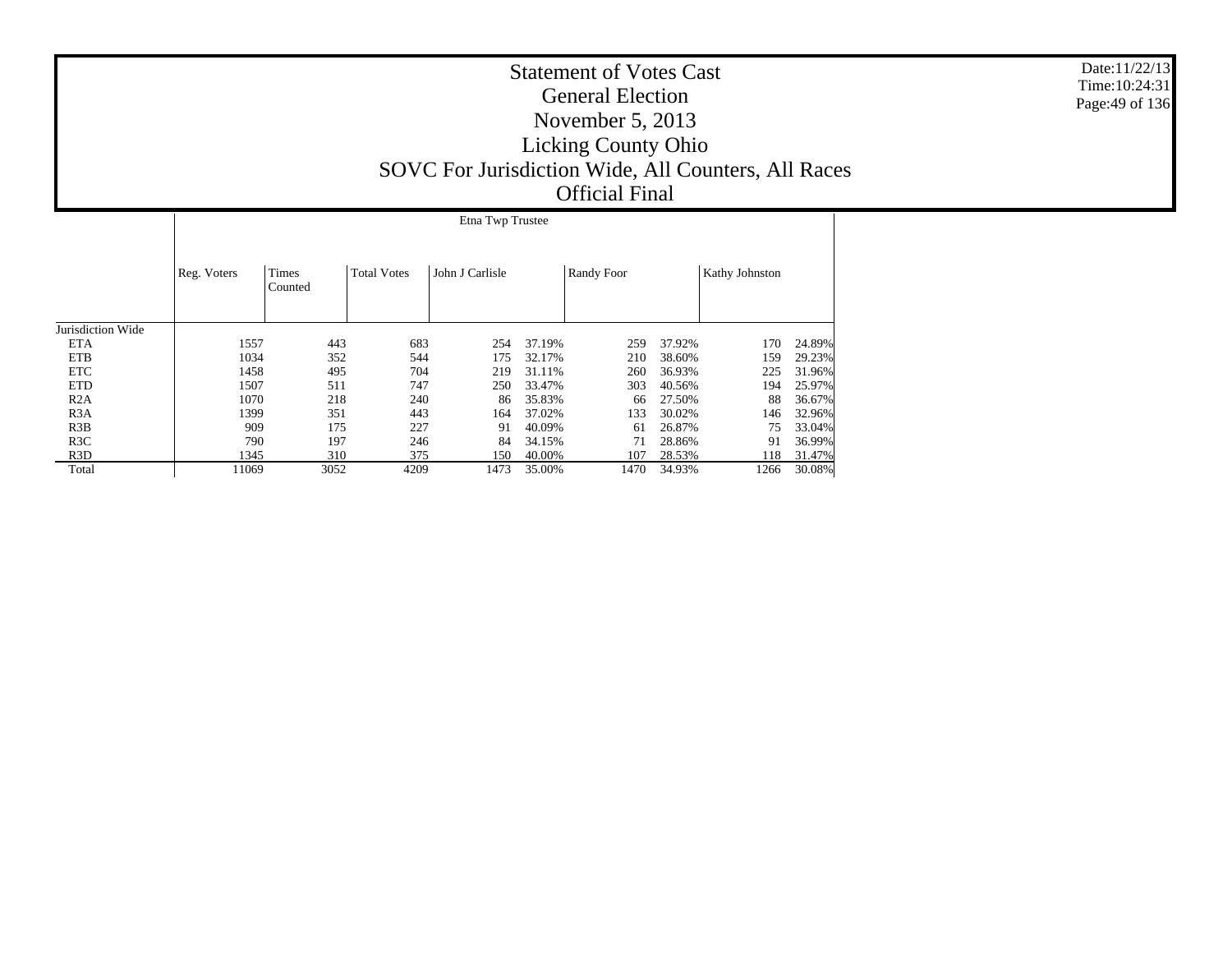|                                                |             | Date:11/22/13<br>Time: 10:24:31<br>Page: 50 of 136 |            |                                |                           |                                |                              |  |
|------------------------------------------------|-------------|----------------------------------------------------|------------|--------------------------------|---------------------------|--------------------------------|------------------------------|--|
|                                                |             |                                                    |            |                                |                           |                                |                              |  |
|                                                | Reg. Voters | Times<br>Counted                                   |            |                                |                           |                                |                              |  |
| Jurisdiction Wide<br><b>EDEN FALL</b><br>Total | 608<br>608  | 217<br>217                                         | 380<br>380 | 29.74%<br>113<br>29.74%<br>113 | 56 14.74%<br>14.74%<br>56 | 30.53%<br>116<br>30.53%<br>116 | 25.00%<br>95<br>95<br>25.00% |  |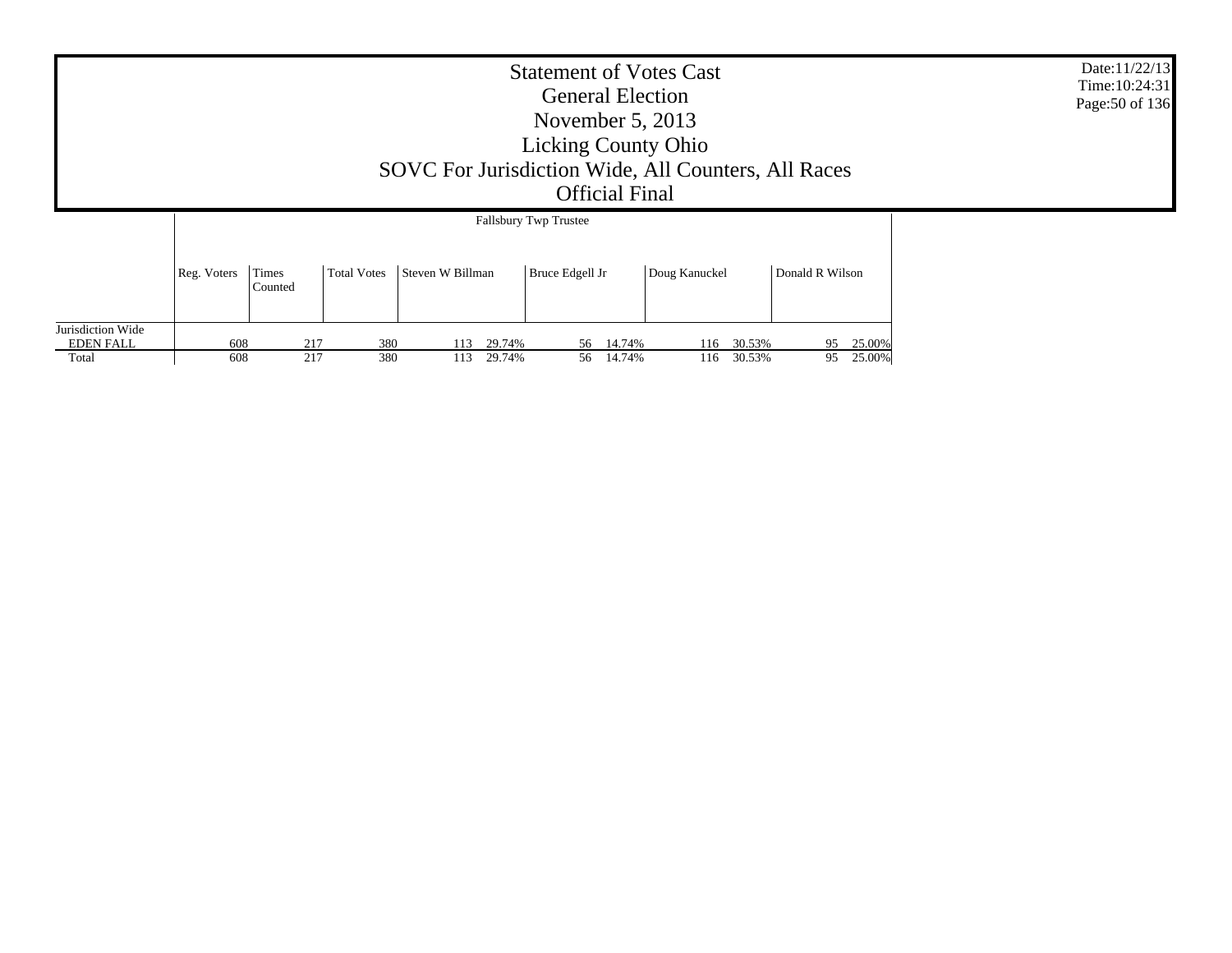| <b>Statement of Votes Cast</b><br><b>General Election</b><br>November $5, 2013$<br><b>Licking County Ohio</b><br>SOVC For Jurisdiction Wide, All Counters, All Races<br><b>Official Final</b> |                                                                                                                                     |     |     |     |            |                      |       |     |        |    |        | Date:11/22/13<br>Time: 10:24:31<br>Page: 51 of 136 |        |  |
|-----------------------------------------------------------------------------------------------------------------------------------------------------------------------------------------------|-------------------------------------------------------------------------------------------------------------------------------------|-----|-----|-----|------------|----------------------|-------|-----|--------|----|--------|----------------------------------------------------|--------|--|
|                                                                                                                                                                                               |                                                                                                                                     |     |     |     |            | Franklin Twp Trustee |       |     |        |    |        |                                                    |        |  |
|                                                                                                                                                                                               | Total Votes Jay L Clark<br>Daryl L Myers<br>Times<br>Jeremy Saling<br><b>Bradley M Wells</b><br>Reg. Voters<br>Jim Young<br>Counted |     |     |     |            |                      |       |     |        |    |        |                                                    |        |  |
| Jurisdiction Wide<br><b>FRANKLIN TWP</b>                                                                                                                                                      | 1503                                                                                                                                | 426 | 729 |     | 250 34.29% | 56                   | 7.68% | 211 | 28.94% | 83 | 11.39% | 129                                                | 17.70% |  |
| Total                                                                                                                                                                                         | 1503                                                                                                                                | 426 | 729 | 250 | 34.29%     | 56                   | 7.68% | 211 | 28.94% | 83 | 11.39% | 129                                                | 17.70% |  |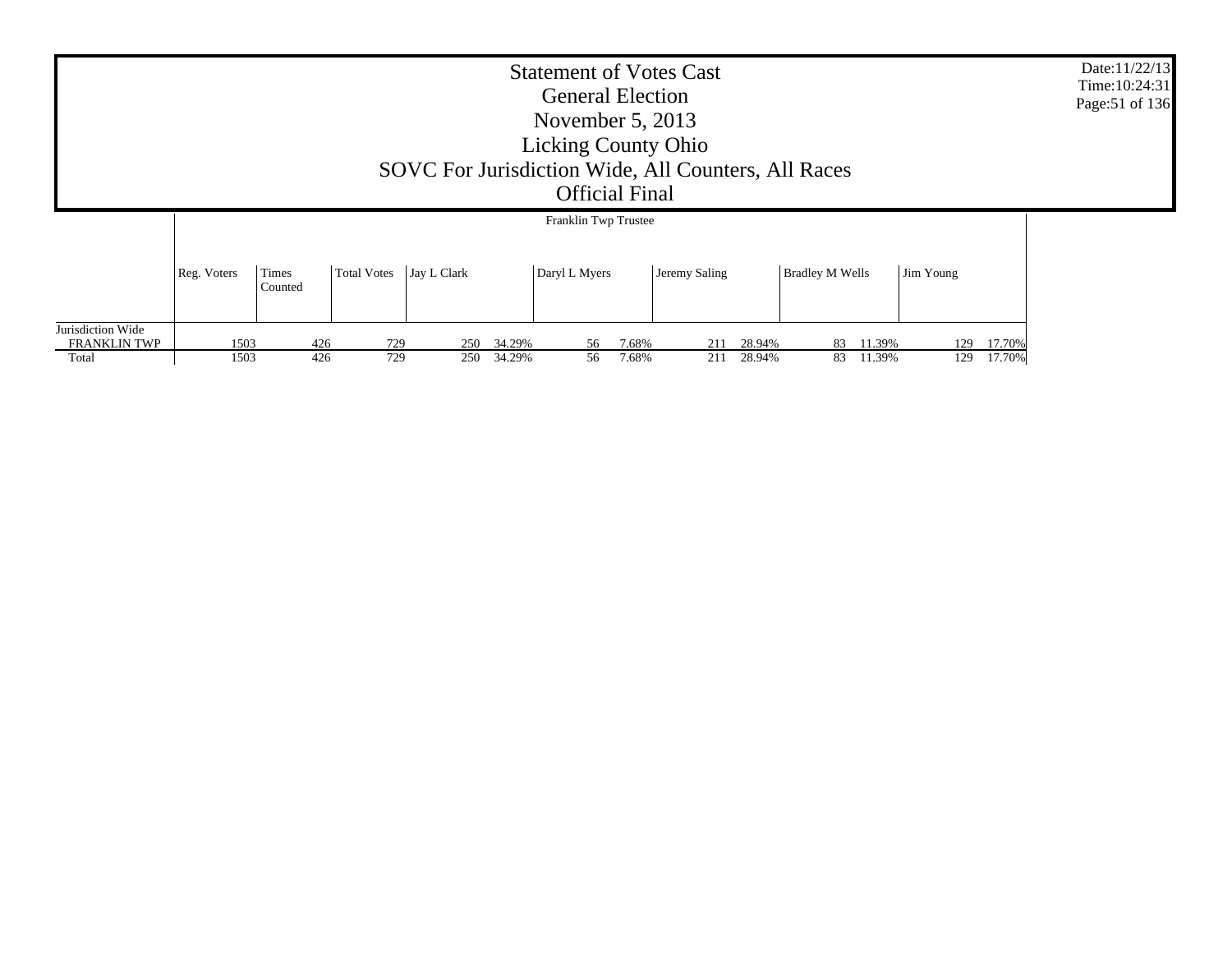|                   |             | <b>Granville Twp Trustee</b> |                    |                   |        |                  |        |             |        |  |  |  |
|-------------------|-------------|------------------------------|--------------------|-------------------|--------|------------------|--------|-------------|--------|--|--|--|
|                   | Reg. Voters | Times<br>Counted             | <b>Total Votes</b> | <b>Bill Mason</b> |        | Melanie J Schott |        | Dan VanNess |        |  |  |  |
| Jurisdiction Wide |             |                              |                    |                   |        |                  |        |             |        |  |  |  |
| <b>GTA</b>        | 979         | 443                          | 683                | 237               | 34.70% | 198              | 28.99% | 248         | 36.31% |  |  |  |
| <b>GTB</b>        | 934         | 422                          | 685                | 275               | 40.15% | 195              | 28.47% | 215         | 31.39% |  |  |  |
| <b>GTC</b>        | 1363        | 668                          | 1065               | 422               | 39.62% | 338              | 31.74% | 305         | 28.64% |  |  |  |
| <b>GVA</b>        | 1272        | 565                          | 847                | 323               | 38.13% | 293              | 34.59% | 231         | 27.27% |  |  |  |
| <b>GVB</b>        | 1213        | 538                          | 795                | 309               | 38.87% | 288              | 36.23% | 198         | 24.91% |  |  |  |
| <b>GVC</b>        | 2019        | 181                          | 252                | 79                | 31.35% | 86               | 34.13% | 87          | 34.52% |  |  |  |
| Total             | 7780        | 2817                         | 4327               | 1645              | 38.02% | 1398             | 32.31% | 1284        | 29.67% |  |  |  |

Date:11/22/13 Time:10:24:31Page:52 of 136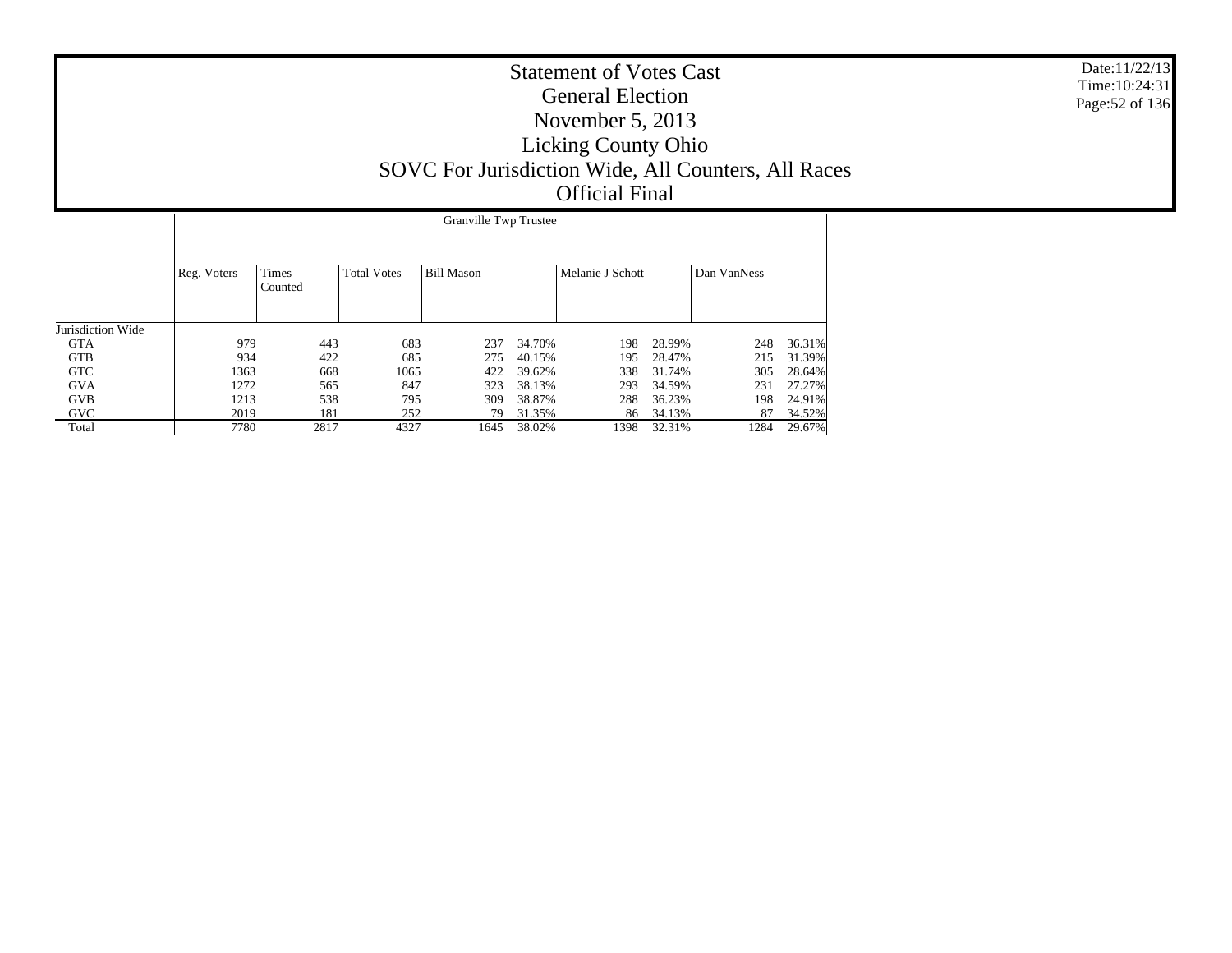| <b>Statement of Votes Cast</b><br><b>General Election</b><br>November $5, 2013$<br><b>Licking County Ohio</b><br>SOVC For Jurisdiction Wide, All Counters, All Races<br><b>Official Final</b> | Date:11/22/13<br>Time: 10:24:31<br>Page: 53 of 136 |
|-----------------------------------------------------------------------------------------------------------------------------------------------------------------------------------------------|----------------------------------------------------|
| Hanover Twp Trustee                                                                                                                                                                           |                                                    |

|                   | Reg. Voters | Times<br>Counted | <b>Total Votes</b> | Ronald K Day |        | Heath D Smith |        | David W Thompson |        |
|-------------------|-------------|------------------|--------------------|--------------|--------|---------------|--------|------------------|--------|
| Jurisdiction Wide |             |                  |                    |              |        |               |        |                  |        |
| <b>HAN TWP</b>    | 159         | 386              | 628                | 218          | 34.71% | 199           | 31.69% | 211              | 33.60% |
| HAN V             | 699         | 213              | 332                | 107          | 32.23% | 120           | 36.14% | 105              | 31.63% |
| Total             | 1858        | 599              | 960                | 325          | 33.85% | 319           | 33.23% | 316              | 32.92% |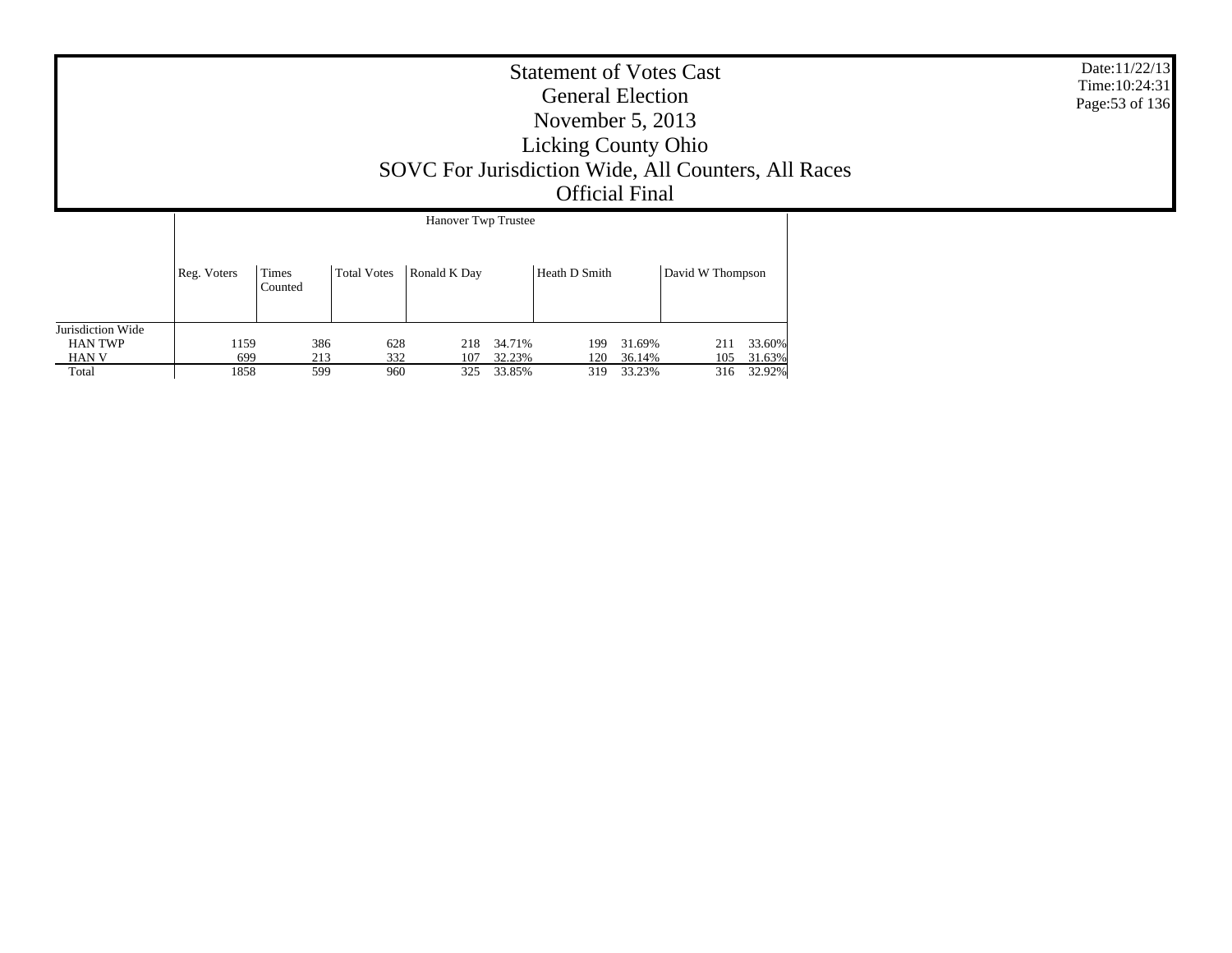|                      | <b>Statement of Votes Cast</b><br><b>General Election</b><br>November $5, 2013$<br><b>Licking County Ohio</b><br>SOVC For Jurisdiction Wide, All Counters, All Races<br><b>Official Final</b> | Date:11/22/13<br>Time: 10:24:31<br>Page: 54 of 136 |
|----------------------|-----------------------------------------------------------------------------------------------------------------------------------------------------------------------------------------------|----------------------------------------------------|
| Harrison Twn Trustee |                                                                                                                                                                                               |                                                    |

|                   | Harrison Twp Trustee |                         |                    |            |        |                 |        |  |  |  |  |
|-------------------|----------------------|-------------------------|--------------------|------------|--------|-----------------|--------|--|--|--|--|
|                   | Reg. Voters          | <b>Times</b><br>Counted | <b>Total Votes</b> | Eric Smith |        | Mark A VanBuren |        |  |  |  |  |
| Jurisdiction Wide |                      |                         |                    |            |        |                 |        |  |  |  |  |
| HR A              | 1012                 | 357                     | 381                | 185        | 48.56% | 196             | 51.44% |  |  |  |  |
| <b>HR B KIRK</b>  | 1316                 | 531                     | 588                | 291        | 49.49% | 297             | 50.51% |  |  |  |  |
| HR C              | 905                  | 350                     | 409                | 200        | 48.90% | 209             | 51.10% |  |  |  |  |
| HR D              | 1354                 | 549                     | 605                | 311        | 51.40% | 294             | 48.60% |  |  |  |  |
| HR E              | 1082                 | 476                     | 513                | 239        | 46.59% | 274             | 53.41% |  |  |  |  |
| Total             | 5669                 | 2263                    | 2496               | 1226       | 49.12% | 1270            | 50.88% |  |  |  |  |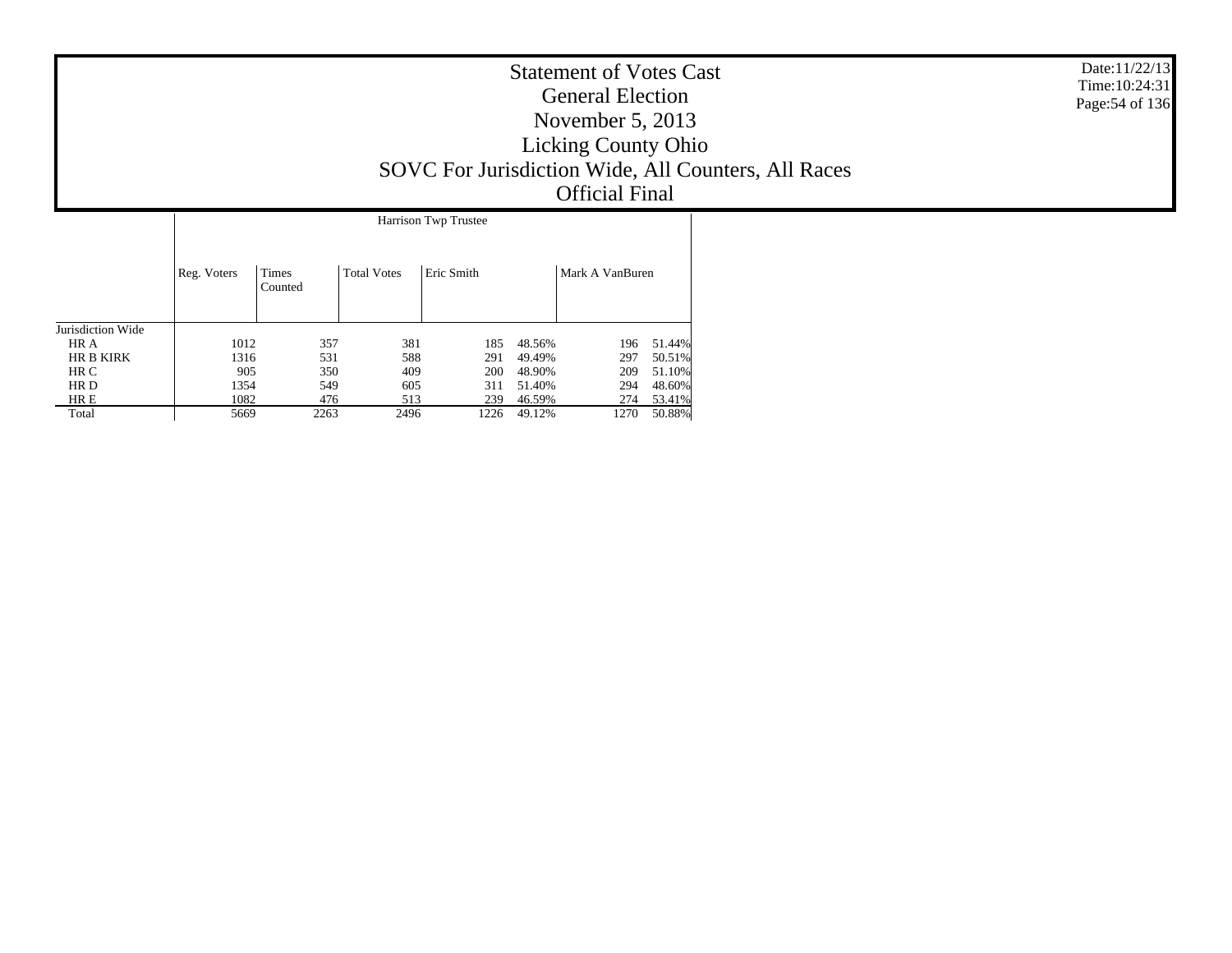|                                          | Date:11/22/13<br>Time: 10:24:31<br>Page: 55 of 136<br>SOVC For Jurisdiction Wide, All Counters, All Races |                  |                    |                                            |                                |                    |                          |  |  |
|------------------------------------------|-----------------------------------------------------------------------------------------------------------|------------------|--------------------|--------------------------------------------|--------------------------------|--------------------|--------------------------|--|--|
|                                          | Reg. Voters                                                                                               | Times<br>Counted | <b>Total Votes</b> | Hartford Twp Trustee<br>Jeffrey T Boudinot | <b>Gilbert Grandstaff</b>      | Timothy Jay Zarley |                          |  |  |
| Jurisdiction Wide<br><b>HFT</b><br>Total | 915<br>915                                                                                                | 356<br>356       | 595<br>595         | 22.18%<br>132<br>132<br>22.18%             | 36.47%<br>217<br>217<br>36.47% |                    | 246 41.34%<br>246 41.34% |  |  |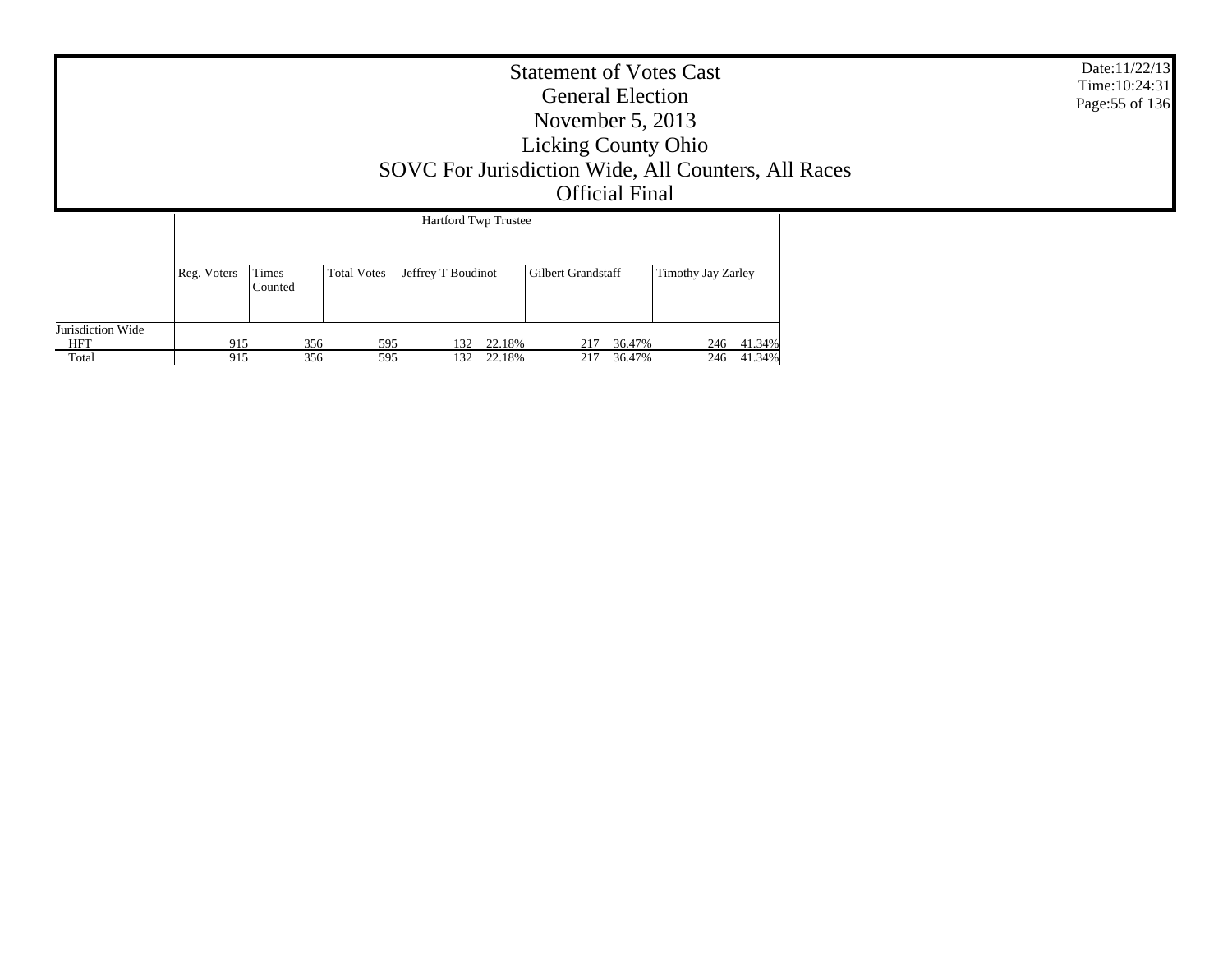|                          | <b>Statement of Votes Cast</b><br><b>General Election</b><br>November $5, 2013$<br><b>Licking County Ohio</b><br>SOVC For Jurisdiction Wide, All Counters, All Races<br><b>Official Final</b>                 |  |     |     |     |        |     |        |  |     | Date:11/22/13<br>Time: 10:24:31<br>Page: 56 of 136 |  |
|--------------------------|---------------------------------------------------------------------------------------------------------------------------------------------------------------------------------------------------------------|--|-----|-----|-----|--------|-----|--------|--|-----|----------------------------------------------------|--|
| Jurisdiction Wide<br>HWG | Hopewell Twp Trustee<br>John H Chacey<br>Joseph A Mitchell<br>Times<br><b>Total Votes</b><br>George A Baughman<br>Reg. Voters<br>Counted<br>275<br>883<br>406<br>30.79%<br>33.25%<br>146 35.96%<br>125<br>135 |  |     |     |     |        |     |        |  |     |                                                    |  |
| Total                    | 883                                                                                                                                                                                                           |  | 275 | 406 | 125 | 30.79% | 135 | 33.25% |  | 146 | 35.96%                                             |  |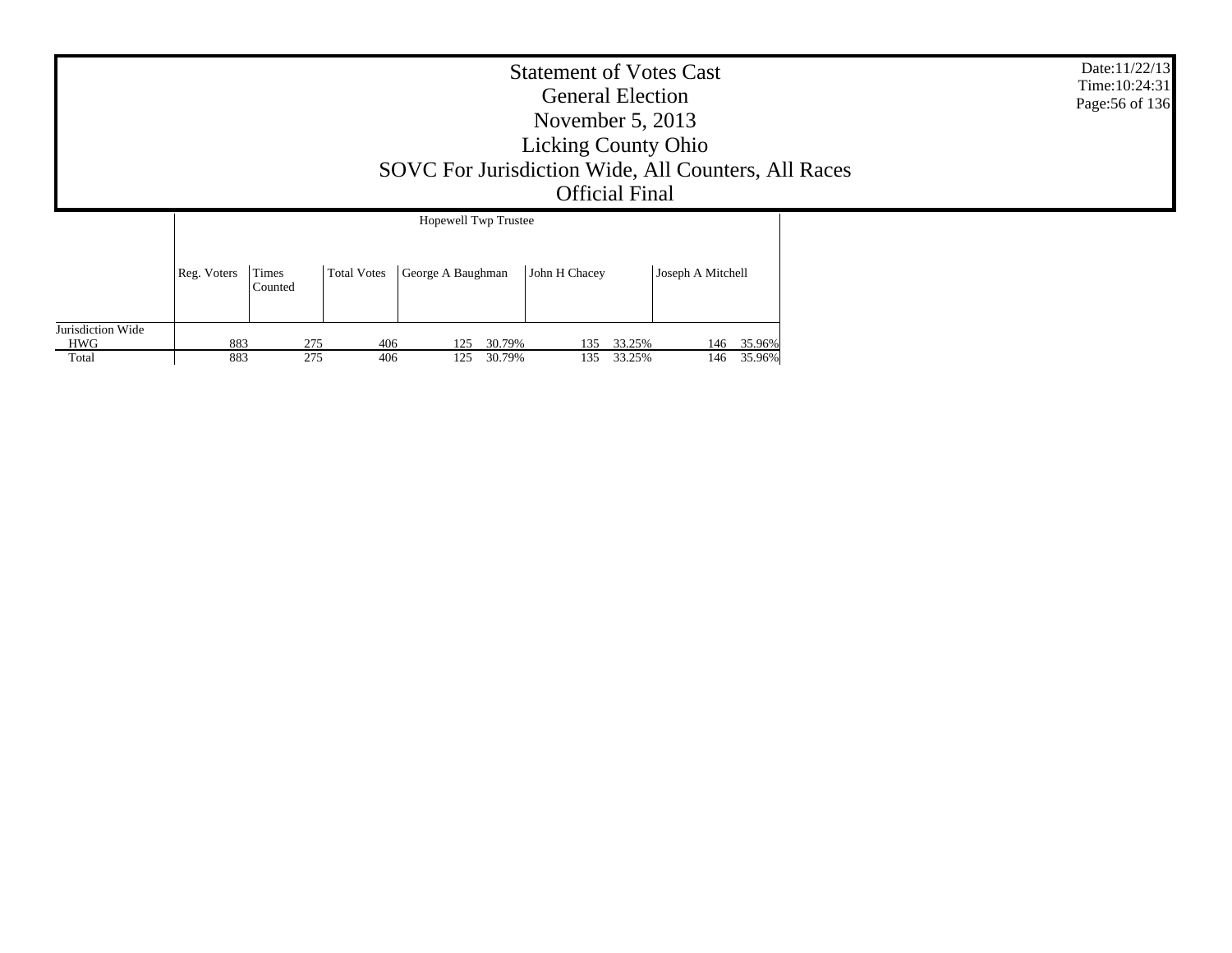Date:11/22/13 Time:10:24:31Page:57 of 136

|                   |             | Jersey Twp Trustee |                    |                  |        |                 |        |               |        |                   |        |
|-------------------|-------------|--------------------|--------------------|------------------|--------|-----------------|--------|---------------|--------|-------------------|--------|
|                   | Reg. Voters | Times<br>Counted   | <b>Total Votes</b> | <b>Ed Bright</b> |        | Marko F Jesenko |        | Derek D Myers |        | Kermit D Williams |        |
| Jurisdiction Wide |             |                    |                    |                  |        |                 |        |               |        |                   |        |
| <b>JRA</b>        | 1204        | 395                | 692                | 192              | 27.75% | 150             | 21.68% | 189           | 27.31% | 161               | 23.27% |
| JRB               | 807         | 276                | 482                | 113              | 23.44% | 36              | 7.47%  | 190           | 39.42% | 143               | 29.67% |
| Total             | 2011        | 671                | 1174               | 305              | 25.98% | 186             | 15.84% | 379           | 32.28% | 304               | 25.89% |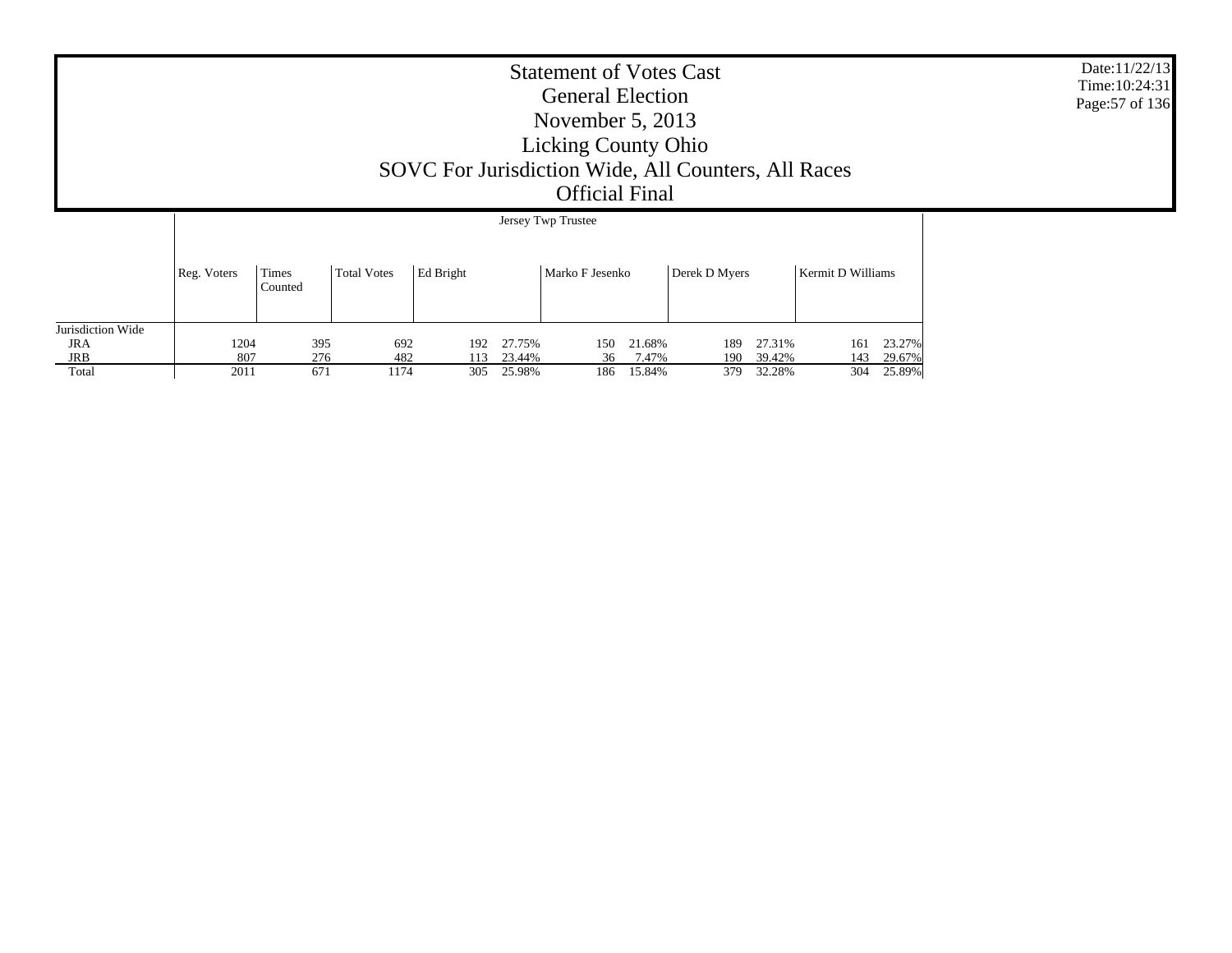|             |                  |             |                                            | <b>Statement of Votes Cast</b><br><b>General Election</b><br>November $5, 2013$<br><b>Licking County Ohio</b><br><b>Official Final</b> | SOVC For Jurisdiction Wide, All Counters, All Races | Date:11/22/13<br>Time: 10:24:31<br>Page: 58 of 136 |
|-------------|------------------|-------------|--------------------------------------------|----------------------------------------------------------------------------------------------------------------------------------------|-----------------------------------------------------|----------------------------------------------------|
| Reg. Voters | Times<br>Counted | Total Votes | Liberty Twp Trustee<br><b>Kevin Malone</b> | <b>Allen Reeves</b>                                                                                                                    |                                                     |                                                    |

130 59.09%

141 53.61%

271 56.11%

Jurisdiction Wide LBA

810

928

1738

178 220 90 40.91%

205 263 122 46.39%

383 483 212 43.89%

LBB Total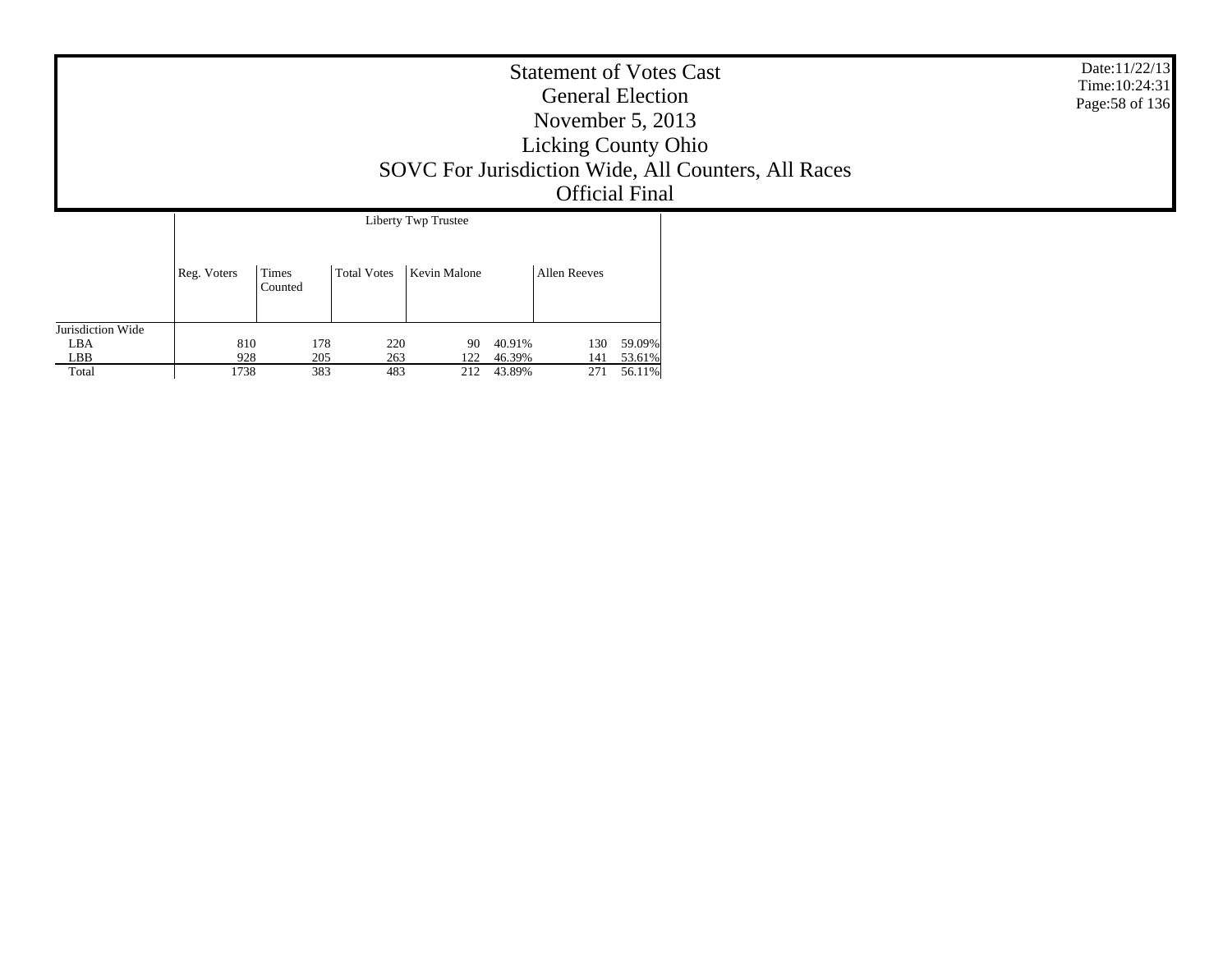| <b>Statement of Votes Cast</b><br><b>General Election</b><br>November $5, 2013$<br><b>Licking County Ohio</b><br>SOVC For Jurisdiction Wide, All Counters, All Races<br><b>Official Final</b> | Date:11/22/13<br>Time: $10:24:31$<br>Page: 59 of 136 |
|-----------------------------------------------------------------------------------------------------------------------------------------------------------------------------------------------|------------------------------------------------------|
| Licking Twp Trustee                                                                                                                                                                           |                                                      |

|                   | Reg. Voters | Times<br>Counted | <b>Total Votes</b> | John Holman |        | Dave Miller |        |
|-------------------|-------------|------------------|--------------------|-------------|--------|-------------|--------|
| Jurisdiction Wide |             |                  |                    |             |        |             |        |
| H2B               | 2           | $\Omega$         | 0                  | $\theta$    |        | $\theta$    |        |
| H3B               | 64          | 25               | 24                 |             | 45.83% | 13          | 54.17% |
| <b>LKA</b>        | 1401        | 270              | 347                | 168         | 48.41% | 179         | 51.59% |
| LKB               | 819         | 217              | 273                | 119         | 43.59% | 154         | 56.41% |
| <b>LKC</b>        | 1018        | 253              | 294                | 141         | 47.96% | 153         | 52.04% |
| Total             | 3304        | 765              | 938                | 439         | 46.80% | 499         | 53.20% |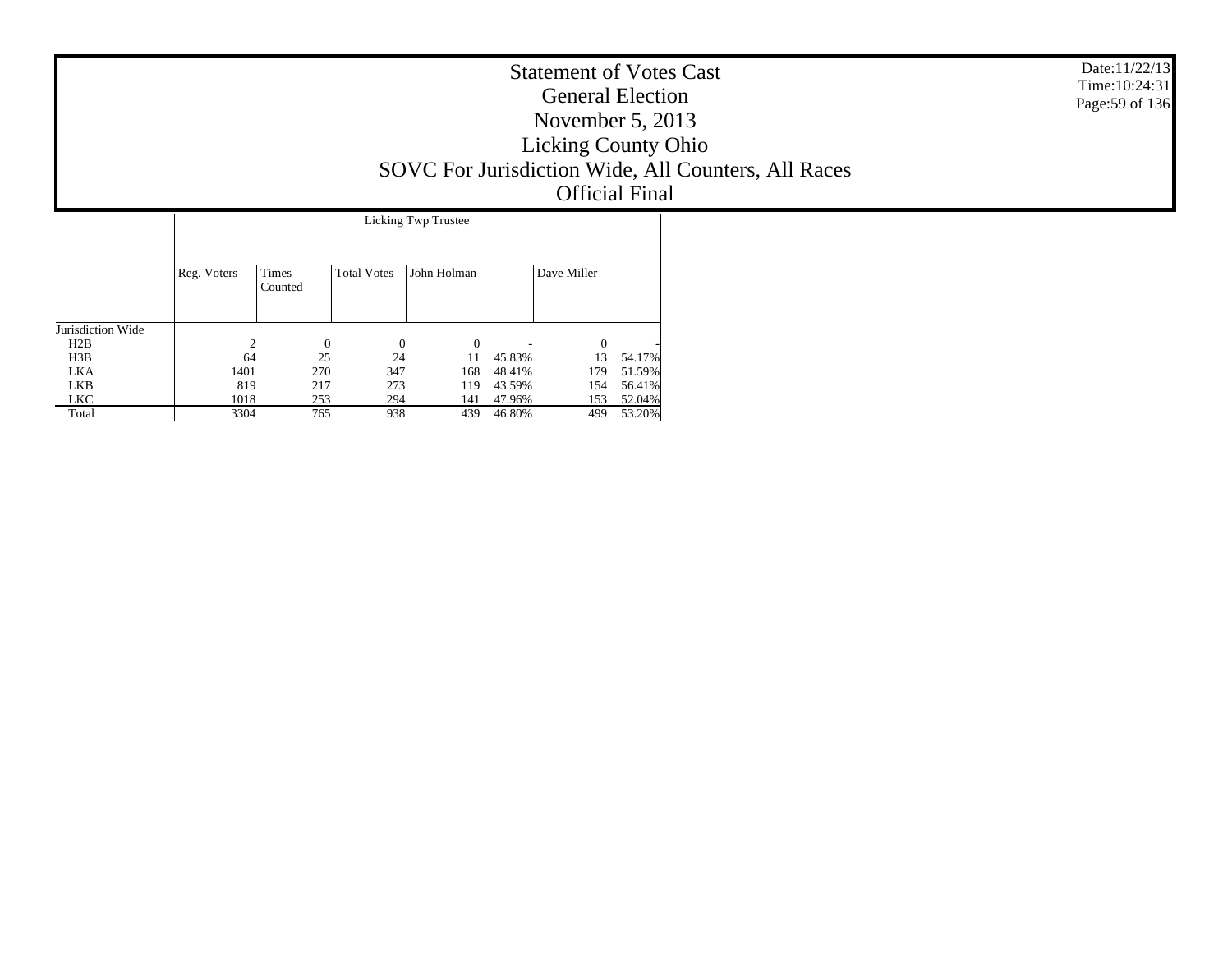|                                        | <b>Statement of Votes Cast</b><br><b>General Election</b><br>November $5, 2013$<br><b>Licking County Ohio</b><br>SOVC For Jurisdiction Wide, All Counters, All Races<br><b>Official Final</b><br>Mary Ann Twp Trustee |                  |            |            |            |                  |            |                  |     |                      |  |  |  |
|----------------------------------------|-----------------------------------------------------------------------------------------------------------------------------------------------------------------------------------------------------------------------|------------------|------------|------------|------------|------------------|------------|------------------|-----|----------------------|--|--|--|
|                                        | Reg. Voters                                                                                                                                                                                                           | Times<br>Counted |            |            |            |                  |            |                  |     |                      |  |  |  |
| Jurisdiction Wide<br>MARY TWP<br>Total | 1317<br>1317                                                                                                                                                                                                          |                  | 315<br>315 | 542<br>542 | 217<br>217 | 40.04%<br>40.04% | 140<br>140 | 25.83%<br>25.83% | 185 | 185 34.13%<br>34.13% |  |  |  |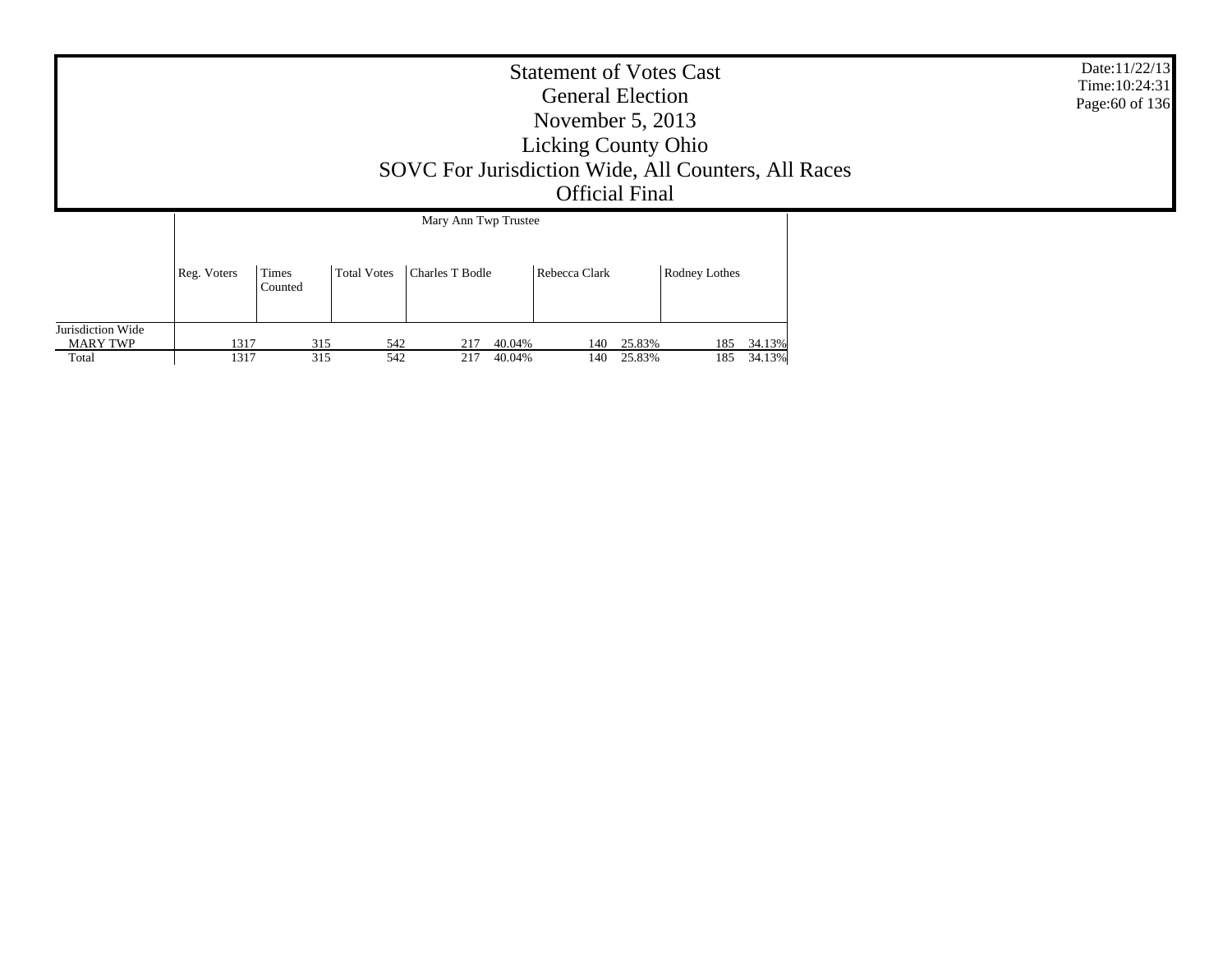|                         | <b>Statement of Votes Cast</b><br><b>General Election</b><br>November $5, 2013$<br><b>Licking County Ohio</b><br>SOVC For Jurisdiction Wide, All Counters, All Races<br><b>Official Final</b> |                  |                    |                      |                 |  |  |  |  |  |
|-------------------------|-----------------------------------------------------------------------------------------------------------------------------------------------------------------------------------------------|------------------|--------------------|----------------------|-----------------|--|--|--|--|--|
|                         |                                                                                                                                                                                               |                  |                    | McKean Twp Trustee   |                 |  |  |  |  |  |
|                         | Reg. Voters                                                                                                                                                                                   | Times<br>Counted | <b>Total Votes</b> | Jerry A Schwartzenbe | Jeff Wintermute |  |  |  |  |  |
| Jurisdiction Wide<br>МK | 1071                                                                                                                                                                                          | 495              | 605                | 48.60%<br>294        | 311 51.40%      |  |  |  |  |  |
| Total                   | 1071                                                                                                                                                                                          | 495              | 605                | 48.60%<br>294        | 51.40%<br>311   |  |  |  |  |  |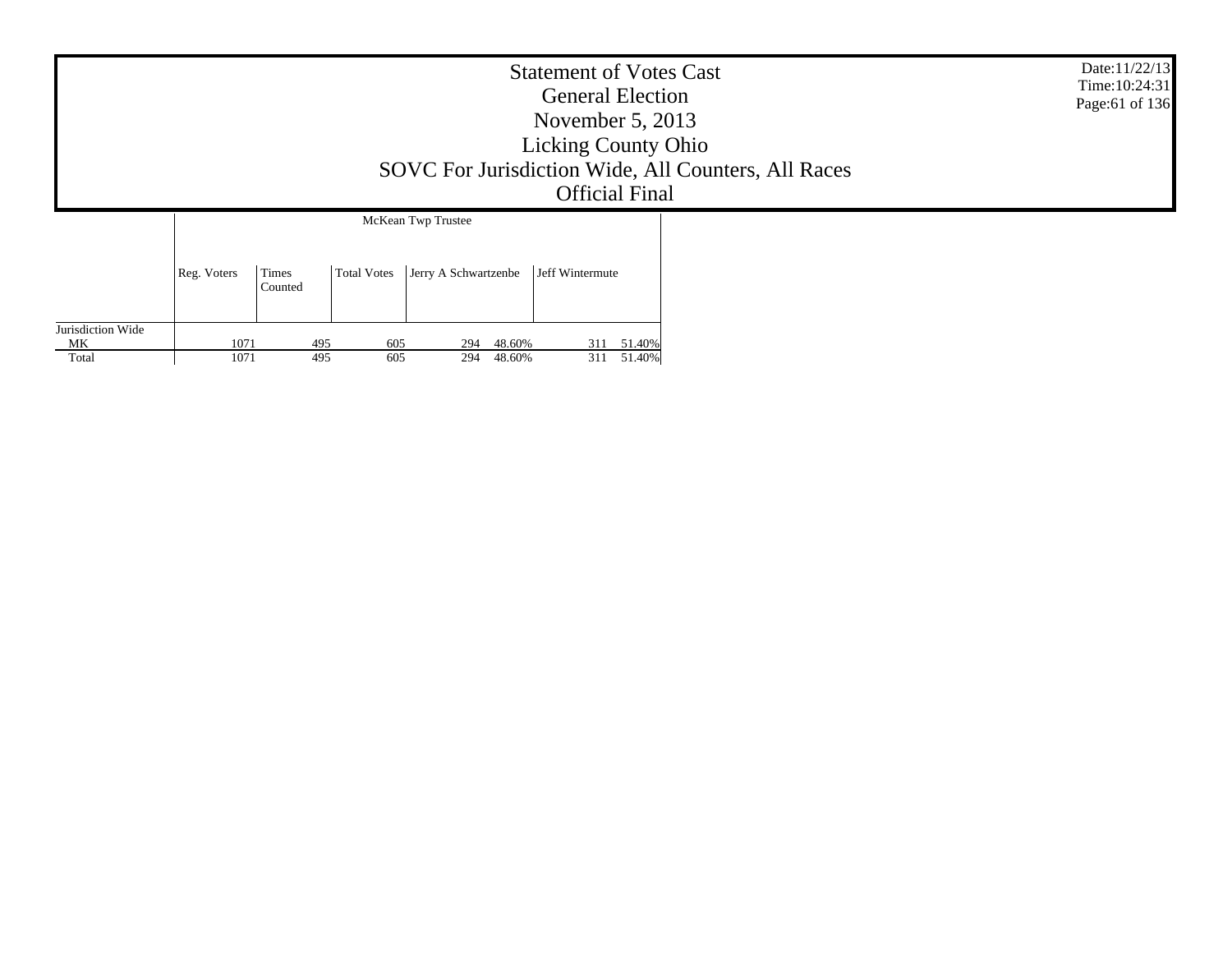|             | SOVC For Jurisdiction Wide, All Counters, All Races | Date:11/22/13<br>Time: 10:24:31<br>Page: 62 of 136 |  |  |
|-------------|-----------------------------------------------------|----------------------------------------------------|--|--|
| Reg. Voters | Times<br>Counted                                    | Total Votes                                        |  |  |

| Jurisdiction Wide |      |     |     |     |        |     |        |          |        |
|-------------------|------|-----|-----|-----|--------|-----|--------|----------|--------|
| <b>MADA</b>       |      | 318 | 499 |     | 34.27% | 184 | 36.87% | 144      | 28.86% |
| <b>MADB</b>       | 841  | 229 | 391 | ാവ  | 32.99% | 133 | 34.02% | 120      | 32.99% |
| Total             | 2112 | 547 | 890 | 300 | 33.71% | 317 | 35.62% | วรว<br>- | 30.67% |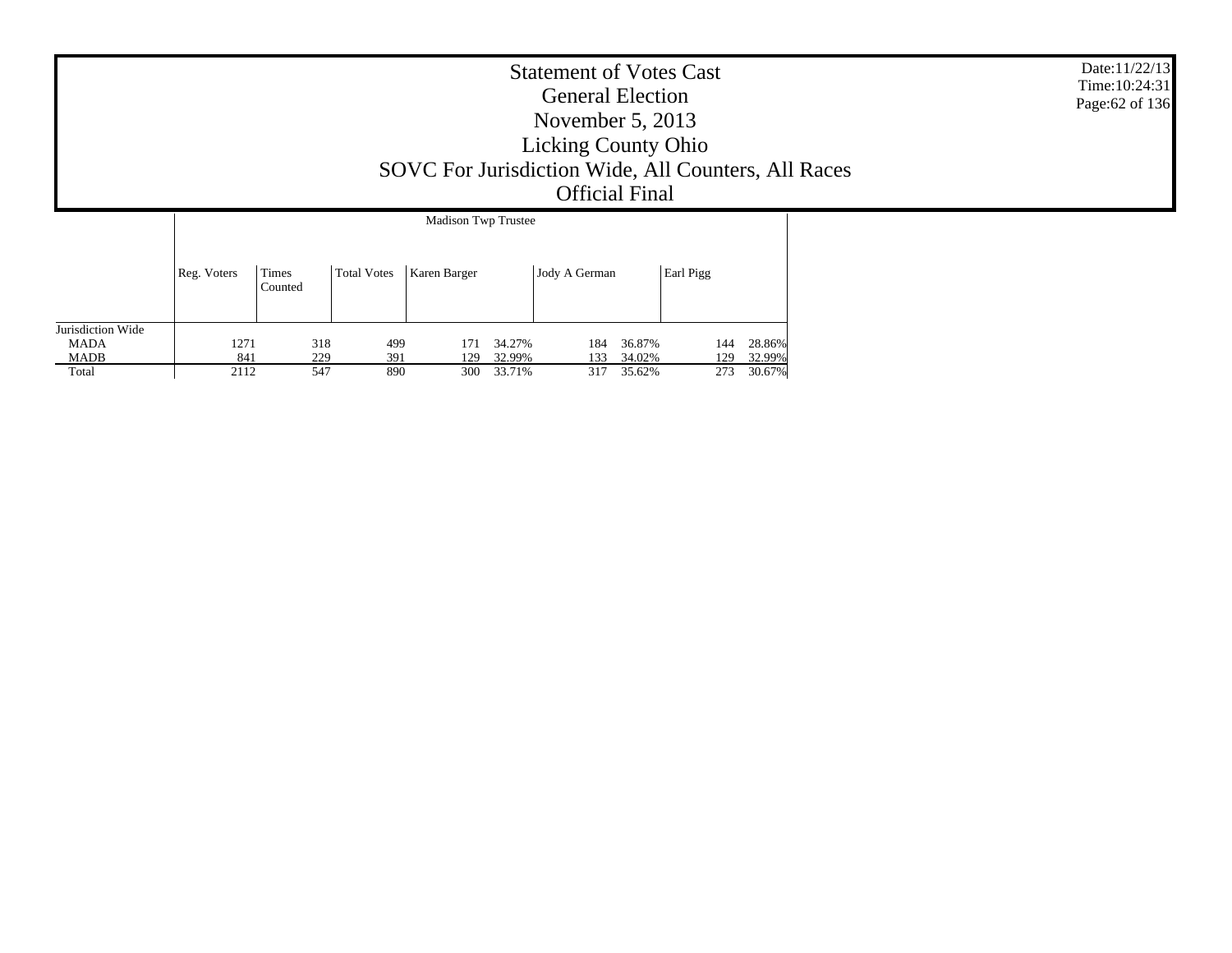|                   |             |                  |      |                    |              |        | Monroe Twp Trustee |        |                |        |               |        |                       |        |
|-------------------|-------------|------------------|------|--------------------|--------------|--------|--------------------|--------|----------------|--------|---------------|--------|-----------------------|--------|
|                   | Reg. Voters | Times<br>Counted |      | <b>Total Votes</b> | Troy Hendren |        | George Holbrook    |        | Joey Robertson |        | John Sadinsky |        | <b>Russell Sparks</b> |        |
| Jurisdiction Wide |             |                  |      |                    |              |        |                    |        |                |        |               |        |                       |        |
| <b>MONA</b>       | 801         |                  | 200  | 352                | 90           | 25.57% | 47                 | 13.35% | 72             | 20.45% | 86            | 24.43% | 57                    | 16.19% |
| <b>MONB</b>       | 874         |                  | 316  | 558                | 102          | 18.28% | 65                 | 11.65% | 159            | 28.49% | 163           | 29.21% | 69                    | 12.37% |
| <b>JOHNA</b>      | 1581        |                  | 427  | 762                | 172.         | 22.57% | 76                 | 9.97%  | 253            | 33.20% | 165           | 21.65% | 96                    | 12.60% |
| <b>JOHNB</b>      | 1345        |                  | 277  | 482                | 100          | 20.75% | 69                 | 14.32% | 107            | 22.20% | 126           | 26.14% | 80                    | 16.60% |
| Total             | 4601        |                  | 1220 | 2154               | 464          | 21.54% | 257                | 11.93% | 591            | 27.44% | 540           | 25.07% | 302                   | 14.02% |

#### Date:11/22/13 Time:10:24:31Page:63 of 136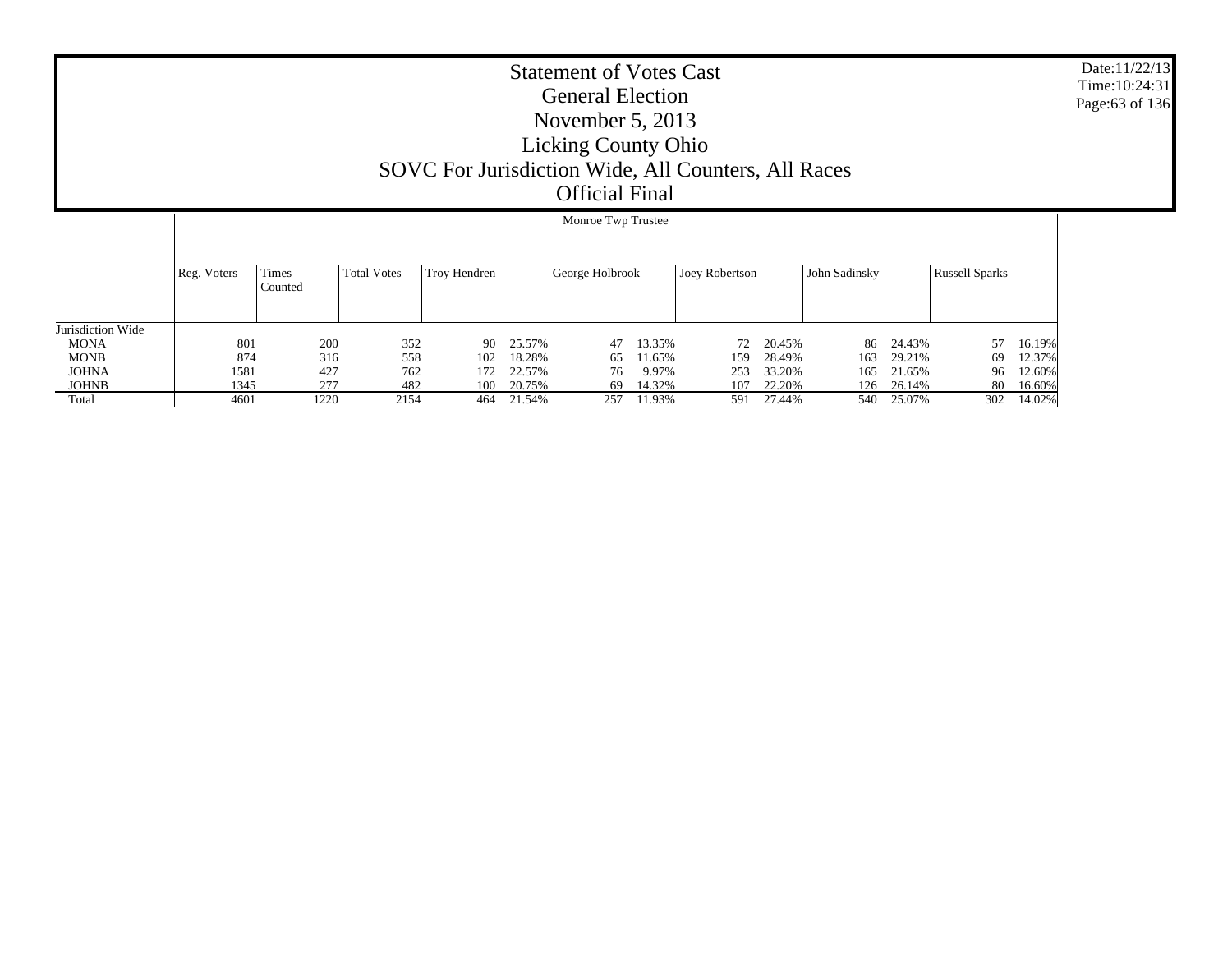| <b>Statement of Votes Cast</b><br><b>General Election</b><br>November $5, 2013$<br><b>Licking County Ohio</b><br>SOVC For Jurisdiction Wide, All Counters, All Races<br><b>Official Final</b> |                  |             |                                     |                 |  |  |  |  |
|-----------------------------------------------------------------------------------------------------------------------------------------------------------------------------------------------|------------------|-------------|-------------------------------------|-----------------|--|--|--|--|
| Reg. Voters                                                                                                                                                                                   | Times<br>Counted | Total Votes | Newton Twp Trustee<br>Scott E Ellis | Jeffrey S Posey |  |  |  |  |

315 41.89%

274 49.64%

589 45.17%

Jurisdiction Wide NNTANNTB STLOU Total

1255

851

2106

590 752 437 58.11%

424 552 278 50.36%

1014 1304 715 54.83%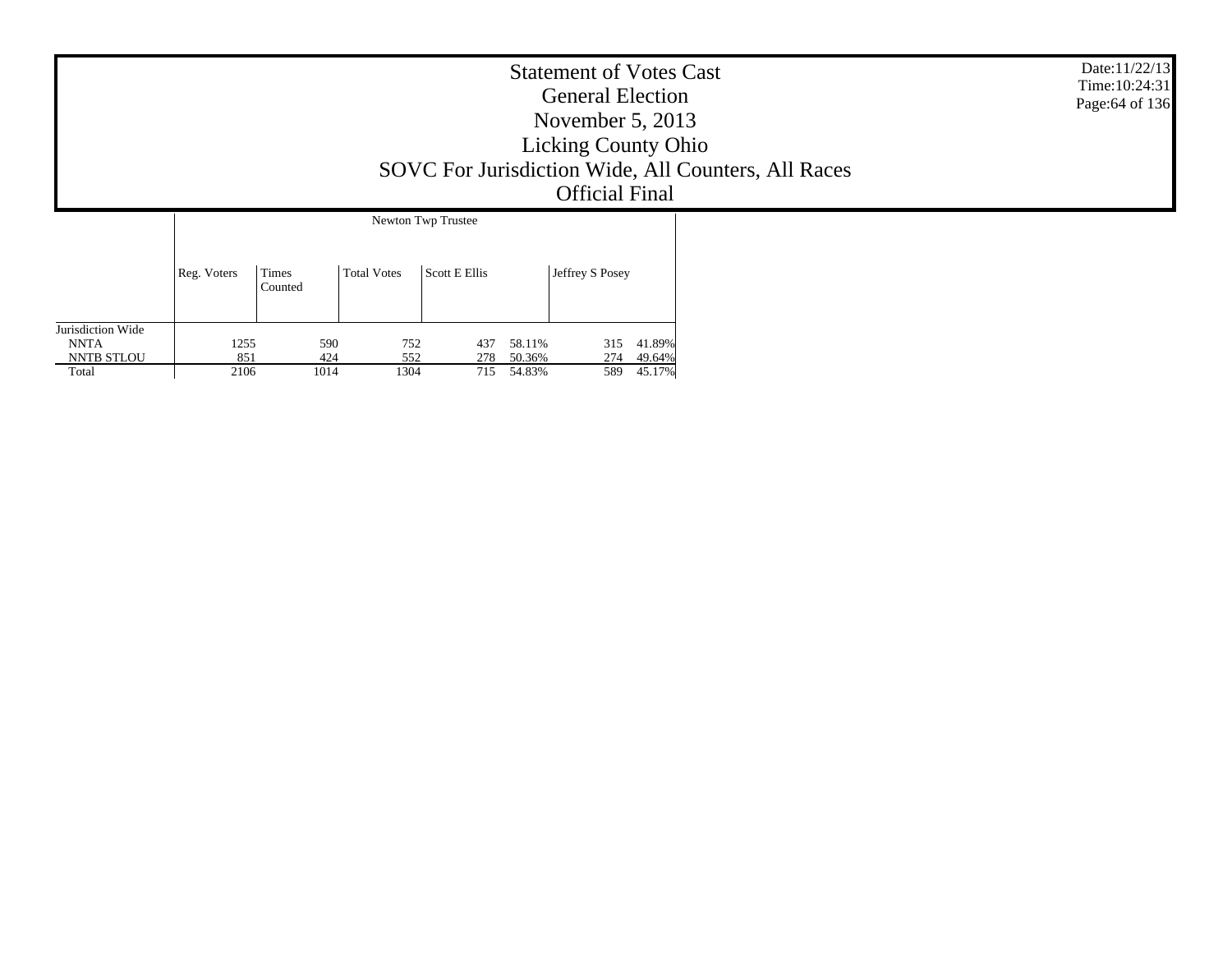|                                      |              |                  |                    |                                      | <b>Statement of Votes Cast</b><br><b>General Election</b><br>November $5, 2013$<br><b>Licking County Ohio</b><br><b>Official Final</b> | SOVC For Jurisdiction Wide, All Counters, All Races | Date:11/22/13<br>Time: 10:24:31<br>Page:65 of 136 |
|--------------------------------------|--------------|------------------|--------------------|--------------------------------------|----------------------------------------------------------------------------------------------------------------------------------------|-----------------------------------------------------|---------------------------------------------------|
|                                      | Reg. Voters  | Times<br>Counted | <b>Total Votes</b> | Newark Twp Trustee<br>Tim Ridenbaugh |                                                                                                                                        |                                                     |                                                   |
| Jurisdiction Wide<br>NK TWP<br>Total | 1502<br>1502 | 507<br>507       | 647<br>647         | 354 54.71%<br>354 54.71%             | 45.29%<br>293<br>45.29%<br>293                                                                                                         |                                                     |                                                   |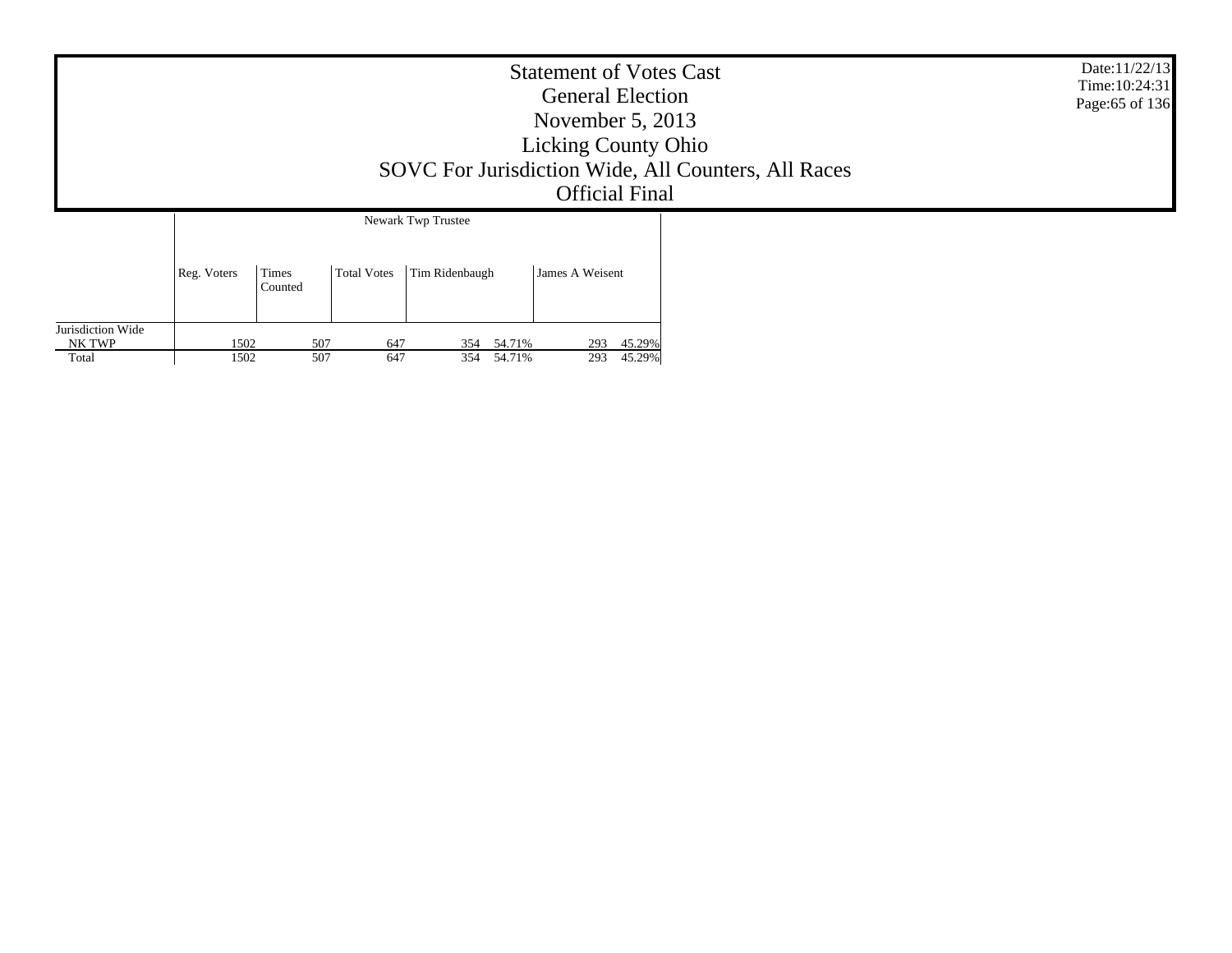|                                     | <b>Statement of Votes Cast</b><br><b>General Election</b><br>November $5, 2013$<br><b>Licking County Ohio</b><br>SOVC For Jurisdiction Wide, All Counters, All Races<br><b>Official Final</b> |                  |                    |                                    |                  |                      |                  |                   |            |                  |  |  |
|-------------------------------------|-----------------------------------------------------------------------------------------------------------------------------------------------------------------------------------------------|------------------|--------------------|------------------------------------|------------------|----------------------|------------------|-------------------|------------|------------------|--|--|
|                                     | Reg. Voters                                                                                                                                                                                   | Times<br>Counted | <b>Total Votes</b> | Perry Twp Trustee<br>John T Dillon |                  | <b>Brian Nethers</b> |                  | Donald L Staggers |            |                  |  |  |
| Jurisdiction Wide<br>PERRY<br>Total | 956<br>956                                                                                                                                                                                    | 228<br>228       | 382<br>382         | 154<br>154                         | 40.31%<br>40.31% | 91<br>91             | 23.82%<br>23.82% |                   | 137<br>137 | 35.86%<br>35.86% |  |  |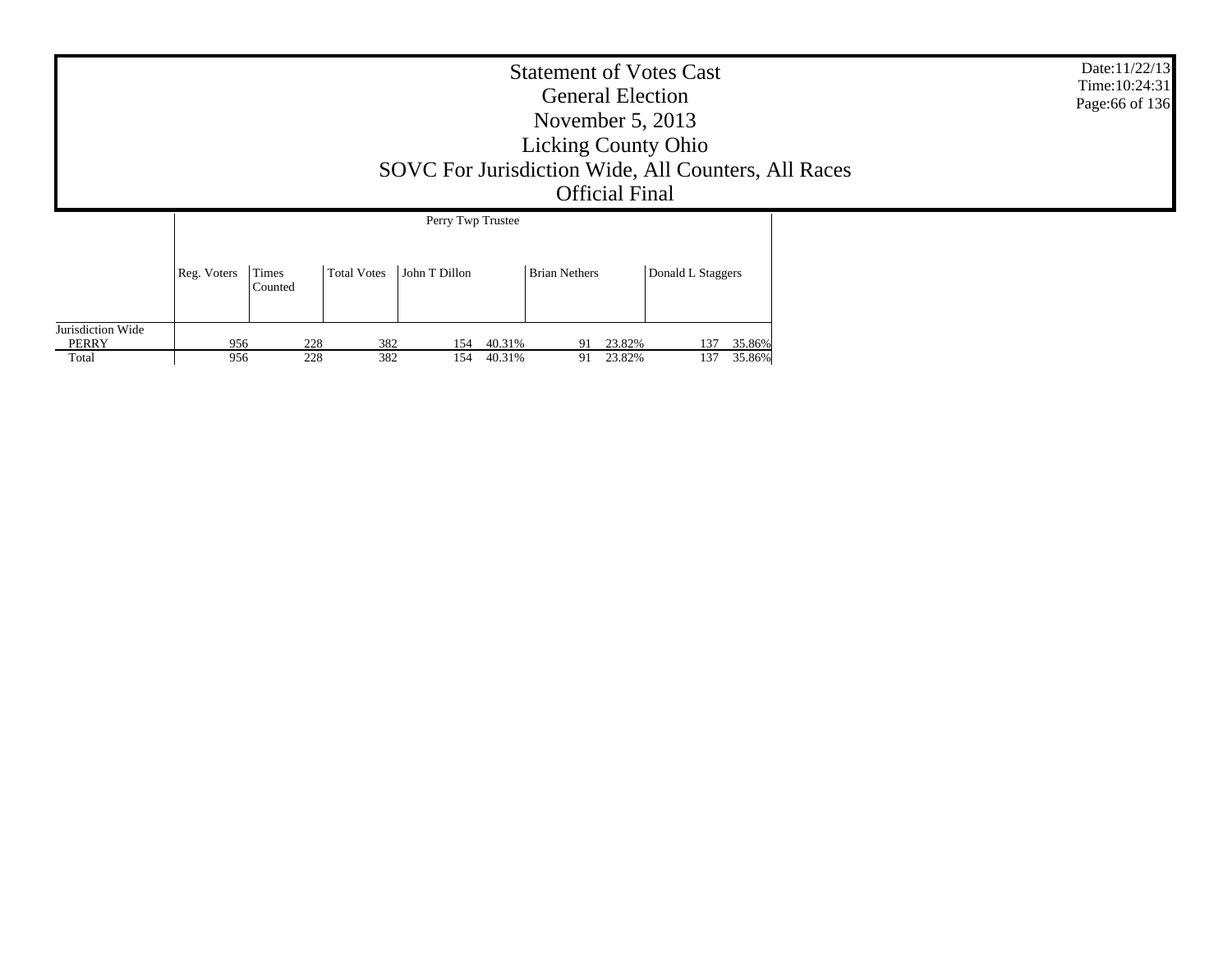|                   | Date:11/22/13<br>Time: 10:24:32<br>Page: 67 of 136 |                  |                    |  |  |  |  |  |
|-------------------|----------------------------------------------------|------------------|--------------------|--|--|--|--|--|
|                   | Reg. Voters                                        | Times<br>Counted | <b>Total Votes</b> |  |  |  |  |  |
| Jurisdiction Wide |                                                    |                  |                    |  |  |  |  |  |

137 35.49% 171 44.30%

159 31.49% 204 40.40%

 $\begin{array}{cccc} 137 & 35.49\% & & 171 & 44.30\% \\ 159 & 31.49\% & & 204 & 40.40\% \\ 296 & 33.22\% & & 375 & 42.09\% \end{array}$ 

 STAA STAB ALEX Total

798

997

1795

238 386 78 20.21%<br>308 505 142 28.12%

308 505 142 28.12%<br>546 891 220 24.69%

 $\frac{201276}{220}$  24.69%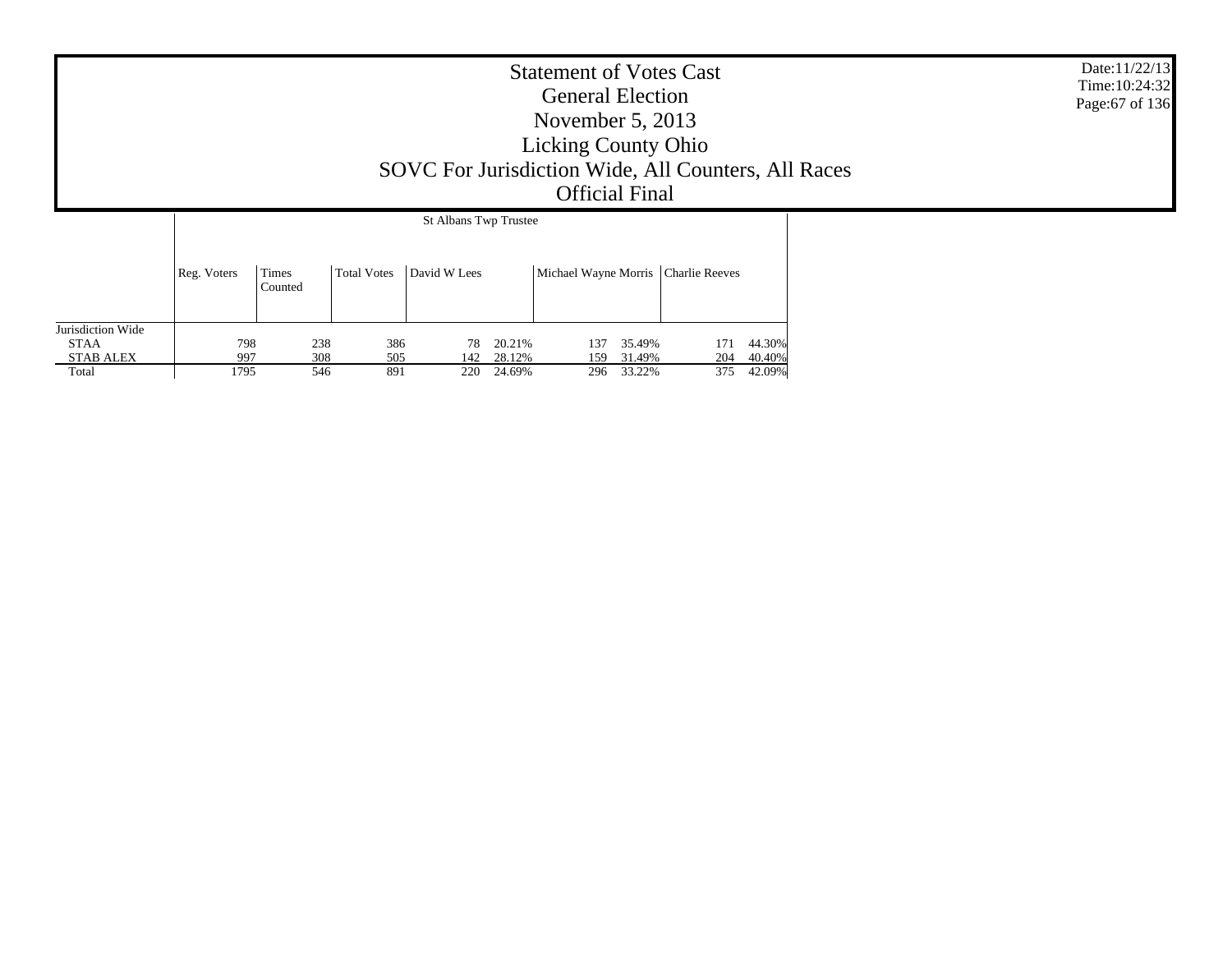|                   |             | Union Twp Trustee |                    |                   |        |              |          |            |        |                  |        |  |  |
|-------------------|-------------|-------------------|--------------------|-------------------|--------|--------------|----------|------------|--------|------------------|--------|--|--|
|                   | Reg. Voters | Times<br>Counted  | <b>Total Votes</b> | <b>Rick Black</b> |        | Joe Bowman   |          | Jesse Ours |        | Charles E Prince |        |  |  |
| Jurisdiction Wide |             |                   |                    |                   |        |              |          |            |        |                  |        |  |  |
| H2B               | 18          |                   | ↑                  |                   | 50.00% | $\mathbf{0}$ | $0.00\%$ | 0          | 0.00%  |                  | 50.00% |  |  |
| <b>GVA</b>        | 12          | $\sim$            | 4                  |                   | 25.00% |              | 25.00%   |            | 25.00% |                  | 25.00% |  |  |
| <b>UTA</b>        | 1372        | 492               | 755                | 253               | 33.51% | 123          | 16.29%   | 176        | 23.31% | 203              | 26.89% |  |  |
| <b>UTB</b>        | 1385        | 488               | 829                | 278               | 33.53% | 152          | 18.34%   | 197        | 23.76% | 202              | 24.37% |  |  |
| <b>HEB VLG</b>    | 1459        | 323               | 560                | 140               | 25.00% | 153          | 27.32%   | 117        | 20.89% | 150              | 26.79% |  |  |
| Total             | 4246        | 1307              | 2150               | 673               | 31.30% | 429          | 19.95%   | 491        | 22.84% | 557              | 25.91% |  |  |

Date:11/22/13 Time:10:24:32Page:68 of 136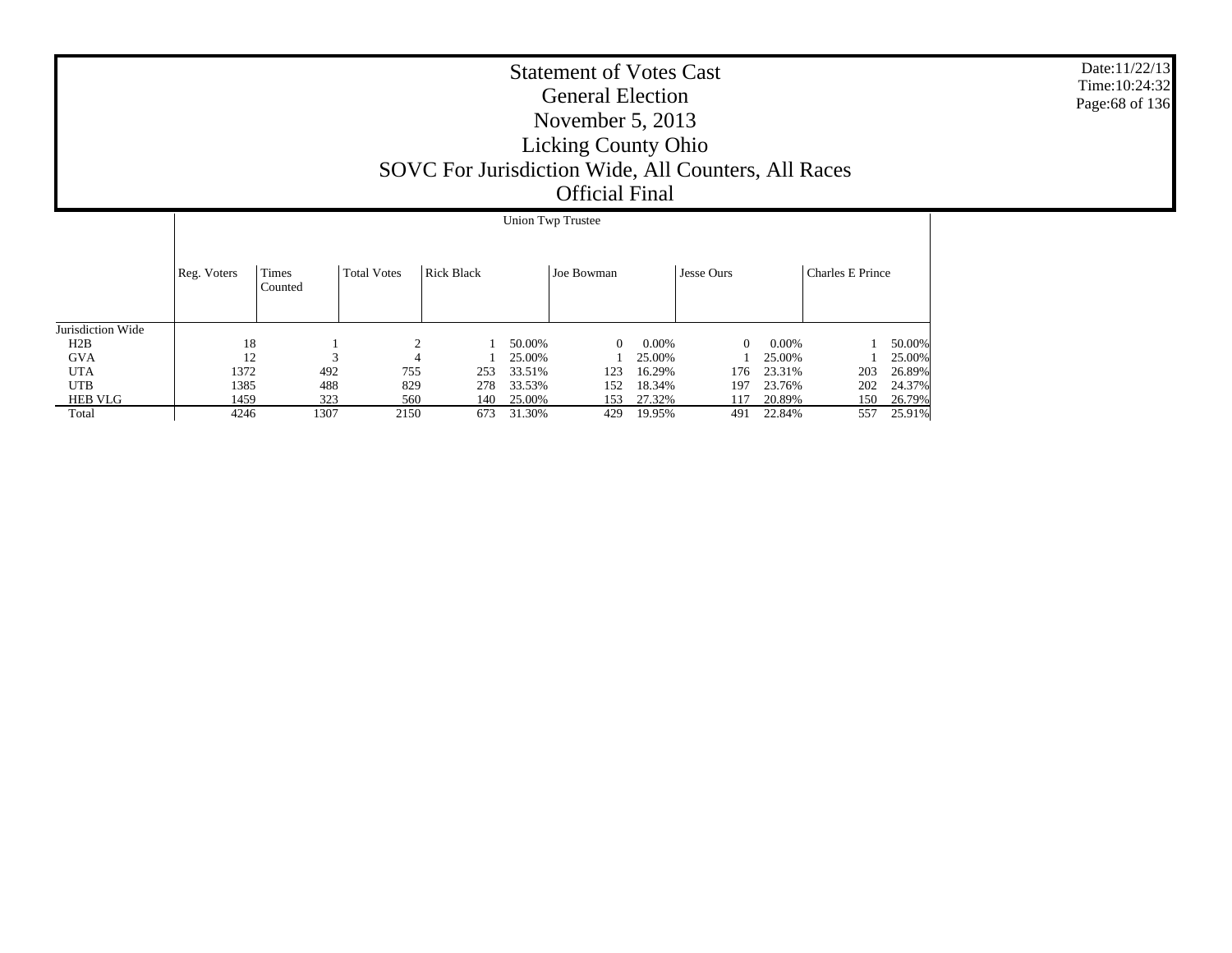|                   | <b>Washington Twp Trustee</b> |                  |                    |              |        |               |        |                    |        |                 |        |
|-------------------|-------------------------------|------------------|--------------------|--------------|--------|---------------|--------|--------------------|--------|-----------------|--------|
|                   | Reg. Voters                   | Times<br>Counted | <b>Total Votes</b> | Frank G Coad |        | Daniel H Hale |        | William Frank Hall |        | Rex J Stevenson |        |
| Jurisdiction Wide |                               |                  |                    |              |        |               |        |                    |        |                 |        |
| WASH              | 655                           | 392              | 642                | 213          | 33.18% | 75            | 11.68% | 138                | 21.50% | 216             | 33.64% |
| <b>UTICA</b>      | 1226                          | 563              | 915                | 299          | 32.68% | 53            | 5.79%  | 195                | 21.31% | 368             | 40.22% |
| Total             | 1881                          | 955              | 1557               | 512          | 32.88% | 128           | 8.22%  | 333                | 21.39% | 584             | 37.51% |

Date:11/22/13 Time:10:24:32Page:69 of 136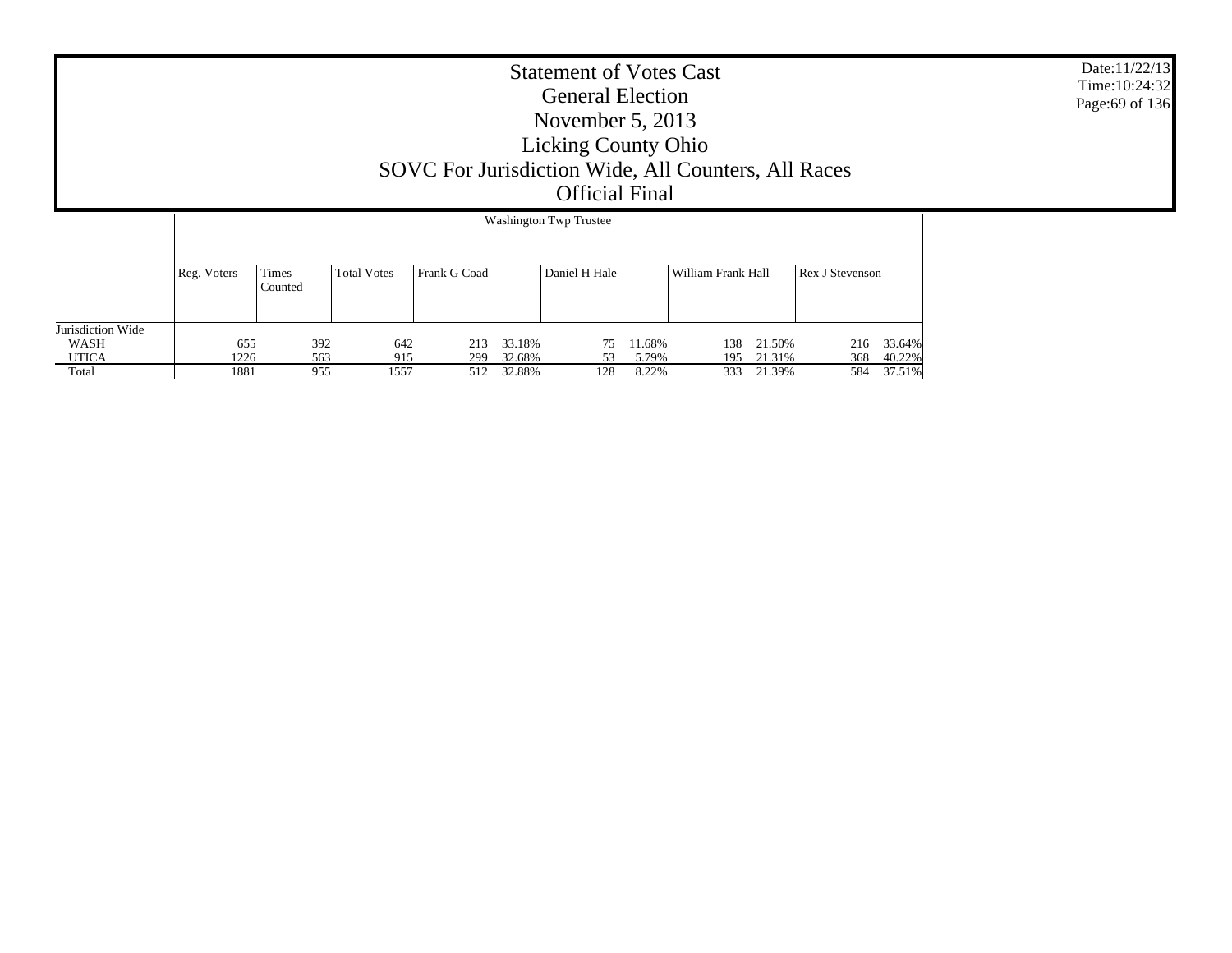Jurisdiction Wide N1B N6E H2B H3A H3B BEN BG BUR EDEN FALL ETA ETB ETC ETD R2A FRANKLIN TWP HAN TWP HAN V HR A HR B KIRK HR C HR D HR E HFT HWG JRA JRB LBA LBB LKA LKB LKC MADA MADB MARY TWP MK MONA MONB JOHNAReg. Voters | Times Counted | Total Votes | Freddie Latella | William N Mann | Forest L Yocum | David L Berger | Write-In Votes 33 4 6 2 33.33% $\%$  2 33.33% 2 33.33% 0 0.00% 0 0.00% 105 33 59 19 32.20% $\%$  21 35.59% 19 32.20% 0 0.00% 0 0.00% 100 10 9 3 33.33% $\%$  2 22.22% 4 44.44% 0 0.00% 0 0.00% 181 1 100.00%  $\%$  0 0.00% 0 0.00% 0 0.00% 0 0.00% 64 25 37 8 21.62% 18 48.65% 11 29.73% 0 0.00% 0 0.00% 1073 202 325 87 26.77% 113 34.77% 123 37.85% 0 0.00% 2 0.62% 509 180 287 85 29.62% 101 35.19% 98 34.15% 0 0.00% 3 1.05% 862 323 424 113 26.65% 157 37.03% 153 36.08% 0 0.00% 1 0.24% 635 311 350 91 26.00% 143 40.86% 114 32.57% 2 0.57% 0 0.00% 1287 390 606 193 31.85% 202 33.33% 204 33.66% 0 0.00% 7 1.16% 1034 352 530 165 31.13% 177 33.40% 185 34.91% 0 0.00% 3 0.57% 1458 495 665 204 30.68% 233 35.04% 221 33.23% 2 0.30% 5 0.75% 1507 511 735 247 33.61% 227 30.88% 259 35.24% 0 0.00% 2 0.27% 0 $0$  0 0 - 0 - 0 - 0 - 0 -1503 426 566 159 28.09% 231 40.81% 174 30.74% 0 0.00% 2 0.35% 1159 386 519 160 30.83% 198 38.15% 159 30.64% 1 0.19% 1 0.19% 699 213 329 104 31.61% 118 35.87% 106 32.22% 0 0.00% 1 0.30% 1012 357 484 142 29.34% 167 34.50% 172 35.54% 0 0.00% 3 0.62% 1316 531 705 213 30.21% 238 33.76% 252 35.74% 0 0.00% 2 0.28% 905 350 511 153 29.94% 166 32.49% 190 37.18% 0 0.00% 2 0.39% 1354 549 728 200 27.47% 248 34.07% 277 38.05% 0 0.00% 3 0.41% 1082 476 588 178 30.27% 203 34.52% 206 35.03% 0 0.00% 1 0.17% 910 354 469 139 29.64% 169 36.03% 160 34.12% 0 0.00% 1 0.21% 303 94 126 36 28.57% $\%$  52 41.27% 38 30.16% 0 0.00% 0 0.00% 1203 394 454 138 30.40% 163 35.90% 153 33.70% 0 0.00% 0 0.00% 807 276 409 123 30.07% 137 33.50% 148 36.19% 0 0.00% 1 0.24% 810 178 279 85 30.47% 97 34.77% 92 32.97% 0 0.00% 5 1.79% 928 205 271 82 30.26% 100 36.90% 88 32.47% 0 0.00% 1 0.37% 1292 257 400 111 27.75% 167 41.75% 120 30.00% 0 0.00% 2 0.50% 819 217 328 97 29.57% 124 37.80% 106 32.32% 0 0.00% 1 0.30% 857 209 309 83 26.86% 119 38.51% 105 33.98% 0 0.00% 2 0.65% 1173 304 426 125 29.34% 163 38.26% 138 32.39% 0 0.00% 0 0.00% 841 229 380 110 28.95% 137 36.05% 133 35.00% 0 0.00% 0 0.00% 1317 315 501 150 29.94% 186 37.13% 164 32.73% 0 0.00% 1 0.20% 1025 488 551 148 26.86% 208 37.75% 194 35.21% 1 0.18% 0 0.00% 801 200 299 93 31.10% $\%$  104 34.78% 102 34.11% 0 0.00% 0 0.00% 874 316 399 119 29.82% 139 34.84% 140 35.09% 0 0.00% 1 0.25% 1581 427 623 191 30.66%223 35.79% 206 33.07% 1 0.16% 2 0.32%

Licking Co ESC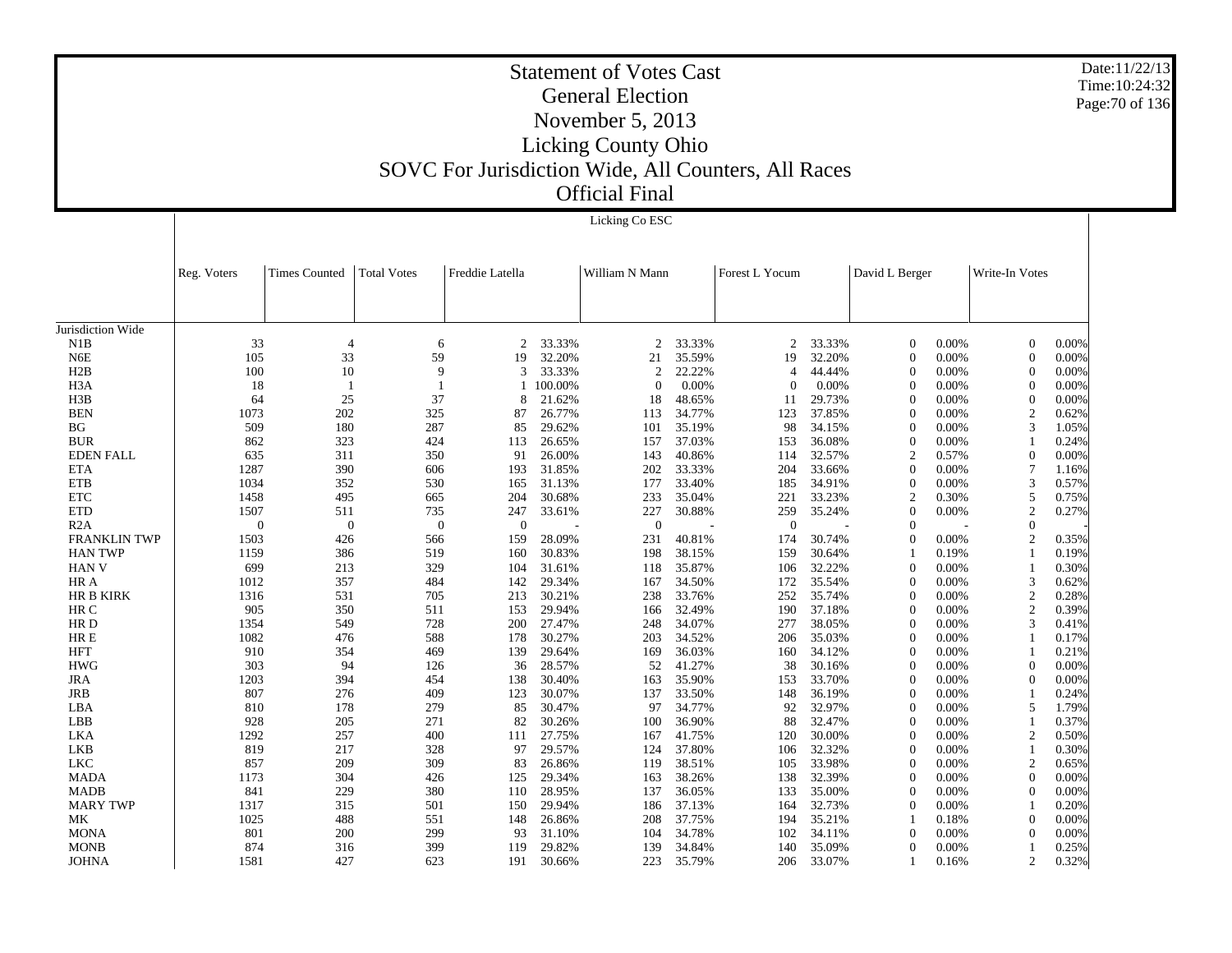Licking Co ESC

Date:11/22/13Time:10:24:32Page:71 of 136

 JOHNB NNTA NNTB STLOU P1A P1B P2A P2B P3A P3B P4A P4B PERRY STAA STAB ALEX UTA UTB BL VLG HEB VLG WASH UTICA Total Reg. Voters Times Counted Total Votes Freddie Latella William N Mann Forest L Yocum David L Berger Write-In Votes  $1345$ 277 408 128 31.37% 142 34.80% 137 33.58% 0 0.00% 1 0.25% 1089 535 768 223 29.04% 296 38.54% 245 31.90% 2 0.26% 2 0.26% 845 423 614 175 28.50% 236 38.44% 198 32.25% 4 0.65% 1 0.16% 1304 397 496 155 31.25% 163 32.86% 176 35.48% 1 0.20% 1 0.20% 1287 320 416 127 30.53% 141 33.89% 147 35.34% 0 0.00% 1 0.24% 1240 289 362 106 29.28% 126 34.81% 126 34.81% 0 0.00% 4 1.10% 1129 166 233 66 28.33% 76 32.62% 90 38.63% 0 0.00% 1 0.43% 1378 443 539 161 29.87% 177 32.84% 197 36.55% 0 0.00% 4 0.74% 1258 515 697 215 30.85% 221 31.71% 257 36.87% 1 0.14% 3 0.43% 1057 344 505 147 29.11% 153 30.30% 203 40.20% 0 0.00% 2 0.40% 1270 387 560 168 30.00% 177 31.61% 213 38.04% 0 0.00% 2 0.36% 956 228 337 93 27.60% 134 39.76% 109 32.34% 0 0.00% 1 0.30% 798 238 306 90 29.41% 107 34.97% 106 34.64% 1 0.33% 2 0.65% 994 306 444 126 28.38% 163 36.71% 143 32.21% 4 0.90% 8 1.80% 444 162 241 71 29.46% 85 35.27% 84 34.85% 0 0.00% 1 0.41% 1116 393 540 155 28.70% 212 39.26% 169 31.30% 0 0.00% 4 0.74% 1549 437 511 147 28.77% 191 37.38% 172 33.66% 0 0.00% 1 0.20% 1459 323 512 163 31.84% 200 39.06% 147 28.71% 0 0.00% 2 0.39% 655 392 454 127 27.97% 176 38.77% 144 31.72% 7 1.54% 0 0.00% 1226 563 779 212 27.21% 286 36.71% 274 35.17% 6 0.77% 1 0.13% 55655 17726 24410 7212 29.55%8715 35.70% 8353 34.22% 33 0.14% 97 0.40%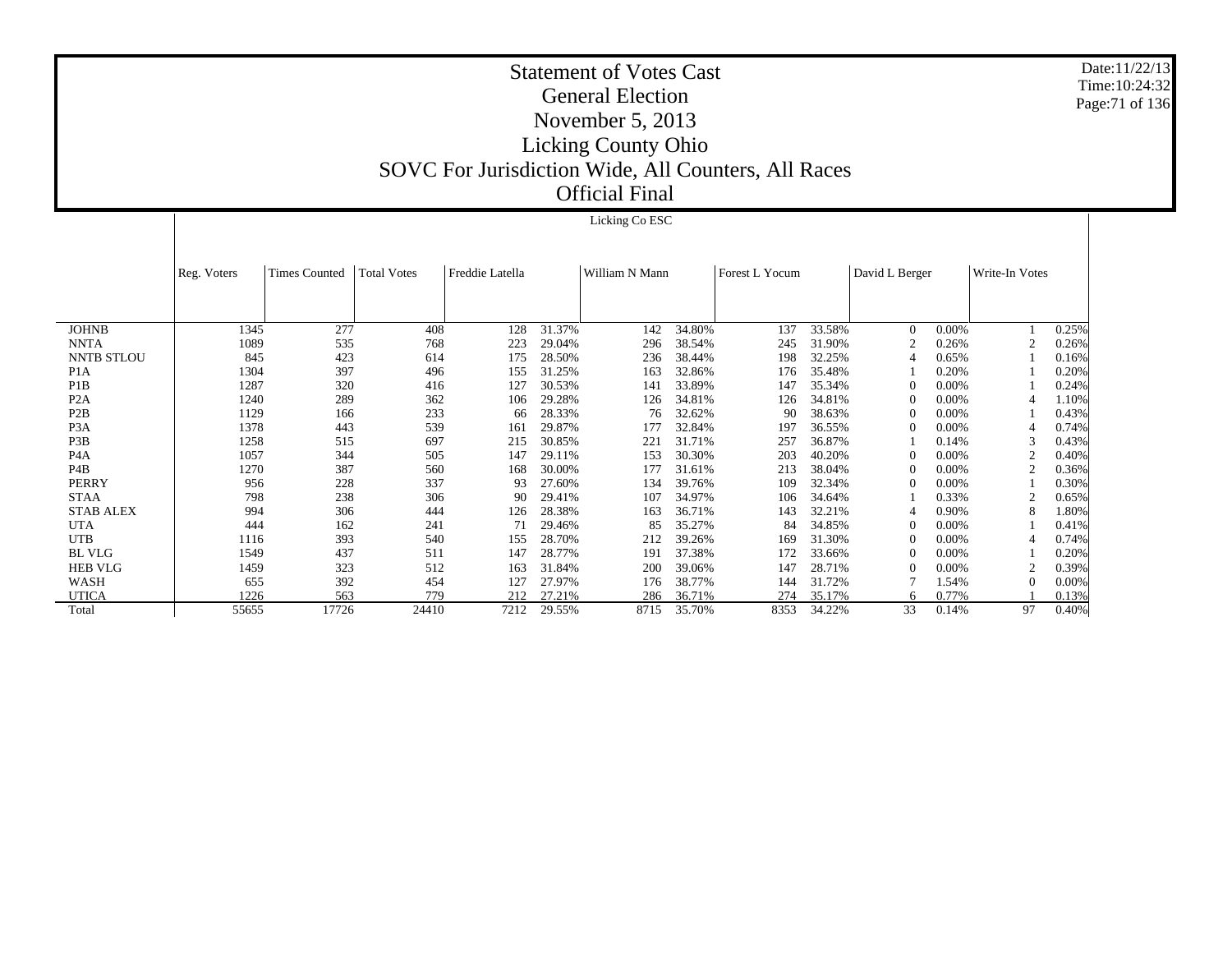| <b>Statement of Votes Cast</b>                      |  |  |  |  |  |  |
|-----------------------------------------------------|--|--|--|--|--|--|
| <b>General Election</b>                             |  |  |  |  |  |  |
| November $5, 2013$                                  |  |  |  |  |  |  |
| <b>Licking County Ohio</b>                          |  |  |  |  |  |  |
| SOVC For Jurisdiction Wide, All Counters, All Races |  |  |  |  |  |  |
| <b>Official Final</b>                               |  |  |  |  |  |  |

Date:11/22/13 Time:10:24:32 Page:72 of 136

|                     | Licking Co ESC Unexpired |                      |                    |                   |             |  |  |  |  |
|---------------------|--------------------------|----------------------|--------------------|-------------------|-------------|--|--|--|--|
|                     | Reg. Voters              | <b>Times Counted</b> | <b>Total Votes</b> | Laurie Montgomery |             |  |  |  |  |
|                     |                          |                      |                    |                   |             |  |  |  |  |
| Jurisdiction Wide   |                          |                      |                    |                   |             |  |  |  |  |
| N1B                 | 33                       | $\overline{4}$       | $\overline{c}$     |                   | 2 100.00%   |  |  |  |  |
| N <sub>6</sub> E    | 105                      | 33                   | 23                 |                   | 23 100.00%  |  |  |  |  |
| H2B                 | 100                      | 10                   | 10                 |                   | 10 100.00%  |  |  |  |  |
| H <sub>3</sub> A    | 18                       | 1                    | $\mathbf{1}$       | 1                 | 100.00%     |  |  |  |  |
| H3B                 | 64                       | 25                   | 16                 |                   | 16 100.00%  |  |  |  |  |
| <b>BEN</b>          | 1073                     | 202                  | 143                |                   | 143 100.00% |  |  |  |  |
| BG                  | 509                      | 180                  | 114                |                   | 114 100.00% |  |  |  |  |
| <b>BUR</b>          | 862                      | 323                  | 181                |                   | 181 100.00% |  |  |  |  |
| <b>EDEN FALL</b>    | 635                      | 311                  | 182                |                   | 182 100.00% |  |  |  |  |
| <b>ETA</b>          | 1287                     | 390                  | 247                |                   | 247 100.00% |  |  |  |  |
| <b>ETB</b>          | 1034                     | 352                  | 232                |                   | 232 100.00% |  |  |  |  |
| <b>ETC</b>          | 1458                     | 495                  | 282                |                   | 282 100.00% |  |  |  |  |
| <b>ETD</b>          | 1507                     | 511                  | 305                |                   | 305 100.00% |  |  |  |  |
| R2A                 | $\overline{0}$           | $\mathbf{0}$         | $\mathbf{0}$       | $\overline{0}$    |             |  |  |  |  |
| <b>FRANKLIN TWP</b> | 1503                     | 426                  | 266                |                   | 266 100.00% |  |  |  |  |
| <b>HAN TWP</b>      | 1159                     | 386                  | 255                |                   | 255 100.00% |  |  |  |  |
| <b>HAN V</b>        | 699                      | 213                  | 135                |                   | 135 100.00% |  |  |  |  |
| HR A                | 1012                     | 357                  | 204                |                   | 204 100.00% |  |  |  |  |
| <b>HR B KIRK</b>    | 1316                     | 531                  | 297                |                   | 297 100.00% |  |  |  |  |
| HR C                | 905                      | 350                  | 221                |                   | 221 100.00% |  |  |  |  |
| HR D                | 1354                     | 549                  | 321                |                   | 321 100.00% |  |  |  |  |
| HR E                | 1082                     | 476                  | 272                |                   | 272 100.00% |  |  |  |  |
| HFT                 | 910                      | 354                  | 217                |                   | 217 100.00% |  |  |  |  |
| <b>HWG</b>          | 303                      | 94                   | 60                 |                   | 60 100.00%  |  |  |  |  |
| <b>JRA</b>          | 1203                     | 394                  | 215                |                   | 215 100.00% |  |  |  |  |
| <b>JRB</b>          | 807                      | 276                  | 179                |                   | 179 100.00% |  |  |  |  |
| LBA                 | 810                      | 178                  | 113                |                   | 113 100.00% |  |  |  |  |
| LBB                 | 928                      | 205                  | 125                |                   | 125 100.00% |  |  |  |  |
| LKA                 | 1292                     | 257                  | 172                |                   | 172 100.00% |  |  |  |  |
| LKB                 | 819                      | 217                  | 144                |                   | 144 100.00% |  |  |  |  |
| <b>LKC</b>          | 857                      | 209                  | 147                |                   | 147 100.00% |  |  |  |  |
| MADA                | 1173                     | 304                  | 198                |                   | 198 100.00% |  |  |  |  |
| <b>MADB</b>         | 841                      | 229                  | 166                |                   | 166 100.00% |  |  |  |  |
| <b>MARY TWP</b>     | 1317                     | 315                  | 224                |                   | 224 100.00% |  |  |  |  |
| МK                  | 1025                     | 488                  | 280                |                   | 280 100.00% |  |  |  |  |
| <b>MONA</b>         | 801                      | 200                  | 126                |                   | 126 100.00% |  |  |  |  |
| <b>MONB</b>         | 874                      | 316                  | 181                |                   | 181 100.00% |  |  |  |  |
| <b>JOHNA</b>        | 1581                     | 427                  | 251                | 251               | 100.00%     |  |  |  |  |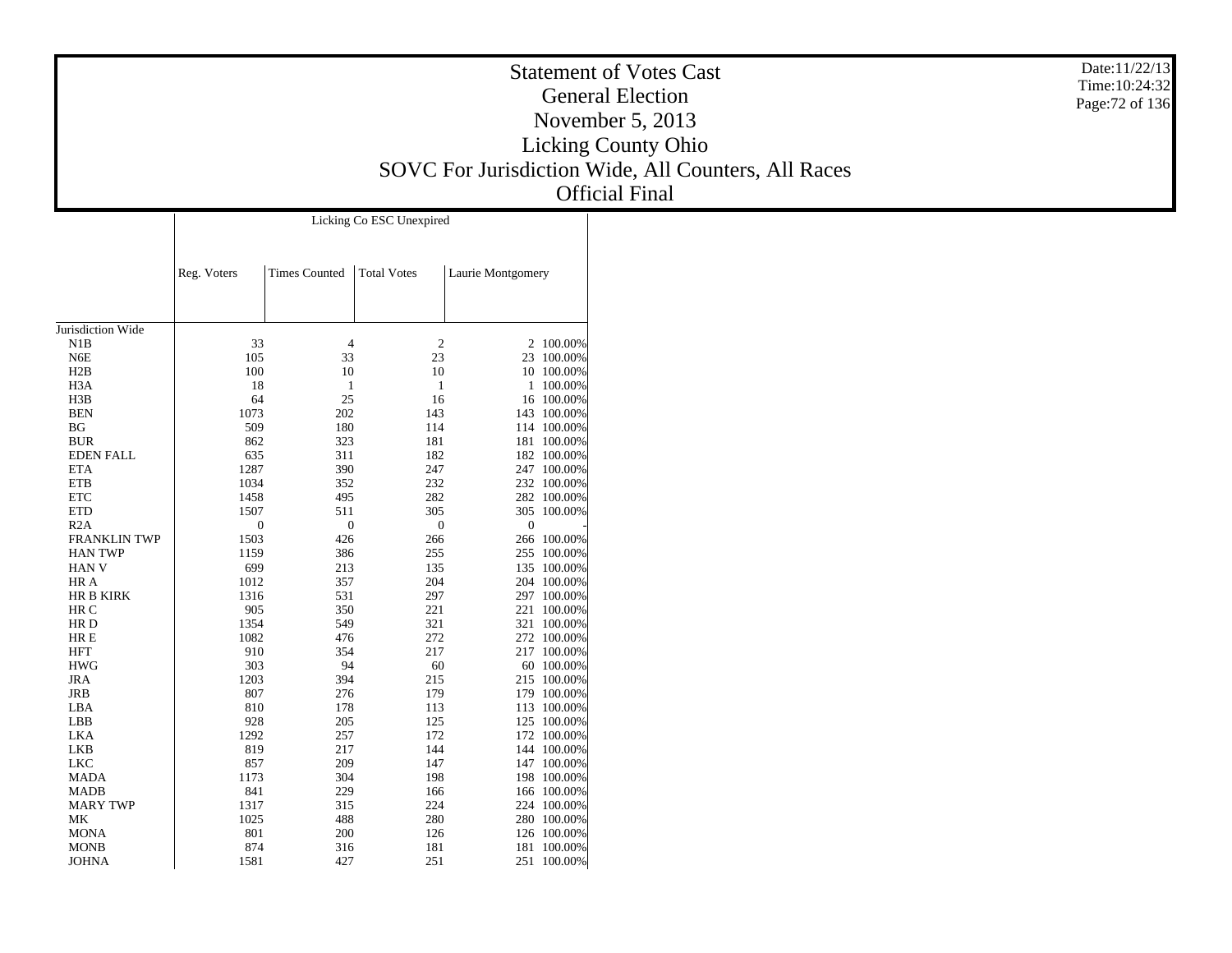| <b>Statement of Votes Cast</b>                      |
|-----------------------------------------------------|
| <b>General Election</b>                             |
| November 5, 2013                                    |
| <b>Licking County Ohio</b>                          |
| SOVC For Jurisdiction Wide, All Counters, All Races |
| <b>Official Final</b>                               |

Date:11/22/13 Time:10:24:32 Page:73 of 136

|                   | Licking Co ESC Unexpired |                      |                    |                   |         |  |  |  |  |  |  |  |  |
|-------------------|--------------------------|----------------------|--------------------|-------------------|---------|--|--|--|--|--|--|--|--|
|                   | Reg. Voters              | <b>Times Counted</b> | <b>Total Votes</b> | Laurie Montgomery |         |  |  |  |  |  |  |  |  |
| <b>JOHNB</b>      | 1345                     | 277                  | 192                | 192               | 100.00% |  |  |  |  |  |  |  |  |
| <b>NNTA</b>       | 1089                     | 535                  | 348                | 348               | 100.00% |  |  |  |  |  |  |  |  |
| <b>NNTB STLOU</b> | 845                      | 423                  | 283                | 283               | 100.00% |  |  |  |  |  |  |  |  |
| P <sub>1</sub> A  | 1304                     | 397                  | 228                | 228               | 100.00% |  |  |  |  |  |  |  |  |
| P <sub>1</sub> B  | 1287                     | 320                  | 186                | 186               | 100.00% |  |  |  |  |  |  |  |  |
| P <sub>2</sub> A  | 1240                     | 289                  | 155                | 155               | 100.00% |  |  |  |  |  |  |  |  |
| P <sub>2</sub> B  | 1129                     | 166                  | 109                | 109               | 100.00% |  |  |  |  |  |  |  |  |
| P <sub>3</sub> A  | 1378                     | 443                  | 252                | 252               | 100.00% |  |  |  |  |  |  |  |  |
| P <sub>3</sub> B  | 1258                     | 515                  | 288                | 288               | 100.00% |  |  |  |  |  |  |  |  |
| P <sub>4</sub> A  | 1057                     | 344                  | 213                | 213               | 100.00% |  |  |  |  |  |  |  |  |
| P <sub>4</sub> B  | 1270                     | 387                  | 237                | 237               | 100.00% |  |  |  |  |  |  |  |  |
| <b>PERRY</b>      | 956                      | 228                  | 155                | 155               | 100.00% |  |  |  |  |  |  |  |  |
| <b>STAA</b>       | 798                      | 238                  | 148                | 148               | 100.00% |  |  |  |  |  |  |  |  |
| <b>STAB ALEX</b>  | 994                      | 306                  | 191                | 191               | 100.00% |  |  |  |  |  |  |  |  |
| <b>UTA</b>        | 444                      | 162                  | 98                 | 98                | 100.00% |  |  |  |  |  |  |  |  |
| <b>UTB</b>        | 1116                     | 393                  | 237                | 237               | 100.00% |  |  |  |  |  |  |  |  |
| <b>BL VLG</b>     | 1549                     | 437                  | 260                | 260               | 100.00% |  |  |  |  |  |  |  |  |
| <b>HEB VLG</b>    | 1459                     | 323                  | 225                | 225               | 100.00% |  |  |  |  |  |  |  |  |
| WASH              | 655                      | 392                  | 224                | 224               | 100.00% |  |  |  |  |  |  |  |  |
| <b>UTICA</b>      | 1226                     | 563                  | 358                | 358               | 100.00% |  |  |  |  |  |  |  |  |
| Total             | 55655                    | 17726                | 10894              | 10894             | 100.00% |  |  |  |  |  |  |  |  |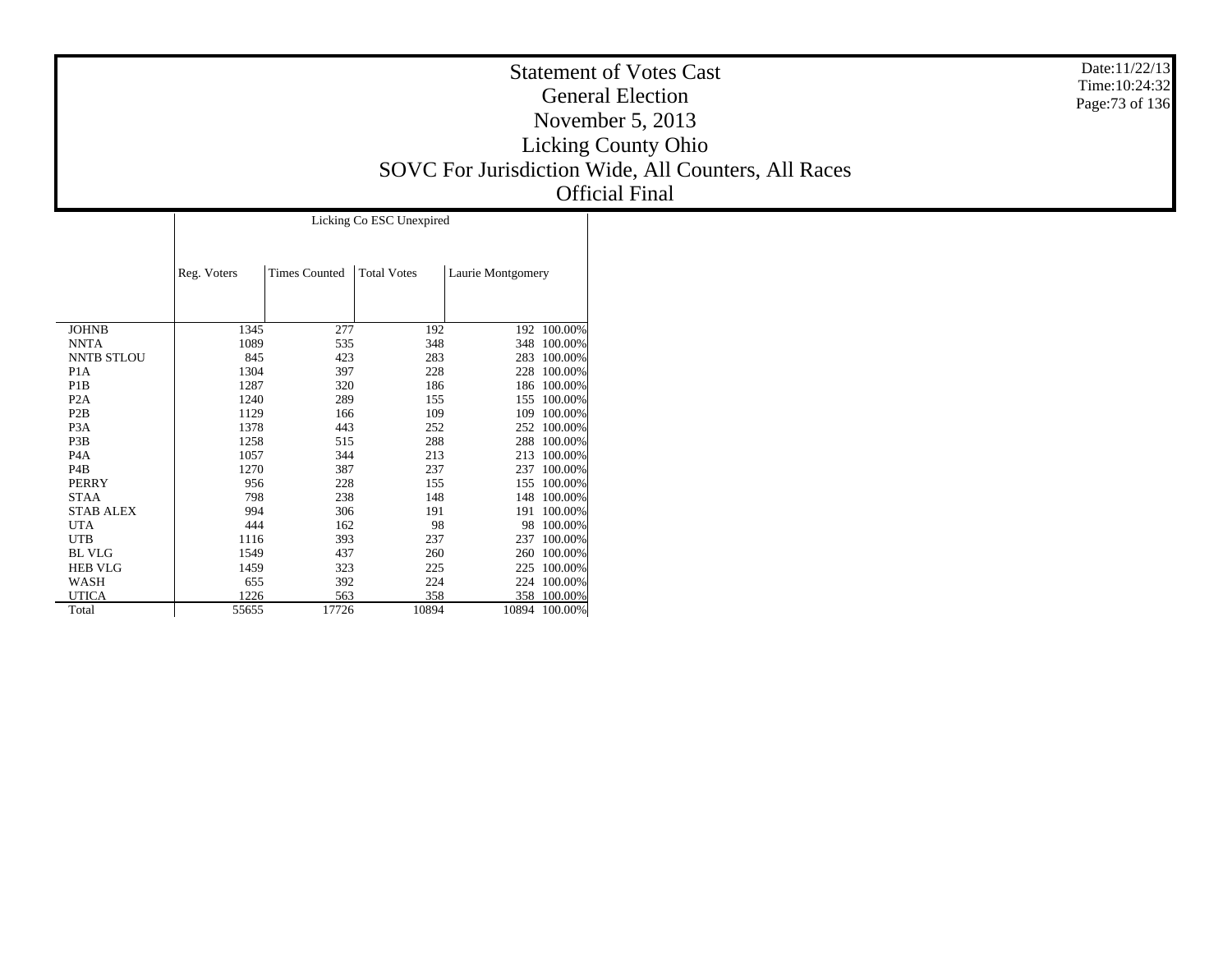| <b>Statement of Votes Cast</b>                      |  |
|-----------------------------------------------------|--|
| <b>General Election</b>                             |  |
| November $5, 2013$                                  |  |
| <b>Licking County Ohio</b>                          |  |
| SOVC For Jurisdiction Wide, All Counters, All Races |  |
| <b>Official Final</b>                               |  |
| $V_{\text{max}}$ $C_{2}$ $E C$                      |  |

Date:11/22/13 Time:10:24:32 Page:74 of 136

|                   |             | Knox Co ESC             |                    |               |          |                 |         |                 |        |  |  |  |  |  |
|-------------------|-------------|-------------------------|--------------------|---------------|----------|-----------------|---------|-----------------|--------|--|--|--|--|--|
|                   |             |                         |                    |               |          |                 |         |                 |        |  |  |  |  |  |
|                   | Reg. Voters | <b>Times</b><br>Counted | <b>Total Votes</b> | Vicki Bechtel |          | Suzanne Maclean |         | Donald R Rogers |        |  |  |  |  |  |
| Jurisdiction Wide |             |                         |                    |               |          |                 |         |                 |        |  |  |  |  |  |
| <b>BEN</b>        | 41          | 13                      | 24                 | 8             | 33.33%   |                 | 29.17%  | 9               | 37.50% |  |  |  |  |  |
| <b>EDEN FALL</b>  | 208         | 84                      | 92                 | 28            | 30.43%   | 27              | 29.35%  | 37              | 40.22% |  |  |  |  |  |
| <b>HFT</b>        |             | ↑                       |                    | 0             | $0.00\%$ |                 | 100.00% |                 | 0.00%  |  |  |  |  |  |
| Total             | 254         | 99                      | 117                | 36            | 30.77%   | 35              | 29.91%  | 46              | 39.32% |  |  |  |  |  |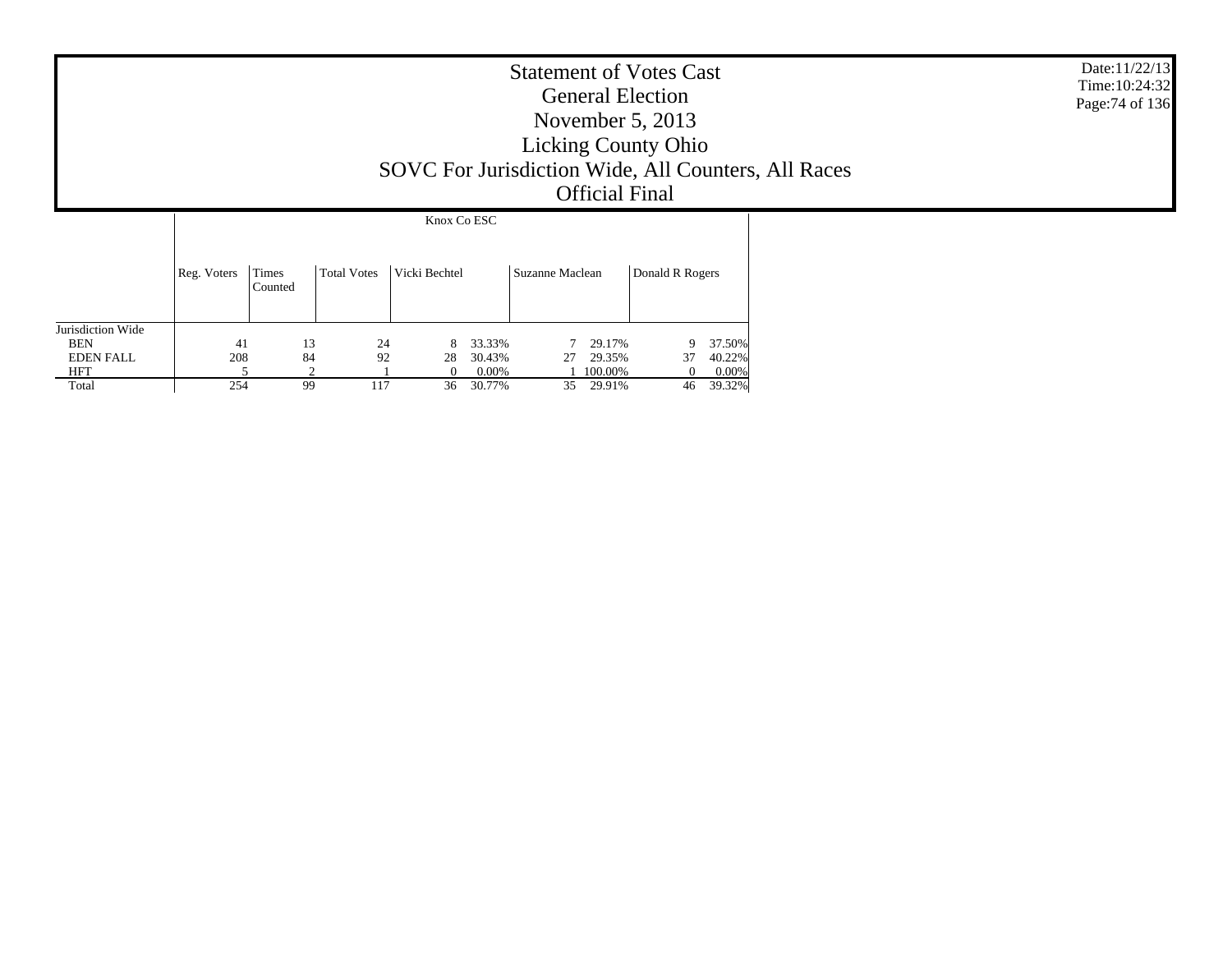|                                          |                |                                    |                                    |                  | <b>Statement of Votes Cast</b><br><b>General Election</b><br>November $5, 2013$<br><b>Licking County Ohio</b><br>SOVC For Jurisdiction Wide, All Counters, All Races<br><b>Official Final</b> | Date:11/22/13<br>Time: 10:24:32<br>Page: 75 of 136 |
|------------------------------------------|----------------|------------------------------------|------------------------------------|------------------|-----------------------------------------------------------------------------------------------------------------------------------------------------------------------------------------------|----------------------------------------------------|
|                                          | Reg.<br>Voters | Times<br>Total<br>Counted<br>Votes | Franklin Co ESC<br>Joyce Galbraith | Greg Spencer     |                                                                                                                                                                                               |                                                    |
| Jurisdiction Wide<br><b>JRA</b><br>Total |                |                                    | 50.00%<br>50.00%                   | 50.00%<br>50.00% |                                                                                                                                                                                               |                                                    |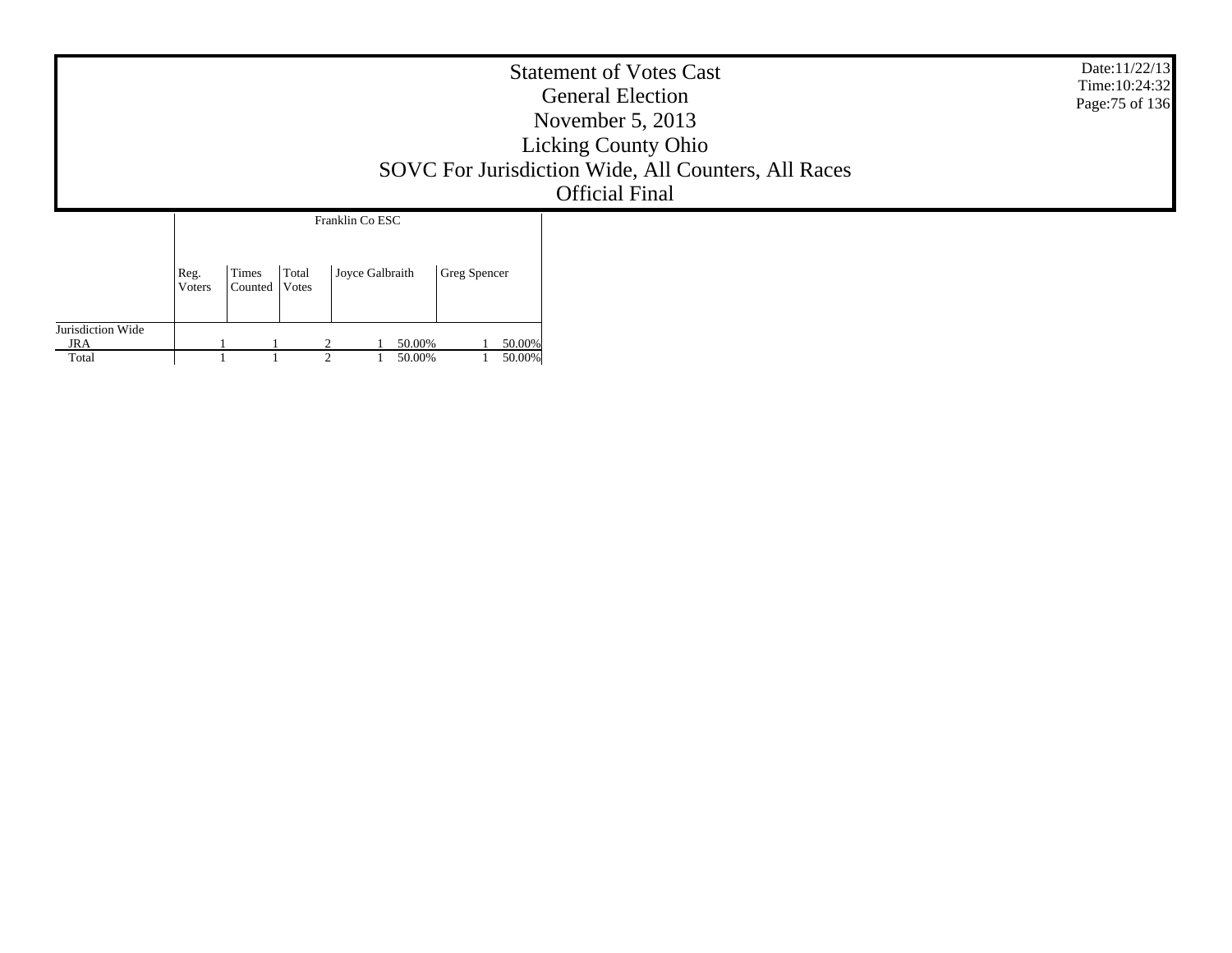| <b>Statement of Votes Cast</b><br><b>General Election</b><br>November 5, 2013<br><b>Licking County Ohio</b><br>SOVC For Jurisdiction Wide, All Counters, All Races<br><b>Official Final</b><br>Musk Valley ESC Cosh |                                        |                  |  |  |  |  |  |
|---------------------------------------------------------------------------------------------------------------------------------------------------------------------------------------------------------------------|----------------------------------------|------------------|--|--|--|--|--|
| Reg. Voters                                                                                                                                                                                                         | <b>Total Votes</b><br>Times<br>Counted | Robert W Doughty |  |  |  |  |  |

Jurisdiction Wide EDEN FALL Total

507

507

183 105 105 100.00% 183 105 105 100.00%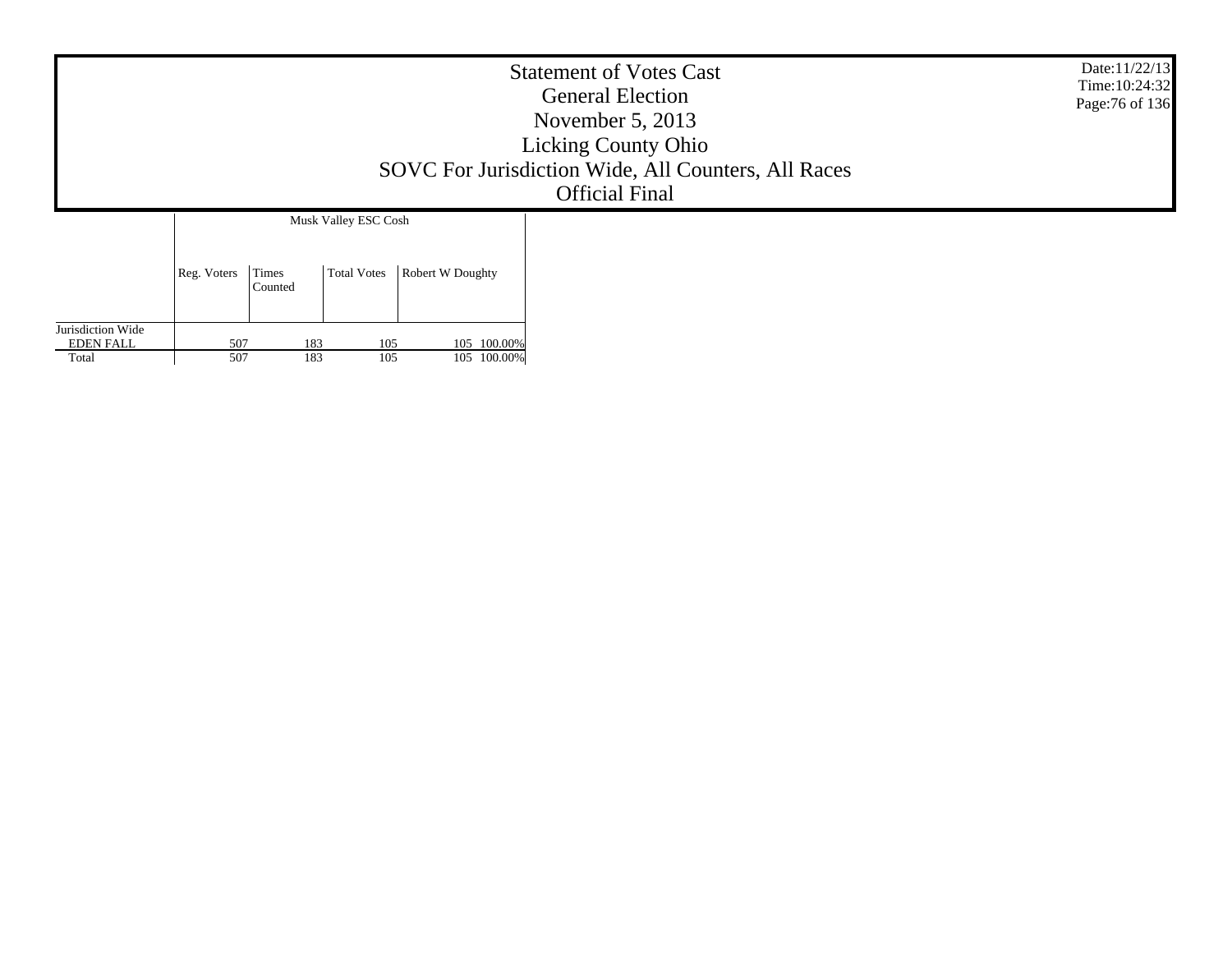|                    | <b>Statement of Votes Cast</b><br><b>General Election</b><br>November $5, 2013$<br><b>Licking County Ohio</b><br>SOVC For Jurisdiction Wide, All Counters, All Races<br><b>Official Final</b> |                  |                    |                       |                  |              |                  |  |  |  |
|--------------------|-----------------------------------------------------------------------------------------------------------------------------------------------------------------------------------------------|------------------|--------------------|-----------------------|------------------|--------------|------------------|--|--|--|
|                    |                                                                                                                                                                                               |                  |                    | Musk Valley Muskingum |                  |              |                  |  |  |  |
|                    | Reg. Voters                                                                                                                                                                                   | Times<br>Counted | <b>Total Votes</b> | Larry A Good          |                  | W Bryce Watt |                  |  |  |  |
| Jurisdiction Wide  |                                                                                                                                                                                               |                  |                    |                       |                  |              |                  |  |  |  |
| <b>HWG</b>         | 421                                                                                                                                                                                           | 133              | 119                | 70                    | 58.82%           | 49           | 41.18%           |  |  |  |
| <b>BG</b><br>Total | 143<br>564                                                                                                                                                                                    | 52<br>185        | 49<br>168          | 26<br>96              | 53.06%<br>57.14% | 23<br>72     | 46.94%<br>42.86% |  |  |  |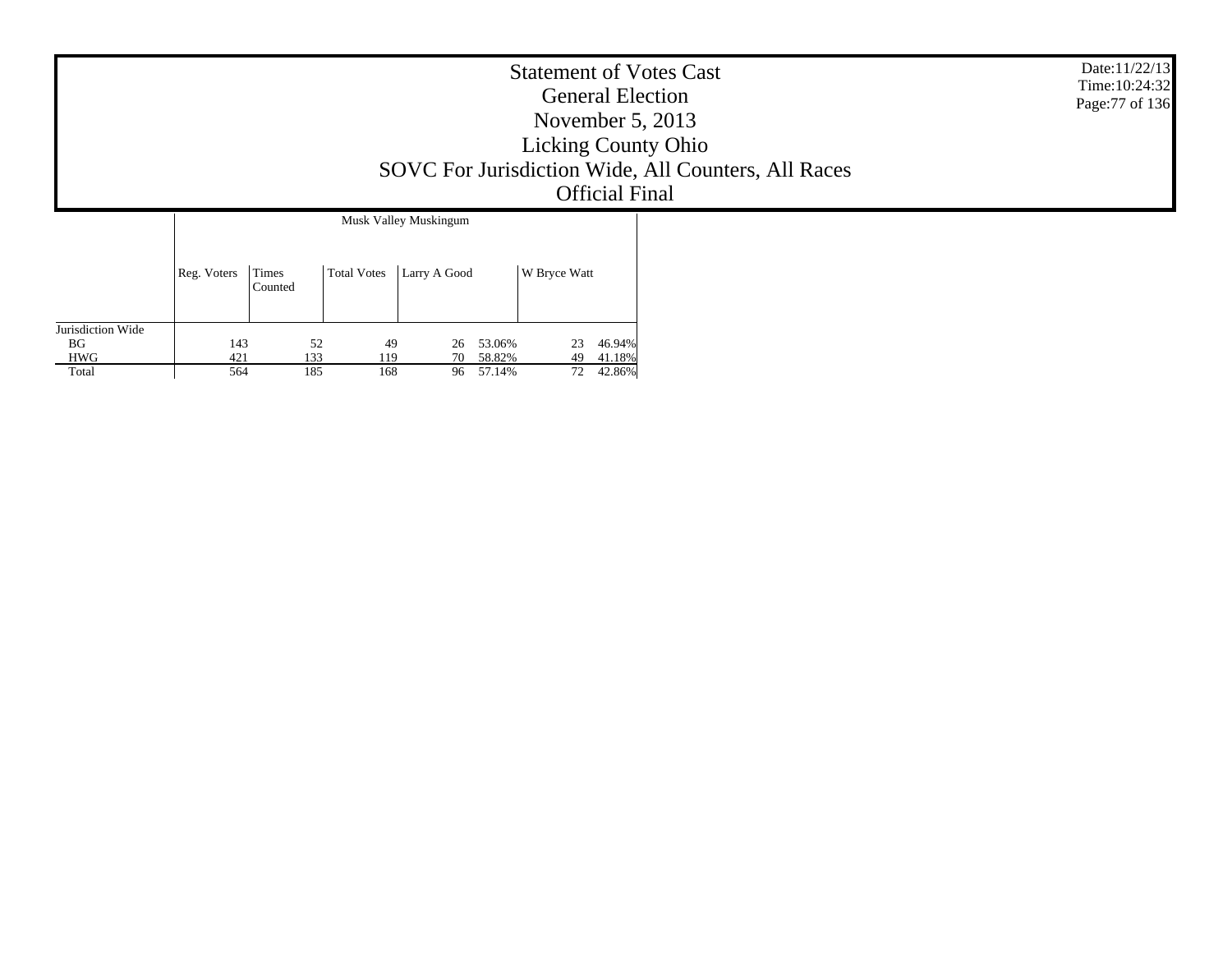| <b>Statement of Votes Cast</b><br><b>General Election</b><br>November $5, 2013$<br><b>Licking County Ohio</b><br>SOVC For Jurisdiction Wide, All Counters, All Races<br><b>Official Final</b> |  |  |  |  |  |  |  |
|-----------------------------------------------------------------------------------------------------------------------------------------------------------------------------------------------|--|--|--|--|--|--|--|
| Musk Valley ESC 2 yr term<br><b>Total Votes</b><br>Barbara Hansen<br>Times<br>Reg. Voters<br>Counted                                                                                          |  |  |  |  |  |  |  |

| Jurisdiction Wide |     |     |    |    |            |
|-------------------|-----|-----|----|----|------------|
| BG                | 143 | 52  | 33 |    | 33 100.00% |
| <b>HWG</b>        | 421 | 133 | 78 | 78 | 100.00%    |
| Total             | 564 | 185 |    |    | 100.00%    |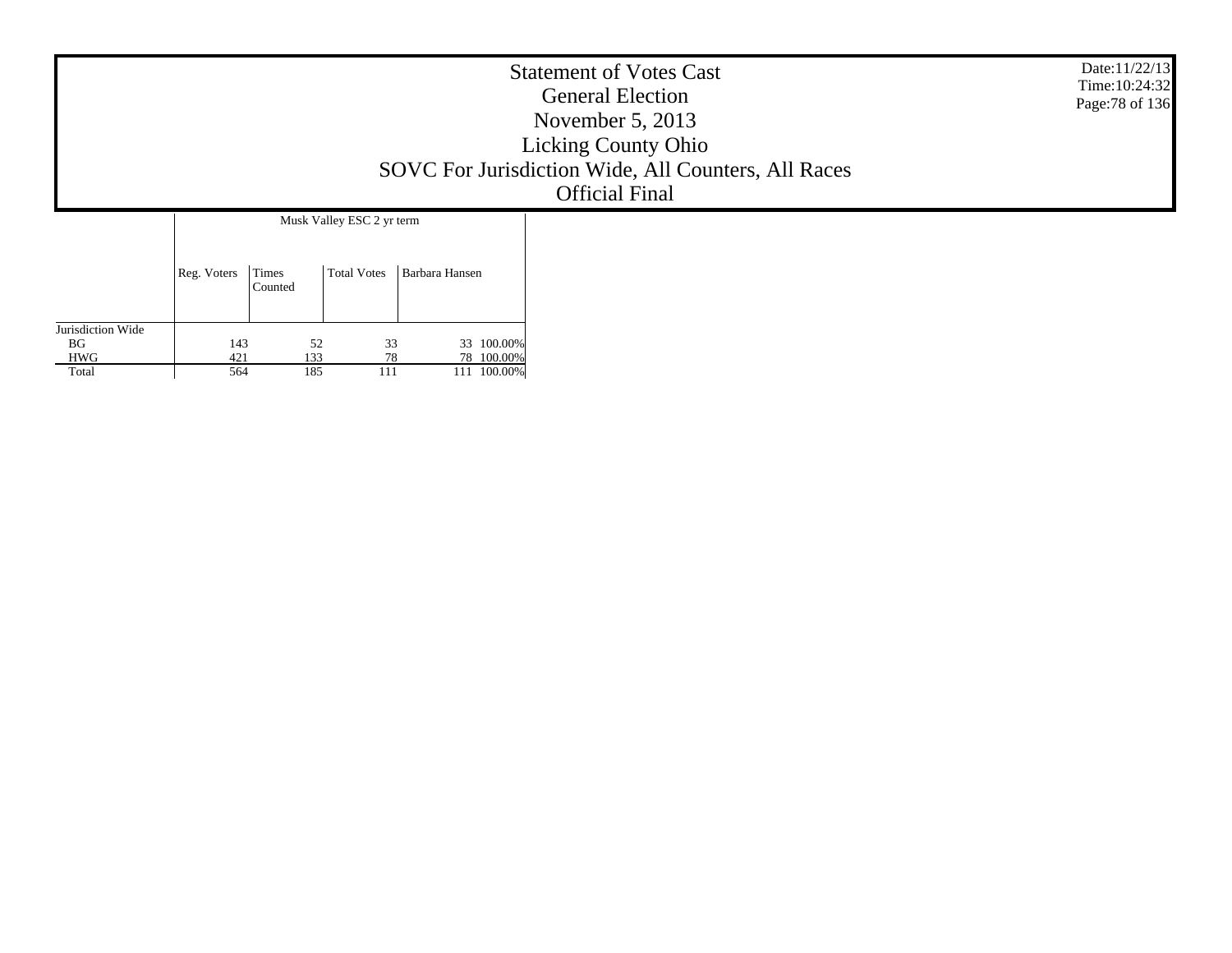| <b>Statement of Votes Cast</b><br><b>General Election</b><br>November $5, 2013$<br><b>Licking County Ohio</b><br>SOVC For Jurisdiction Wide, All Counters, All Races<br><b>Official Final</b> |                |                  |                             |                 |          |                      |               |                  |               |          |                    | Date: 11/22/13<br>Time: 10:24:32<br>Page: 79 of 136 |                  |              |          |                 |  |  |
|-----------------------------------------------------------------------------------------------------------------------------------------------------------------------------------------------|----------------|------------------|-----------------------------|-----------------|----------|----------------------|---------------|------------------|---------------|----------|--------------------|-----------------------------------------------------|------------------|--------------|----------|-----------------|--|--|
|                                                                                                                                                                                               |                |                  |                             |                 |          |                      |               | Centerburg BOE   |               |          |                    |                                                     |                  |              |          |                 |  |  |
|                                                                                                                                                                                               | Reg.<br>Voters | Times<br>Counted | Total Votes   Roger L Clark |                 |          |                      | Kristi Layton |                  | John C Morgan |          |                    | Tracey A Myers                                      |                  | Jason Rogers |          |                 |  |  |
| Jurisdiction Wide<br><b>BEN</b><br><b>HFT</b>                                                                                                                                                 | 41             |                  | 13<br>$\bigcap$             | 31<br>$\bigcap$ | $\Omega$ | 6 19.35%<br>$0.00\%$ |               | 16.13%<br>50.00% |               | $\Omega$ | 25.81%<br>$0.00\%$ |                                                     | 16.13%<br>50.00% |              | $\Omega$ | 22.58%<br>0.00% |  |  |
| Total                                                                                                                                                                                         | 46             |                  | 15                          | 33              |          | 6 18.18%             |               | 6 18.18%         |               |          | 8 24.24%           |                                                     | 6 18.18%         |              |          | 7 21.21%        |  |  |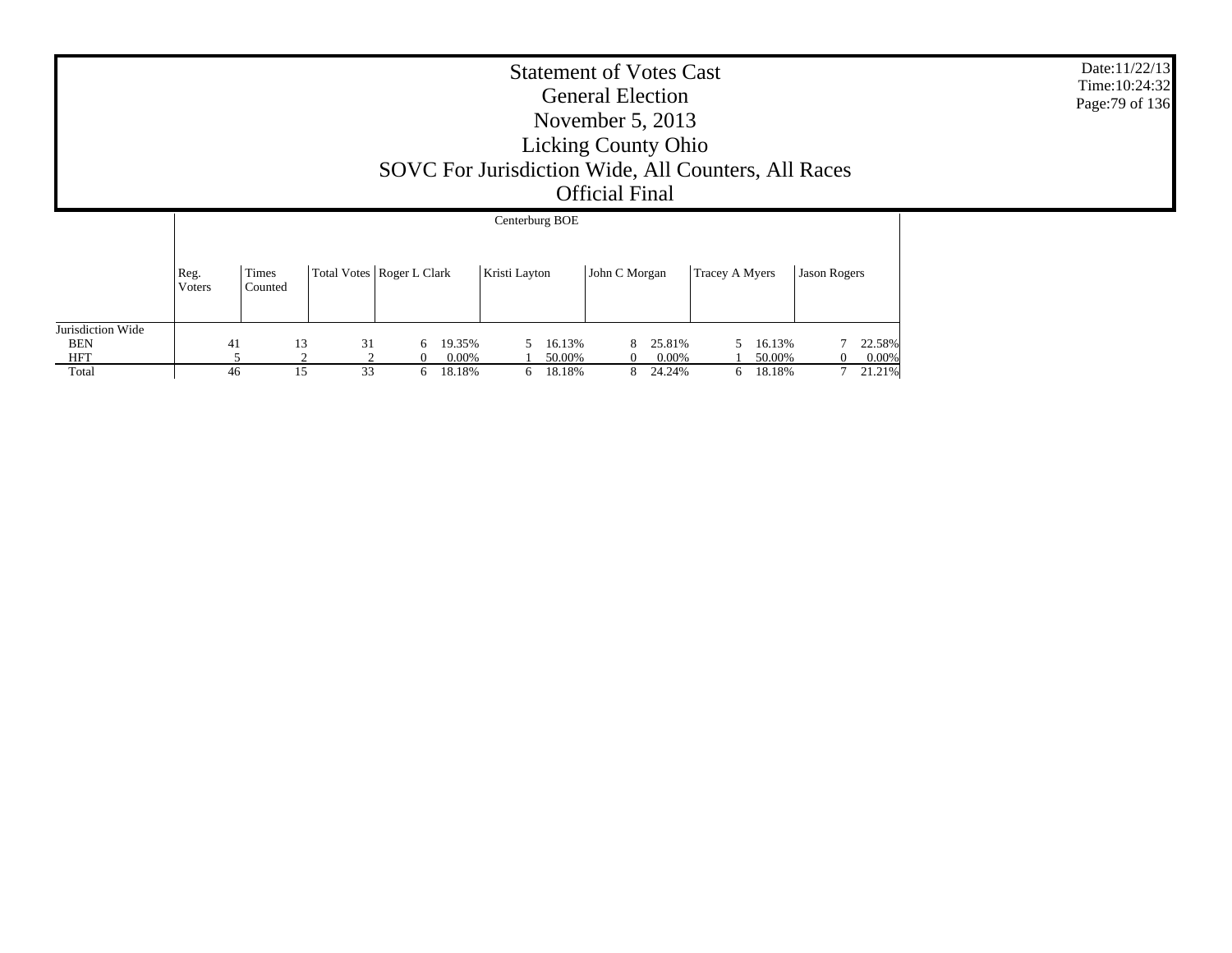|                                       | Date:11/22/13<br>Time: 10:24:32<br>Page: 80 of 136                                                                                  |    |     |              |    |                        |    |        |             |  |  |  |
|---------------------------------------|-------------------------------------------------------------------------------------------------------------------------------------|----|-----|--------------|----|------------------------|----|--------|-------------|--|--|--|
|                                       | East Knox BOE                                                                                                                       |    |     |              |    |                        |    |        |             |  |  |  |
|                                       | <b>Larry Campbell</b><br>Times<br>Total Votes<br>Mary Garn<br>Dean W Opfer<br>Reg. Voters<br>Kathy J Frere<br>Don Lemley<br>Counted |    |     |              |    |                        |    |        |             |  |  |  |
| Jurisdiction Wide<br><b>EDEN FALL</b> | 208                                                                                                                                 | 84 | 134 | 36 26.87%    | 43 | 32.09%<br>14.93%<br>20 | 24 | 17.91% | 8.21%       |  |  |  |
| Total                                 | 208                                                                                                                                 | 84 | 134 | 26.87%<br>36 | 43 | 32.09%<br>14.93%<br>20 | 24 | 17.91% | 8.21%<br>11 |  |  |  |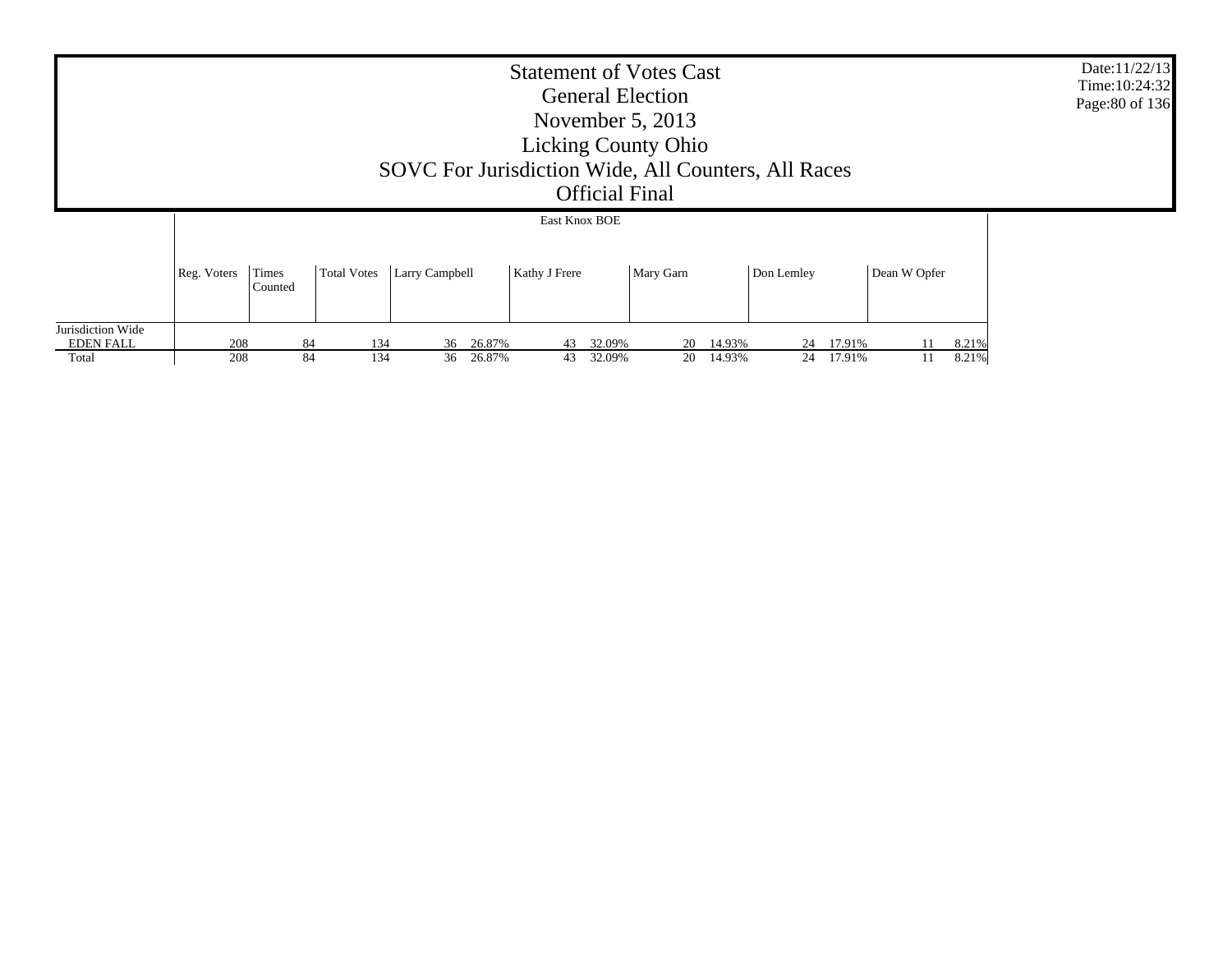|                   |             | Granville BOE    |                    |                  |         |                      |        |  |  |  |  |  |  |  |
|-------------------|-------------|------------------|--------------------|------------------|---------|----------------------|--------|--|--|--|--|--|--|--|
|                   | Reg. Voters | Times<br>Counted | <b>Total Votes</b> | Jennifer Cornman |         | <b>Thomas Miller</b> |        |  |  |  |  |  |  |  |
| Jurisdiction Wide |             |                  |                    |                  |         |                      |        |  |  |  |  |  |  |  |
| N3B               | 724         | 240              | 281                | 139              | 49.47%  | 142                  | 50.53% |  |  |  |  |  |  |  |
| N5A               | 116         | 43               | 44                 | 18               | 40.91%  | 26                   | 59.09% |  |  |  |  |  |  |  |
| H2A               | 10          | 4                | 5                  | $\overline{c}$   | 40.00%  | 3                    | 60.00% |  |  |  |  |  |  |  |
| <b>GTA</b>        | 979         | 443              | 429                | 212              | 49.42%  | 217                  | 50.58% |  |  |  |  |  |  |  |
| <b>GTB</b>        | 934         | 422              | 503                | 243              | 48.31%  | 260                  | 51.69% |  |  |  |  |  |  |  |
| <b>GTC</b>        | 1346        | 662              | 698                | 333              | 47.71%  | 365                  | 52.29% |  |  |  |  |  |  |  |
| <b>GVA</b>        | 1284        | 568              | 640                | 320              | 50.00%  | 320                  | 50.00% |  |  |  |  |  |  |  |
| <b>GVB</b>        | 1213        | 538              | 571                | 274              | 47.99%  | 297                  | 52.01% |  |  |  |  |  |  |  |
| <b>GVC</b>        | 2019        | 181              | 189                | 105              | 55.56%  | 84                   | 44.44% |  |  |  |  |  |  |  |
| МK                | 46          | 7                | 8                  | 3                | 37.50%  | 5                    | 62.50% |  |  |  |  |  |  |  |
| NK TWP            | 61          | 21               | 22                 | 11               | 50.00%  | 11                   | 50.00% |  |  |  |  |  |  |  |
| <b>NNTA</b>       | 11          |                  | 1                  |                  | 100.00% | $\Omega$             | 0.00%  |  |  |  |  |  |  |  |
| <b>STAB ALEX</b>  | 3           | $\overline{2}$   | 4                  | 2                | 50.00%  | $\overline{2}$       | 50.00% |  |  |  |  |  |  |  |
| <b>UTA</b>        | 928         | 330              | 361                | 181              | 50.14%  | 180                  | 49.86% |  |  |  |  |  |  |  |
| <b>UTB</b>        | 269         | 95               | 98                 | 48               | 48.98%  | 50                   | 51.02% |  |  |  |  |  |  |  |
| Total             | 9943        | 3557             | 3854               | 1892             | 49.09%  | 1962                 | 50.91% |  |  |  |  |  |  |  |

Date:11/22/13 Time:10:24:32 Page:81 of 136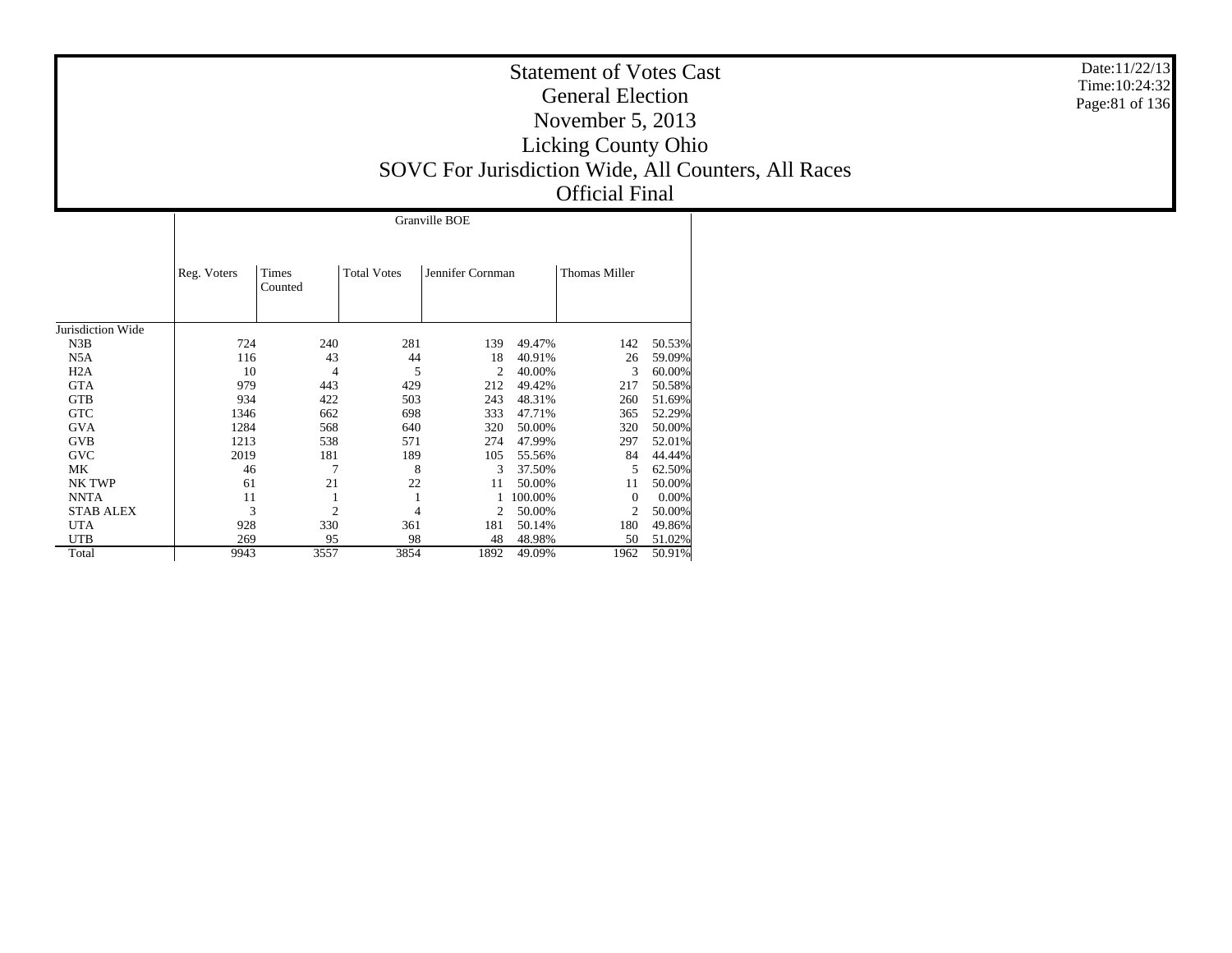|                   |             | Heath City BOE   |                    |                   |        |              |        |  |  |  |  |  |  |  |  |  |
|-------------------|-------------|------------------|--------------------|-------------------|--------|--------------|--------|--|--|--|--|--|--|--|--|--|
|                   | Reg. Voters | Times<br>Counted | <b>Total Votes</b> | Jennifer McDonald |        | Sam Smith    |        |  |  |  |  |  |  |  |  |  |
| Jurisdiction Wide |             |                  |                    |                   |        |              |        |  |  |  |  |  |  |  |  |  |
| H1A               | 1246        | 444              | 540                | 315               | 58.33% | 225          | 41.67% |  |  |  |  |  |  |  |  |  |
| H1B               | 987         | 253              | 276                | 167               | 60.51% | 109          | 39.49% |  |  |  |  |  |  |  |  |  |
| H2A               | 1027        | 437              | 482                | 290               | 60.17% | 192          | 39.83% |  |  |  |  |  |  |  |  |  |
| H2B               | 992         | 257              | 300                | 186               | 62.00% | 114          | 38.00% |  |  |  |  |  |  |  |  |  |
| H <sub>3</sub> A  | 1015        | 416              | 443                | 282               | 63.66% | 161          | 36.34% |  |  |  |  |  |  |  |  |  |
| H3B               | 1168        | 388              | 404                | 265               | 65.59% | 139          | 34.41% |  |  |  |  |  |  |  |  |  |
| <b>LKA</b>        |             | 0                | $\theta$           | $\Omega$          |        | $\mathbf{0}$ |        |  |  |  |  |  |  |  |  |  |
| LKC               | 161         | 44               | 49                 | 31                | 63.27% | 18           | 36.73% |  |  |  |  |  |  |  |  |  |
| Total             | 6597        | 2239             | 2494               | 1536              | 61.59% | 958          | 38.41% |  |  |  |  |  |  |  |  |  |

Date:11/22/13 Time:10:24:32Page:82 of 136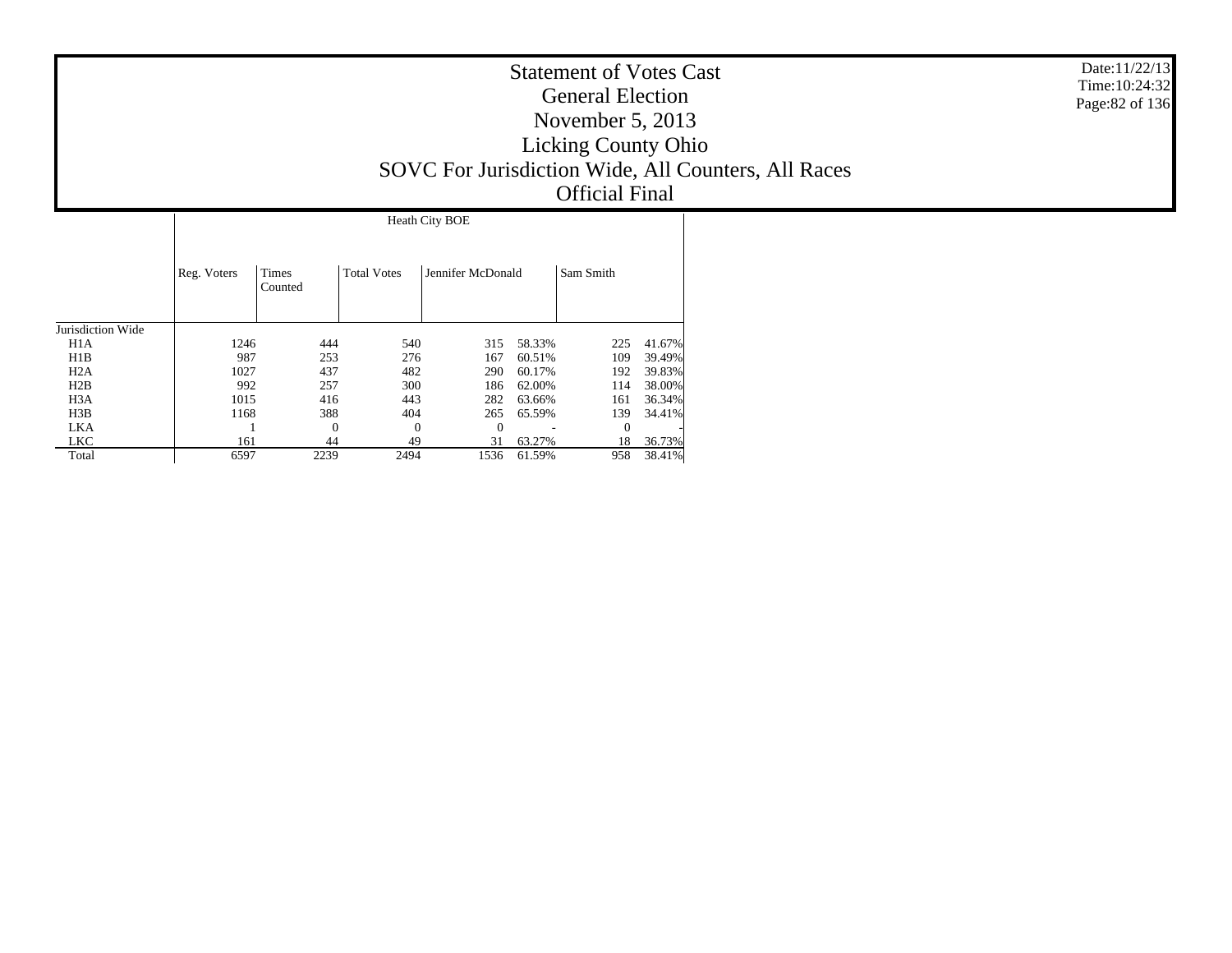|                   |             |                  |                    | Johnstown Monroe BOE |        |             |        |
|-------------------|-------------|------------------|--------------------|----------------------|--------|-------------|--------|
|                   | Reg. Voters | Times<br>Counted | <b>Total Votes</b> | Ruth Ann Booher      |        | Tim Swauger |        |
| Jurisdiction Wide |             |                  |                    |                      |        |             |        |
| <b>JRA</b>        | 772         | 254              | 260                | 151                  | 58.08% | 109         | 41.92% |
| LBA               | 557         | 108              | 127                | 69                   | 54.33% | 58          | 45.67% |
| <b>LBB</b>        | 562         | 127              | 137                | 75                   | 54.74% | 62          | 45.26% |
| <b>MONA</b>       | 801         | 200              | 229                | 125                  | 54.59% | 104         | 45.41% |
| <b>MONB</b>       | 874         | 316              | 335                | 192                  | 57.31% | 143         | 42.69% |
| <b>JOHNA</b>      | 1581        | 427              | 504                | 281                  | 55.75% | 223         | 44.25% |
| <b>JOHNB</b>      | 1345        | 277              | 336                | 200                  | 59.52% | 136         | 40.48% |
| Total             | 6492        | 1709             | 1928               | 1093                 | 56.69% | 835         | 43.31% |

Date:11/22/13 Time:10:24:32Page:83 of 136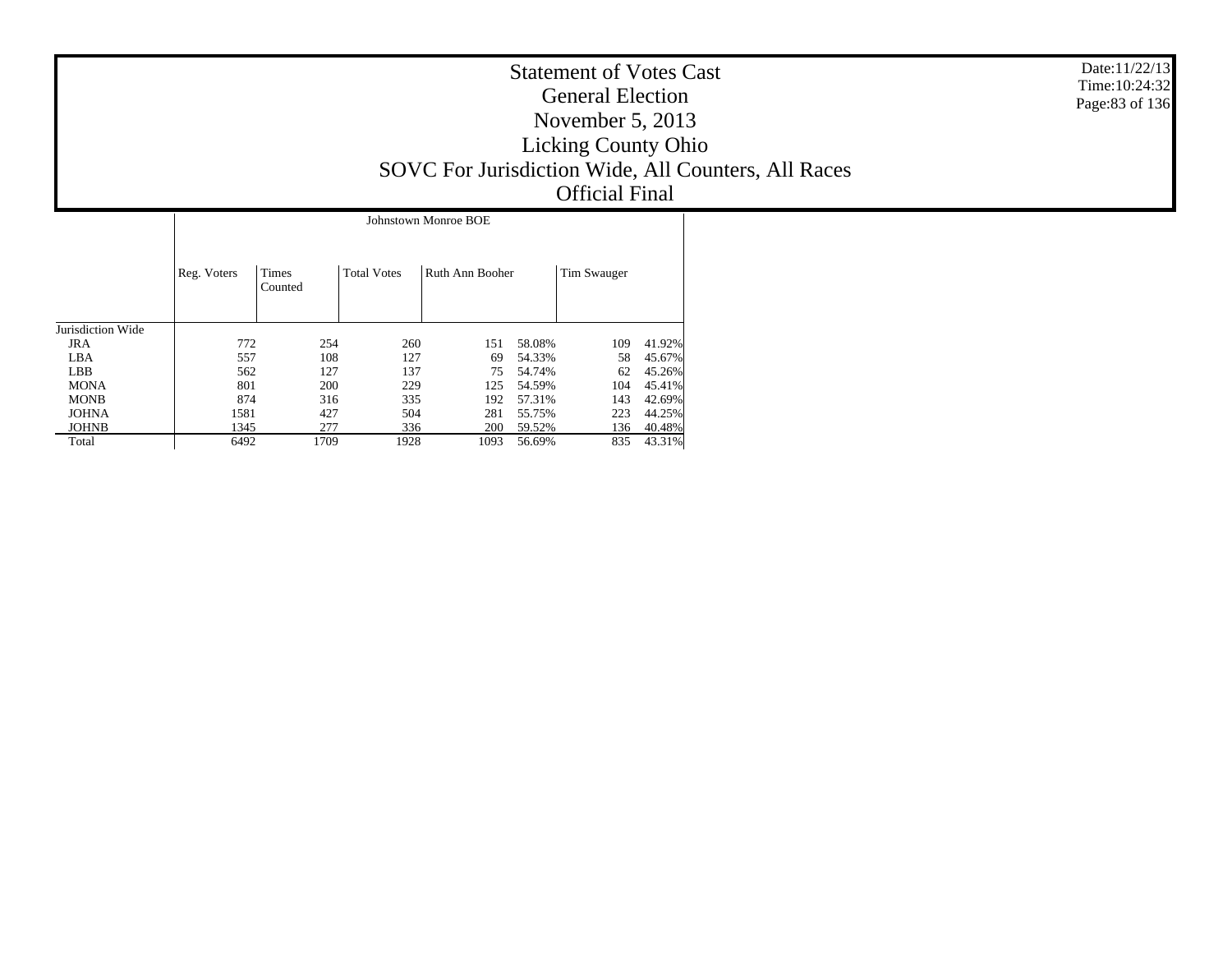|                         | <b>Statement of Votes Cast</b><br><b>General Election</b><br>November $5, 2013$<br><b>Licking County Ohio</b><br>SOVC For Jurisdiction Wide, All Counters, All Races<br>Official Final | Date:11/22/13<br>Time: 10:24:32<br>Page: 84 of 136 |
|-------------------------|----------------------------------------------------------------------------------------------------------------------------------------------------------------------------------------|----------------------------------------------------|
| Johnstown Unexpired BOE |                                                                                                                                                                                        |                                                    |

|                   |             |                  | JOILISTOWII UIICAPIICU DUE |             |         |
|-------------------|-------------|------------------|----------------------------|-------------|---------|
|                   | Reg. Voters | Times<br>Counted | <b>Total Votes</b>         | Alan Benton |         |
| Jurisdiction Wide |             |                  |                            |             |         |
| JRA               | 772         | 254              | 153                        | 153         | 100.00% |
| LBA               | 557         | 108              | 84                         | 84          | 100.00% |
| <b>LBB</b>        | 562         | 127              | 81                         | 81          | 100.00% |
| <b>MONA</b>       | 801         | 200              | 130                        | 130         | 100.00% |
| <b>MONB</b>       | 874         | 316              | 205                        | 205         | 100.00% |
| <b>JOHNA</b>      | 1581        | 427              | 284                        | 284         | 100.00% |
| <b>JOHNB</b>      | 1345        | 277              | 188                        | 188         | 100.00% |
| Total             | 6492        | 1709             | 1125                       | 1125        | 100.00% |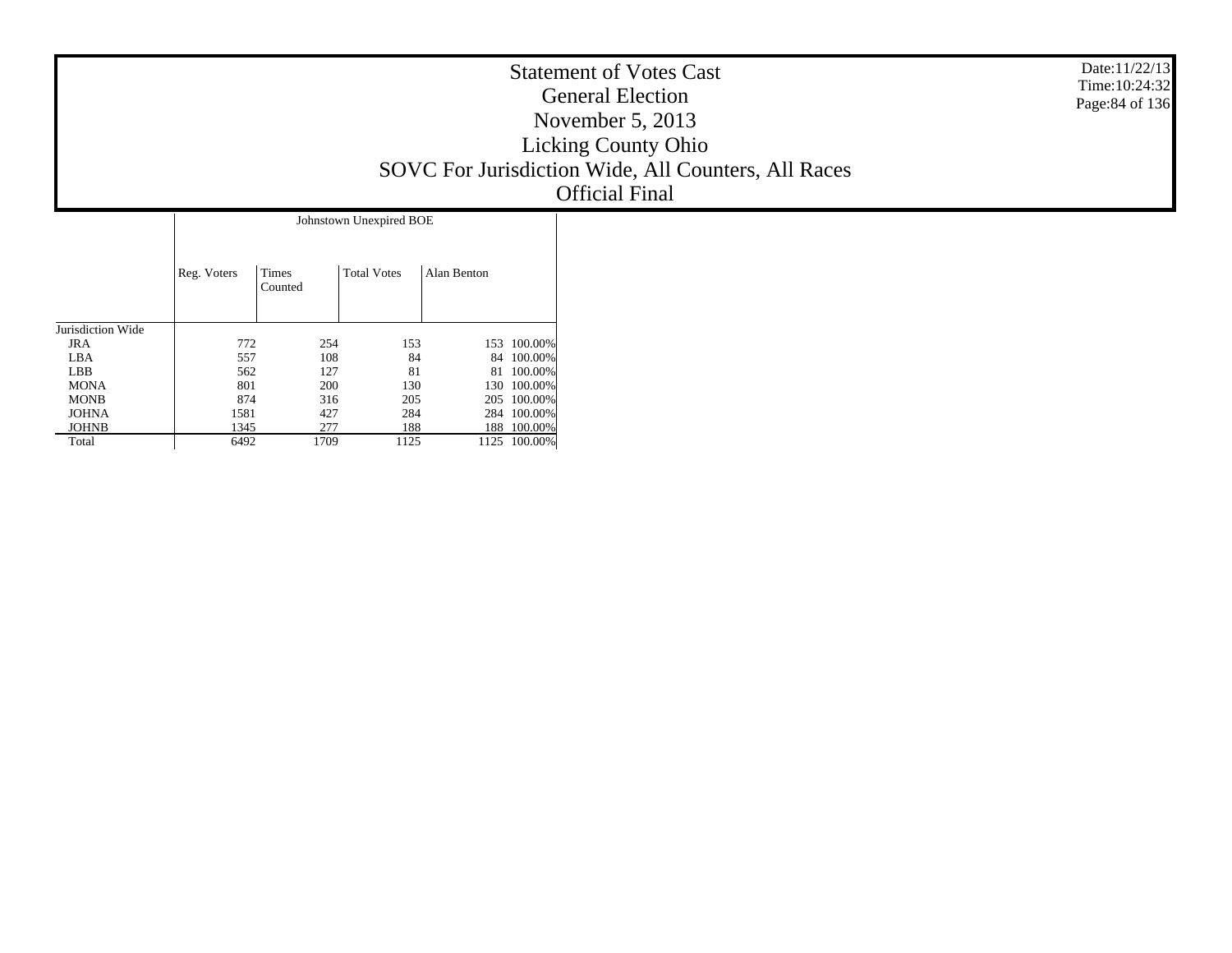Licking Hts BOE

|                   | Reg. Voters  | Times<br>Counted | <b>Total Votes</b> | <b>Tracy Russ</b> |        | <b>Matthew Satterwhite</b> |        | Richard Wand |        |
|-------------------|--------------|------------------|--------------------|-------------------|--------|----------------------------|--------|--------------|--------|
| Jurisdiction Wide |              |                  |                    |                   |        |                            |        |              |        |
| <b>ETA</b>        | 80           | 8                | 15                 | 6                 | 40.00% | 5                          | 33.33% | 4            | 26.67% |
| R2A               | $\mathbf{0}$ | $\theta$         | $\theta$           | $\Omega$          |        | $\overline{0}$             |        | $\mathbf{0}$ |        |
| JRA               | 69           | 35               | 45                 | 15                | 33.33% | 17                         | 37.78% | 13           | 28.89% |
| JRB               | 786          | 270              | 410                | 134               | 32.68% | 142                        | 34.63% | 134          | 32.68% |
| P <sub>1</sub> A  | 1304         | 397              | 518                | 173               | 33.40% | 180                        | 34.75% | 165          | 31.85% |
| P <sub>1</sub> B  | 860          | 155              | 216                | 77                | 35.65% | 71                         | 32.87% | 68           | 31.48% |
| P <sub>2</sub> A  | 1240         | 289              | 396                | 132               | 33.33% | 149                        | 37.63% | 115          | 29.04% |
| P <sub>2</sub> B  | 1129         | 166              | 264                | 92                | 34.85% | 96                         | 36.36% | 76           | 28.79% |
| P <sub>3</sub> A  | 618          | 217              | 272                | 92                | 33.82% | 96                         | 35.29% | 84           | 30.88% |
| P3B               | 120          | 39               | 52                 | 17                | 32.69% | 17                         | 32.69% | 18           | 34.62% |
| P <sub>4</sub> A  | 65           | 9                | 9                  | 4                 | 44.44% | 3                          | 33.33% |              | 22.22% |
| <b>STAB ALEX</b>  | 4            | $\overline{c}$   | 4                  |                   | 25.00% |                            | 25.00% |              | 50.00% |
| Total             | 6275         | 1587             | 2201               | 743               | 33.76% | 777                        | 35.30% | 681          | 30.94% |

Date:11/22/13 Time:10:24:32Page:85 of 136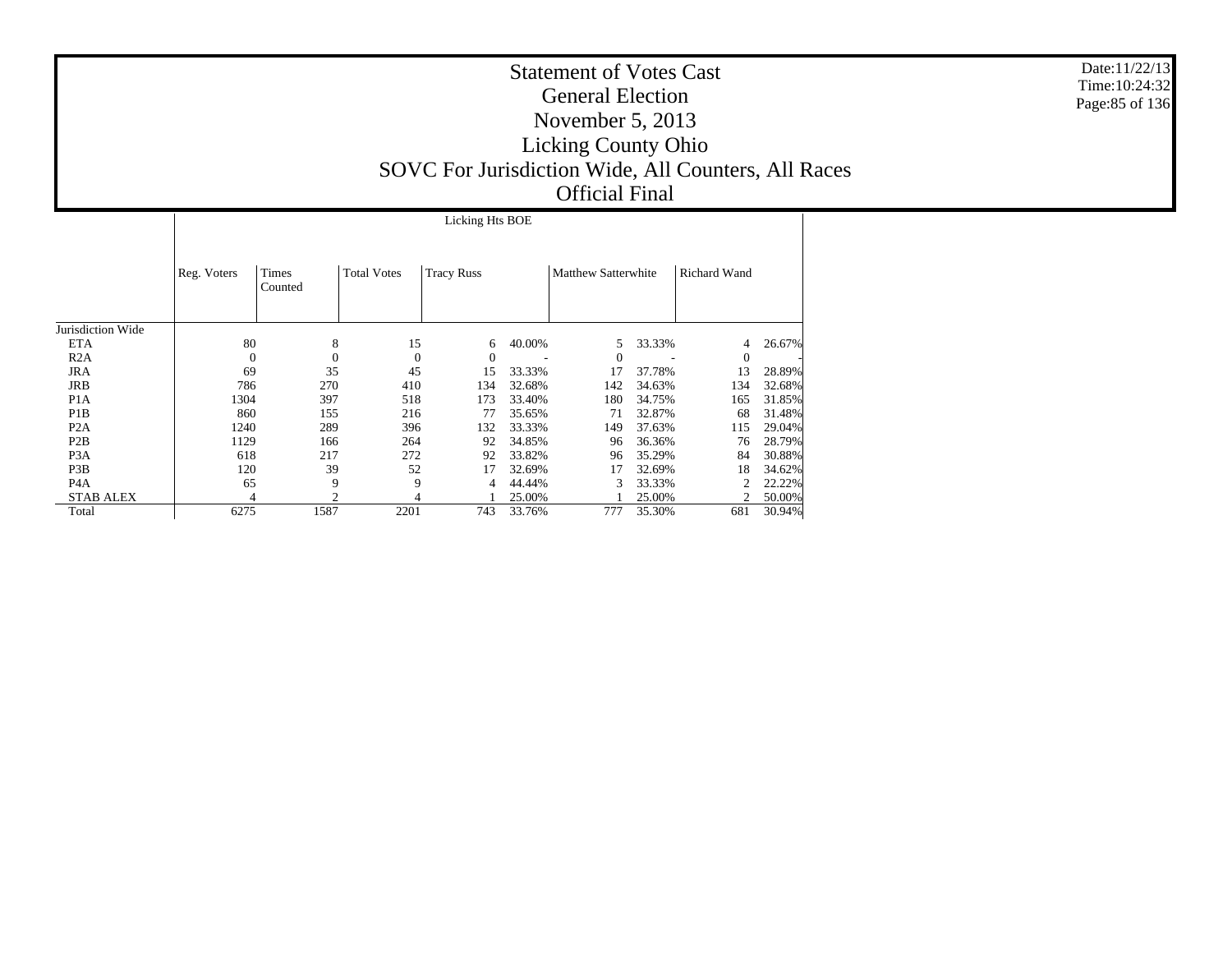|                     |             |                  |                    |                    |        | <b>Licking Valley BOE</b> |        |                 |        |                    |        |
|---------------------|-------------|------------------|--------------------|--------------------|--------|---------------------------|--------|-----------------|--------|--------------------|--------|
|                     | Reg. Voters | Times<br>Counted | <b>Total Votes</b> | Jackie Caughenbaug |        | Tiffany D Gordon          |        | Mary Kay Martin |        | Lucinda Edie Wills |        |
| Jurisdiction Wide   |             |                  |                    |                    |        |                           |        |                 |        |                    |        |
| N1B                 | 33          | 4                | 6                  |                    | 16.67% |                           | 33.33% |                 | 33.33% |                    | 16.67% |
| H <sub>3</sub> A    | 18          |                  | 3                  |                    | 33.33% | $\Omega$                  | 0.00%  |                 | 33.33% |                    | 33.33% |
| <b>FRANKLIN TWP</b> | 64          | 12               | 21                 | 6.                 | 28.57% |                           | 23.81% |                 | 23.81% |                    | 23.81% |
| <b>HAN TWP</b>      | 1159        | 386              | 825                | 218                | 26.42% | 145                       | 17.58% | 208             | 25.21% | 254                | 30.79% |
| <b>HAN V</b>        | 699         | 213              | 498                | 127                | 25.50% | 106                       | 21.29% | 110             | 22.09% | 155                | 31.12% |
| <b>HWG</b>          | 303         | 94               | 195                | 44                 | 22.56% | 41                        | 21.03% | 48              | 24.62% | 62                 | 31.79% |
| <b>MADA</b>         | 1173        | 304              | 628                | 146                | 23.25% | 134                       | 21.34% | 158             | 25.16% | 190                | 30.25% |
| <b>MADB</b>         | 841         | 229              | 523                | 129                | 24.67% | 113                       | 21.61% | 117             | 22.37% | 164                | 31.36% |
| <b>MARY TWP</b>     | 1309        | 313              | 683                | 177                | 25.92% | 138                       | 20.20% | 171             | 25.04% | 197                | 28.84% |
| PERRY               | 956         | 228              | 521                | 110                | 21.11% | 107                       | 20.54% | 126             | 24.18% | 178                | 34.17% |
| Total               | 6555        | 1784             | 3903               | 959                | 24.57% | 791                       | 20.27% | 946             | 24.24% | 1207               | 30.92% |

Date:11/22/13 Time:10:24:32 Page:86 of 136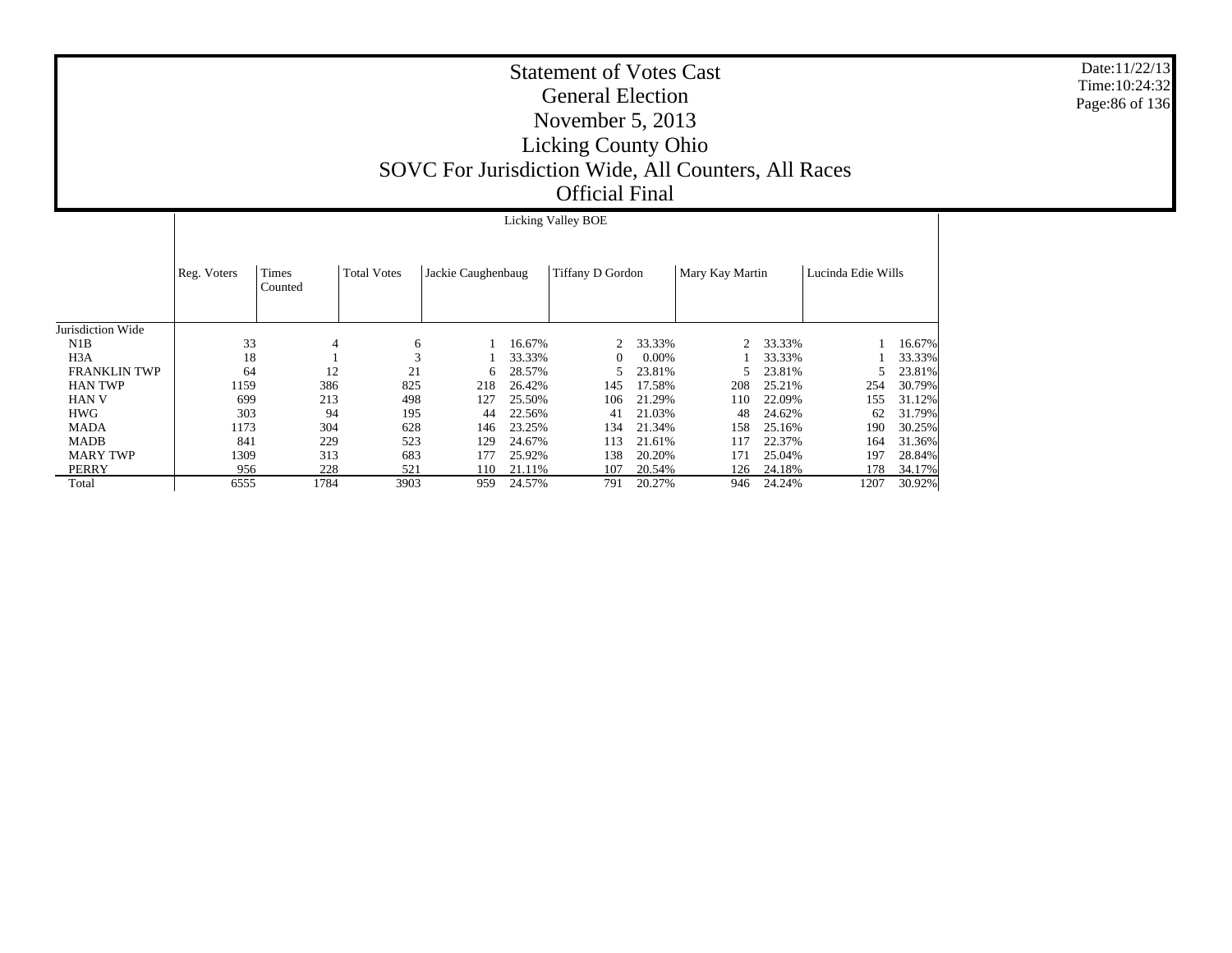Jurisdiction Wide H2B H3B BG FRANKLIN TWP LKA LKB LKC UTA UTB BL VLG HEB VLG Total Reg. Voters | Times CountedTotal Votes Trisha A GoodTim Phillips | Judy White Lakewood BOE100 10 15 4 26.67% 5 33.33% 6 40.00% 64 25 40 13 32.50% 14 35.00% 13 32.50% 509 180 297 96 32.32% 109 36.70% 92 30.98% 1439 414 601 177 29.45% 198 32.95% 226 37.60% 1292 257 422 133 31.52% 146 34.60% 143 33.89% 819 217 354 112 31.64% 126 35.59% 116 32.77% 857 209 314 89 28.34% 103 32.80% 122 38.85% 314 109 150 50 33.33% 54 36.00% 46 30.67% 1043 366 523 161 30.78% 188 35.95% 174 33.27% 1549 437 517 154 29.79%183 35.40% 180 1459 323 555 184 33.15%184 33.15% 187 33.69%<br>1310 34.58% 1305 34.45% 9445 2547 3788 1173 30.97%34.58%

Date:11/22/13 Time:10:24:32Page:87 of 136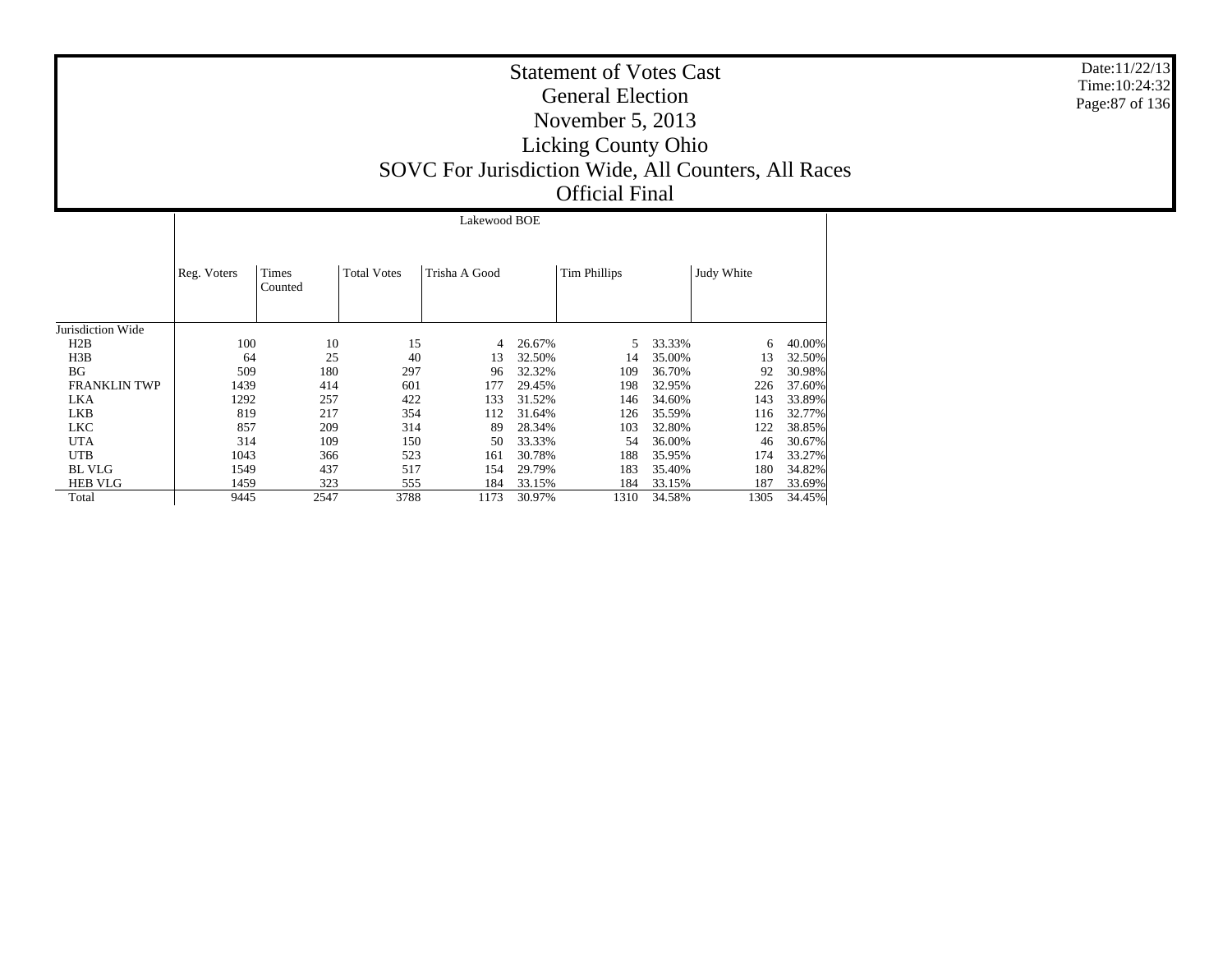|                   |             | Newark City BOE  |                    |                     |        |                  |        |  |  |  |  |  |  |  |  |
|-------------------|-------------|------------------|--------------------|---------------------|--------|------------------|--------|--|--|--|--|--|--|--|--|
|                   | Reg. Voters | Times<br>Counted | <b>Total Votes</b> | <b>Mike Blowers</b> |        | Beverly R Niccum |        |  |  |  |  |  |  |  |  |
| Jurisdiction Wide |             |                  |                    |                     |        |                  |        |  |  |  |  |  |  |  |  |
| N1A               | 1757        | 261              | 293                | 171                 | 58.36% | 122              | 41.64% |  |  |  |  |  |  |  |  |
| N1B               | 1567        | 270              | 293                | 172                 | 58.70% | 121              | 41.30% |  |  |  |  |  |  |  |  |
| N2A               | 1088        | 178              | 213                | 115                 | 53.99% | 98               | 46.01% |  |  |  |  |  |  |  |  |
| N2B               | 1708        | 269              | 293                | 173                 | 59.04% | 120              | 40.96% |  |  |  |  |  |  |  |  |
| N2C               | 844         | 130              | 153                | 83                  | 54.25% | 70               | 45.75% |  |  |  |  |  |  |  |  |
| N <sub>3</sub> A  | 1576        | 486              | 557                | 286                 | 51.35% | 271              | 48.65% |  |  |  |  |  |  |  |  |
| N3B               | 683         | 159              | 183                | 94                  | 51.37% | 89               | 48.63% |  |  |  |  |  |  |  |  |
| N3C               | 1035        | 241              | 275                | 144                 | 52.36% | 131              | 47.64% |  |  |  |  |  |  |  |  |
| N <sub>4</sub> A  | 1416        | 412              | 453                | 263                 | 58.06% | 190              | 41.94% |  |  |  |  |  |  |  |  |
| N <sub>4</sub> B  | 1339        | 431              | 469                | 272                 | 58.00% | 197              | 42.00% |  |  |  |  |  |  |  |  |
| N <sub>4</sub> C  | 887         | 346              | 379                | 208                 | 54.88% | 171              | 45.12% |  |  |  |  |  |  |  |  |
| N <sub>4</sub> D  | 906         | 289              | 307                | 164                 | 53.42% | 143              | 46.58% |  |  |  |  |  |  |  |  |
| N <sub>5</sub> A  | 893         | 395              | 454                | 249                 | 54.85% | 205              | 45.15% |  |  |  |  |  |  |  |  |
| N5B               | 1283        | 484              | 527                | 297                 | 56.36% | 230              | 43.64% |  |  |  |  |  |  |  |  |
| N5C               | 914         | 337              | 369                | 220                 | 59.62% | 149              | 40.38% |  |  |  |  |  |  |  |  |
| N <sub>5</sub> D  | 906         | 252              | 293                | 152                 | 51.88% | 141              | 48.12% |  |  |  |  |  |  |  |  |
| N5E               | 693         | 208              | 256                | 142                 | 55.47% | 114              | 44.53% |  |  |  |  |  |  |  |  |
| N <sub>6</sub> A  | 1044        | 327              | 362                | 205                 | 56.63% | 157              | 43.37% |  |  |  |  |  |  |  |  |
| N <sub>6</sub> B  | 1135        | 305              | 341                | 188                 | 55.13% | 153              | 44.87% |  |  |  |  |  |  |  |  |
| N <sub>6</sub> C  | 827         | 262              | 294                | 160                 | 54.42% | 134              | 45.58% |  |  |  |  |  |  |  |  |
| N <sub>6</sub> D  | 836         | 138              | 165                | 91                  | 55.15% | 74               | 44.85% |  |  |  |  |  |  |  |  |
| N <sub>6</sub> E  | 876         | 281              | 316                | 179                 | 56.65% | 137              | 43.35% |  |  |  |  |  |  |  |  |
| N7A               | 1103        | 182              | 216                | 126                 | 58.33% | 90               | 41.67% |  |  |  |  |  |  |  |  |
| N7B               | 1702        | 328              | 369                | 190                 | 51.49% | 179              | 48.51% |  |  |  |  |  |  |  |  |
| N7C               | 839         | 168              | 202                | 99                  | 49.01% | 103              | 50.99% |  |  |  |  |  |  |  |  |
| <b>GTC</b>        | 17          | 6                | 6                  | 4                   | 66.67% | 2                | 33.33% |  |  |  |  |  |  |  |  |
| <b>MADA</b>       | 98          | 14               | 16                 | 12                  | 75.00% | $\overline{4}$   | 25.00% |  |  |  |  |  |  |  |  |
| NK TWP            | 1441        | 486              | 524                | 304                 | 58.02% | 220              | 41.98% |  |  |  |  |  |  |  |  |
| <b>NNTA</b>       | 155         | 54               | 50                 | 34                  | 68.00% | 16               | 32.00% |  |  |  |  |  |  |  |  |
| <b>NNTB STLOU</b> | 6           |                  | $\boldsymbol{0}$   | $\theta$            |        | 0                |        |  |  |  |  |  |  |  |  |
| Total             | 29574       | 7700             | 8628               | 4797                | 55.60% | 3831             | 44.40% |  |  |  |  |  |  |  |  |

Date:11/22/13 Time:10:24:32 Page:88 of 136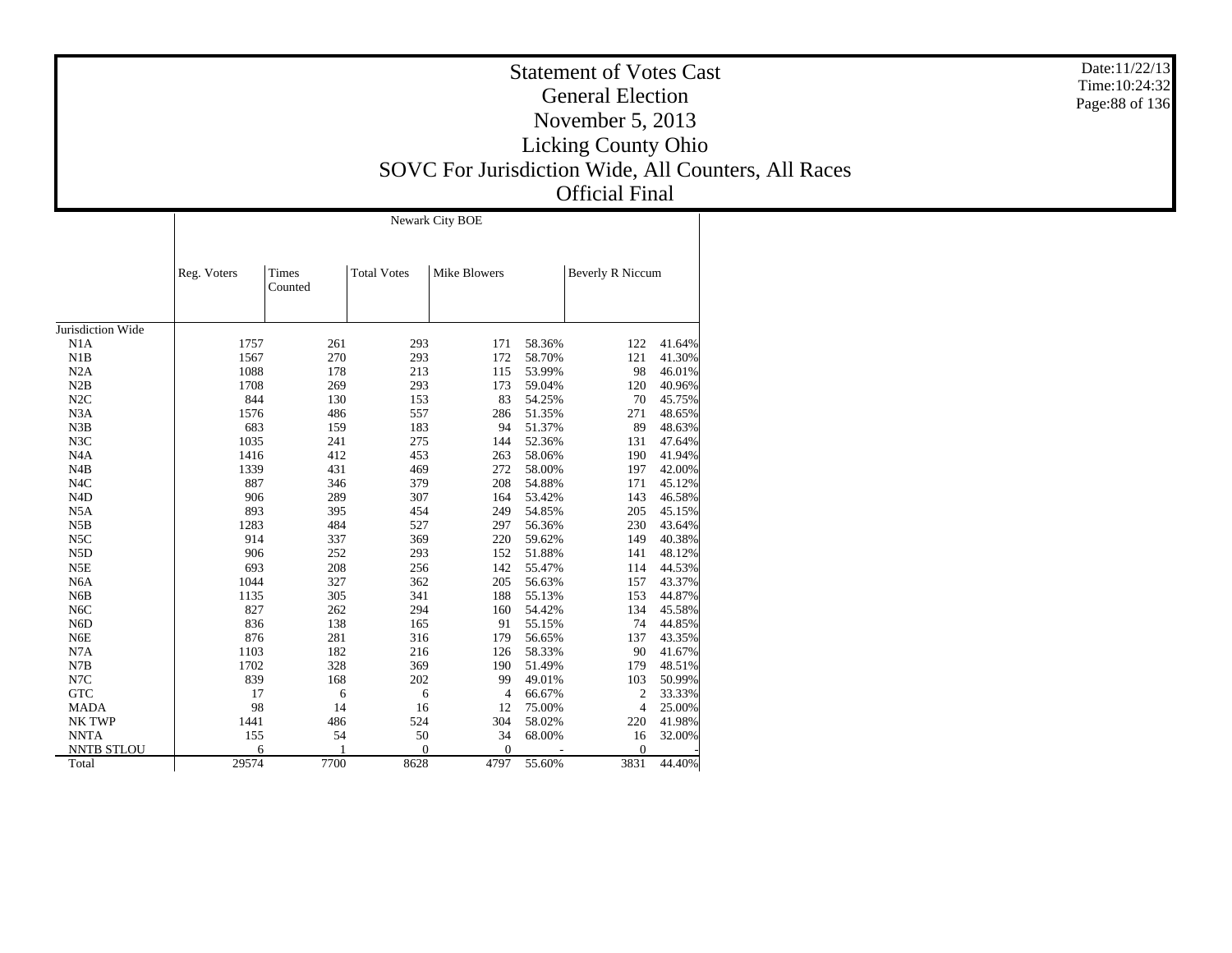|                   |                | North Fork BOE   |                    |                 |        |                   |        |                |        |          |        |                       |        |  |  |  |
|-------------------|----------------|------------------|--------------------|-----------------|--------|-------------------|--------|----------------|--------|----------|--------|-----------------------|--------|--|--|--|
|                   | Reg. Voters    | Times<br>Counted | <b>Total Votes</b> | Barbara E Bruce |        | Farrah Cooperider |        | Ellen M Kerber |        | J R Rine |        | <b>Bernard L Snow</b> |        |  |  |  |
| Jurisdiction Wide |                |                  |                    |                 |        |                   |        |                |        |          |        |                       |        |  |  |  |
| N6E               | 105            | 33               | 66                 |                 | 25.76% | 15                | 22.73% | 14             | 21.21% | 6        | 9.09%  | 14                    | 21.21% |  |  |  |
| <b>BUR</b>        | $\overline{0}$ | $\Omega$         |                    | $\theta$        |        |                   |        | 0              |        | $\Omega$ |        | $\mathbf{0}$          |        |  |  |  |
| <b>EDEN FALL</b>  | 635            | 311              | 596                | 138             | 23.15% | 158               | 26.51% | 62             | 10.40% | 141      | 23.66% | 97                    | 16.28% |  |  |  |
| <b>MARY TWP</b>   | 8              | $\sim$           | 6                  |                 | 16.67% |                   | 16.67% |                | 16.67% |          | 16.67% |                       | 33.33% |  |  |  |
| МK                | 1022           | 486              | 888                | 269             | 30.29% | 218               | 24.55% | 104            | 11.71% | 132      | 14.86% | 165                   | 18.58% |  |  |  |
| <b>NNTA</b>       | 1089           | 535              | 1130               | 302             | 26.73% | 279               | 24.69% | 106            | 9.38%  | 167      | 14.78% | 276                   | 24.42% |  |  |  |
| <b>NNTB STLOU</b> | 845            | 423              | 913                | 219             | 23.99% | 248               | 27.16% | 108            | 11.83% | 180      | 19.72% | 158                   | 17.31% |  |  |  |
| WASH              | 653            | 390              | 809                | 191             | 23.61% | 214               | 26.45% | 91             | 11.25% | 157      | 19.41% | 156                   | 19.28% |  |  |  |
| <b>UTICA</b>      | 1226           | 563              | 1194               | 283             | 23.70% | 368               | 30.82% | 107            | 8.96%  | 216      | 18.09% | 220                   | 18.43% |  |  |  |
| Total             | 5583           | 2743             | 5602               | 1420            | 25.35% | 1501              | 26.79% | 593            | 10.59% | 1000     | 17.85% | 1088                  | 19.42% |  |  |  |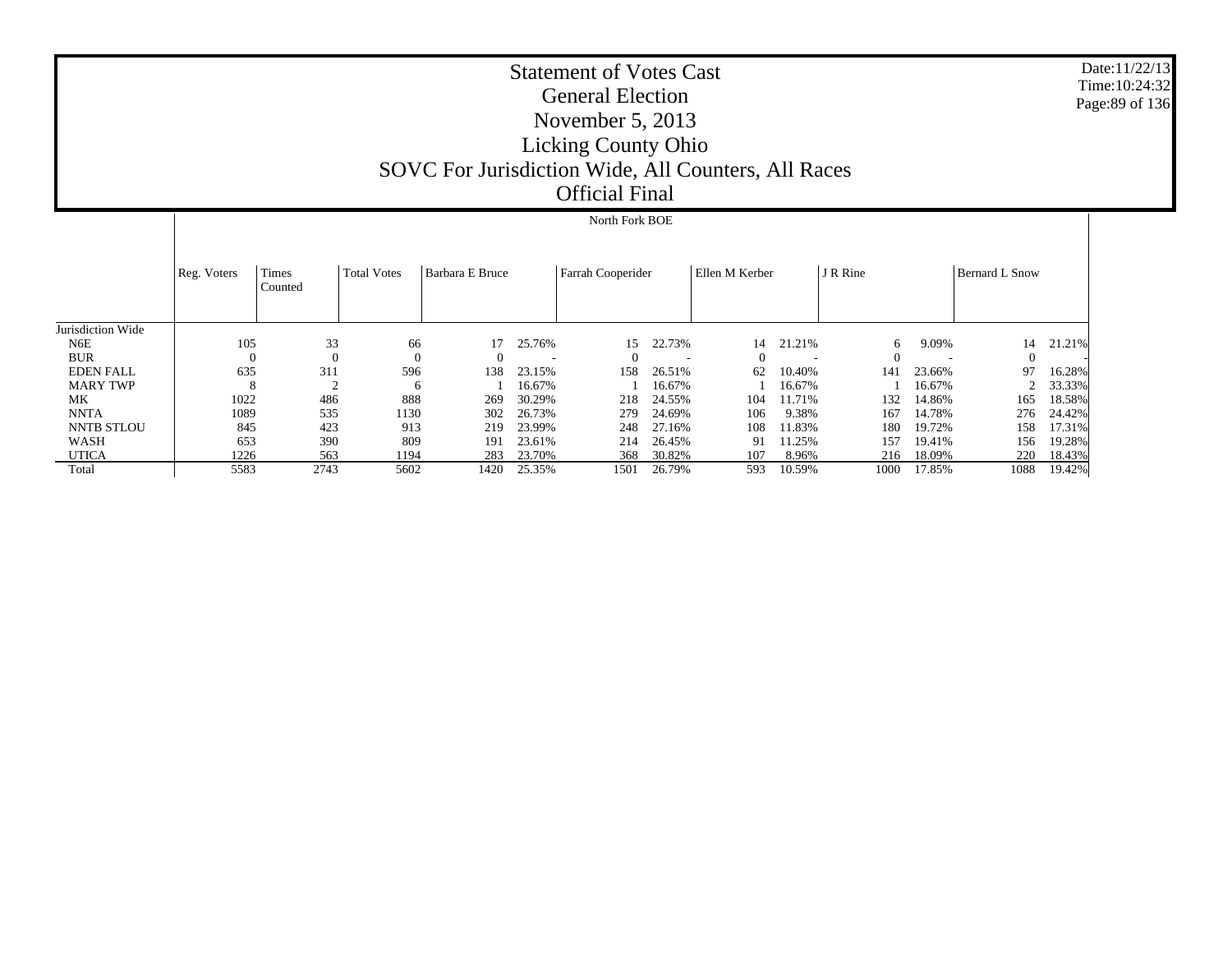|                   |             |                  |                    |                  |        | Northern Local BOE |        |                           |        |                 |        |
|-------------------|-------------|------------------|--------------------|------------------|--------|--------------------|--------|---------------------------|--------|-----------------|--------|
|                   | Reg. Voters | Times<br>Counted | <b>Total Votes</b> | Richard E France |        | Patrick Hogan      |        | <b>Kimberly Severance</b> |        | Daniel L Snider |        |
| Jurisdiction Wide |             |                  |                    |                  |        |                    |        |                           |        |                 |        |
| <b>BG</b>         | 540         | 236              | 423                | 79               | 18.68% | 106                | 25.06% | 110                       | 26.00% | 128             | 30.26% |
| <b>HWG</b>        | 159         | 48               | 78                 | 20               | 25.64% | 17                 | 21.79% | 21                        | 26.92% | 20              | 25.64% |
| LKA               | 108         | 13               | 27                 |                  | 18.52% |                    | 25.93% |                           | 25.93% | 8.              | 29.63% |
| Total             | 807         | 297              | 528                | 104              | 19.70% | 130                | 24.62% | 138                       | 26.14% | 156             | 29.55% |

Date:11/22/13 Time:10:24:33Page:90 of 136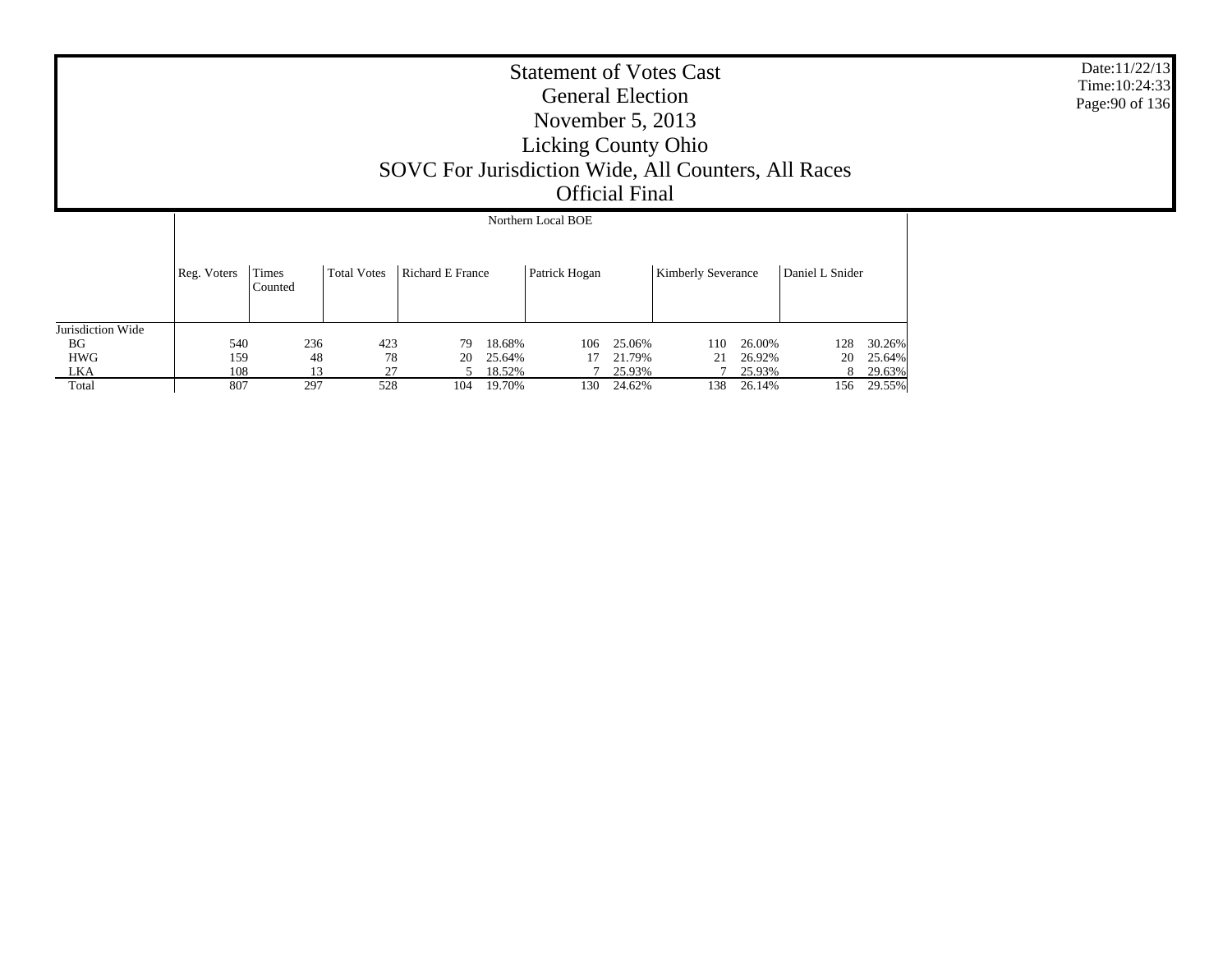Date:11/22/13Time:10:24:33Page:91 of 136

Jurisdiction Wide BEN BUR HR C HR E HFT JRA JRB LBA LBB MK STAA STAB ALEX WASH Total Reg. Voters | Times CountedTotal VotesDoug Hart Jeffrey Schrock Bryan W Applequist Richard L Burkholder Write-In Votes Northridge BOE 1073 202 281 129 45.91% 125 44.48% 11 3.91% 10 3.56% 6 2.14% 862 323 350 168 48.00% 163 46.57% 5 1.43% 4 1.14% 10 2.86% 16 4 6 3 50.00% $\%$  3 50.00% 0 0.00% 0 0.00% 0 0.00% 32 18 19 10 52.63% 8 42.11% 0 0.00% 0 0.00% 1 5.26% 910 354 400 190 47.50% 187 46.75% 6 1.50% 14 3.50% 3 0.75% 362 105 109 61 55.96% 47 43.12% 0 0.00% 0 0.00% 1 0.92% 21 6 6 3 50.00% $\%$  3 50.00% 0 0.00% 0 0.00% 0 0.00% 253 70 88 36 40.91% 35 39.77% 2 2.27% 9 10.23% 6 6.82% 366 78 96 42 43.75% 48 50.00% 1 1.04% 2 2.08% 3 3.13% 3 2 3 2 66.67% $\%$  1 33.33% 0 0.00% 0 0.00% 0 0.00% 798 238 274 116 42.34% 127 46.35% 10 3.65% 16 5.84% 5 1.82% 969 292 378 147 38.89% 165 43.65% 15 3.97% 34 8.99% 17 4.50% 2 2 4 2 50.00% 1 25.00% 0 0.00% 0 0.00% 1 25.00% 5667 1694 2014 909 45.13%913 45.33% 50 2.48% 89 4.42% 53 2.63%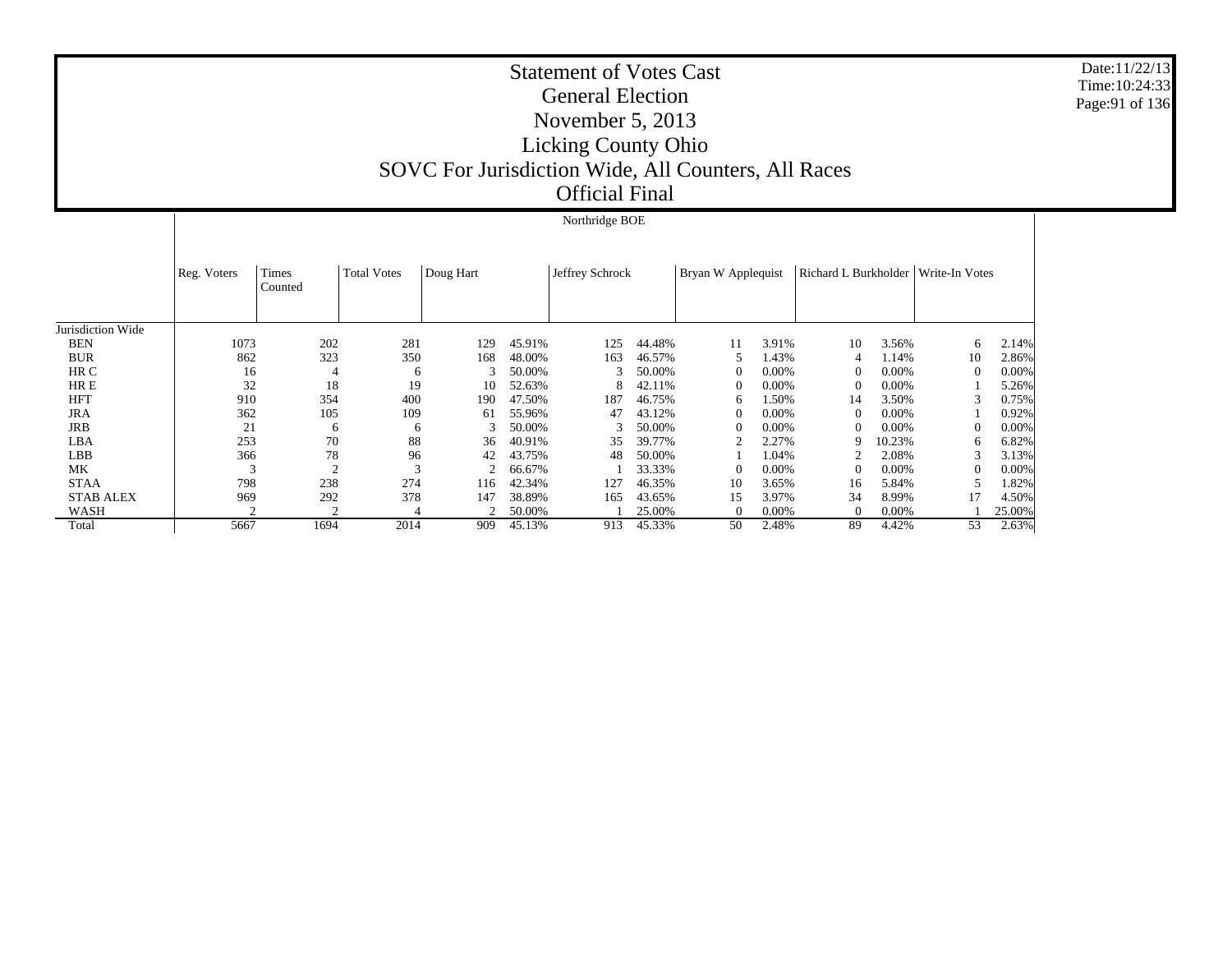| <b>Statement of Votes Cast</b>                      |  |
|-----------------------------------------------------|--|
| <b>General Election</b>                             |  |
| November $5, 2013$                                  |  |
| <b>Licking County Ohio</b>                          |  |
| SOVC For Jurisdiction Wide, All Counters, All Races |  |
| <b>Official Final</b>                               |  |

Date:11/22/13 Time:10:24:33 Page:92 of 136

|                   | Northridge BOE Unexpired |                  |                    |                      |         |  |  |  |  |  |  |  |  |
|-------------------|--------------------------|------------------|--------------------|----------------------|---------|--|--|--|--|--|--|--|--|
|                   | Reg. Voters              | Times<br>Counted | <b>Total Votes</b> | Christopher D Pokorn |         |  |  |  |  |  |  |  |  |
| Jurisdiction Wide |                          |                  |                    |                      |         |  |  |  |  |  |  |  |  |
| <b>BEN</b>        | 1073                     | 202              | 133                | 133                  | 100.00% |  |  |  |  |  |  |  |  |
| <b>BUR</b>        | 862                      | 323              | 167                | 167                  | 100.00% |  |  |  |  |  |  |  |  |
| HR C              | 16                       | 4                | 2                  | 2                    | 100.00% |  |  |  |  |  |  |  |  |
| HR E              | 32                       | 18               | 9                  | 9                    | 100.00% |  |  |  |  |  |  |  |  |
| <b>HFT</b>        | 910                      | 354              | 236                | 236                  | 100.00% |  |  |  |  |  |  |  |  |
| <b>JRA</b>        | 362                      | 105              | 56                 | 56                   | 100.00% |  |  |  |  |  |  |  |  |
| JRB               | 21                       | 6                | 3                  | 3                    | 100.00% |  |  |  |  |  |  |  |  |
| LBA               | 253                      | 70               | 39                 | 39                   | 100.00% |  |  |  |  |  |  |  |  |
| <b>LBB</b>        | 366                      | 78               | 48                 | 48                   | 100.00% |  |  |  |  |  |  |  |  |
| МK                | 3                        | 2                | 2                  | 2                    | 100.00% |  |  |  |  |  |  |  |  |
| <b>STAA</b>       | 798                      | 238              | 149                | 149                  | 100.00% |  |  |  |  |  |  |  |  |
| <b>STAB ALEX</b>  | 969                      | 292              | 177                | 177                  | 100.00% |  |  |  |  |  |  |  |  |
| WASH              |                          |                  | $\Omega$           |                      |         |  |  |  |  |  |  |  |  |
| Total             | 5667                     | 1694             | 1021               | 1021                 | 100.00% |  |  |  |  |  |  |  |  |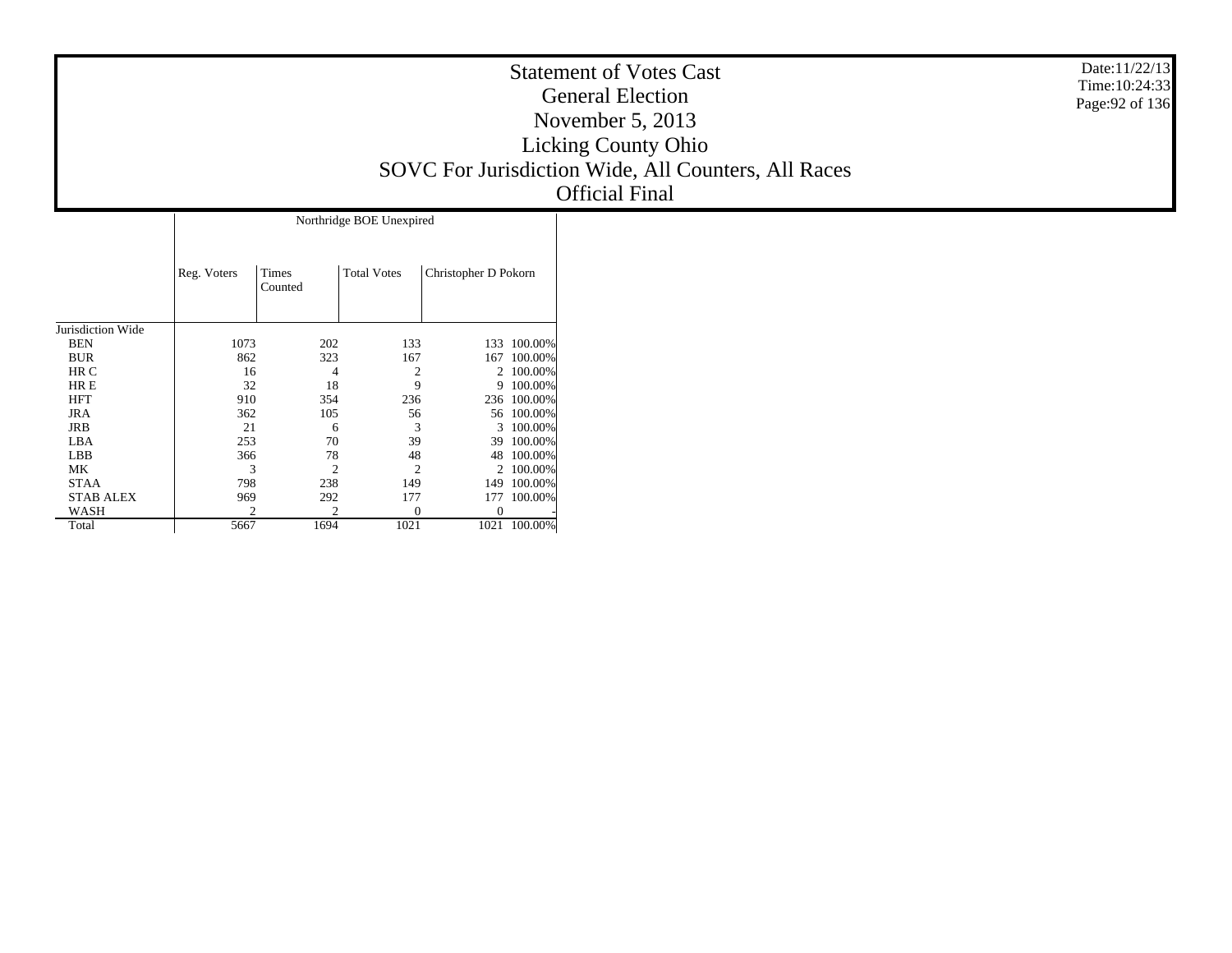|                   | <b>Statement of Votes Cast</b><br><b>General Election</b><br>November $5, 2013$<br><b>Licking County Ohio</b><br>SOVC For Jurisdiction Wide, All Counters, All Races<br><b>Official Final</b><br>New Alb Plain BOE |                  |                |   |              |                |             |  |                  |              |          |                   |                 |  |                  |                |                  | Date:11/22/13<br>Time: 10:24:33<br>Page: 93 of 136 |                                  |                |  |  |  |  |
|-------------------|--------------------------------------------------------------------------------------------------------------------------------------------------------------------------------------------------------------------|------------------|----------------|---|--------------|----------------|-------------|--|------------------|--------------|----------|-------------------|-----------------|--|------------------|----------------|------------------|----------------------------------------------------|----------------------------------|----------------|--|--|--|--|
|                   |                                                                                                                                                                                                                    |                  |                |   |              |                |             |  |                  |              |          |                   |                 |  |                  |                |                  |                                                    |                                  |                |  |  |  |  |
|                   | Reg.<br>Voters                                                                                                                                                                                                     | Times<br>Counted | Total<br>Votes |   | Laura Kohler |                | Chris Lopez |  |                  | Natalie Matt |          |                   | John McClelland |  |                  | Todd Wielinski |                  | Joanne R Williams                                  |                                  |                |  |  |  |  |
| Jurisdiction Wide |                                                                                                                                                                                                                    |                  |                |   |              |                |             |  |                  |              |          |                   |                 |  |                  |                |                  |                                                    |                                  |                |  |  |  |  |
| JRA<br>Total      |                                                                                                                                                                                                                    |                  |                | 3 |              | 0.00%<br>0.00% |             |  | 33.33%<br>33.33% |              | $\Omega$ | $0.00\%$<br>0.00% |                 |  | 33.33%<br>33.33% |                | 33.33%<br>33.33% |                                                    | $\overline{0}$<br>$\overline{0}$ | 0.00%<br>0.00% |  |  |  |  |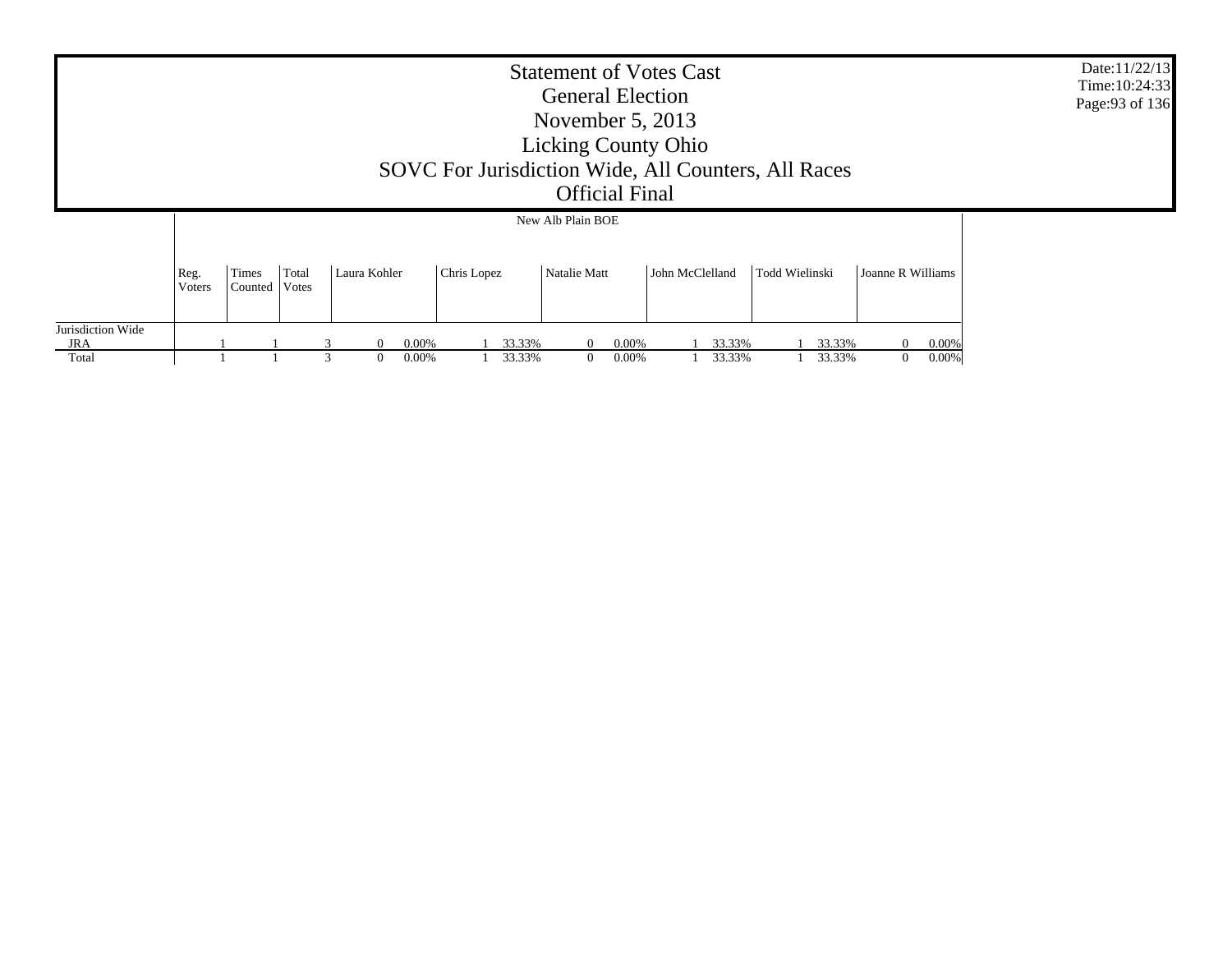|                   |             | Reynoldsburg BOE |                    |               |        |                 |        |                     |        |                |        |  |  |
|-------------------|-------------|------------------|--------------------|---------------|--------|-----------------|--------|---------------------|--------|----------------|--------|--|--|
|                   | Reg. Voters | Times<br>Counted | <b>Total Votes</b> | Joseph Begeny |        | Ryan Brzezinski |        | <b>Andrew Swope</b> |        | Elaine Tornero |        |  |  |
| Jurisdiction Wide |             |                  |                    |               |        |                 |        |                     |        |                |        |  |  |
| <b>ETA</b>        | 270         | 53               | 105                | 21            | 20.00% | 21              | 20.00% | 35                  | 33.33% | 28             | 26.67% |  |  |
| R2A               | 1070        | 218              | 390                | 117           | 30.00% | 117             | 30.00% | 76                  | 19.49% | 80             | 20.51% |  |  |
| R <sub>3</sub> A  | 1399        | 351              | 689                | 170           | 24.67% | 197             | 28.59% | 164                 | 23.80% | 158            | 22.93% |  |  |
| R3B               | 909         | 175              | 339                | 72            | 21.24% | 75              | 22.12% | 107                 | 31.56% | 85             | 25.07% |  |  |
| R3C               | 1295        | 308              | 598                | 162           | 27.09% | 158             | 26.42% | 138                 | 23.08% | 140            | 23.41% |  |  |
| R <sub>3</sub> D  | 1345        | 310              | 577                | 179           | 31.02% | 163             | 28.25% | 125                 | 21.66% | 110            | 19.06% |  |  |
| Total             | 6288        | 1415             | 2698               | 721           | 26.72% | 731             | 27.09% | 645                 | 23.91% | 601            | 22.28% |  |  |

Date:11/22/13 Time:10:24:33Page:94 of 136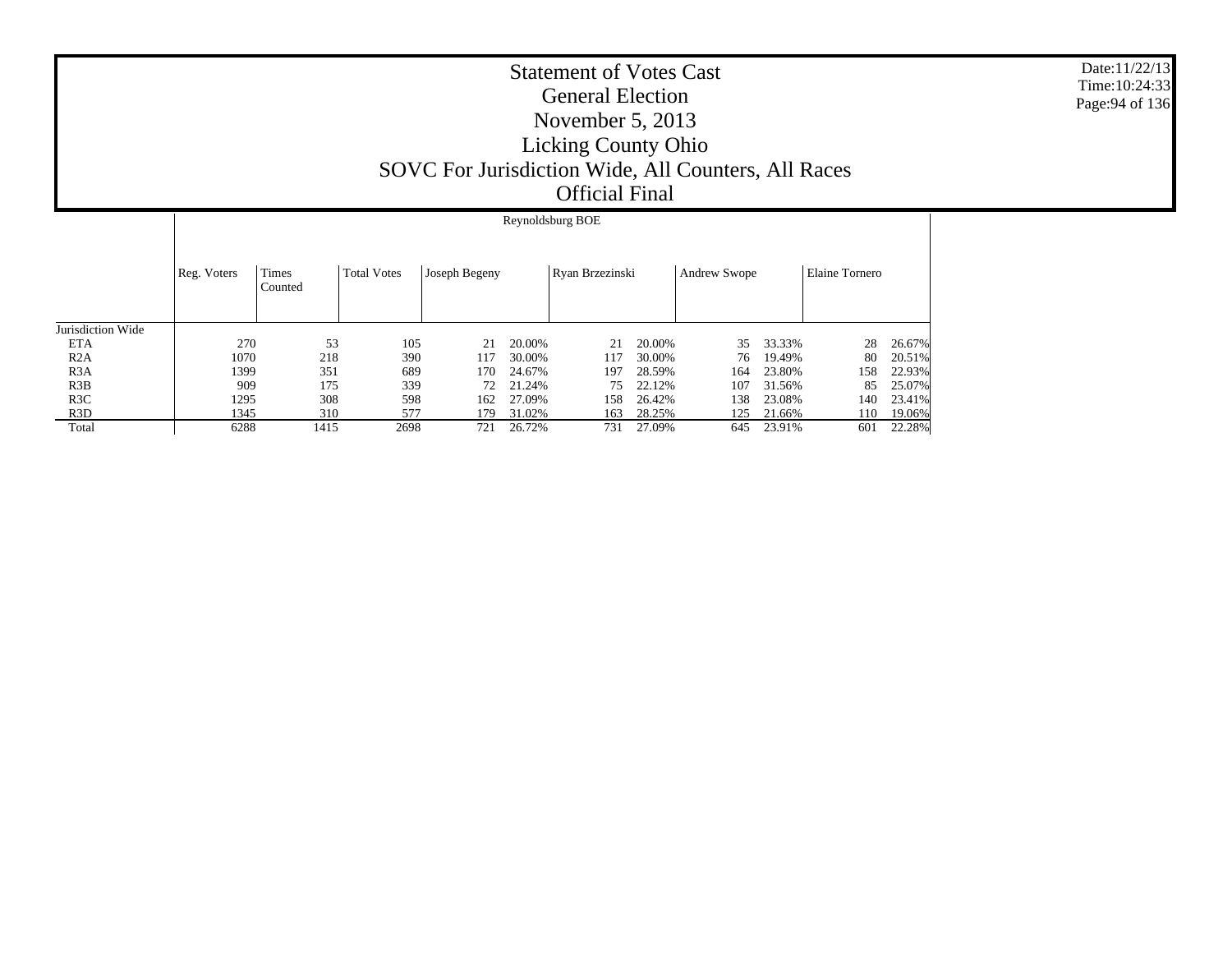| <b>Statement of Votes Cast</b><br><b>General Election</b><br>November $5, 2013$<br><b>Licking County Ohio</b><br>SOVC For Jurisdiction Wide, All Counters, All Races<br><b>Official Final</b> |             |                  |                    |                       |                  |                     |                  | Date:11/22/13<br>Time: 10:24:33<br>Page: 95 of 136 |  |
|-----------------------------------------------------------------------------------------------------------------------------------------------------------------------------------------------|-------------|------------------|--------------------|-----------------------|------------------|---------------------|------------------|----------------------------------------------------|--|
|                                                                                                                                                                                               |             |                  |                    | <b>River View BOE</b> |                  |                     |                  |                                                    |  |
|                                                                                                                                                                                               | Reg. Voters | Times<br>Counted | <b>Total Votes</b> | Cordell Brown         |                  | <b>Larry Pepper</b> |                  |                                                    |  |
| Jurisdiction Wide<br><b>EDEN FALL</b><br>Total                                                                                                                                                | 507<br>507  | 183<br>183       | 198<br>198         | 87<br>87              | 43.94%<br>43.94% | 111<br>111          | 56.06%<br>56.06% |                                                    |  |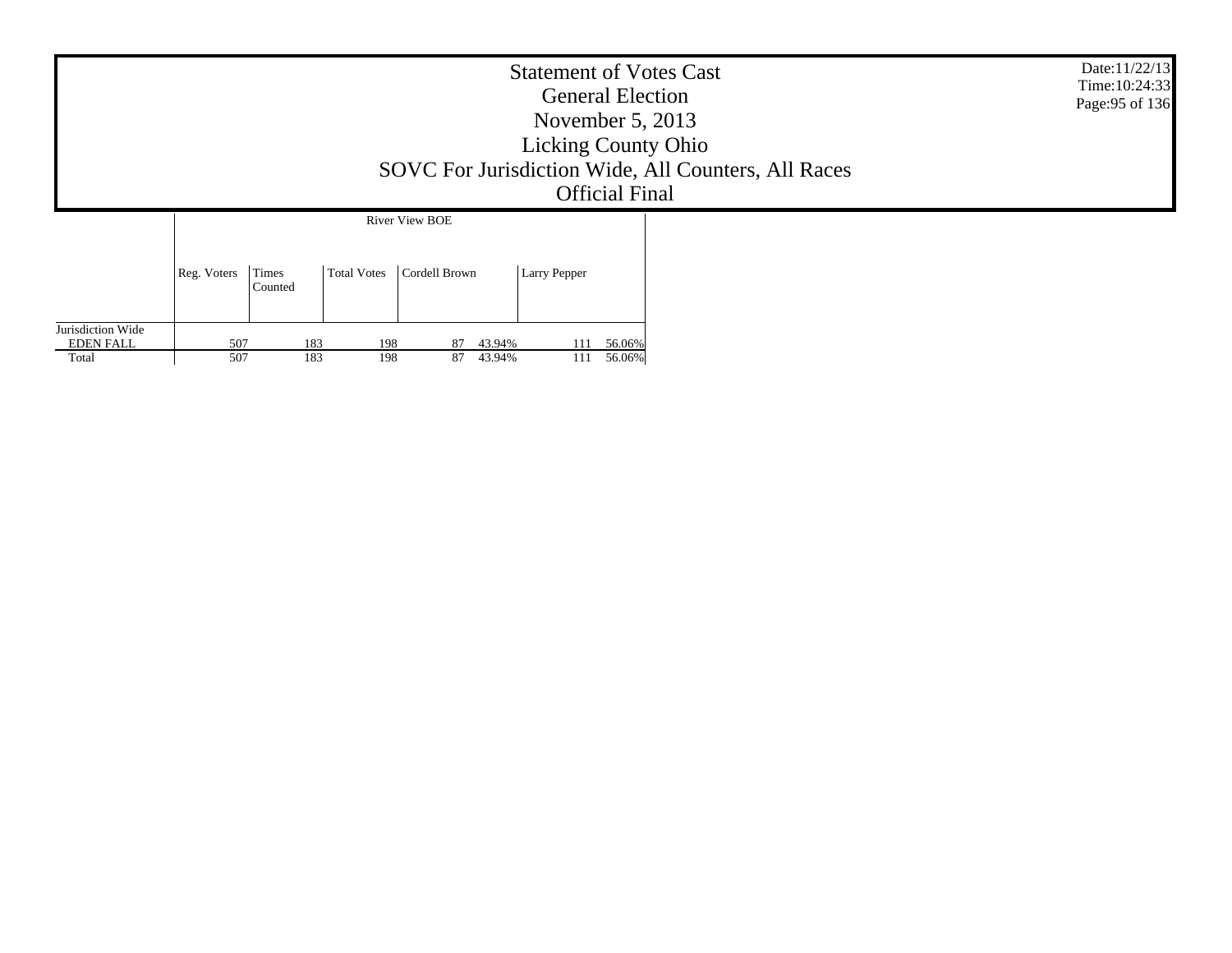|                   |             |                  |                    |               |        | Southwest Licking BOE |        |               |        |                |        |             |        |
|-------------------|-------------|------------------|--------------------|---------------|--------|-----------------------|--------|---------------|--------|----------------|--------|-------------|--------|
|                   | Reg. Voters | Times<br>Counted | <b>Total Votes</b> | Daniel J Bell |        | Donald L Huber        |        | Andy Leachman |        | John Y Vincent |        | Roger Zeune |        |
| Jurisdiction Wide |             |                  |                    |               |        |                       |        |               |        |                |        |             |        |
| <b>ETA</b>        | 1207        | 382              | 679                | 157           | 23.12% | 145                   | 21.35% | 123           | 18.11% | 113            | 16.64% | 141         | 20.77% |
| <b>ETB</b>        | 1034        | 352              | 673                | 150           | 22.29% | 162                   | 24.07% | 103           | 15.30% | 128            | 19.02% | 130         | 19.32% |
| <b>ETC</b>        | 1458        | 495              | 842                | 181           | 21.50% | 175                   | 20.78% | 172           | 20.43% | 147            | 17.46% | 167         | 19.83% |
| <b>ETD</b>        | 1507        | 511              | 976                | 236           | 24.18% | 185                   | 18.95% | 170           | 17.42% | 204            | 20.90% | 181         | 18.55% |
| HR A              | 1012        | 357              | 708                | 132           | 18.64% | 143                   | 20.20% | 137           | 19.35% | 136            | 19.21% | 160         | 22.60% |
| <b>HR B KIRK</b>  | 1316        | 531              | 1047               | 215           | 20.53% | 210                   | 20.06% | 223           | 21.30% | 169            | 16.14% | 230         | 21.97% |
| HR C              | 889         | 346              | 713                | 172           | 24.12% | 145                   | 20.34% | 119           | 16.69% | 116            | 16.27% | 161         | 22.58% |
| HR D              | 1354        | 549              | 1081               | 219           | 20.26% | 217                   | 20.07% | 223           | 20.63% | 189            | 17.48% | 233         | 21.55% |
| HR E              | 1050        | 458              | 860                | 187           | 21.74% | 168                   | 19.53% | 166           | 19.30% | 158            | 18.37% | 181         | 21.05% |
| P <sub>1</sub> B  | 427         | 165              | 304                | 58            | 19.08% | 55                    | 18.09% | 74            | 24.34% | 57             | 18.75% | 60          | 19.74% |
| P <sub>3</sub> A  | 760         | 226              | 411                | 81            | 19.71% | 66                    | 16.06% | 110           | 26.76% | 64             | 15.57% | 90          | 21.90% |
| P3B               | 1138        | 476              | 860                | 176           | 20.47% | 185                   | 21.51% | 141           | 16.40% | 174            | 20.23% | 184         | 21.40% |
| P <sub>4</sub> A  | 992         | 335              | 691                | 110           | 15.92% | 161                   | 23.30% | 138           | 19.97% | 100            | 14.47% | 182         | 26.34% |
| P4B               | 1270        | 387              | 790                | 166           | 21.01% | 170                   | 21.52% | 161           | 20.38% | 140            | 17.72% | 153         | 19.37% |
| <b>STAB ALEX</b>  | 21          | 12               | 28                 |               | 17.86% |                       | 28.57% | Δ             | 14.29% | 6              | 21.43% |             | 17.86% |
| <b>UTA</b>        | 130         | 53               | 123                | 28            | 22.76% | 24                    | 19.51% | 25            | 20.33% | 26             | 21.14% | 20          | 16.26% |
| <b>UTB</b>        | 73          | 27               | 51                 | 10            | 19.61% |                       | 27.45% |               | 9.80%  |                | 21.57% |             | 21.57% |
| Total             | 15638       | 5662             | 10837              | 2283          | 21.07% | 2233                  | 20.61% | 2094          | 19.32% | 1938           | 17.88% | 2289        | 21.12% |

Date:11/22/13 Time:10:24:33Page:96 of 136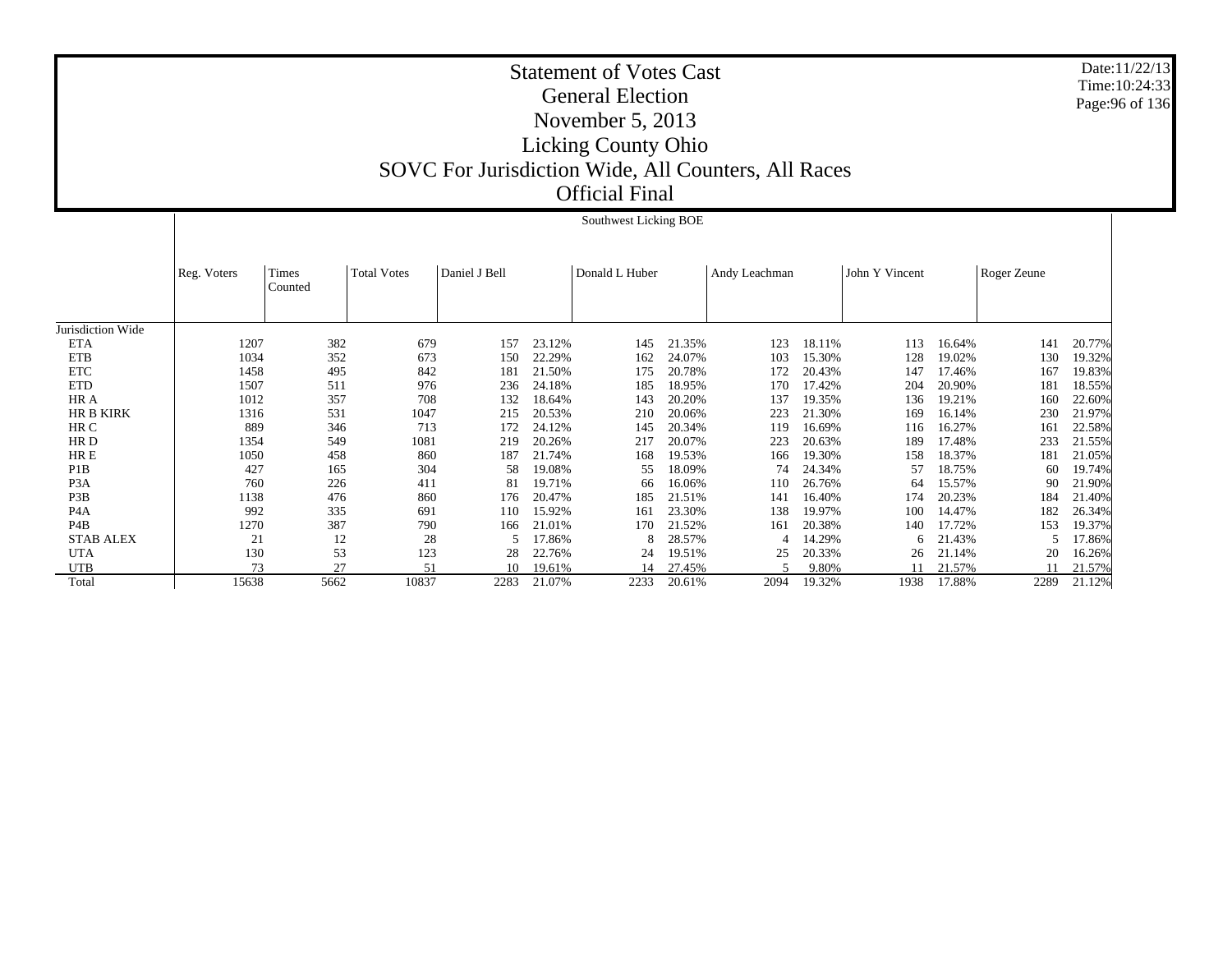| <b>Statement of Votes Cast</b><br><b>General Election</b><br>November $5, 2013$<br><b>Licking County Ohio</b><br>SOVC For Jurisdiction Wide, All Counters, All Races<br><b>Official Final</b> |             |                  |                  |                                    |                |                  | Date:11/22/13<br>Time: 10:24:33<br>Page: 97 of 136 |
|-----------------------------------------------------------------------------------------------------------------------------------------------------------------------------------------------|-------------|------------------|------------------|------------------------------------|----------------|------------------|----------------------------------------------------|
|                                                                                                                                                                                               |             |                  |                  | West Musk BOE                      |                |                  |                                                    |
|                                                                                                                                                                                               | Reg. Voters | Times<br>Counted | Total Votes      | Dannil R Ankrum                    | Donald Jeffers |                  |                                                    |
| Jurisdiction Wide                                                                                                                                                                             |             |                  |                  |                                    |                |                  |                                                    |
| BG<br><b>HWG</b>                                                                                                                                                                              | 143<br>421  |                  | 52<br>133<br>150 | 57<br>54.39%<br>31<br>44.67%<br>67 | 26<br>83       | 45.61%<br>55.33% |                                                    |
| Total                                                                                                                                                                                         | 564         |                  | 185<br>207       | 47.34%<br>98                       | 109            | 52.66%           |                                                    |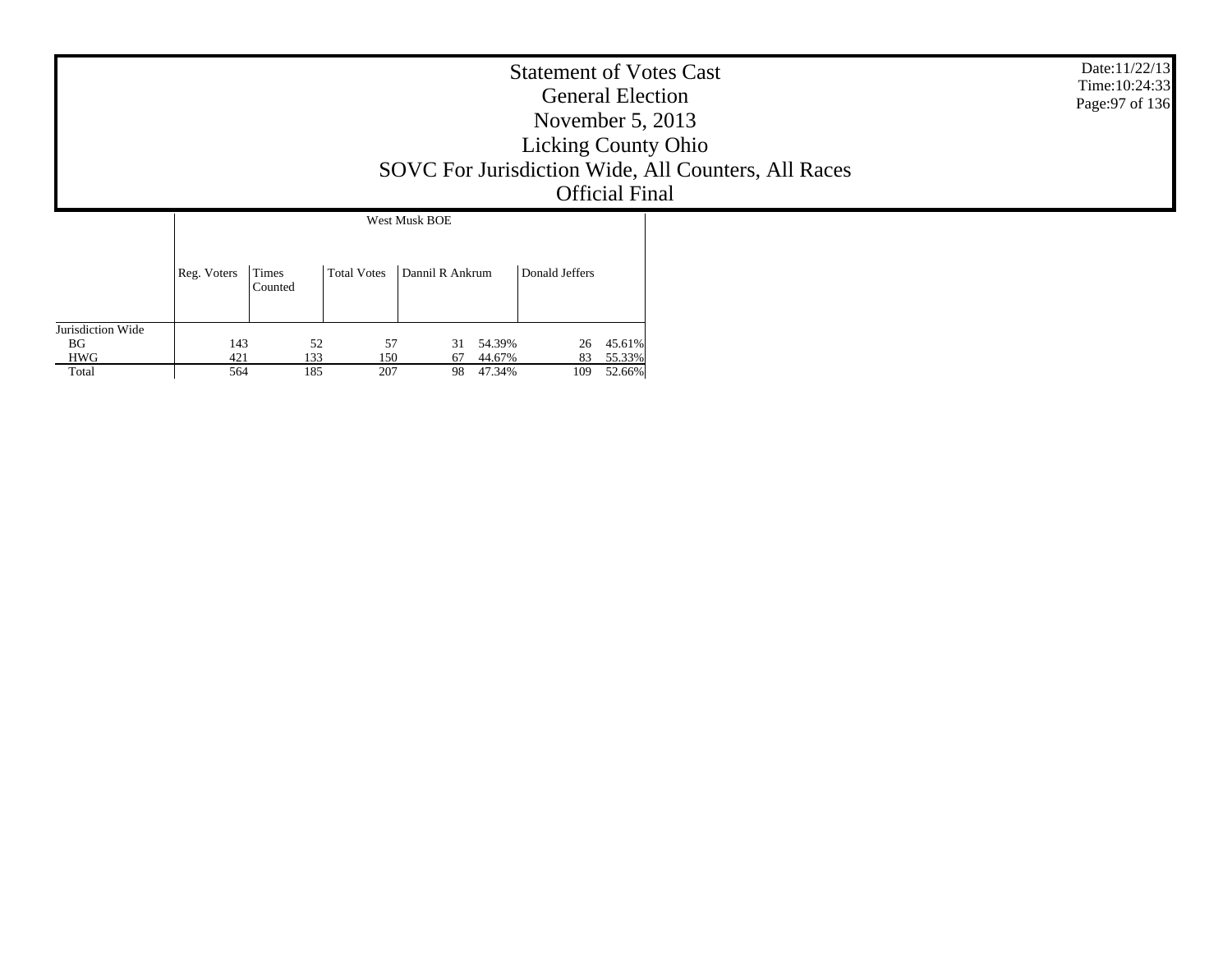|                                                |             |                       |                    |                                           | <b>Statement of Votes Cast</b><br><b>General Election</b><br>November $5, 2013$<br><b>Licking County Ohio</b><br><b>Official Final</b> | SOVC For Jurisdiction Wide, All Counters, All Races | Date:11/22/13<br>Time: 10:24:33<br>Page: 98 of 136 |
|------------------------------------------------|-------------|-----------------------|--------------------|-------------------------------------------|----------------------------------------------------------------------------------------------------------------------------------------|-----------------------------------------------------|----------------------------------------------------|
|                                                | Reg. Voters | Times                 | <b>Total Votes</b> | Alex Vlg 4M Current<br><b>FOR THE TAX</b> | <b>AGAINST THE TAX</b>                                                                                                                 |                                                     |                                                    |
| Jurisdiction Wide<br><b>STAB ALEX</b><br>Total | 357<br>357  | Counted<br>120<br>120 | 120<br>120         | <b>LEVY</b><br>70 58.33%<br>70 58.33%     | LEVY<br>50 41.67%<br>50<br>41.67%                                                                                                      |                                                     |                                                    |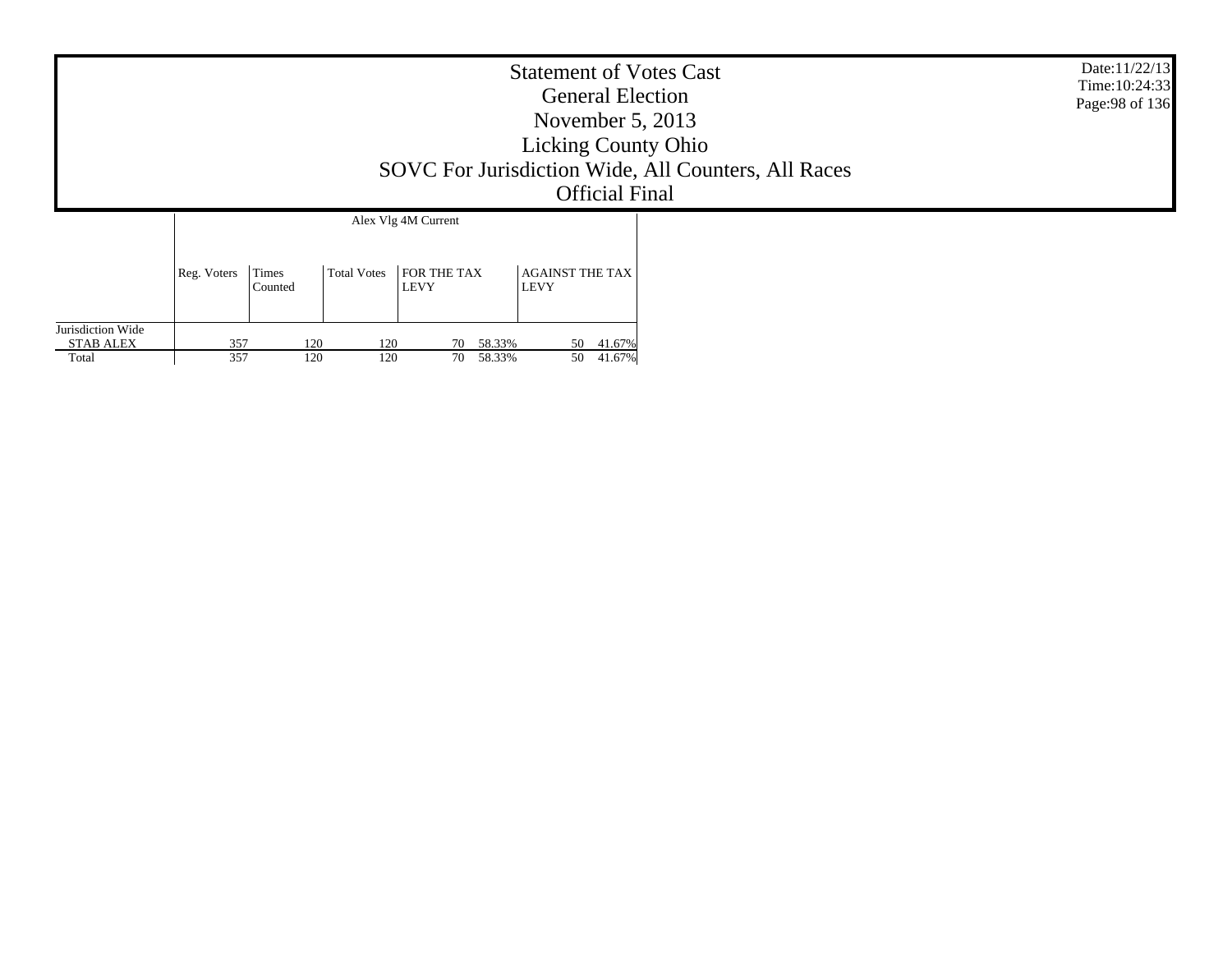|                                      |              |                  |                    |                          | <b>Statement of Votes Cast</b><br><b>General Election</b><br>November $5, 2013$<br><b>Licking County Ohio</b><br><b>Official Final</b> | SOVC For Jurisdiction Wide, All Counters, All Races | Date:11/22/13<br>Time: 10:24:33<br>Page: 99 of 136 |
|--------------------------------------|--------------|------------------|--------------------|--------------------------|----------------------------------------------------------------------------------------------------------------------------------------|-----------------------------------------------------|----------------------------------------------------|
|                                      | Reg. Voters  | Times<br>Counted | <b>Total Votes</b> | Buckeye Lake 5M Fire     | FOR THE TAX LEVY AGAINST THE TAX<br><b>LEVY</b>                                                                                        |                                                     |                                                    |
| Jurisdiction Wide<br>BL VLG<br>Total | 1549<br>1549 | 437<br>437       | 432<br>432         | 238 55.09%<br>238 55.09% | 44.91%<br>194<br>44.91%<br>194                                                                                                         |                                                     |                                                    |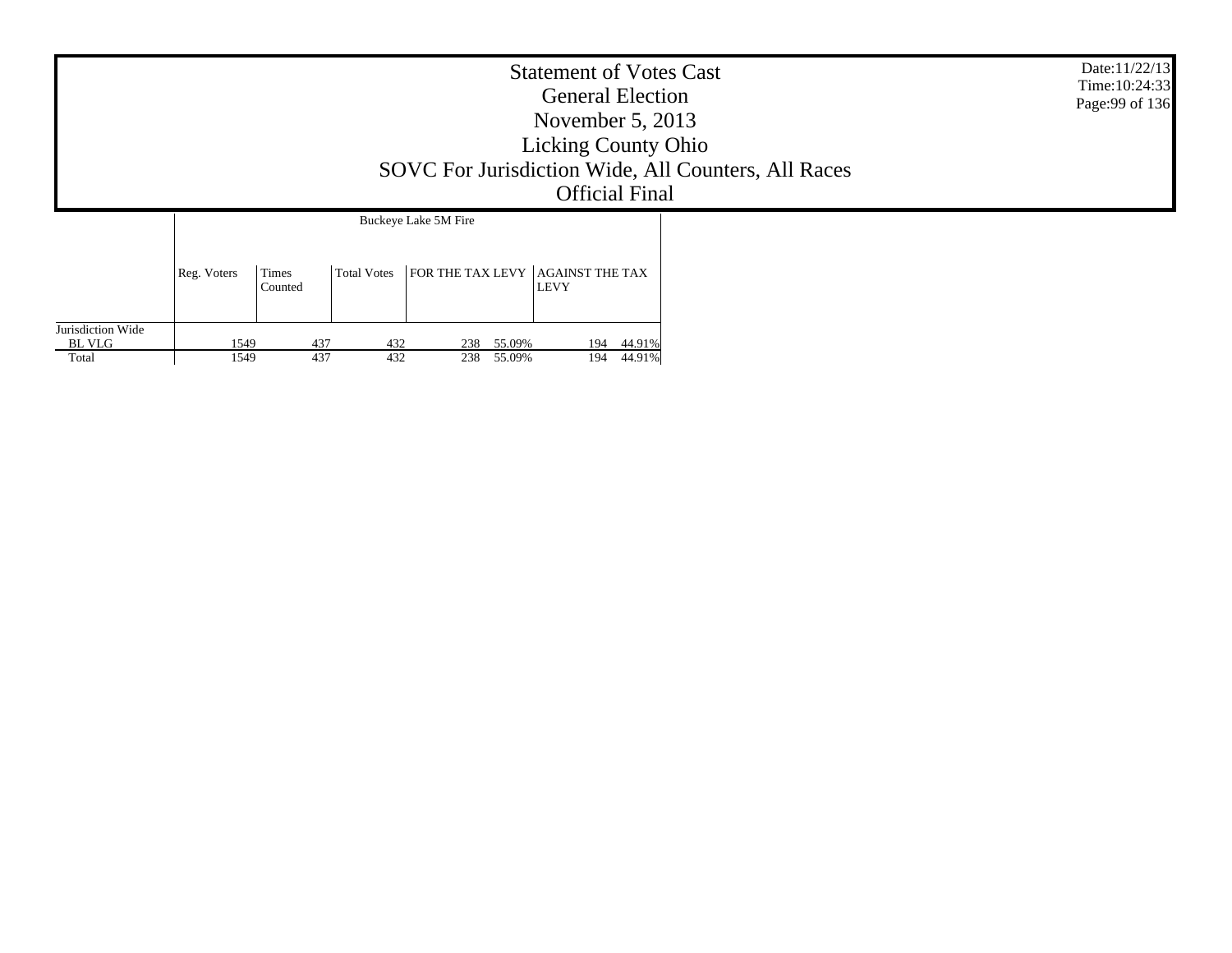|                                      | <b>Statement of Votes Cast</b><br><b>General Election</b><br>November $5, 2013$<br><b>Licking County Ohio</b><br>SOVC For Jurisdiction Wide, All Counters, All Races<br><b>Official Final</b> |                  |                    |                           |                  |                          |  | Date:11/22/13<br>Time: 10:24:33<br>Page: 100 of 136 |
|--------------------------------------|-----------------------------------------------------------------------------------------------------------------------------------------------------------------------------------------------|------------------|--------------------|---------------------------|------------------|--------------------------|--|-----------------------------------------------------|
|                                      |                                                                                                                                                                                               |                  |                    | Buckeye Lake Charter 6.01 |                  |                          |  |                                                     |
|                                      | Reg. Voters                                                                                                                                                                                   | Times<br>Counted | <b>Total Votes</b> | <b>YES</b>                | <b>NO</b>        |                          |  |                                                     |
| Jurisdiction Wide<br>BL VLG<br>Total | 1549<br>1549                                                                                                                                                                                  | 437<br>437       | 423<br>423         | 247<br>247                | 58.39%<br>58.39% | 176 41.61%<br>176 41.61% |  |                                                     |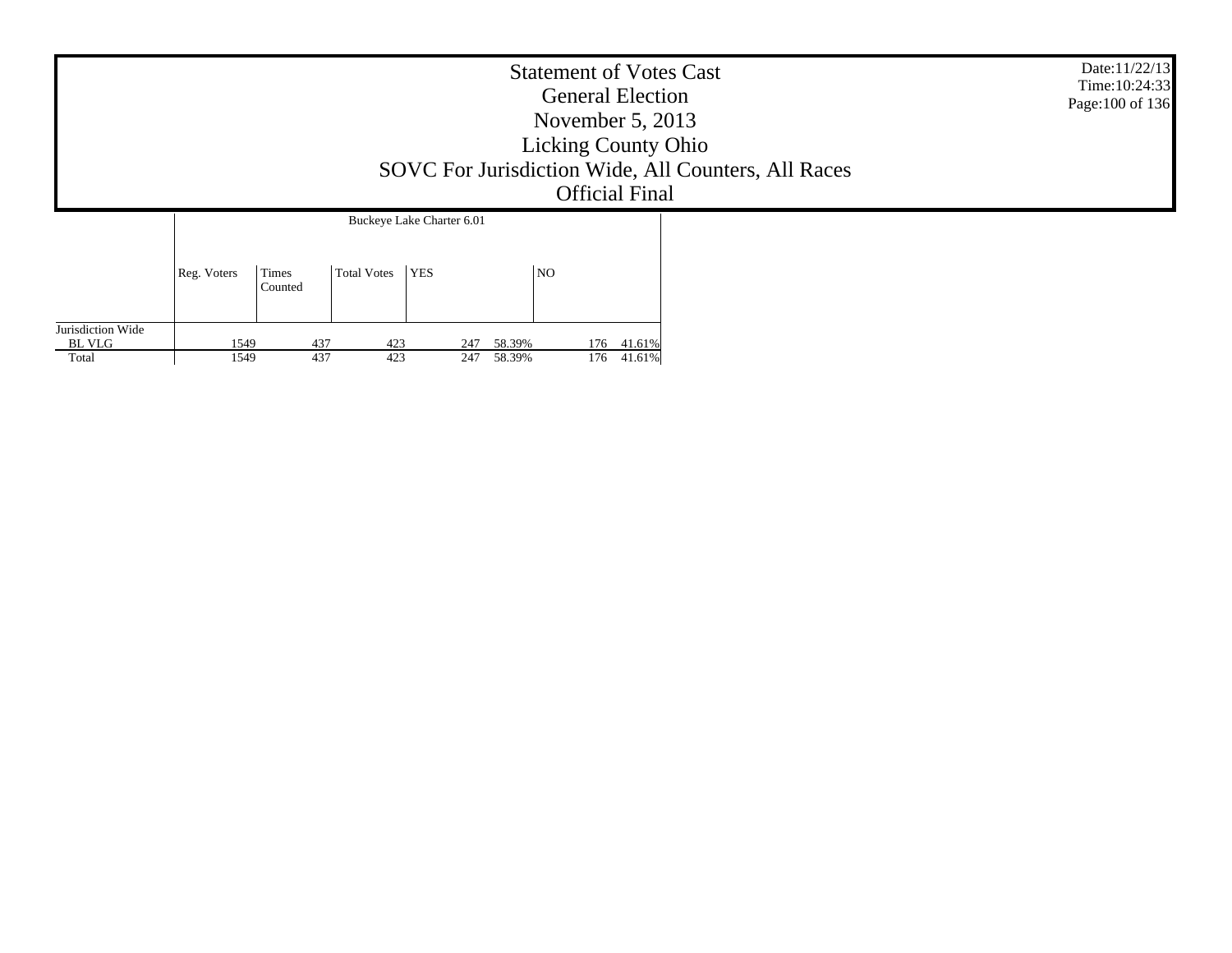|                      | <b>Statement of Votes Cast</b><br><b>General Election</b><br>November $5, 2013$<br><b>Licking County Ohio</b><br>SOVC For Jurisdiction Wide, All Counters, All Races<br><b>Official Final</b> | Date:11/22/13<br>Time: 10:24:33<br>Page: 101 of 136 |  |  |
|----------------------|-----------------------------------------------------------------------------------------------------------------------------------------------------------------------------------------------|-----------------------------------------------------|--|--|
|                      | Buckeye Lake Charter Amend 6.02                                                                                                                                                               |                                                     |  |  |
| Times<br>Reg. Voters | YES<br>Total Votes                                                                                                                                                                            | N <sub>O</sub>                                      |  |  |

193 45.31%

193 45.31%

437 426 233 54.69%

437 426 233 54.69%

Jurisdiction Wide BL VLG Total

Counted

1549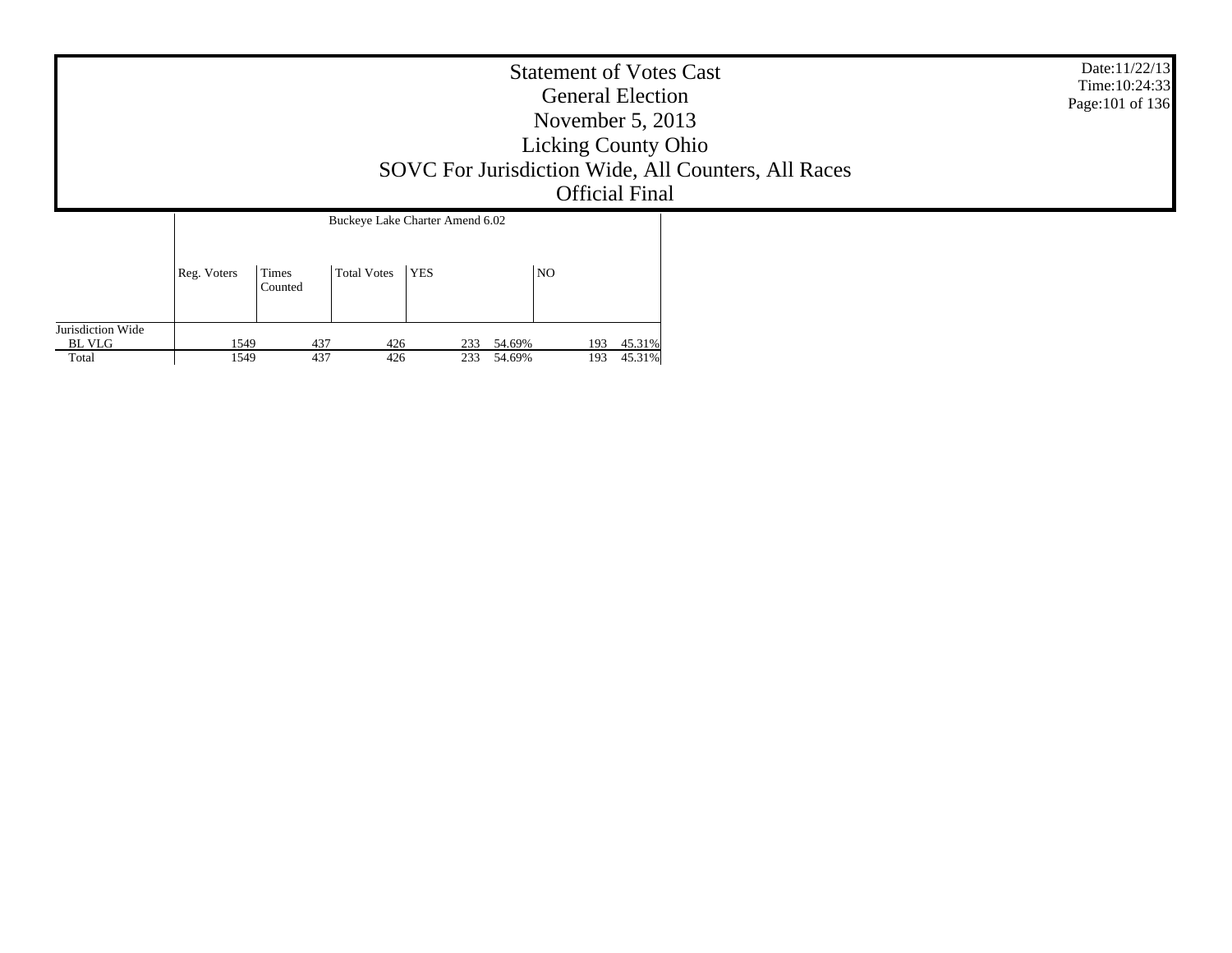| <b>Statement of Votes Cast</b><br><b>General Election</b><br>November $5, 2013$<br><b>Licking County Ohio</b><br>SOVC For Jurisdiction Wide, All Counters, All Races<br><b>Official Final</b> | Date:11/22/13<br>Time: 10:24:33<br>Page: 102 of 136 |
|-----------------------------------------------------------------------------------------------------------------------------------------------------------------------------------------------|-----------------------------------------------------|
| Buckeye Lake Charter Amend 6.03                                                                                                                                                               |                                                     |

|                   | Reg. Voters | Times<br>Counted | <b>Total Votes</b> | YES |        | NO  |        |
|-------------------|-------------|------------------|--------------------|-----|--------|-----|--------|
| Jurisdiction Wide |             |                  |                    |     |        |     |        |
| BL VLG            | 1549        | 437              | 425                | 232 | 54.59% | 193 | 45.41% |
| Total             | 1549        | 437              | 425                | 232 | 54.59% | 193 | 45.41% |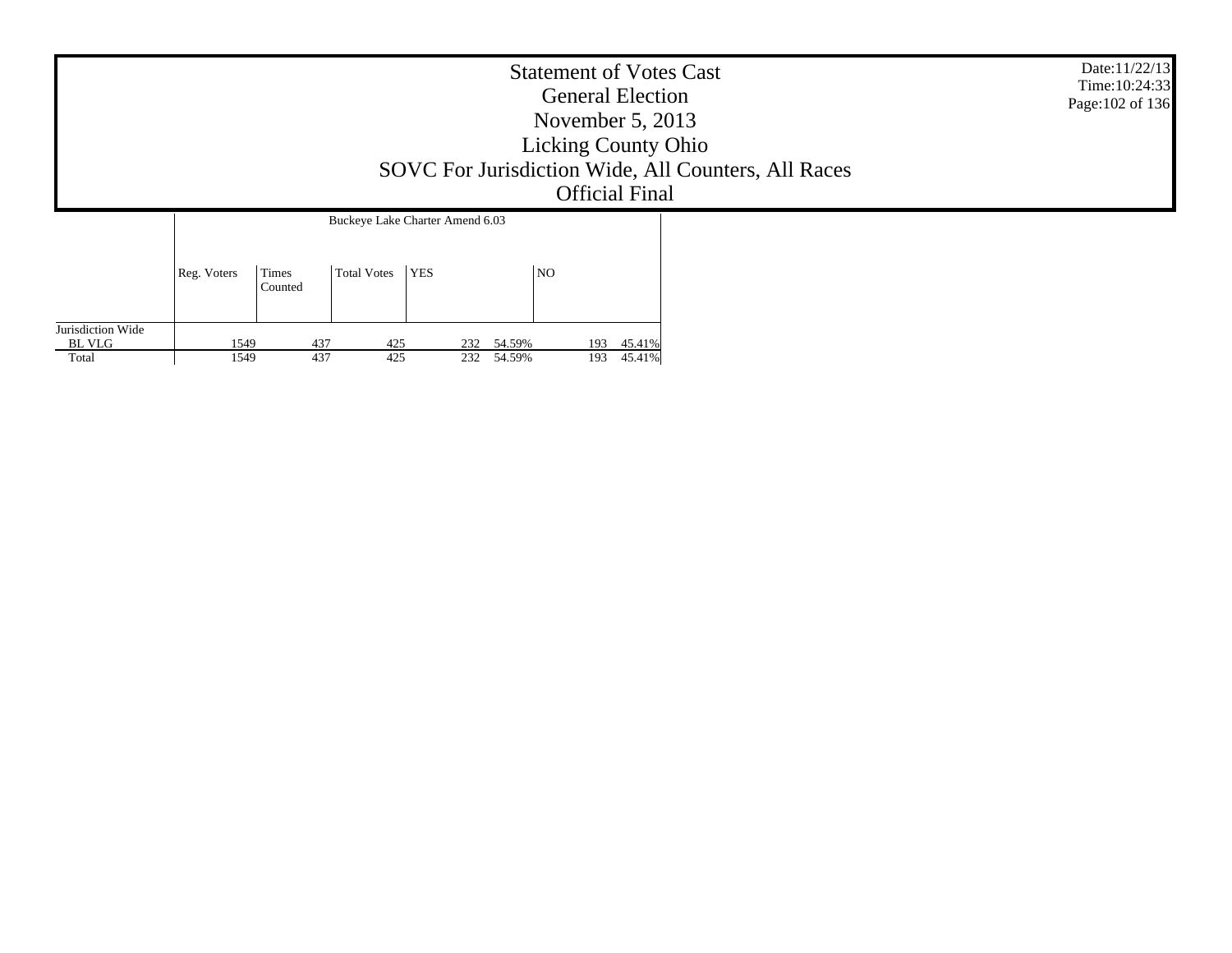| SOVC For Jurisdiction Wide, All Counters, All Races | Date:11/22/13<br>Time: 10:24:33<br>Page: 103 of 136 |  |
|-----------------------------------------------------|-----------------------------------------------------|--|
| Buckeye Lake Charter Amend 6.05                     |                                                     |  |
| YES<br>Times<br>Total Votes<br>Reg. Voters          | N <sub>O</sub>                                      |  |

194 46.08%

194 46.08%

Jurisdiction Wide BL VLG Total

Counted

437 421 227 53.92%

437 421 227 53.92%

1549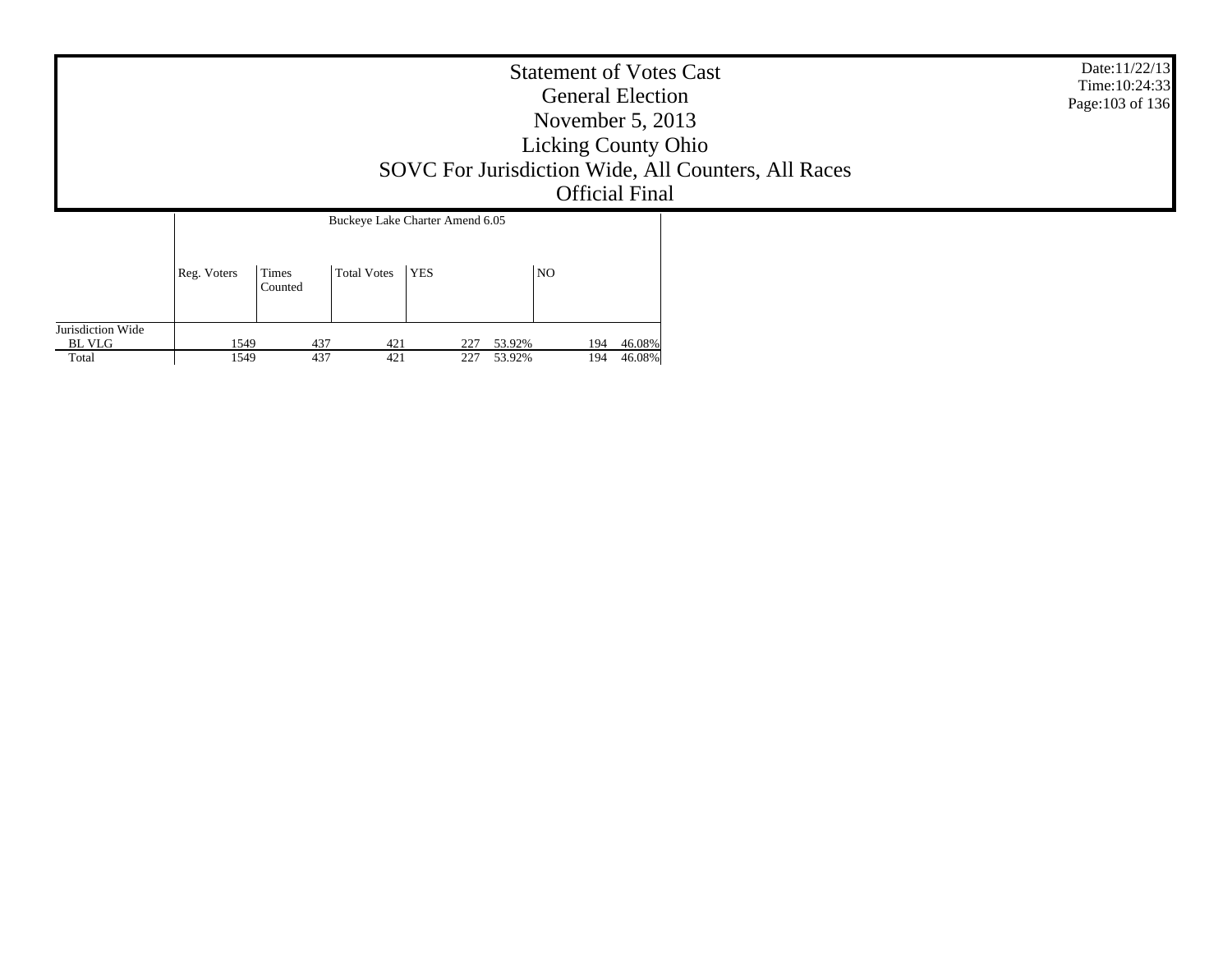|             | Date:11/22/13<br>Time: 10:24:33<br>Page: 104 of 136 |             |                                 |    |  |  |
|-------------|-----------------------------------------------------|-------------|---------------------------------|----|--|--|
|             |                                                     |             | Buckeye Lake Charter Amend 7.01 |    |  |  |
| Reg. Voters | Times<br>Counted                                    | Total Votes | <b>YES</b>                      | NO |  |  |

| Jurisdiction Wide |      |              |                 |     |        |      |        |
|-------------------|------|--------------|-----------------|-----|--------|------|--------|
| <b>BL VLG</b>     | 549ء | 43           | 41 <sup>7</sup> | 263 | 63.07% | 154. | 36.93% |
| Total             | 1549 | $\sim$<br>43 | 417             | 263 | 63.07% | 154  | 36.93% |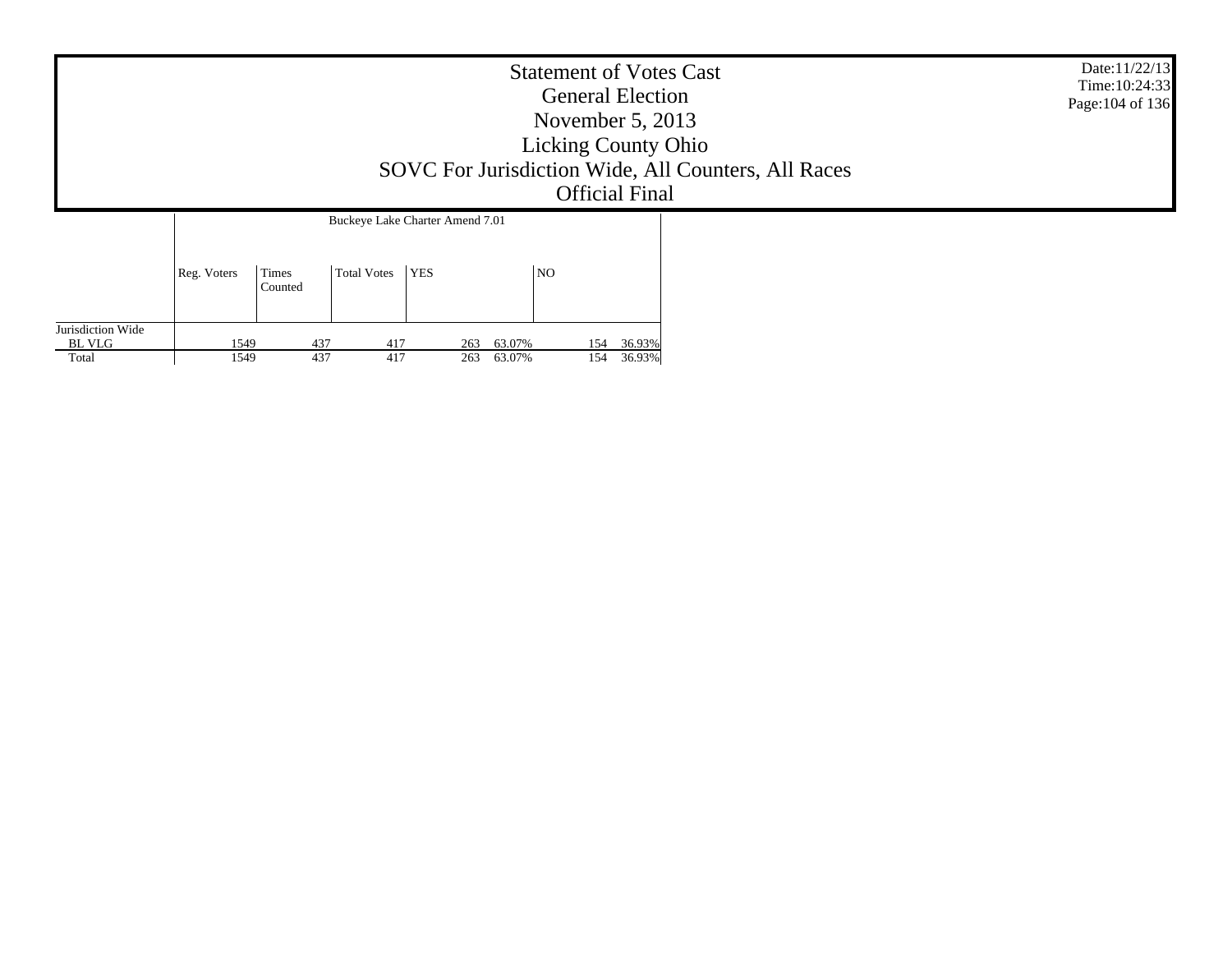|             | <b>Statement of Votes Cast</b><br><b>General Election</b><br>November $5, 2013$<br><b>Licking County Ohio</b><br>SOVC For Jurisdiction Wide, All Counters, All Races<br><b>Official Final</b> |                                               |  |  |  |  |  |
|-------------|-----------------------------------------------------------------------------------------------------------------------------------------------------------------------------------------------|-----------------------------------------------|--|--|--|--|--|
| Reg. Voters | Times<br>Total Votes                                                                                                                                                                          | Buckeye Lake Charter Amend 7.03<br><b>YES</b> |  |  |  |  |  |

| Jurisdiction Wide |      |          |     |     |               |        |
|-------------------|------|----------|-----|-----|---------------|--------|
| <b>BL VLG</b>     | 1549 | $43^{-}$ | 422 | 258 | 61.14%<br>164 | 38.86% |
| Total             | 1549 | 437      | 422 | 258 | 61.14%<br>164 | 38.86% |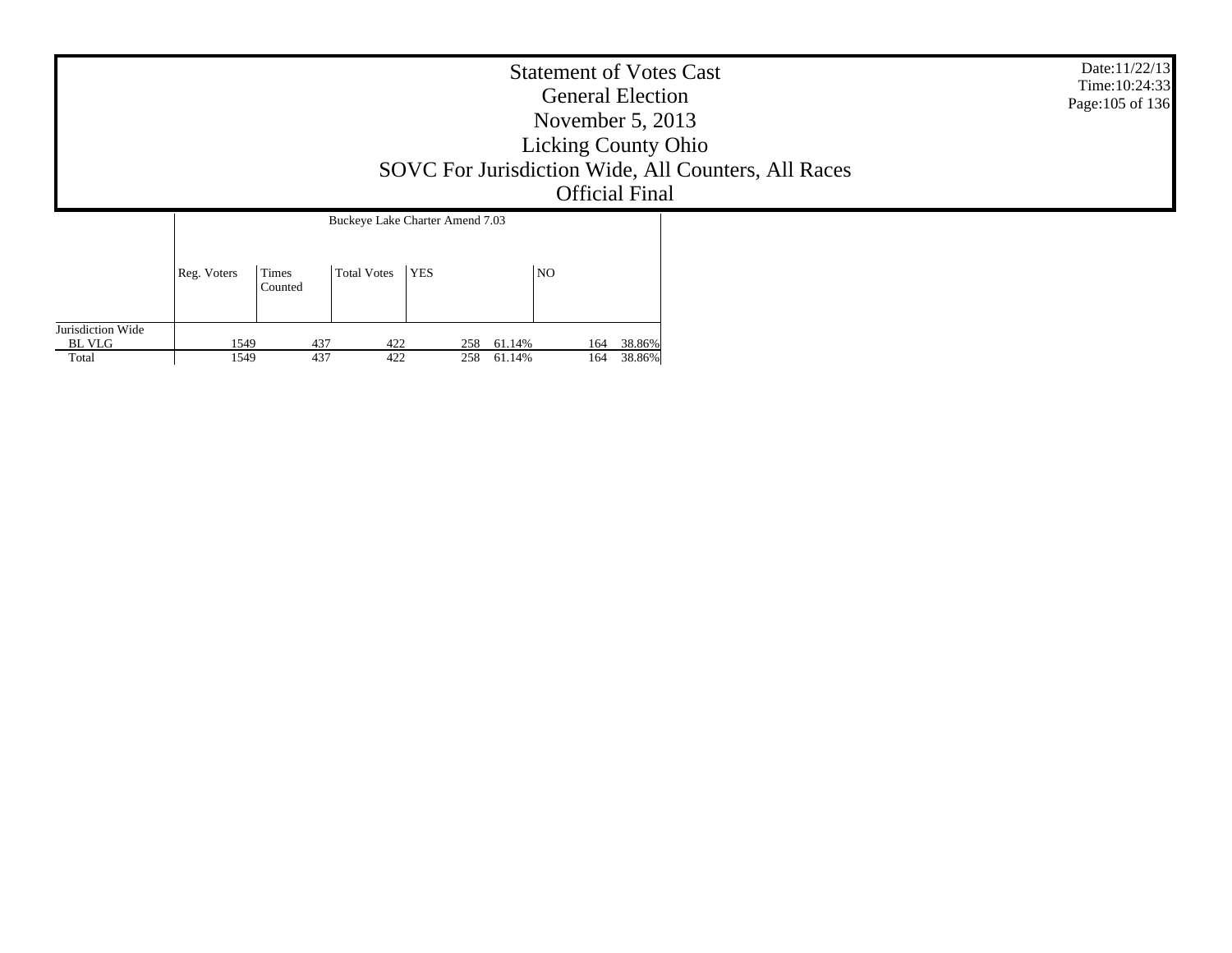|             |                  |             |                                                | <b>Statement of Votes Cast</b><br><b>General Election</b><br>November 5, 2013<br><b>Licking County Ohio</b><br>SOVC For Jurisdiction Wide, All Counters, All Races<br><b>Official Final</b> | Date:11/22/13<br>Time: 10:24:33<br>Page: 106 of 136 |
|-------------|------------------|-------------|------------------------------------------------|---------------------------------------------------------------------------------------------------------------------------------------------------------------------------------------------|-----------------------------------------------------|
| Reg. Voters | Times<br>Counted | Total Votes | Granville Vlg Electric Aggregate<br><b>YES</b> | NO                                                                                                                                                                                          |                                                     |

| Jurisdiction Wide |      |      |     |     |        |     |        |
|-------------------|------|------|-----|-----|--------|-----|--------|
| <b>GVA</b>        | 1284 | 568  | 531 | 398 | 74.95% | 133 | 25.05% |
| <b>GVB</b>        | 1213 | 538  | 498 | 351 | 70.48% | 147 | 29.52% |
| <b>GVC</b>        | 2019 | 181  | 167 | 132 | 79.04% | 35  | 20.96% |
| Total             | 4516 | 1287 | 196 | 881 | 73.66% | 315 | 26.34% |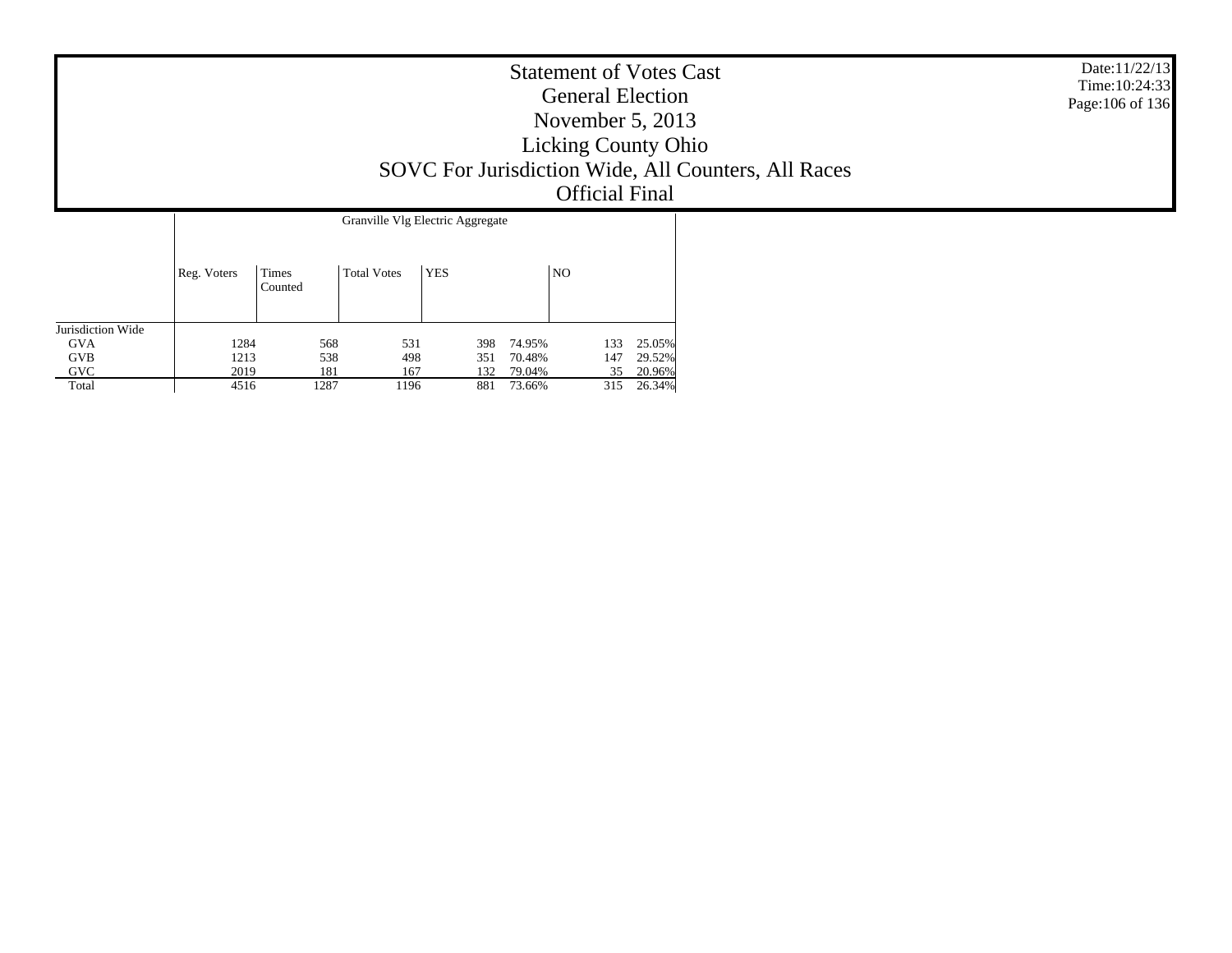|                   | Date:11/22/13<br>Time: 10:24:33<br>Page: 107 of 136 |                  |                    |                         |                     |    |                              |  |  |
|-------------------|-----------------------------------------------------|------------------|--------------------|-------------------------|---------------------|----|------------------------------|--|--|
|                   |                                                     |                  |                    | Hartford Vlg Referendum |                     |    |                              |  |  |
|                   | Reg. Voters                                         | Times<br>Counted | <b>Total Votes</b> | <b>YES</b>              |                     | NO |                              |  |  |
| Jurisdiction Wide |                                                     |                  |                    |                         |                     |    |                              |  |  |
| HFT<br>Total      | 250<br>250                                          | 128<br>128       | 128<br>128         | 50                      | 39.06%<br>50 39.06% |    | 60.94%<br>78<br>60.94%<br>78 |  |  |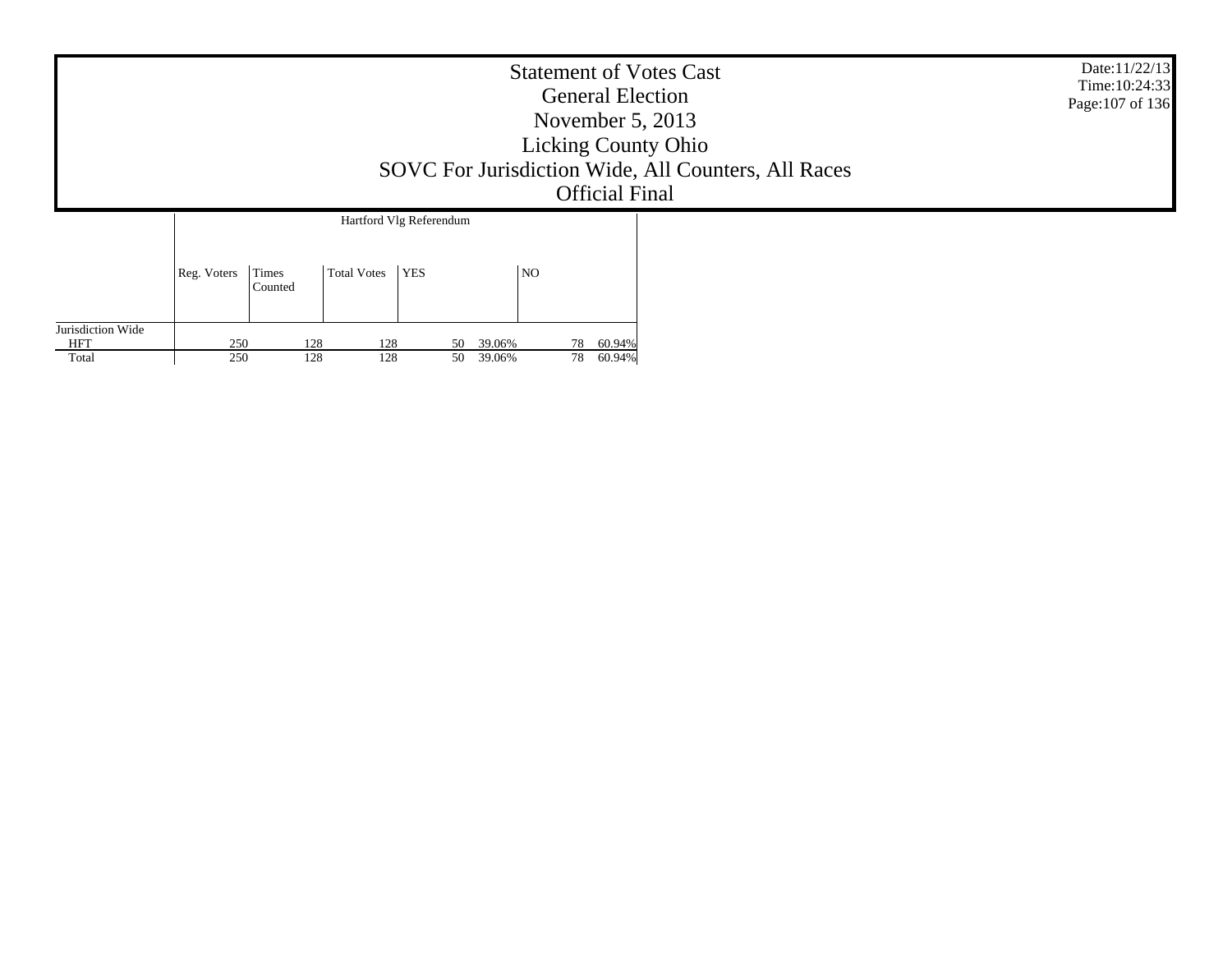|                   | Date:11/22/13<br>Time: 10:24:33<br>Page: 108 of 136 |                  |                    |                              |                |    |        |  |  |
|-------------------|-----------------------------------------------------|------------------|--------------------|------------------------------|----------------|----|--------|--|--|
|                   |                                                     |                  |                    | Local Opt N5E Walmart Sunday |                |    |        |  |  |
|                   | Reg. Voters                                         | Times<br>Counted | <b>Total Votes</b> | <b>YES</b>                   | N <sub>O</sub> |    |        |  |  |
| Jurisdiction Wide |                                                     |                  |                    |                              |                |    |        |  |  |
| N5E               | 693                                                 | 208              | 200                | 119                          | 59.50%         | 81 | 40.50% |  |  |
| Total             | 693                                                 | 208              | 200                | 119                          | 59.50%         | 81 | 40.50% |  |  |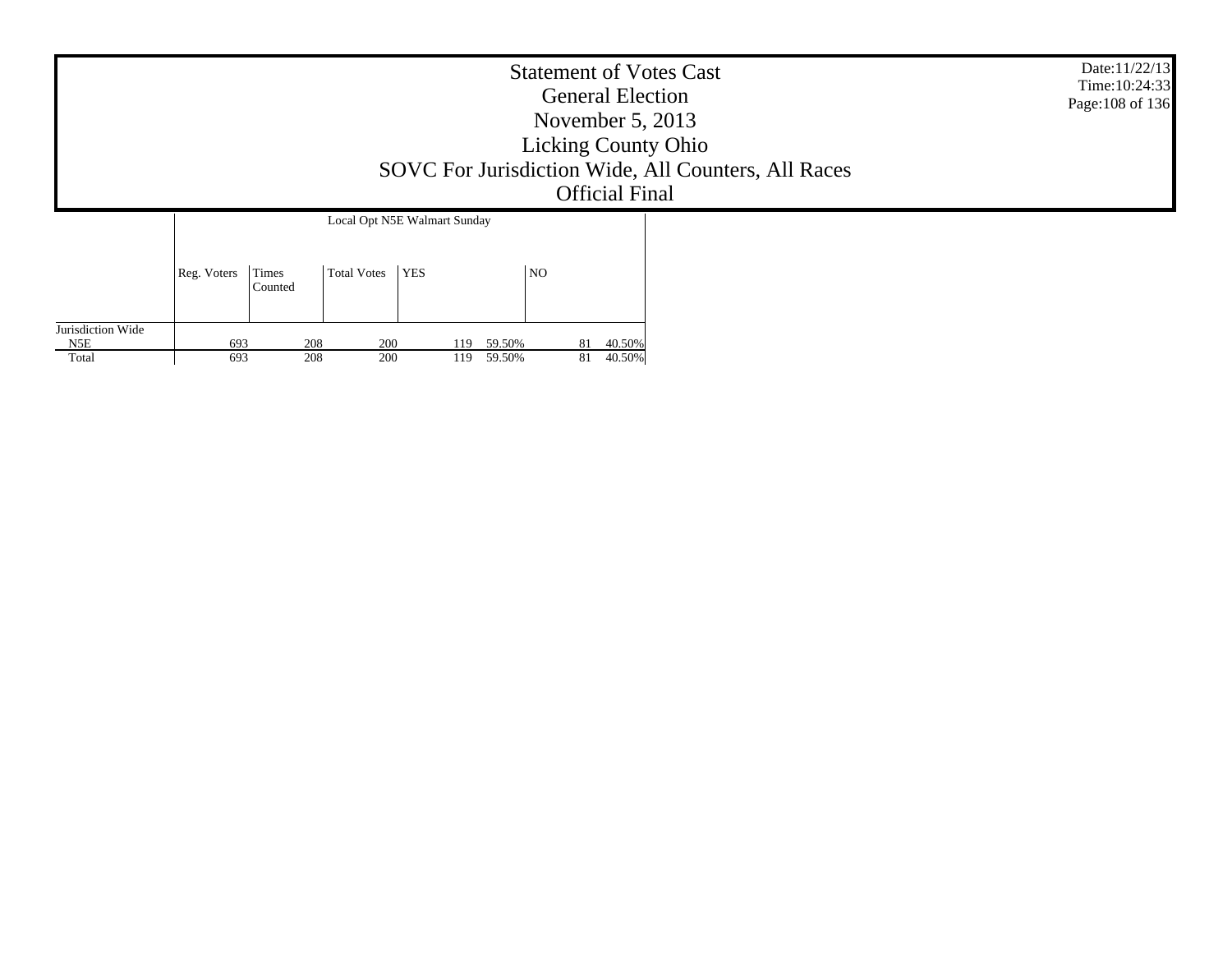|                          |             |                  |                    |                           |                | <b>Official Final</b> | <b>Statement of Votes Cast</b><br><b>General Election</b><br>November $5, 2013$<br><b>Licking County Ohio</b><br>SOVC For Jurisdiction Wide, All Counters, All Races | Date:11/22/13<br>Time: 10:24:33<br>Page: 109 of 136 |
|--------------------------|-------------|------------------|--------------------|---------------------------|----------------|-----------------------|----------------------------------------------------------------------------------------------------------------------------------------------------------------------|-----------------------------------------------------|
|                          |             |                  |                    | Local Opt N6D Casa Sunday |                |                       |                                                                                                                                                                      |                                                     |
|                          | Reg. Voters | Times<br>Counted | <b>Total Votes</b> | <b>YES</b>                | N <sub>O</sub> |                       |                                                                                                                                                                      |                                                     |
| Jurisdiction Wide<br>N6D | 836         | 138              | 136                |                           | 82 60.29%      | 54 39.71%             |                                                                                                                                                                      |                                                     |
| Total                    | 836         | 138              | 136                | 82                        | 60.29%         | 54 39.71%             |                                                                                                                                                                      |                                                     |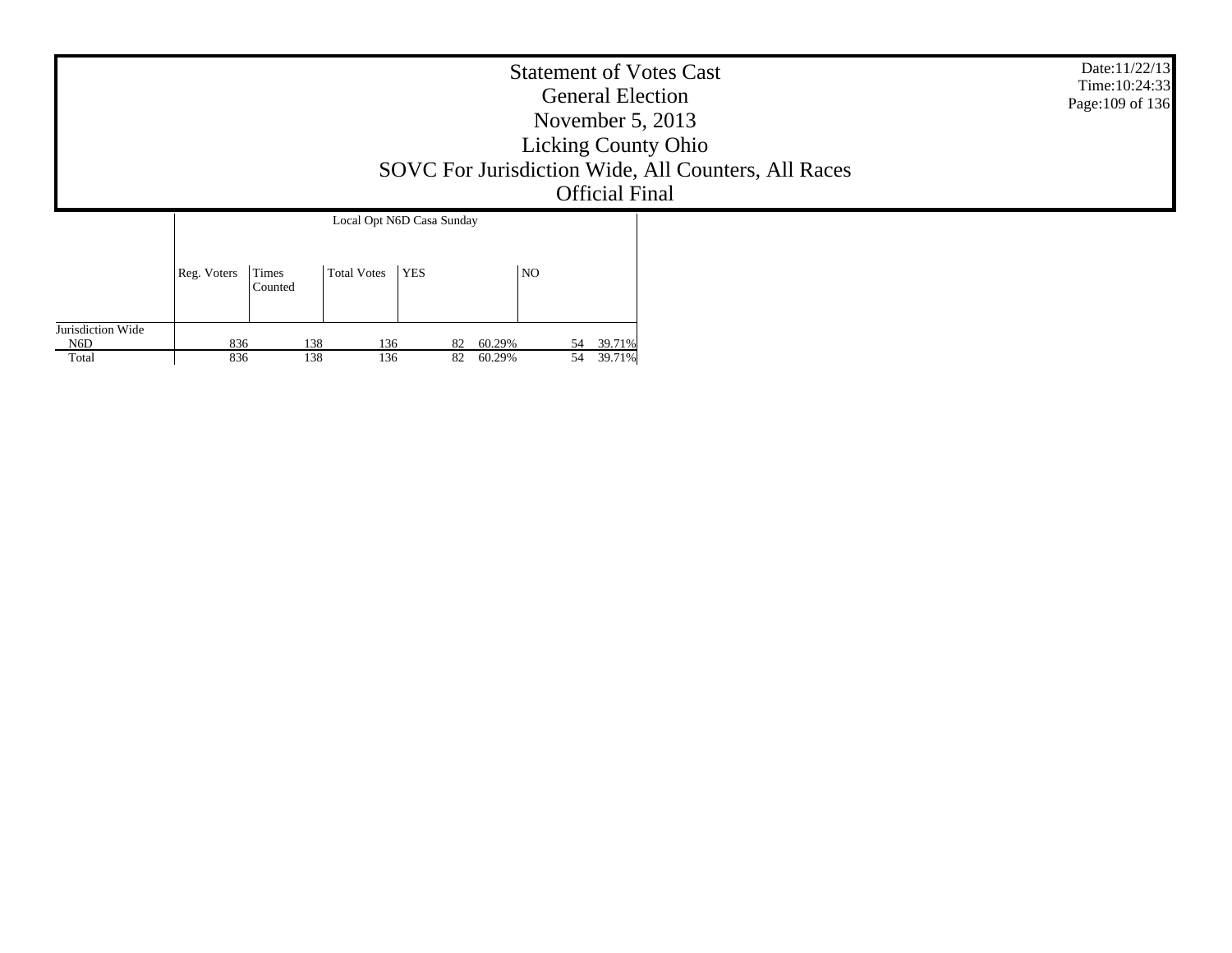|                   |             |            |                                                   |            |                  |                | <b>Official Final</b> | <b>Statement of Votes Cast</b><br><b>General Election</b><br>November $5, 2013$<br><b>Licking County Ohio</b><br>SOVC For Jurisdiction Wide, All Counters, All Races | Date:11/22/13<br>Time: 10:24:33<br>Page:110 of 136 |
|-------------------|-------------|------------|---------------------------------------------------|------------|------------------|----------------|-----------------------|----------------------------------------------------------------------------------------------------------------------------------------------------------------------|----------------------------------------------------|
|                   | Reg. Voters | Times      | Local Opt N6D Puerto Sunday<br><b>Total Votes</b> | <b>YES</b> |                  | N <sub>O</sub> |                       |                                                                                                                                                                      |                                                    |
| Jurisdiction Wide |             | Counted    |                                                   |            |                  |                |                       |                                                                                                                                                                      |                                                    |
| N6D<br>Total      | 836<br>836  | 138<br>138 | 137<br>137                                        | 83<br>83   | 60.58%<br>60.58% | 54<br>54       | 39.42%<br>39.42%      |                                                                                                                                                                      |                                                    |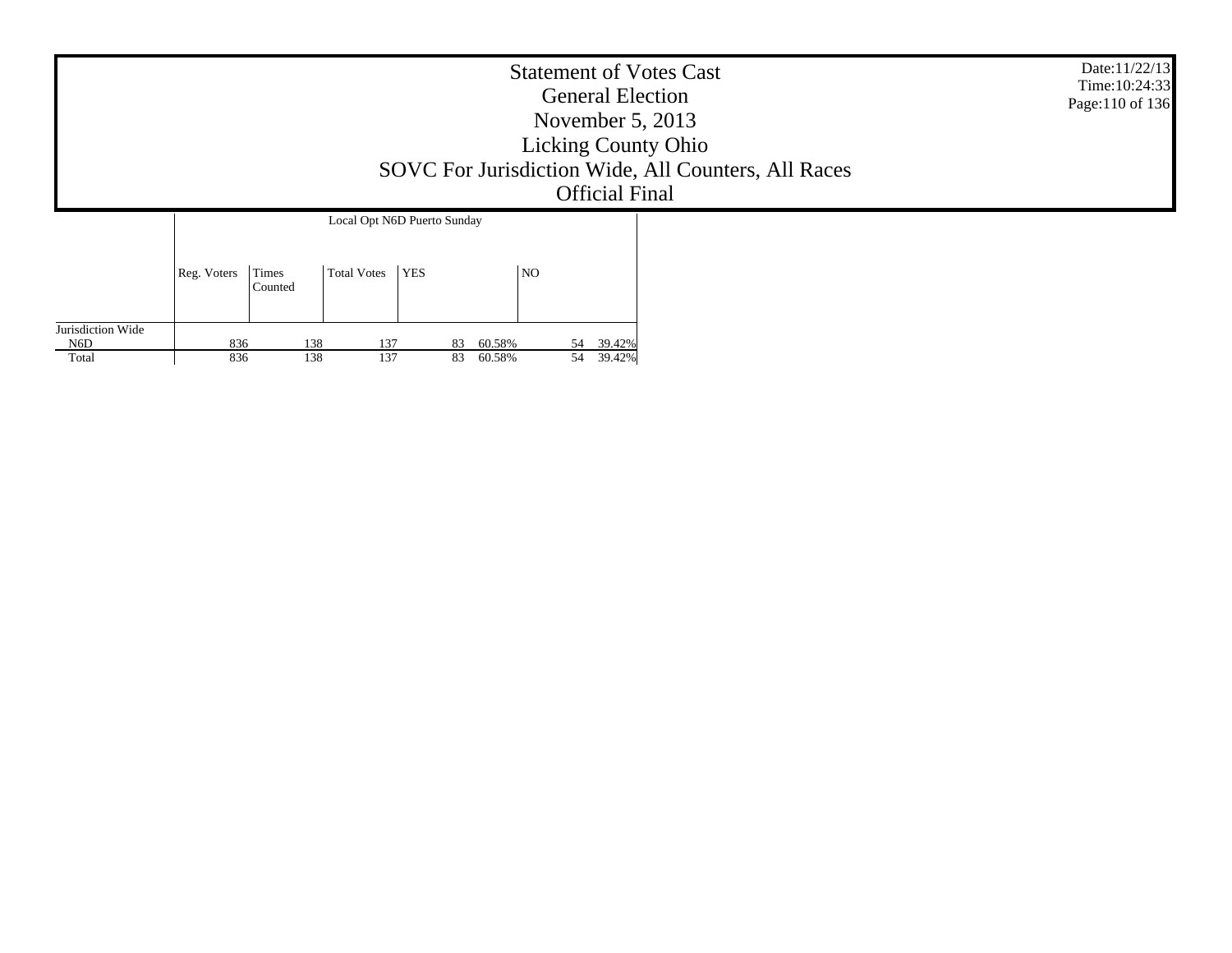|                   |             |                  |                    |                                |                | <b>Statement of Votes Cast</b><br><b>General Election</b><br>November $5, 2013$<br><b>Licking County Ohio</b><br>SOVC For Jurisdiction Wide, All Counters, All Races<br><b>Official Final</b> | Date:11/22/13<br>Time: 10:24:33<br>Page:111 of 136 |
|-------------------|-------------|------------------|--------------------|--------------------------------|----------------|-----------------------------------------------------------------------------------------------------------------------------------------------------------------------------------------------|----------------------------------------------------|
|                   |             |                  |                    | Local Opt P1A Jimmy V's Sunday |                |                                                                                                                                                                                               |                                                    |
| Jurisdiction Wide | Reg. Voters | Times<br>Counted | <b>Total Votes</b> | <b>YES</b>                     | N <sub>O</sub> |                                                                                                                                                                                               |                                                    |

131 34.11%

131 34.11%

P1A Total

1304

1304

397 384 253 65.89%

397 384 253 65.89%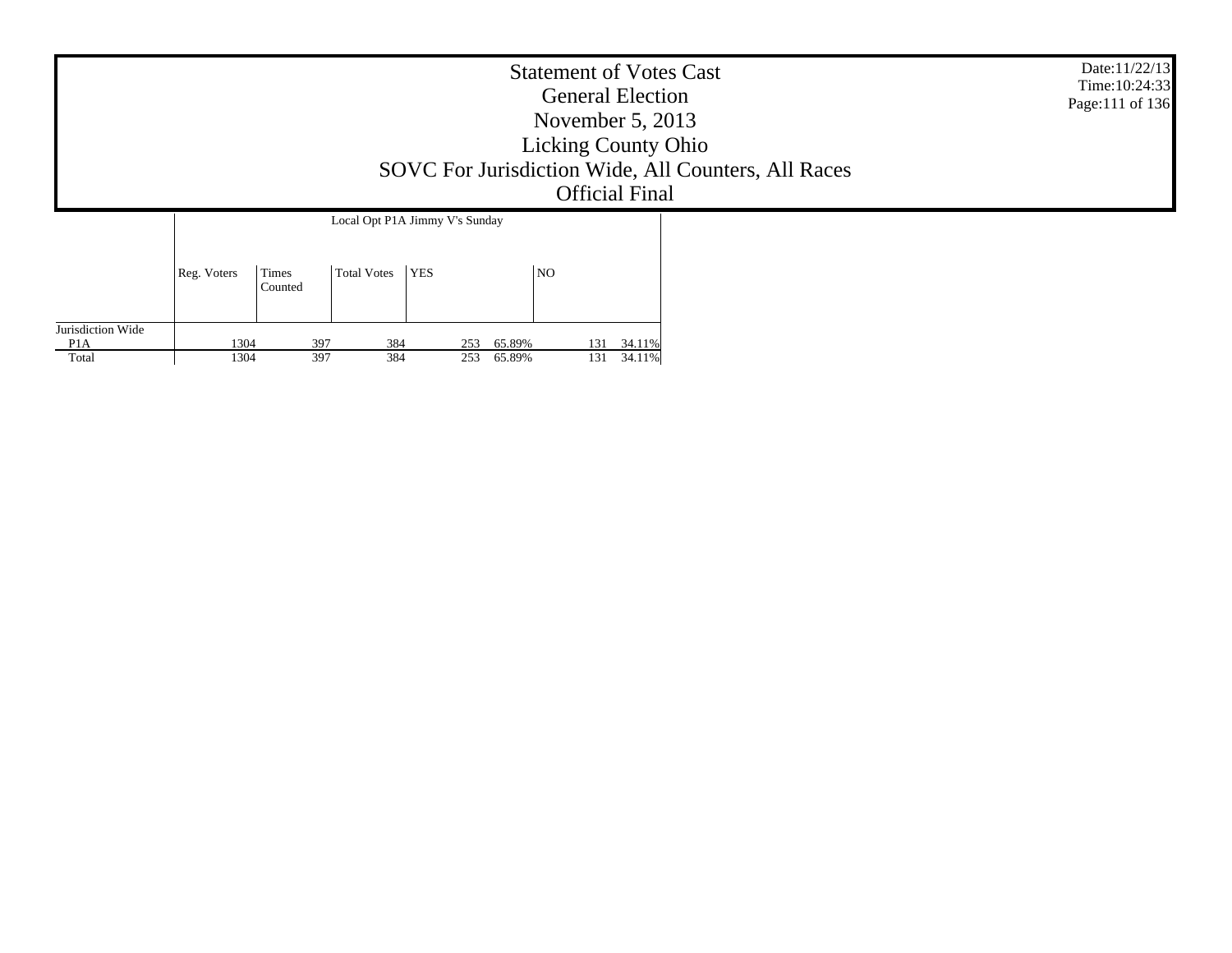|                   |             |                  |             |                             | <b>Statement of Votes Cast</b><br><b>General Election</b><br>November $5, 2013$<br><b>Licking County Ohio</b><br>SOVC For Jurisdiction Wide, All Counters, All Races<br><b>Official Final</b> | Date:11/22/13<br>Time: 10:24:33<br>Page:112 of 136 |  |
|-------------------|-------------|------------------|-------------|-----------------------------|-----------------------------------------------------------------------------------------------------------------------------------------------------------------------------------------------|----------------------------------------------------|--|
|                   |             |                  |             | Local Opt P1B Puerto Sunday |                                                                                                                                                                                               |                                                    |  |
| Jurisdiction Wide | Reg. Voters | Times<br>Counted | Total Votes | <b>YES</b>                  | NO                                                                                                                                                                                            |                                                    |  |

91 28.62%

91 28.62%

P1B Total

1287

1287

320 318 227 71.38%

320 318 227 71.38%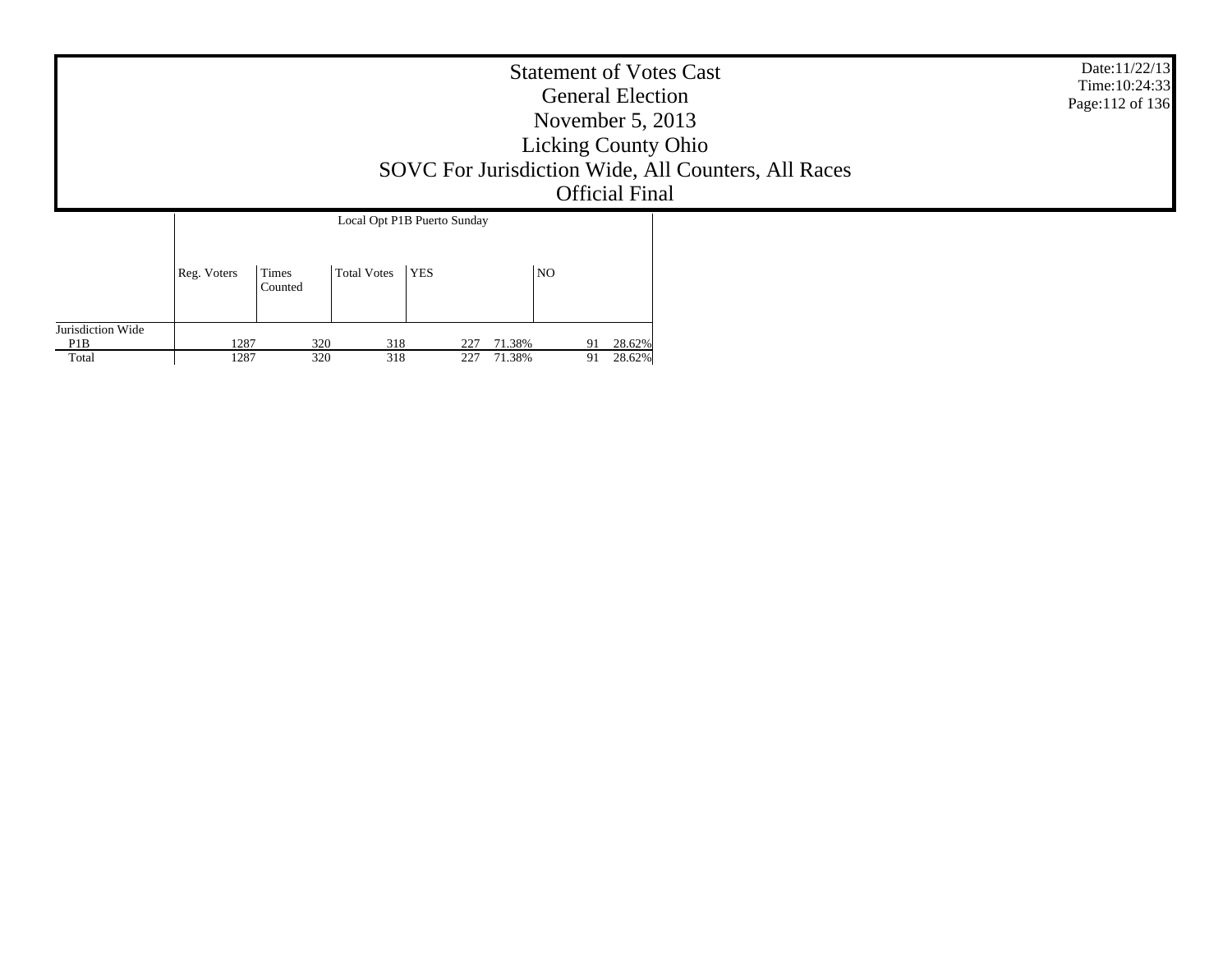|                                 |                                                              | <b>Statement of Votes Cast</b><br><b>General Election</b><br>November $5, 2013$<br><b>Licking County Ohio</b><br>SOVC For Jurisdiction Wide, All Counters, All Races<br><b>Official Final</b> | Date:11/22/13<br>Time: 10:24:33<br>Page:113 of 136 |  |
|---------------------------------|--------------------------------------------------------------|-----------------------------------------------------------------------------------------------------------------------------------------------------------------------------------------------|----------------------------------------------------|--|
| Times<br>Reg. Voters<br>Counted | Local Opt P3B High Lands Sunday<br><b>YES</b><br>Total Votes | NO                                                                                                                                                                                            |                                                    |  |

| Jurisdiction Wide |                              |       |     |             |            |               |        |
|-------------------|------------------------------|-------|-----|-------------|------------|---------------|--------|
| P <sub>3</sub> B  | $\sim$ $\sim$ $\sim$<br>1238 | ັ້    | 494 | JJJ         | 86%        | $130 -$<br>⊥⊃ | 28.14% |
| Total             | 1258                         | ن 1 ب | 494 | 255<br>JJ J | .86%<br>71 | 139           | 28.14% |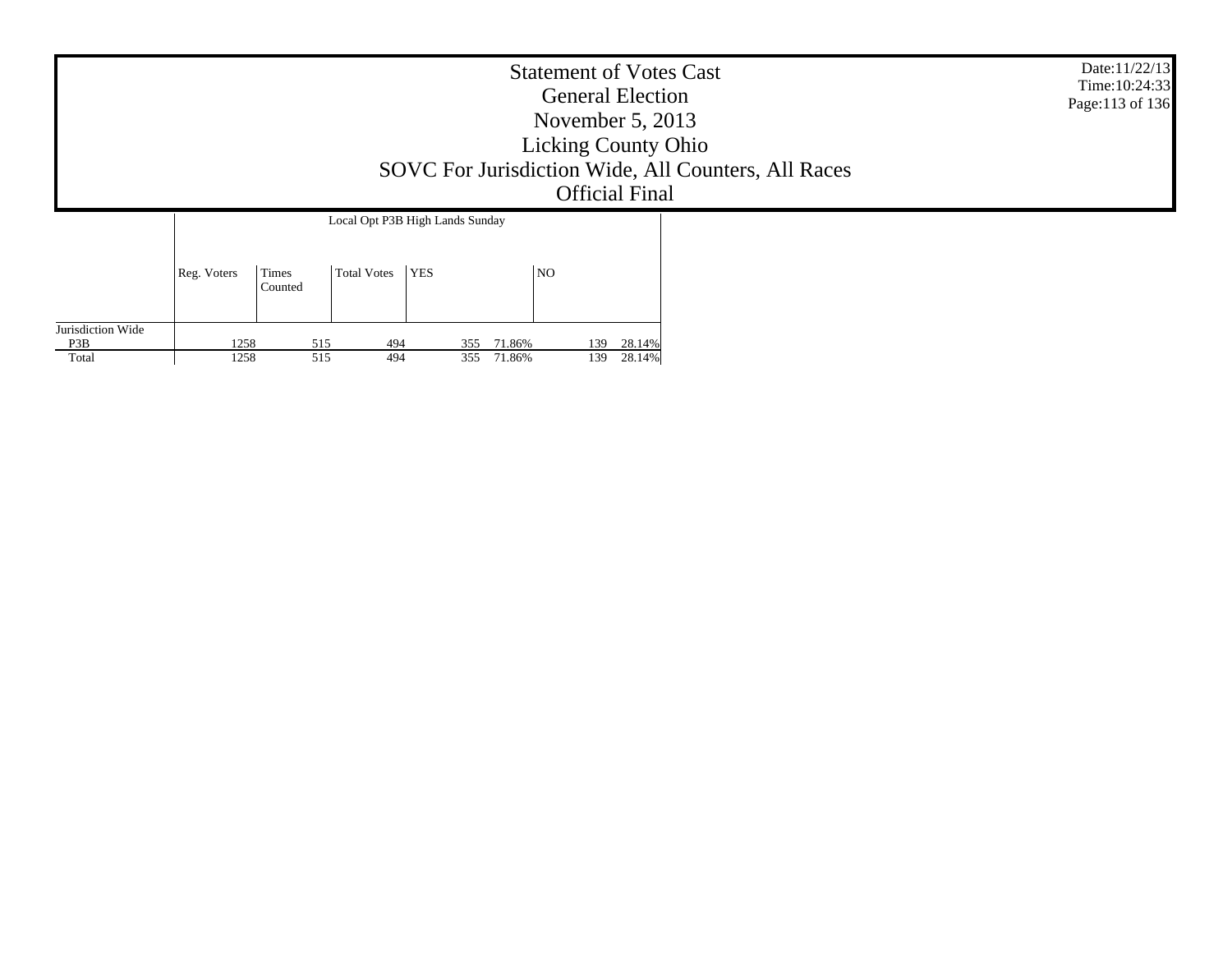|                                   |             |                         |                    |                                                 | <b>Statement of Votes Cast</b><br><b>General Election</b><br>November 5, 2013<br><b>Licking County Ohio</b><br>SOVC For Jurisdiction Wide, All Counters, All Races<br><b>Official Final</b> | Date:11/22/13<br>Time: 10:24:33<br>Page:114 of 136 |  |  |
|-----------------------------------|-------------|-------------------------|--------------------|-------------------------------------------------|---------------------------------------------------------------------------------------------------------------------------------------------------------------------------------------------|----------------------------------------------------|--|--|
|                                   | Reg. Voters | <b>Times</b><br>Counted | <b>Total Votes</b> | Burlington Twp 3M RB<br><b>FOR THE TAX LEVY</b> | <b>AGAINST THE TAX</b><br><b>LEVY</b>                                                                                                                                                       |                                                    |  |  |
| Jurisdiction Wide<br>BUR<br>Total | 862<br>862  | 323<br>323              | 322<br>322         | 49.07%<br>158<br>158<br>49.07%                  | 164<br>164                                                                                                                                                                                  | 50.93%<br>50.93%                                   |  |  |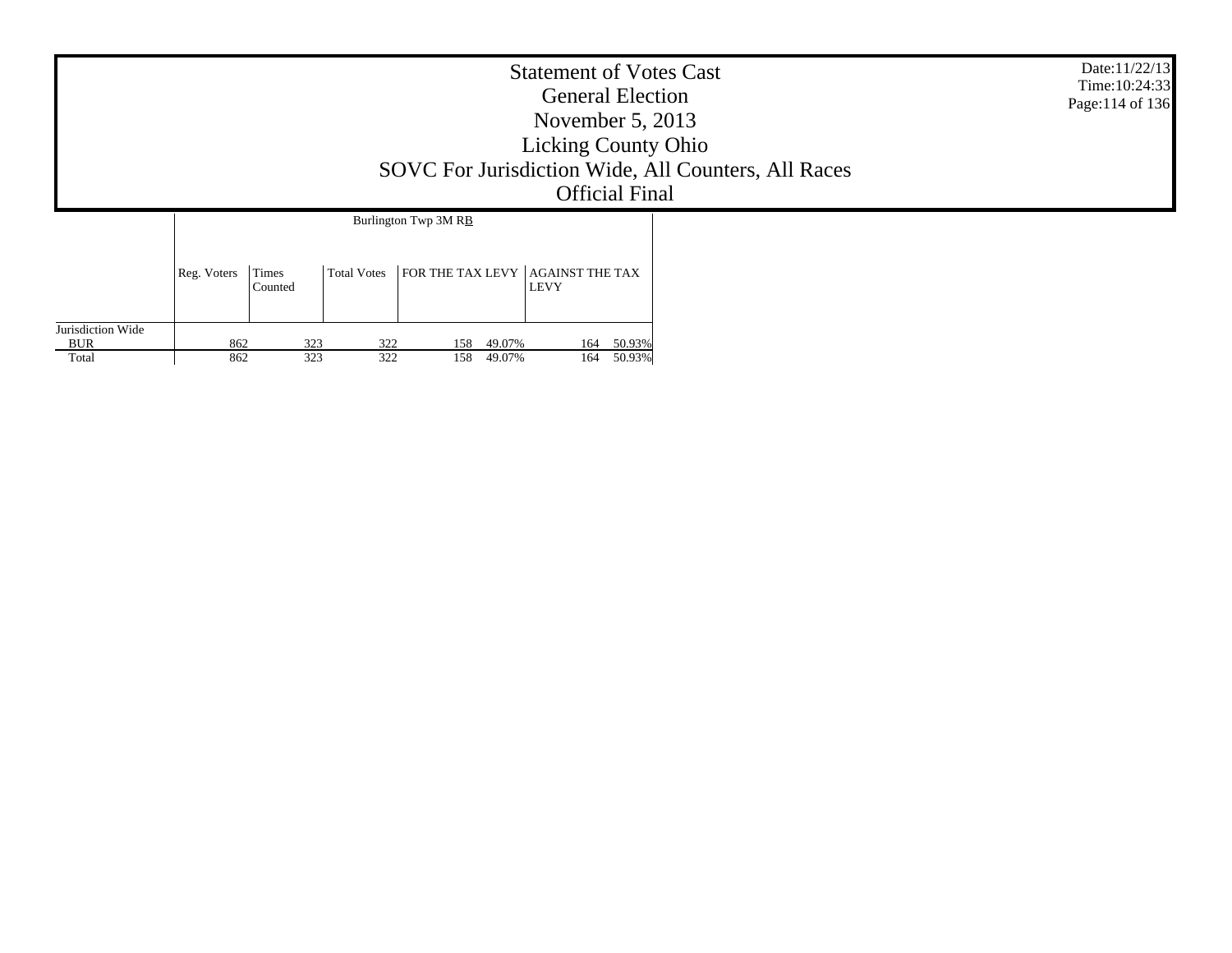|                                   |                                 | Date:11/22/13<br>Time: 10:24:33<br>Page:115 of 136 |                                               |                                |     |                  |  |  |
|-----------------------------------|---------------------------------|----------------------------------------------------|-----------------------------------------------|--------------------------------|-----|------------------|--|--|
|                                   | Reg. Voters<br>Times<br>Counted |                                                    | Local Opt Burr Homer Mkt<br>Total Votes   YES |                                | NO  |                  |  |  |
| Jurisdiction Wide<br>BUR<br>Total | 862<br>862                      | 323<br>323                                         | 321<br>321                                    | 60.44%<br>194<br>60.44%<br>194 | 127 | 39.56%<br>39.56% |  |  |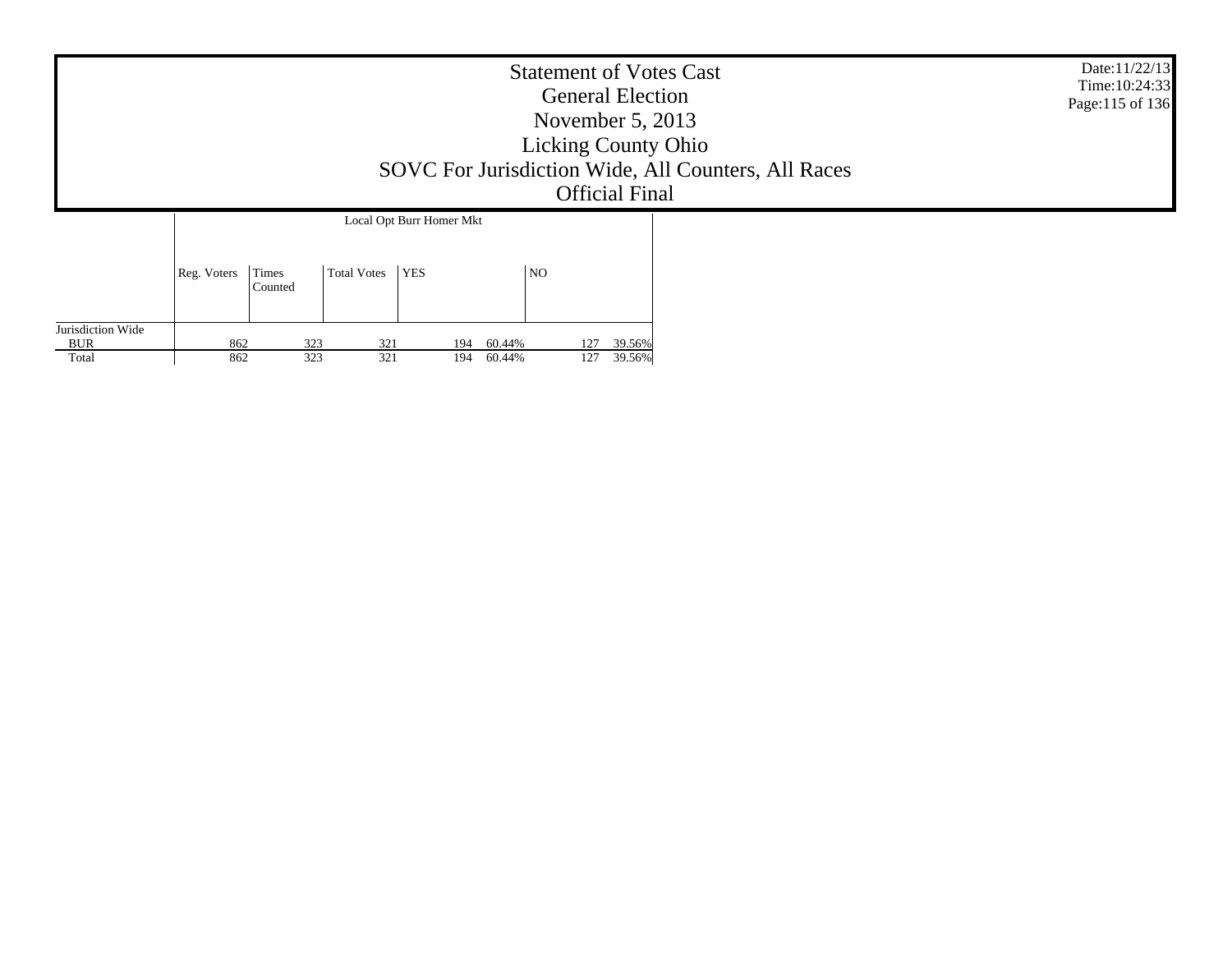|                   |             |                  |                    |                                 | <b>Statement of Votes Cast</b><br><b>General Election</b><br>November $5, 2013$<br><b>Licking County Ohio</b><br><b>Official Final</b> | SOVC For Jurisdiction Wide, All Counters, All Races | Date:11/22/13<br>Time: 10:24:33<br>Page:116 of 136 |
|-------------------|-------------|------------------|--------------------|---------------------------------|----------------------------------------------------------------------------------------------------------------------------------------|-----------------------------------------------------|----------------------------------------------------|
|                   |             |                  |                    | Local Opt Burr Homer Mkt Sunday |                                                                                                                                        |                                                     |                                                    |
| Jurisdiction Wide | Reg. Voters | Times<br>Counted | <b>Total Votes</b> | <b>YES</b>                      | N <sub>O</sub>                                                                                                                         |                                                     |                                                    |

153 47.96%

153 47.96%

BUR Total

862

862

323 319 166 52.04%

323 319 166 52.04%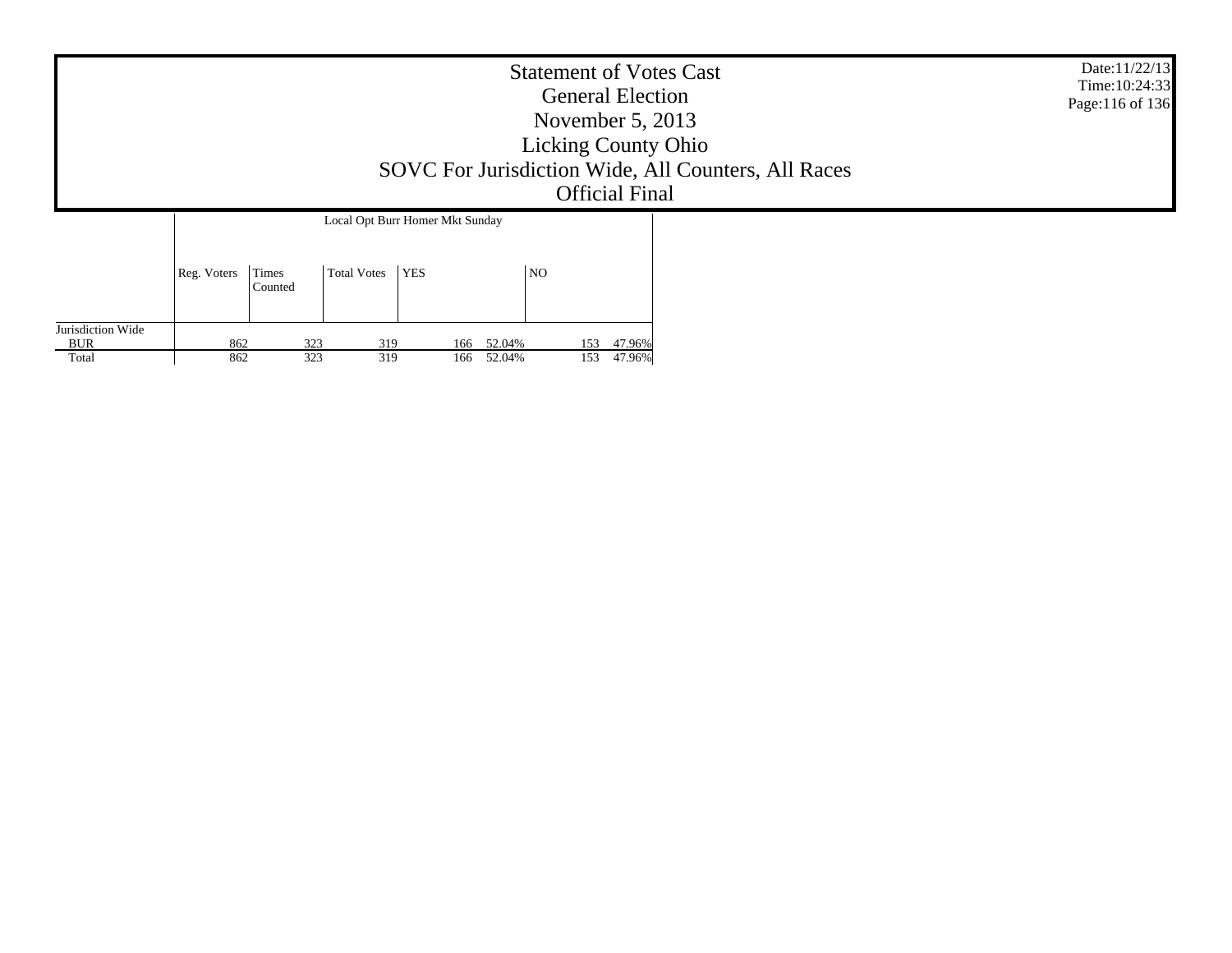|                                                |             |                  |                    |                                | <b>Statement of Votes Cast</b><br><b>General Election</b><br>November $5, 2013$<br><b>Licking County Ohio</b><br><b>Official Final</b> | SOVC For Jurisdiction Wide, All Counters, All Races | Date:11/22/13<br>Time: 10:24:33<br>Page:117 of 136 |  |
|------------------------------------------------|-------------|------------------|--------------------|--------------------------------|----------------------------------------------------------------------------------------------------------------------------------------|-----------------------------------------------------|----------------------------------------------------|--|
|                                                |             |                  |                    | Eden Twp 5M RB                 |                                                                                                                                        |                                                     |                                                    |  |
|                                                | Reg. Voters | Times<br>Counted | <b>Total Votes</b> | <b>FOR THE TAX LEVY</b>        | <b>AGAINST THE TAX</b><br><b>LEVY</b>                                                                                                  |                                                     |                                                    |  |
| Jurisdiction Wide<br><b>EDEN FALL</b><br>Total | 742<br>742  | 361<br>361       | 356<br>356         | 53.09%<br>189<br>189<br>53.09% | 167<br>167                                                                                                                             | 46.91%<br>46.91%                                    |                                                    |  |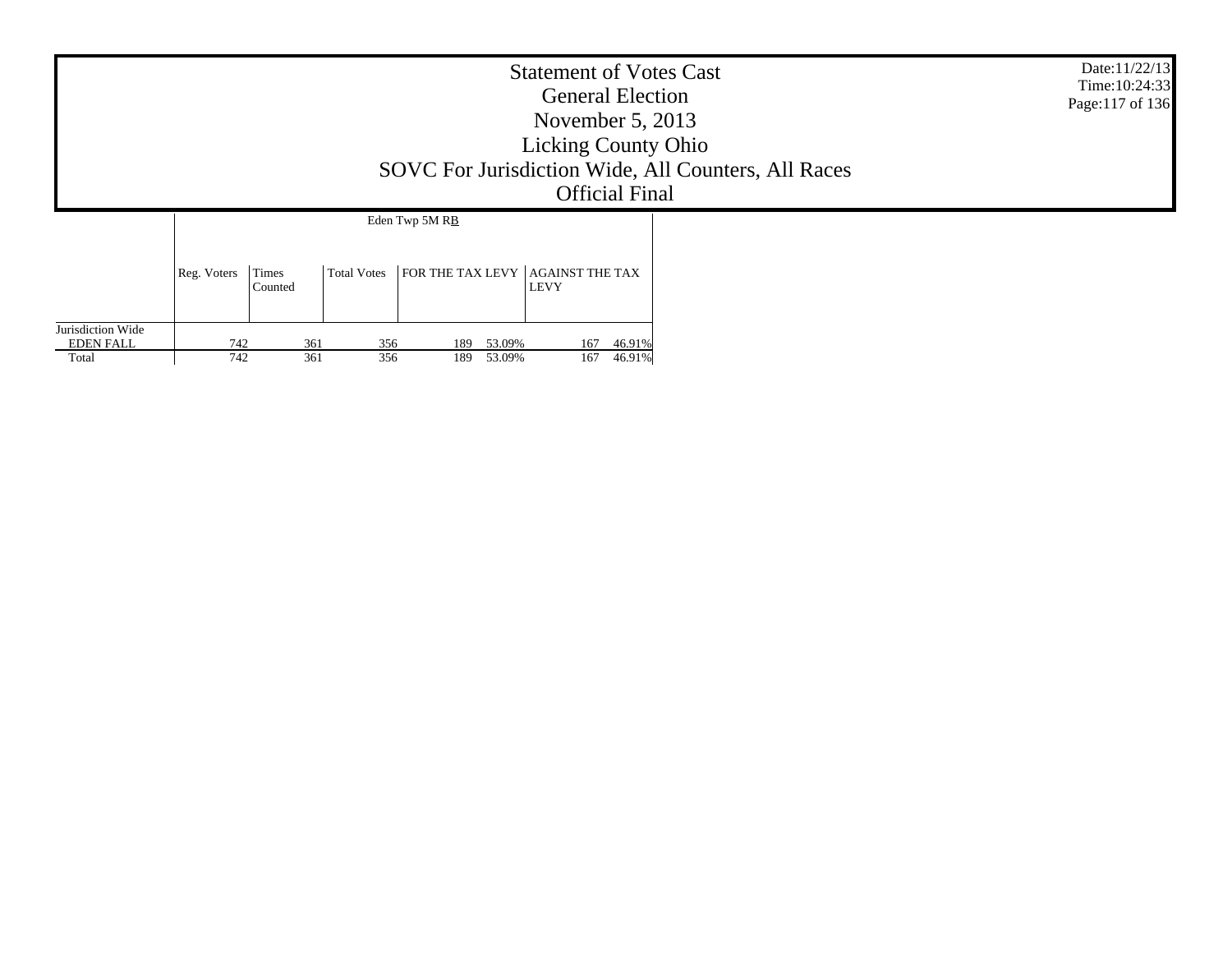| <b>Statement of Votes Cast</b><br><b>General Election</b><br>November $5, 2013$<br><b>Licking County Ohio</b><br>SOVC For Jurisdiction Wide, All Counters, All Races<br><b>Official Final</b> | Date:11/22/13<br>Time: 10:24:33<br>Page:118 of 136 |
|-----------------------------------------------------------------------------------------------------------------------------------------------------------------------------------------------|----------------------------------------------------|
| Granville Twp Electric Aggregate                                                                                                                                                              |                                                    |

|                   |             |                  | Granville Twp Electric Aggregate |            |        |     |        |  |  |  |
|-------------------|-------------|------------------|----------------------------------|------------|--------|-----|--------|--|--|--|
|                   | Reg. Voters | Times<br>Counted | <b>Total Votes</b>               | <b>YES</b> |        | NO. |        |  |  |  |
| Jurisdiction Wide |             |                  |                                  |            |        |     |        |  |  |  |
| <b>GTA</b>        | 979         | 443              | 416                              | 263        | 63.22% | 153 | 36.78% |  |  |  |
| <b>GTB</b>        | 934         | 422              | 393                              | 269        | 68.45% | 124 | 31.55% |  |  |  |
| <b>GTC</b>        | 1363        | 668              | 619                              | 414        | 66.88% | 205 | 33.12% |  |  |  |
| GVA               | 54          | 20               | 18                               | 6          | 33.33% | 12  | 66.67% |  |  |  |
| Total             | 3330        | 1553             | 1446                             | 952        | 65.84% | 494 | 34.16% |  |  |  |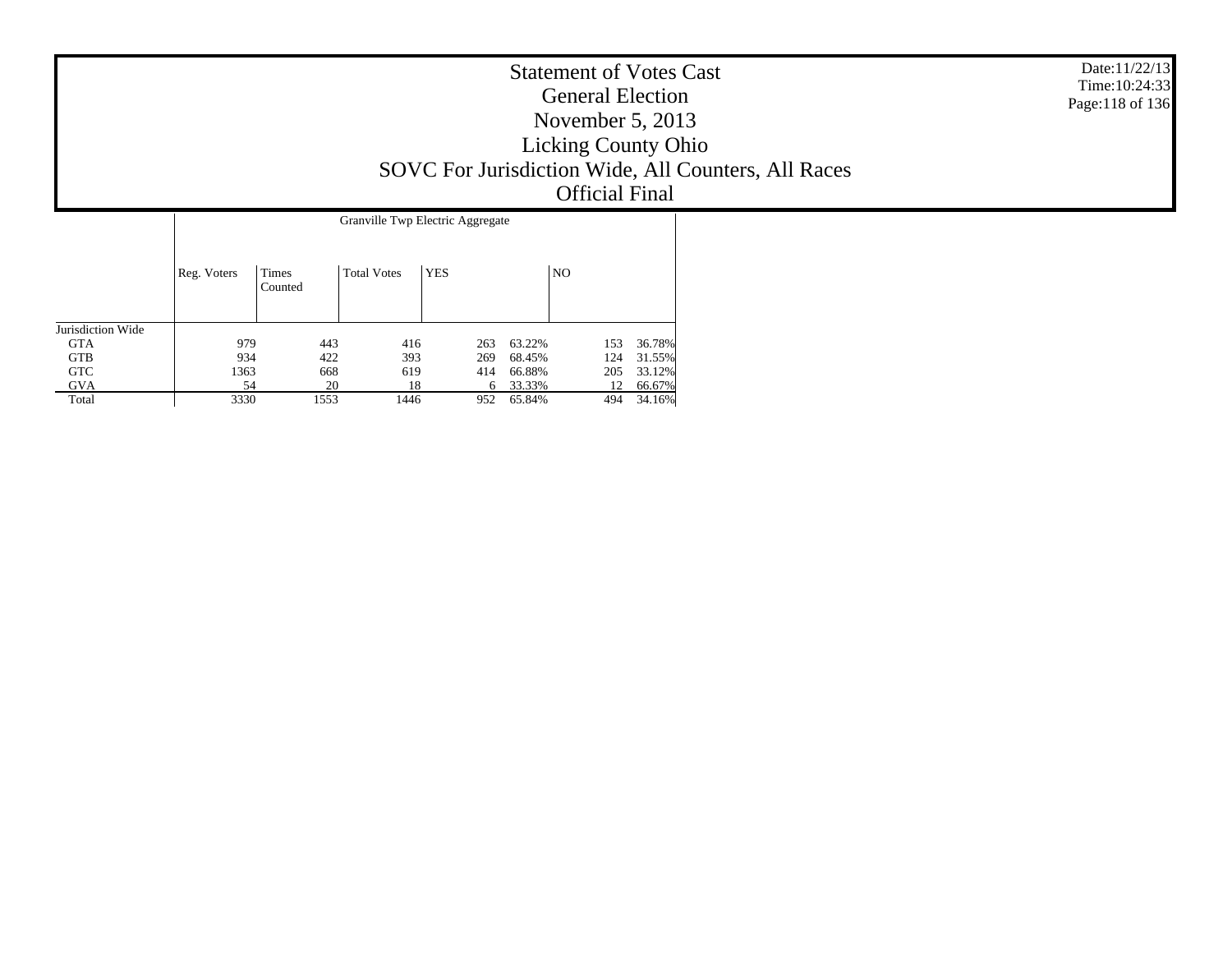|                                     |             |                  |                    |                     | <b>Statement of Votes Cast</b><br><b>General Election</b><br>November $5, 2013$<br><b>Licking County Ohio</b><br><b>Official Final</b> | SOVC For Jurisdiction Wide, All Counters, All Races | Date:11/22/13<br>Time: 10:24:33<br>Page:119 of 136 |
|-------------------------------------|-------------|------------------|--------------------|---------------------|----------------------------------------------------------------------------------------------------------------------------------------|-----------------------------------------------------|----------------------------------------------------|
|                                     |             |                  |                    | Hanover Twp 1M Fire |                                                                                                                                        |                                                     |                                                    |
|                                     | Reg. Voters | Times<br>Counted | <b>Total Votes</b> |                     | FOR THE TAX LEVY AGAINST THE TAX<br><b>LEVY</b>                                                                                        |                                                     |                                                    |
| Jurisdiction Wide<br><b>HAN TWP</b> | 1159        | 386              | 378                | 74.87%<br>283       | 25.13%<br>95                                                                                                                           |                                                     |                                                    |

62 29.52%

157 26.70%

HAN V Total

699

1858

213 210 148 70.48%

599 588 431 73.30%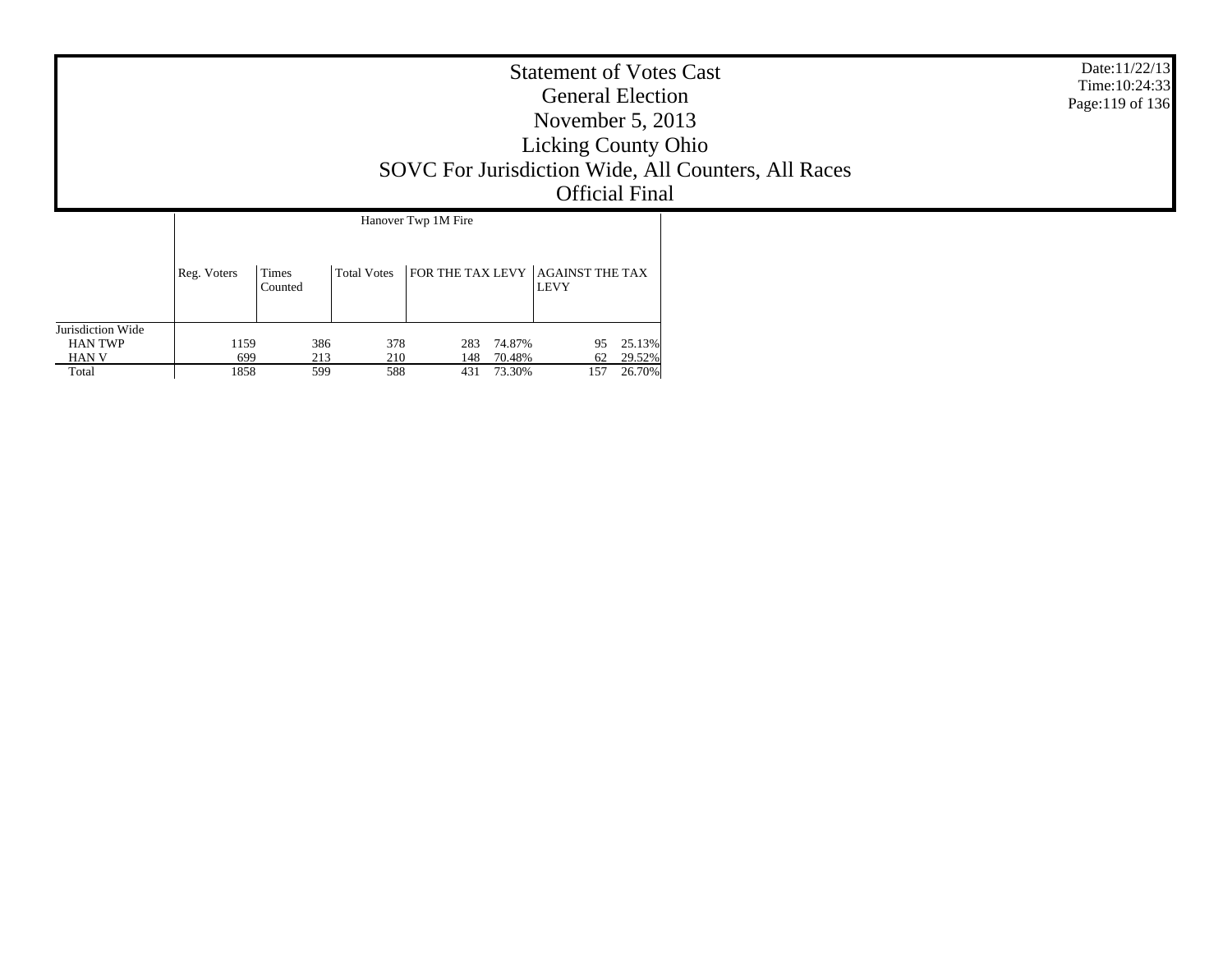|                                    |              | <b>Statement of Votes Cast</b><br><b>General Election</b><br>November $5, 2013$<br><b>Licking County Ohio</b><br>SOVC For Jurisdiction Wide, All Counters, All Races<br><b>Official Final</b> | Date:11/22/13<br>Time: 10:24:33<br>Page: 120 of 136 |                        |                  |    |                     |  |  |
|------------------------------------|--------------|-----------------------------------------------------------------------------------------------------------------------------------------------------------------------------------------------|-----------------------------------------------------|------------------------|------------------|----|---------------------|--|--|
|                                    |              |                                                                                                                                                                                               |                                                     | Local Opt HRE The Barn |                  |    |                     |  |  |
|                                    | Reg. Voters  | Times<br>Counted                                                                                                                                                                              | Total Votes                                         | <b>YES</b>             | <b>NO</b>        |    |                     |  |  |
| Jurisdiction Wide<br>HR E<br>Total | 1082<br>1082 | 476<br>476                                                                                                                                                                                    | 469<br>469                                          | 399<br>399             | 85.07%<br>85.07% | 70 | 70 14.93%<br>14.93% |  |  |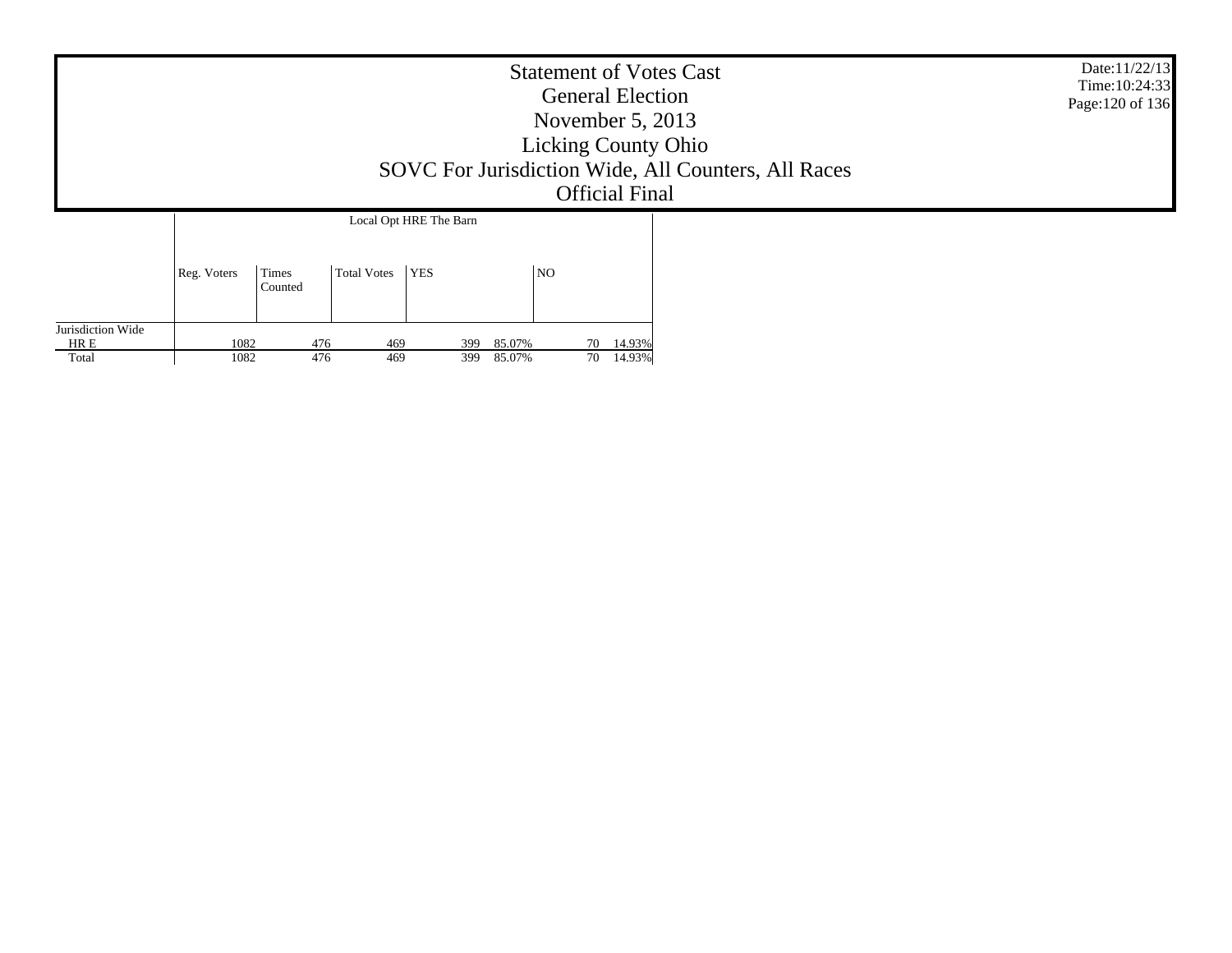|                   |              |                         |                               |            |                  |          | <b>General Election</b><br>November $5, 2013$<br><b>Official Final</b> | <b>Statement of Votes Cast</b><br><b>Licking County Ohio</b><br>SOVC For Jurisdiction Wide, All Counters, All Races | Date:11/22/13<br>Time:10:24:33<br>Page: 121 of 136 |
|-------------------|--------------|-------------------------|-------------------------------|------------|------------------|----------|------------------------------------------------------------------------|---------------------------------------------------------------------------------------------------------------------|----------------------------------------------------|
|                   |              |                         | Local Opt HRE The Barn Sunday |            |                  |          |                                                                        |                                                                                                                     |                                                    |
|                   | Reg. Voters  | <b>Times</b><br>Counted | <b>Total Votes</b>            | <b>YES</b> | N <sub>O</sub>   |          |                                                                        |                                                                                                                     |                                                    |
| Jurisdiction Wide |              |                         |                               |            |                  |          |                                                                        |                                                                                                                     |                                                    |
| HR E<br>Total     | 1082<br>1082 | 476<br>476              | 468<br>468                    | 369<br>369 | 78.85%<br>78.85% | 99<br>99 | 21.15%<br>21.15%                                                       |                                                                                                                     |                                                    |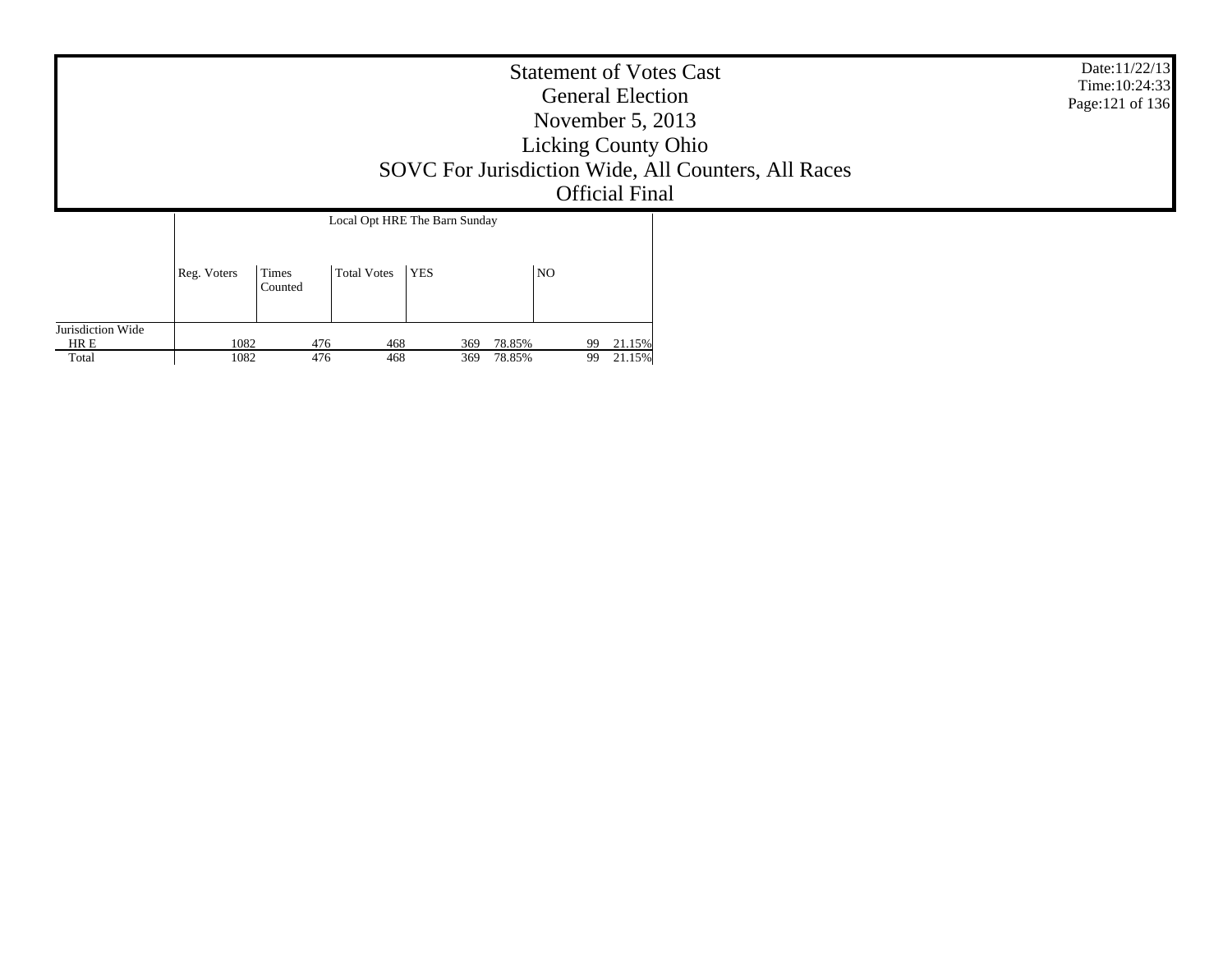|                                          |             |                         |                    |                                               | <b>Statement of Votes Cast</b><br><b>General Election</b><br>November $5, 2013$<br><b>Licking County Ohio</b><br>SOVC For Jurisdiction Wide, All Counters, All Races<br><b>Official Final</b> | Date:11/22/13<br>Time: 10:24:33<br>Page: 122 of 136 |  |  |
|------------------------------------------|-------------|-------------------------|--------------------|-----------------------------------------------|-----------------------------------------------------------------------------------------------------------------------------------------------------------------------------------------------|-----------------------------------------------------|--|--|
|                                          | Reg. Voters | <b>Times</b><br>Counted | <b>Total Votes</b> | Hartford Twp 3M RB<br><b>FOR THE TAX LEVY</b> | <b>AGAINST THE TAX</b>                                                                                                                                                                        |                                                     |  |  |
| Jurisdiction Wide<br><b>HFT</b><br>Total | 665<br>665  | 228<br>228              | 224<br>224         | 53.57%<br>120<br>120<br>53.57%                | 104<br>104                                                                                                                                                                                    | 46.43%<br>46.43%                                    |  |  |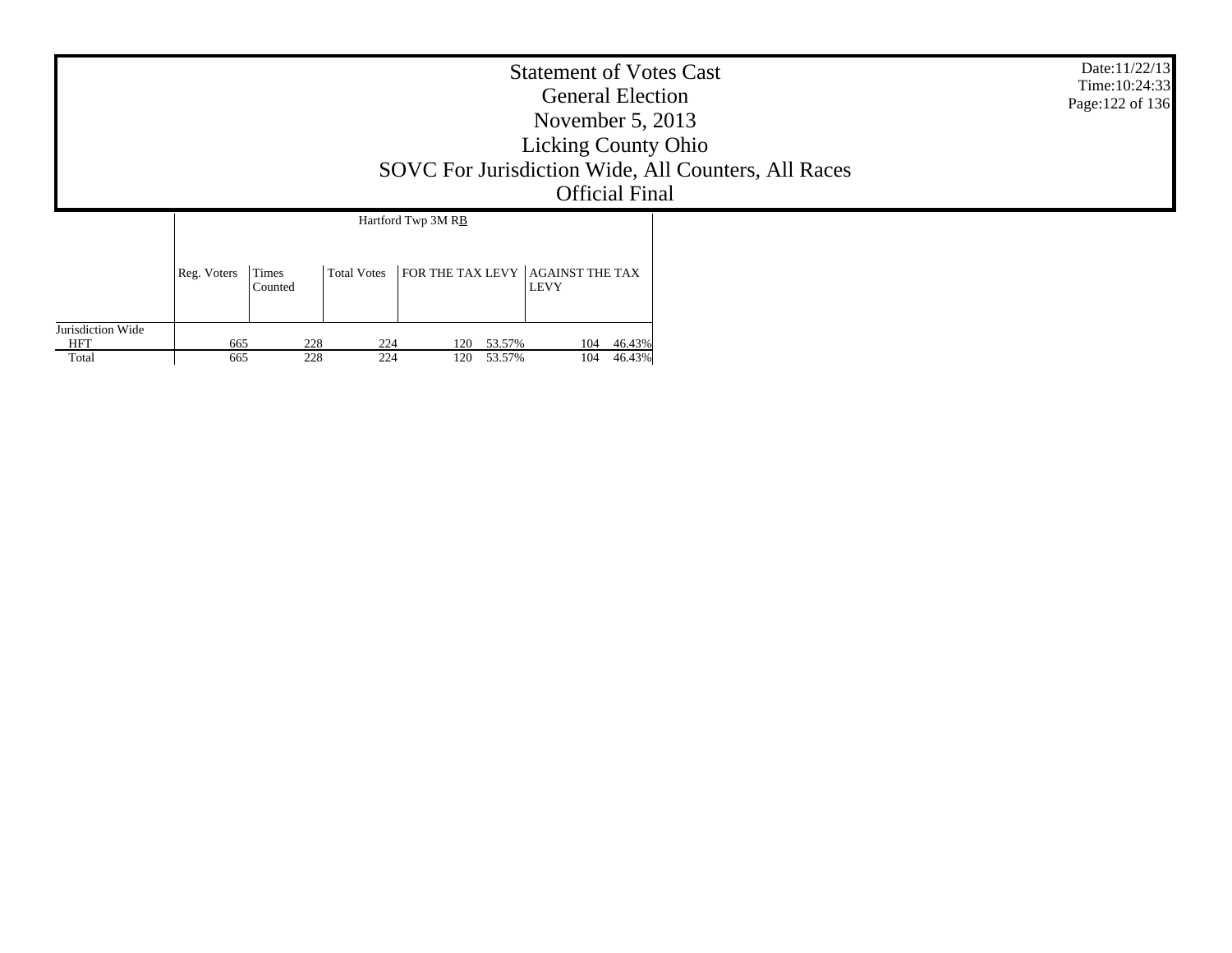|                                   |             |                       |                    |                                                 | <b>Statement of Votes Cast</b><br><b>General Election</b><br>November $5, 2013$<br><b>Licking County Ohio</b><br><b>Official Final</b> | SOVC For Jurisdiction Wide, All Counters, All Races | Date:11/22/13<br>Time: 10:24:33<br>Page: 123 of 136 |
|-----------------------------------|-------------|-----------------------|--------------------|-------------------------------------------------|----------------------------------------------------------------------------------------------------------------------------------------|-----------------------------------------------------|-----------------------------------------------------|
|                                   | Reg. Voters | Times                 | <b>Total Votes</b> | Hopewell Twp 1M Fire<br><b>FOR THE TAX LEVY</b> | <b>AGAINST THE TAX</b><br><b>LEVY</b>                                                                                                  |                                                     |                                                     |
| Jurisdiction Wide<br>HWG<br>Total | 883<br>883  | Counted<br>275<br>275 | 274<br>274         | 70.07%<br>192<br>192<br>70.07%                  |                                                                                                                                        |                                                     |                                                     |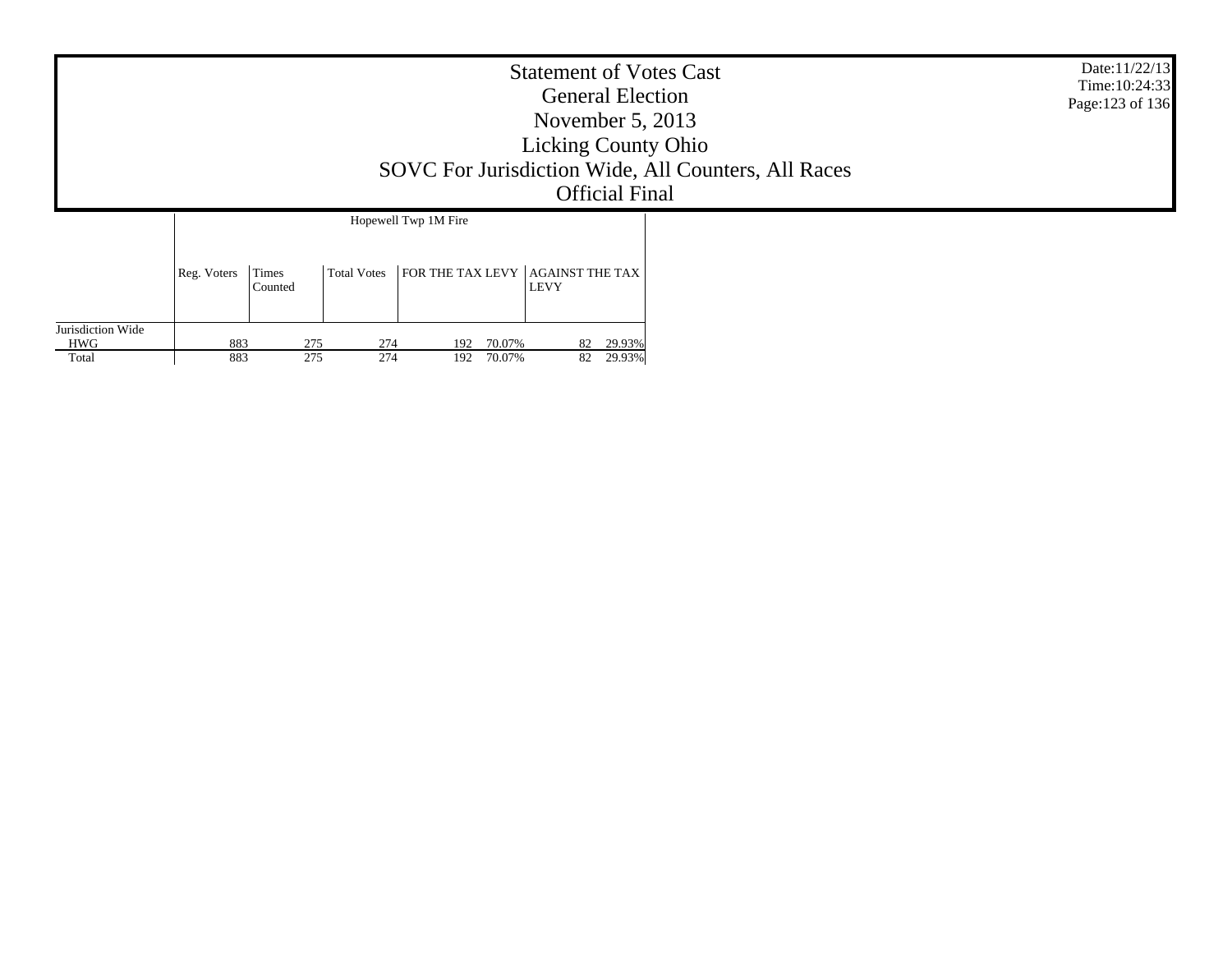|                                          |                    |                   |                   |                       |                            | <b>Statement of Votes Cast</b><br><b>General Election</b><br>November $5, 2013$<br><b>Licking County Ohio</b><br><b>Official Final</b> | SOVC For Jurisdiction Wide, All Counters, All Races | Date:11/22/13<br>Time: 10:24:33<br>Page: 124 of 136 |
|------------------------------------------|--------------------|-------------------|-------------------|-----------------------|----------------------------|----------------------------------------------------------------------------------------------------------------------------------------|-----------------------------------------------------|-----------------------------------------------------|
|                                          | Reg. Voters        | Times<br>Counted  | Total Votes       | Liberty Twp 2.9M Fire |                            | $ $ FOR THE TAX LEVY $ $ AGAINST THE TAX<br><b>LEVY</b>                                                                                |                                                     |                                                     |
| Jurisdiction Wide<br>LBA<br>LBB<br>Total | 810<br>928<br>1738 | 178<br>205<br>383 | 178<br>201<br>379 | 124<br>130<br>254     | 69.66%<br>64.68%<br>67.02% | 30.34%<br>54<br>35.32%<br>71<br>32.98%<br>125                                                                                          |                                                     |                                                     |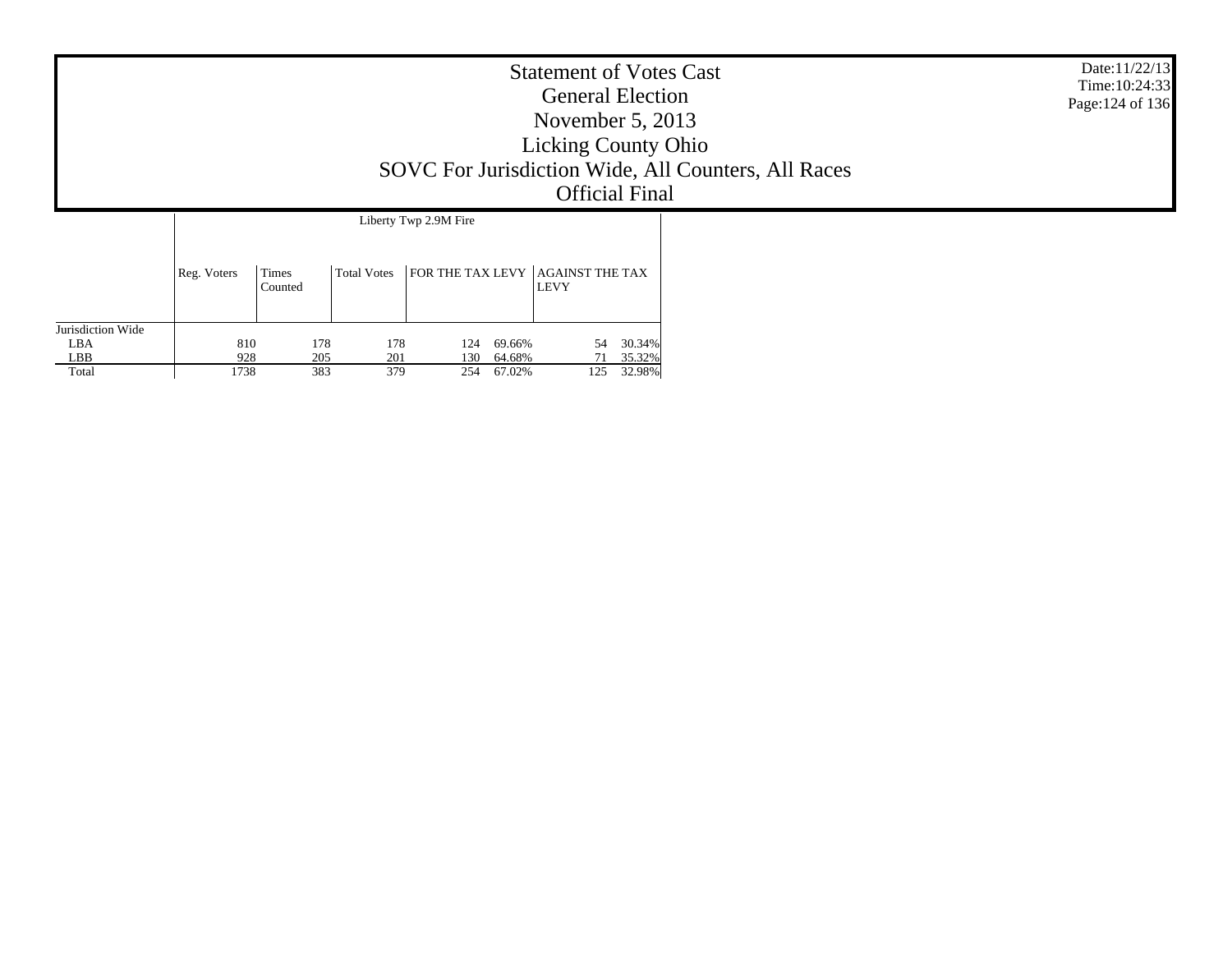|                                      |              |                  |                    |                                  | <b>Statement of Votes Cast</b><br><b>General Election</b><br>November $5, 2013$<br><b>Licking County Ohio</b><br>SOVC For Jurisdiction Wide, All Counters, All Races<br><b>Official Final</b> | Date:11/22/13<br>Time: 10:24:33<br>Page: 125 of 136 |  |
|--------------------------------------|--------------|------------------|--------------------|----------------------------------|-----------------------------------------------------------------------------------------------------------------------------------------------------------------------------------------------|-----------------------------------------------------|--|
|                                      |              |                  |                    | Newark Twp 1M RB                 |                                                                                                                                                                                               |                                                     |  |
|                                      | Reg. Voters  | Times<br>Counted | <b>Total Votes</b> | FOR THE TAX LEVY AGAINST THE TAX | <b>LEVY</b>                                                                                                                                                                                   |                                                     |  |
| Jurisdiction Wide<br>NK TWP<br>Total | 1502<br>1502 | 507<br>507       | 505<br>505         | 71.68%<br>362<br>362<br>71.68%   | 28.32%<br>143<br>28.32%<br>143                                                                                                                                                                |                                                     |  |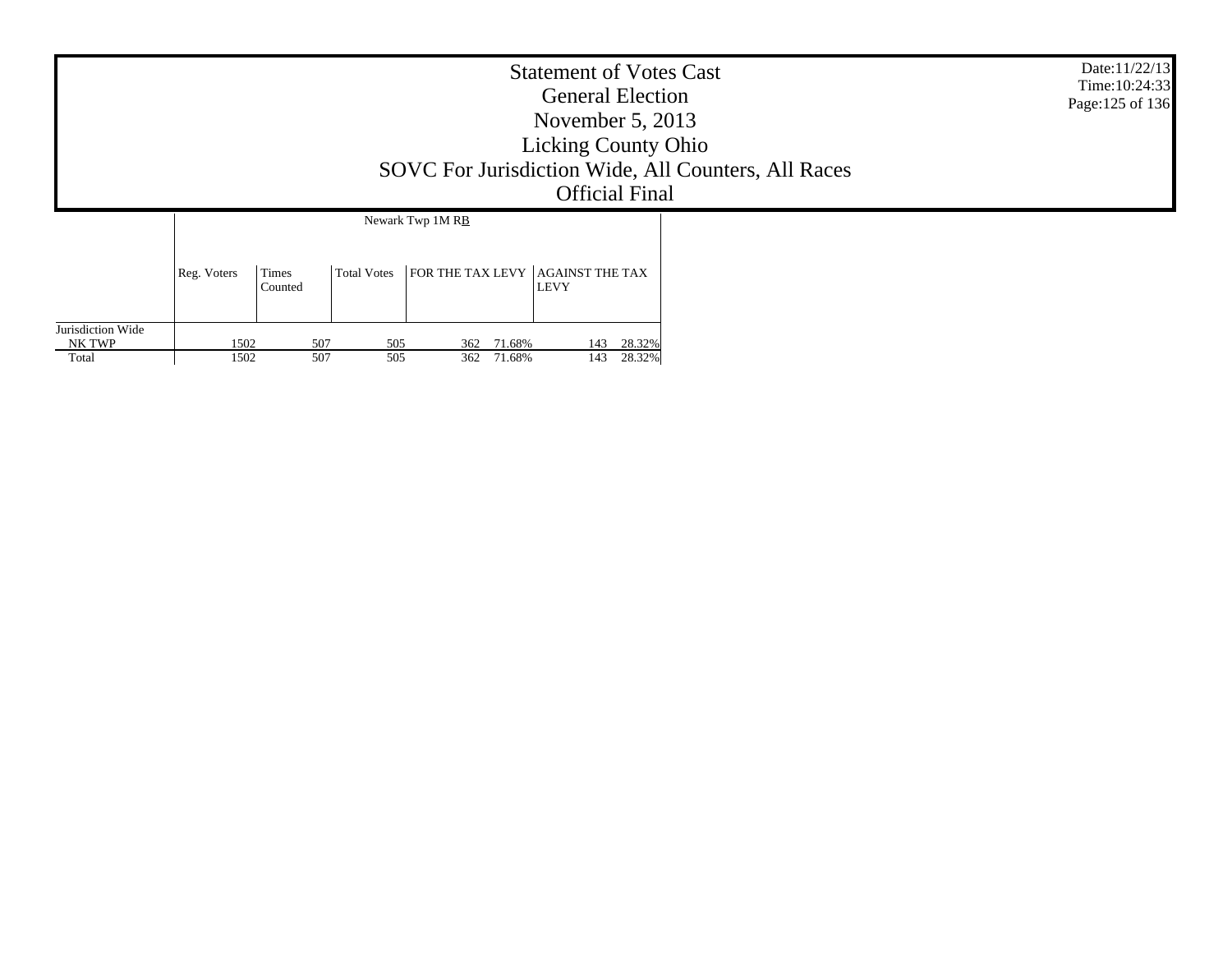|                                  |             |                  |                    |                         |        | <b>Statement of Votes Cast</b><br><b>General Election</b><br>November $5, 2013$<br><b>Licking County Ohio</b><br><b>Official Final</b> |        | SOVC For Jurisdiction Wide, All Counters, All Races | Date:11/22/13<br>Time: 10:24:33<br>Page: 126 of 136 |
|----------------------------------|-------------|------------------|--------------------|-------------------------|--------|----------------------------------------------------------------------------------------------------------------------------------------|--------|-----------------------------------------------------|-----------------------------------------------------|
|                                  |             |                  |                    | St Albans Twp 1.5M Fire |        |                                                                                                                                        |        |                                                     |                                                     |
|                                  | Reg. Voters | Times<br>Counted | <b>Total Votes</b> |                         |        | FOR THE TAX LEVY AGAINST THE TAX<br><b>LEVY</b>                                                                                        |        |                                                     |                                                     |
| Jurisdiction Wide<br><b>STAA</b> | 798         | 238              | 238                | 142                     | 59.66% | 96                                                                                                                                     | 40.34% |                                                     |                                                     |
| <b>STAB ALEX</b>                 | 997         | 308              | 307                | 182                     | 59.28% | 125                                                                                                                                    | 40.72% |                                                     |                                                     |
| Total                            | 1795        | 546              | 545                | 324                     | 59.45% | 221                                                                                                                                    | 40.55% |                                                     |                                                     |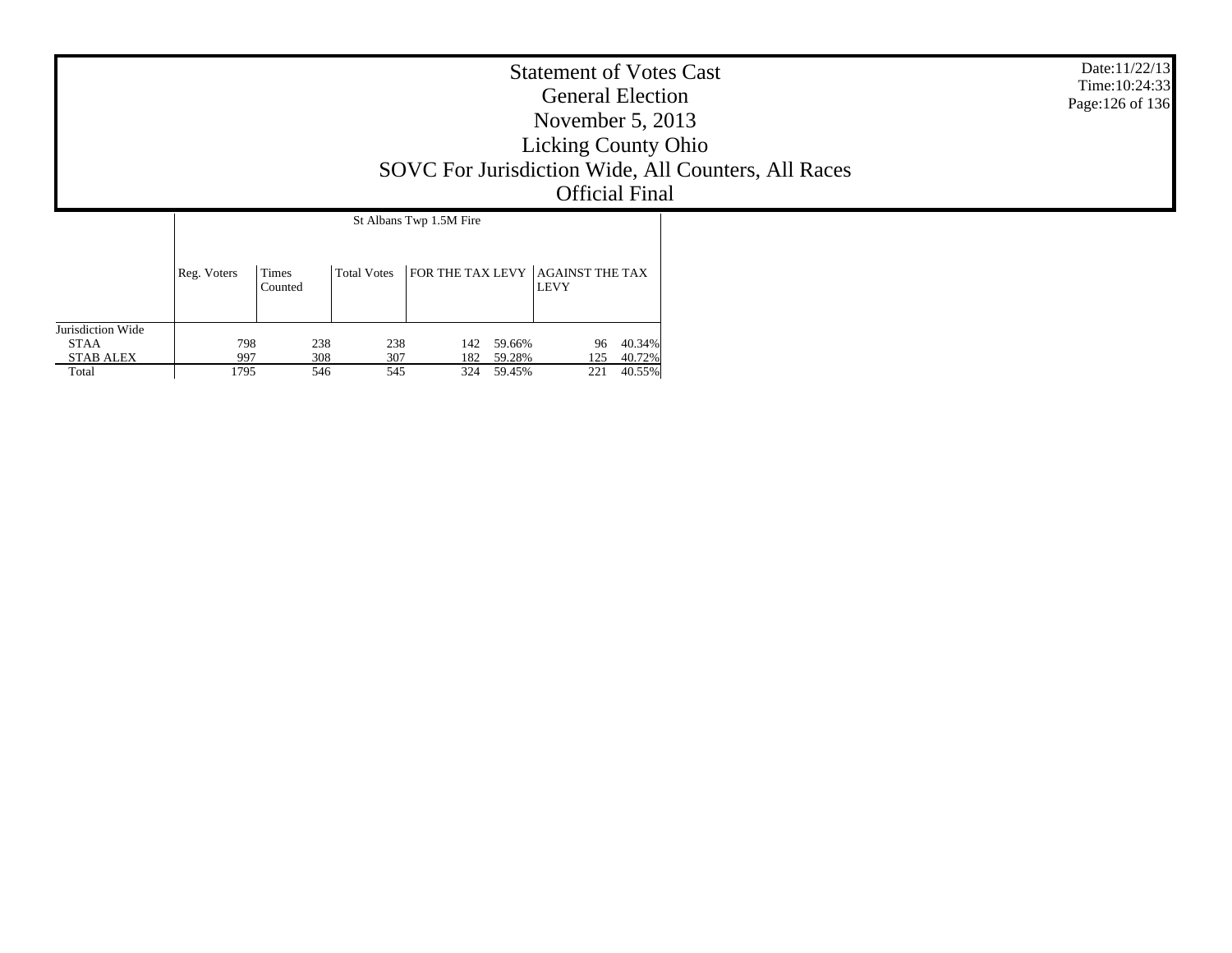|                                                                                               |                                          |                                |                                |                                                                                                        | <b>Statement of Votes Cast</b><br><b>General Election</b><br>November $5, 2013$<br><b>Licking County Ohio</b><br>SOVC For Jurisdiction Wide, All Counters, All Races | Date: 11/22/13<br>Time: 10:24:33<br>Page: 127 of 136 |  |
|-----------------------------------------------------------------------------------------------|------------------------------------------|--------------------------------|--------------------------------|--------------------------------------------------------------------------------------------------------|----------------------------------------------------------------------------------------------------------------------------------------------------------------------|------------------------------------------------------|--|
|                                                                                               |                                          |                                |                                | Union Twp 1.5M Fire                                                                                    |                                                                                                                                                                      |                                                      |  |
|                                                                                               | Reg. Voters                              | Times<br>Counted               | <b>Total Votes</b>             | FOR THE TAX LEVY AGAINST THE TAX                                                                       | <b>LEVY</b>                                                                                                                                                          |                                                      |  |
| Jurisdiction Wide<br>H2B<br><b>GVA</b><br><b>UTA</b><br><b>UTB</b><br><b>HEB VLG</b><br>Total | 18<br>12<br>1372<br>1385<br>1459<br>4246 | 3<br>492<br>488<br>323<br>1307 | 3<br>488<br>483<br>315<br>1290 | 100.00%<br>0.00%<br>$\overline{0}$<br>57.17%<br>279<br>55.28%<br>267<br>48.25%<br>152<br>54.19%<br>699 | $\theta$<br>0.00%<br>3<br>100.00%<br>42.83%<br>209<br>216<br>44.72%<br>163<br>51.75%<br>45.81%<br>591                                                                |                                                      |  |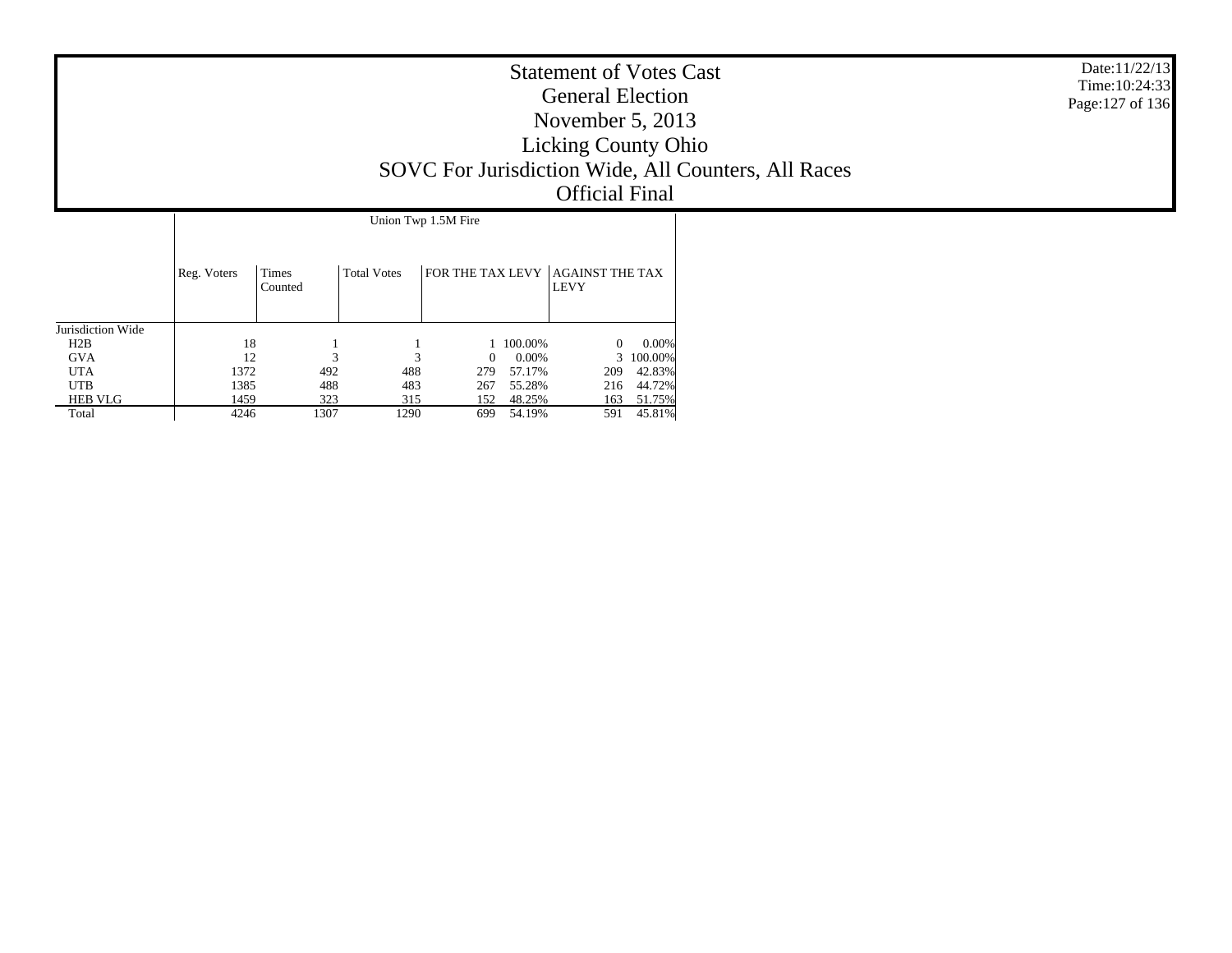## Statement of Votes Cast General Election November 5, 2013 Licking County Ohio SOVC For Jurisdiction Wide, All Counters, All Races Official Final

|                   |             | Gravnille EVSD 5.5M Curr Exp |                    |                  |         |                                       |        |  |  |  |  |  |
|-------------------|-------------|------------------------------|--------------------|------------------|---------|---------------------------------------|--------|--|--|--|--|--|
|                   | Reg. Voters | Times<br>Counted             | <b>Total Votes</b> | FOR THE TAX LEVY |         | <b>AGAINST THE TAX</b><br><b>LEVY</b> |        |  |  |  |  |  |
| Jurisdiction Wide |             |                              |                    |                  |         |                                       |        |  |  |  |  |  |
| N3B               | 724         | 240                          | 240                | 170              | 70.83%  | 70                                    | 29.17% |  |  |  |  |  |
| N5A               | 116         | 43                           | 43                 | 25               | 58.14%  | 18                                    | 41.86% |  |  |  |  |  |
| H <sub>2</sub> A  | 10          | 4                            | 4                  | $\overline{c}$   | 50.00%  | 2                                     | 50.00% |  |  |  |  |  |
| <b>GTA</b>        | 979         | 443                          | 440                | 200              | 45.45%  | 240                                   | 54.55% |  |  |  |  |  |
| <b>GTB</b>        | 934         | 422                          | 421                | 230              | 54.63%  | 191                                   | 45.37% |  |  |  |  |  |
| <b>GTC</b>        | 1346        | 662                          | 660                | 281              | 42.58%  | 379                                   | 57.42% |  |  |  |  |  |
| <b>GVA</b>        | 1284        | 568                          | 564                | 303              | 53.72%  | 261                                   | 46.28% |  |  |  |  |  |
| <b>GVB</b>        | 1213        | 538                          | 536                | 256              | 47.76%  | 280                                   | 52.24% |  |  |  |  |  |
| <b>GVC</b>        | 2019        | 181                          | 179                | 116              | 64.80%  | 63                                    | 35.20% |  |  |  |  |  |
| МK                | 46          | 7                            | 7                  | 2                | 28.57%  | 5                                     | 71.43% |  |  |  |  |  |
| NK TWP            | 61          | 21                           | 21                 | 6                | 28.57%  | 15                                    | 71.43% |  |  |  |  |  |
| <b>NNTA</b>       | 11          |                              | 1                  |                  | 100.00% | $\theta$                              | 0.00%  |  |  |  |  |  |
| <b>STAB ALEX</b>  | 3           | $\overline{c}$               | $\overline{0}$     | $\Omega$         |         | $\theta$                              |        |  |  |  |  |  |
| <b>UTA</b>        | 928         | 330                          | 329                | 171              | 51.98%  | 158                                   | 48.02% |  |  |  |  |  |
| <b>UTB</b>        | 269         | 95                           | 95                 | 34               | 35.79%  | 61                                    | 64.21% |  |  |  |  |  |
| Total             | 9943        | 3557                         | 3540               | 1797             | 50.76%  | 1743                                  | 49.24% |  |  |  |  |  |

Date:11/22/13 Time:10:24:33Page:128 of 136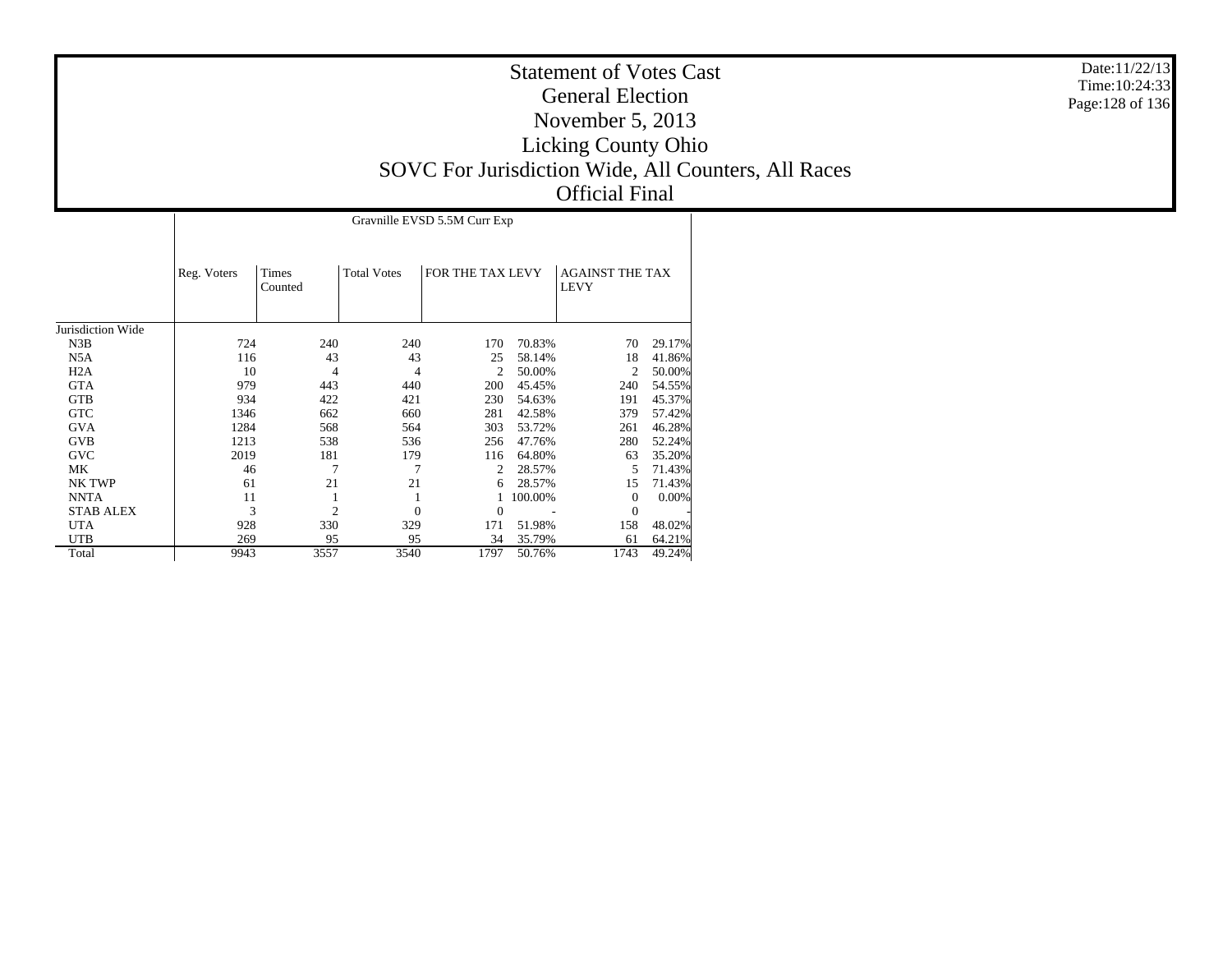| <b>Statement of Votes Cast</b><br><b>General Election</b><br>November $5, 2013$<br><b>Licking County Ohio</b><br>SOVC For Jurisdiction Wide, All Counters, All Races<br><b>Official Final</b> | Date: 11/22/13<br>Time: 10:24:33<br>Page:129 of 136 |
|-----------------------------------------------------------------------------------------------------------------------------------------------------------------------------------------------|-----------------------------------------------------|
| Heath CSD 7.9 M Avoid Deficit                                                                                                                                                                 |                                                     |

|                   | Heath CSD 7.9 M Avoid Deficit |                  |                    |                  |        |                                       |        |  |  |  |  |
|-------------------|-------------------------------|------------------|--------------------|------------------|--------|---------------------------------------|--------|--|--|--|--|
|                   | Reg. Voters                   | Times<br>Counted | <b>Total Votes</b> | FOR THE TAX LEVY |        | <b>AGAINST THE TAX</b><br><b>LEVY</b> |        |  |  |  |  |
| Jurisdiction Wide |                               |                  |                    |                  |        |                                       |        |  |  |  |  |
| H1A               | 1246                          | 444              | 444                | 255              | 57.43% | 189                                   | 42.57% |  |  |  |  |
| H1B               | 987                           | 253              | 253                | 155              | 61.26% | 98                                    | 38.74% |  |  |  |  |
| H2A               | 1027                          | 437              | 429                | 243              | 56.64% | 186                                   | 43.36% |  |  |  |  |
| H2B               | 992                           | 257              | 256                | 137              | 53.52% | 119                                   | 46.48% |  |  |  |  |
| H <sub>3</sub> A  | 1015                          | 416              | 416                | 265              | 63.70% | 151                                   | 36.30% |  |  |  |  |
| H3B               | 1168                          | 388              | 388                | 222              | 57.22% | 166                                   | 42.78% |  |  |  |  |
| LKA               |                               | $\theta$         | $\theta$           | $\Omega$         |        | $\Omega$                              |        |  |  |  |  |
| LKC               | 161                           | 44               | 44                 | 17               | 38.64% | 27                                    | 61.36% |  |  |  |  |
| Total             | 6597                          | 2239             | 2230               | 1294             | 58.03% | 936                                   | 41.97% |  |  |  |  |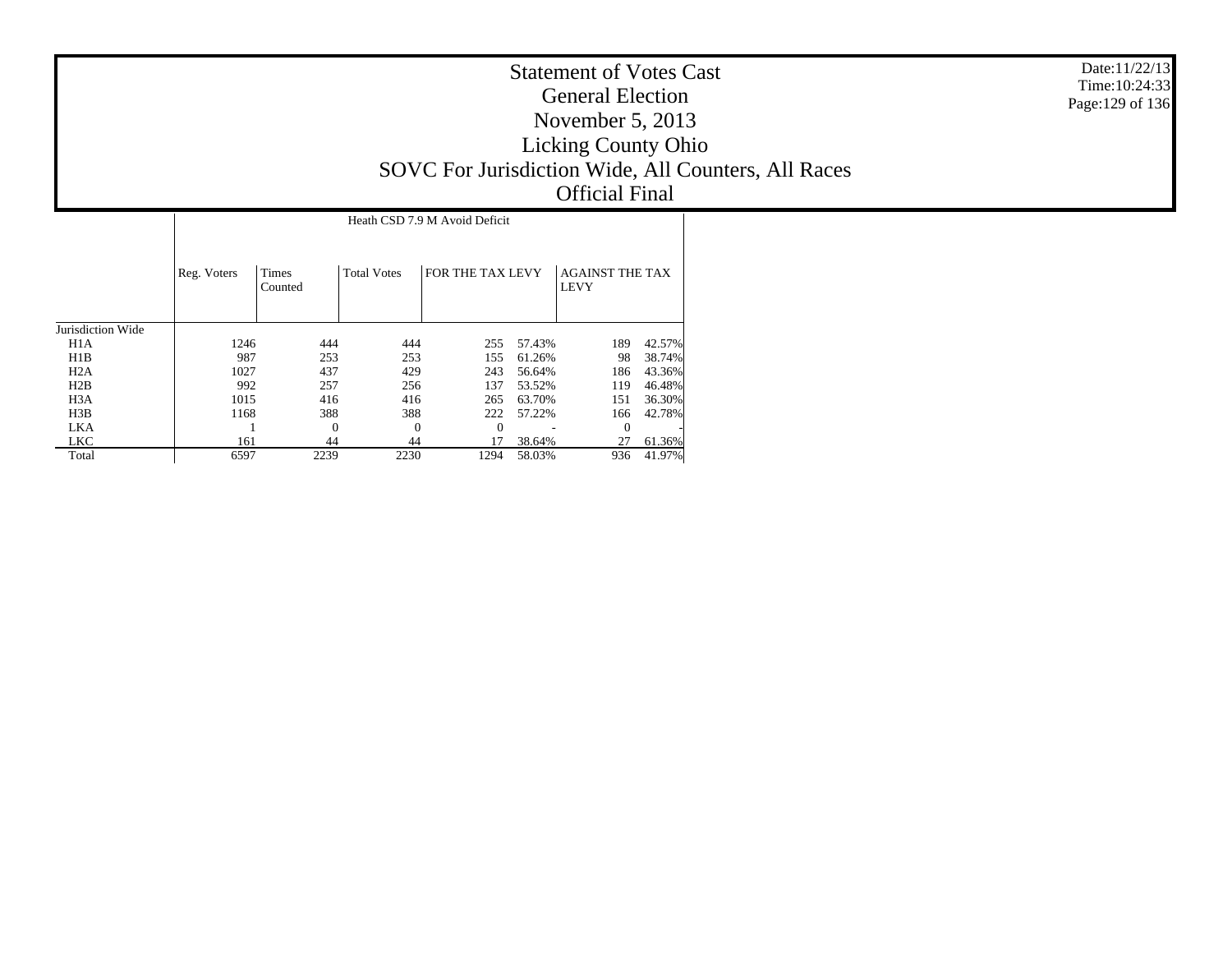## Statement of Votes CastGeneral ElectionNovember 5, 2013 Licking County Ohio SOVC For Jurisdiction Wide, All Counters, All Races Official Final

Jurisdiction Wide N1A N1B N2A N2B N2C N3A N3B N3C N4A N4B N4C N4D N5A N5B N5C N5D N5E N6A N6B N6C N6D N6E N7A N7B N7C GTC MADA NK TWP NNTA NNTB STLOU Total Reg. Voters | Times CountedTotal Votes FOR THE TAX LEVY AGAINST THE TAX LEVYNewark CSD 7.44 M Emer Require 1757 261 255 110 43.14% 145 56.86% 1567 270 267 133 49.81% 134 50.19% 1088 178 177 79 44.63% 98 55.37% 1708 269 262 114 43.51% 148 56.49% 844 130 130 75 57.69% 55 42.31% 1576 486 484 315 65.08% 169 34.92% 683 159 159 104 65.41% 55 34.59% 1035 241 241 142 58.92% 99 41.08% 1416 412 409 226 55.26% 183 44.74% 1339 431 424 248 58.49% 176 41.51% 887 346 346 213 61.56% 133 38.44% 906 289 285 168 58.95% 117 41.05% 893 395 393 294 74.81% 99 25.19% 1283 484 481 353 73.39% 128 26.61% 914 337 336 212 63.10% 124 36.90% 906 252 251 154 61.35% 97 38.65% 693 208 206 131 63.59% 75 36.41% 1044 327 324 195 60.19% 129 39.81% 1135 305 300 164 54.67% 136 45.33% 827 262 257 157 61.09% 100 38.91% 836 138 138 76 55.07% 62 44.93% 876 281 280 191 68.21% 89 31.79% 1103 182 179 99 55.31% 80 44.69% 1702 328 326 159 48.77% 167 51.23% 839 168 168 106 63.10% $62$  36.90%<br>2 33.330 17 6 6 4 66.67% 2 33.33% 98 14 14 5 35.71% 9 64.29% 1441 486 483 259 53.62% 224 46.38% 155 54 54 27 50.00% 27 50.00% 6 1 1 0 0.00% 1 100.00% 29574 7700 7636 4513 59.10%3123 40.90%

Date:11/22/13Time:10:24:33Page:130 of 136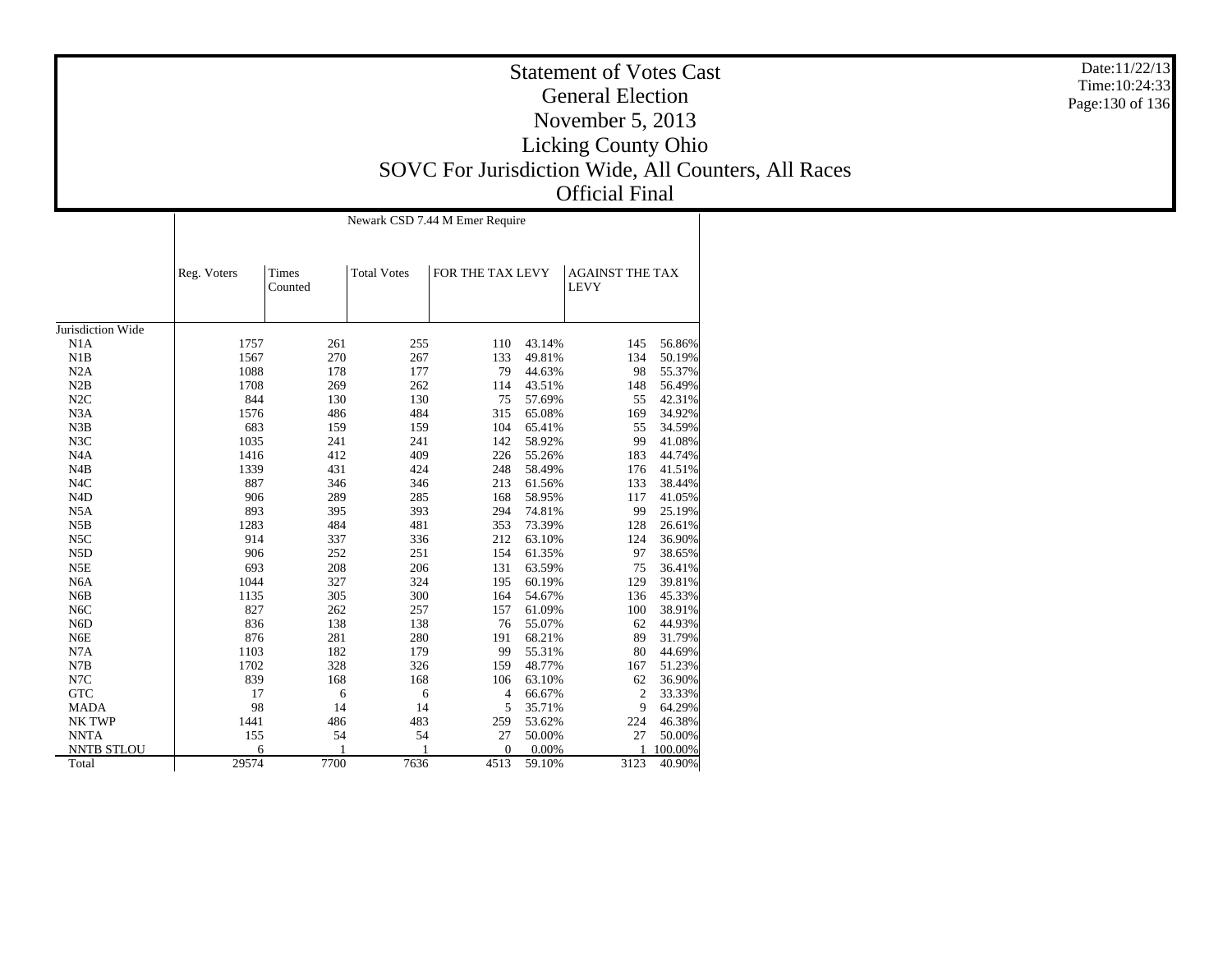| <b>Statement of Votes Cast</b><br><b>General Election</b><br>November 5, $2013$<br><b>Licking County Ohio</b><br>SOVC For Jurisdiction Wide, All Counters, All Races<br><b>Official Final</b> | Date:11/22/13<br>Time: 10:24:33<br>Page:131 of 136 |
|-----------------------------------------------------------------------------------------------------------------------------------------------------------------------------------------------|----------------------------------------------------|
| North Fork LSD 1% Income Tax                                                                                                                                                                  |                                                    |

|                   | Reg. Voters | Times<br>Counted | <b>Total Votes</b> | FOR THE TAX |        | <b>AGAINST THE TAX</b> |         |
|-------------------|-------------|------------------|--------------------|-------------|--------|------------------------|---------|
| Jurisdiction Wide |             |                  |                    |             |        |                        |         |
| N6E               | 105         | 33               | 33                 | 18          | 54.55% | 15                     | 45.45%  |
| <b>BUR</b>        | $\theta$    | $\Omega$         | $\Omega$           | $\Omega$    |        | $\theta$               |         |
| <b>EDEN FALL</b>  | 635         | 311              | 308                | 142         | 46.10% | 166                    | 53.90%  |
| <b>MARY TWP</b>   | 8           | $\overline{c}$   | $\overline{c}$     | $\Omega$    | 0.00%  | $\mathfrak{D}$         | 100.00% |
| MK                | 1022        | 486              | 483                | 260         | 53.83% | 223                    | 46.17%  |
| <b>NNTA</b>       | 1089        | 535              | 531                | 344         | 64.78% | 187                    | 35.22%  |
| <b>NNTB STLOU</b> | 845         | 423              | 420                | 268         | 63.81% | 152                    | 36.19%  |
| WASH              | 653         | 390              | 388                | 216         | 55.67% | 172                    | 44.33%  |
| <b>UTICA</b>      | 1226        | 563              | 562                | 367         | 65.30% | 195                    | 34.70%  |
| Total             | 5583        | 2743             | 2727               | 1615        | 59.22% | 1112                   | 40.78%  |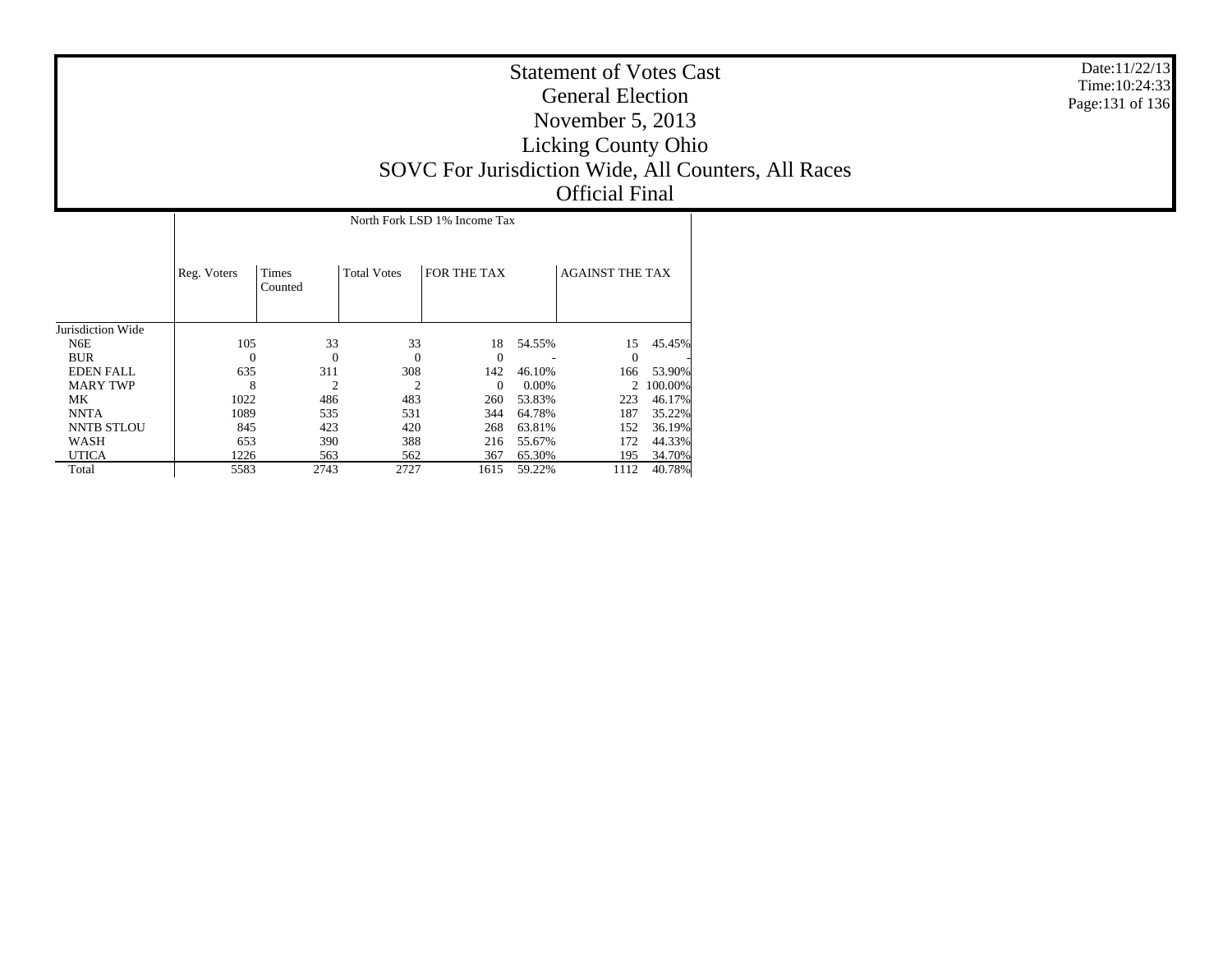## Statement of Votes CastGeneral ElectionNovember 5, 2013 Licking County Ohio SOVC For Jurisdiction Wide, All Counters, All Races Official Final

Jurisdiction Wide ETA ETB ETC ETD HR A HR B KIRK HR C HR D HR E P1B P3A P3B P4A P4B STAB ALEX UTA UTB**Total** Reg. Voters | Times CountedTotal Votes FOR THE BOND ISSUEAGAINST THE BOND ISSSouthwest Licking LSD Bond Issue 1207 382 381 170 44.62% 211 55.38% 1034 352 350 176 50.29% 174 49.71% 1458 495 494 186 37.65% 308 62.35% 1507 511 509 275 54.03% 234 45.97% 1012 357 355 172 48.45% 183 51.55% 1316 531 526 204 38.78% 322 61.22% 889 346 344 150 43.60% 194 56.40% 1354 549 545 210 38.53% 335 61.47% 1050 458 457 209 45.73% 248 54.27% 427 165 163 77 47.24% 86 52.76% 760 226 224 117 52.23% 107 47.77% 1138 476 473 243 51.37% 230 48.63% 992 335 334 162 48.50% 172 51.50% 1270 387 386 209 54.15% 177 45.85% 21 12 12 4 33.33% 8 66.67% 130 53 52 24 46.15% 28 53.85% 73 27 26 10 38.46% 16 61.54% 15638 5662 5631 2598 46.14%3033 53.86%

Date:11/22/13 Time:10:24:34Page:132 of 136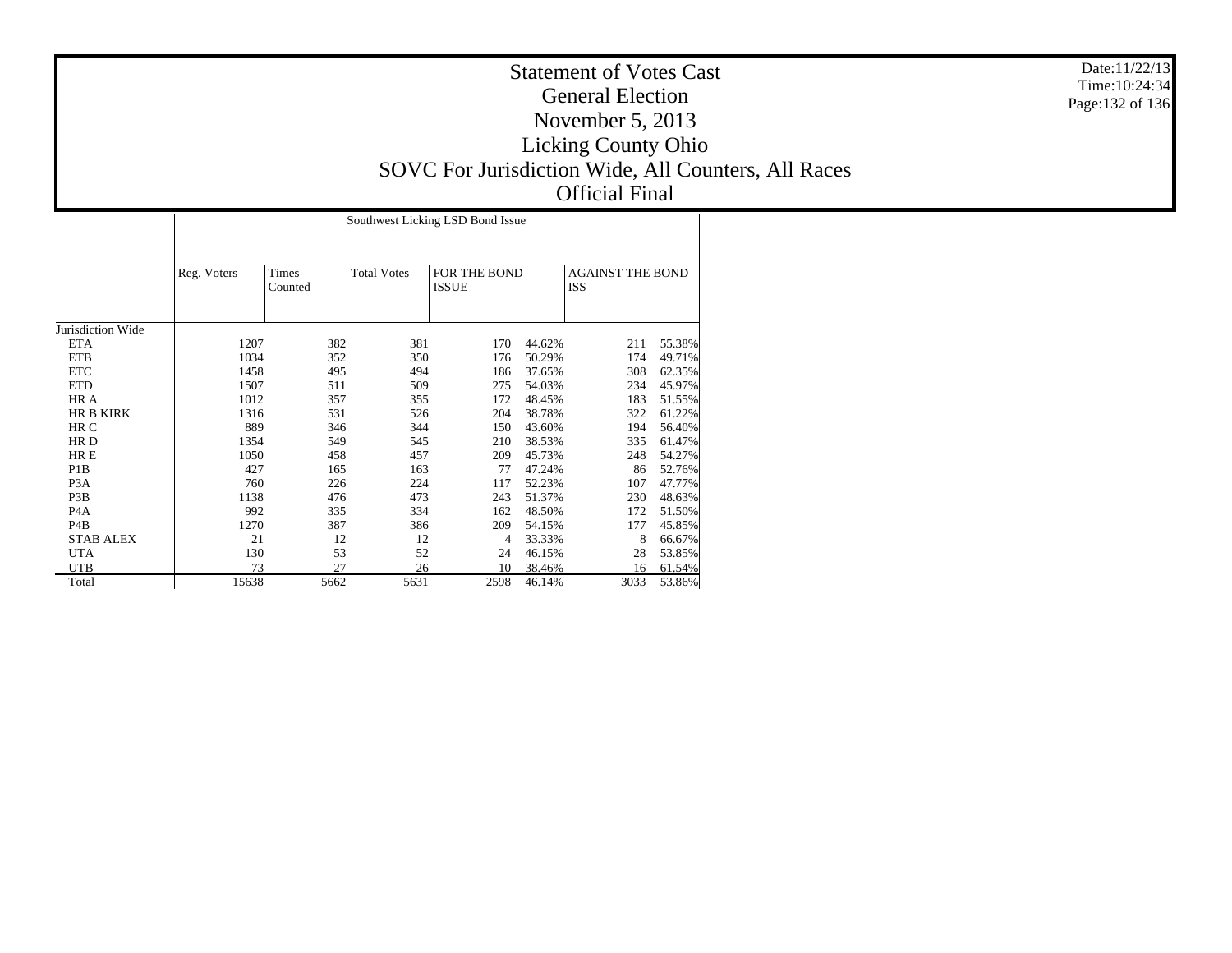| <b>Statement of Votes Cast</b><br><b>General Election</b><br>November $5, 2013$<br><b>Licking County Ohio</b><br>SOVC For Jurisdiction Wide, All Counters, All Races<br><b>Official Final</b> | Date:11/22/13<br>Time: $10:24:34$<br>Page: 133 of 136 |
|-----------------------------------------------------------------------------------------------------------------------------------------------------------------------------------------------|-------------------------------------------------------|
| Reynoldsburg Income Tax Increase                                                                                                                                                              |                                                       |

|                   | Reg. Voters | Times<br>Counted | <b>Total Votes</b> | FOR THE INCOME<br><b>TAX</b> |        | <b>AGAINST THE</b><br><b>INCOME T</b> |        |
|-------------------|-------------|------------------|--------------------|------------------------------|--------|---------------------------------------|--------|
| Jurisdiction Wide |             |                  |                    |                              |        |                                       |        |
| R2A               | 1070        | 218              | 215                | 101                          | 46.98% | 114                                   | 53.02% |
| R <sub>3</sub> A  | 1399        | 351              | 350                | 150                          | 42.86% | 200                                   | 57.14% |
| R3B               | 909         | 175              | 173                | 86                           | 49.71% | 87                                    | 50.29% |
| R3C               | 1295        | 308              | 306                | 131                          | 42.81% | 175                                   | 57.19% |
| R <sub>3</sub> D  | 1345        | 310              | 307                | 151                          | 49.19% | 156                                   | 50.81% |
| Total             | 6018        | 1362             | 1351               | 619                          | 45.82% | 732                                   | 54.18% |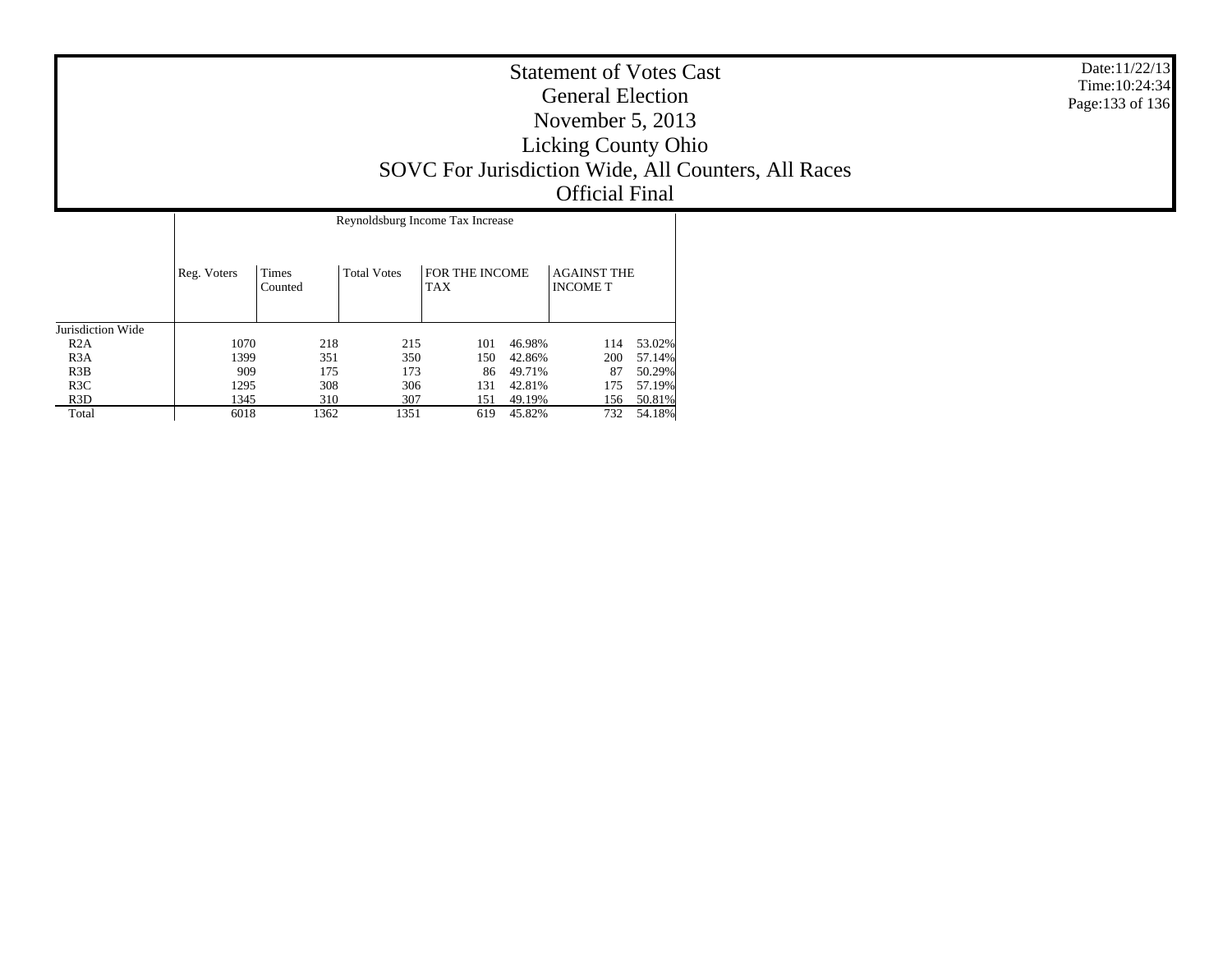| <b>Statement of Votes Cast</b><br><b>General Election</b><br>November $5, 2013$<br><b>Licking County Ohio</b><br>SOVC For Jurisdiction Wide, All Counters, All Races<br><b>Official Final</b> |  |  |  |  |  |  |  | Date:11/22/13<br>Time: 10:24:34<br>Page: 134 of 136 |
|-----------------------------------------------------------------------------------------------------------------------------------------------------------------------------------------------|--|--|--|--|--|--|--|-----------------------------------------------------|
|                                                                                                                                                                                               |  |  |  |  |  |  |  |                                                     |
| Jurisdiction Wide                                                                                                                                                                             |  |  |  |  |  |  |  |                                                     |

5 38.46%

2 100.00%

7 46.67%

 BEN HFT Total 41

5

46

13 13 8 61.54%

2 2 0 0.00%

15 15 8 53.33%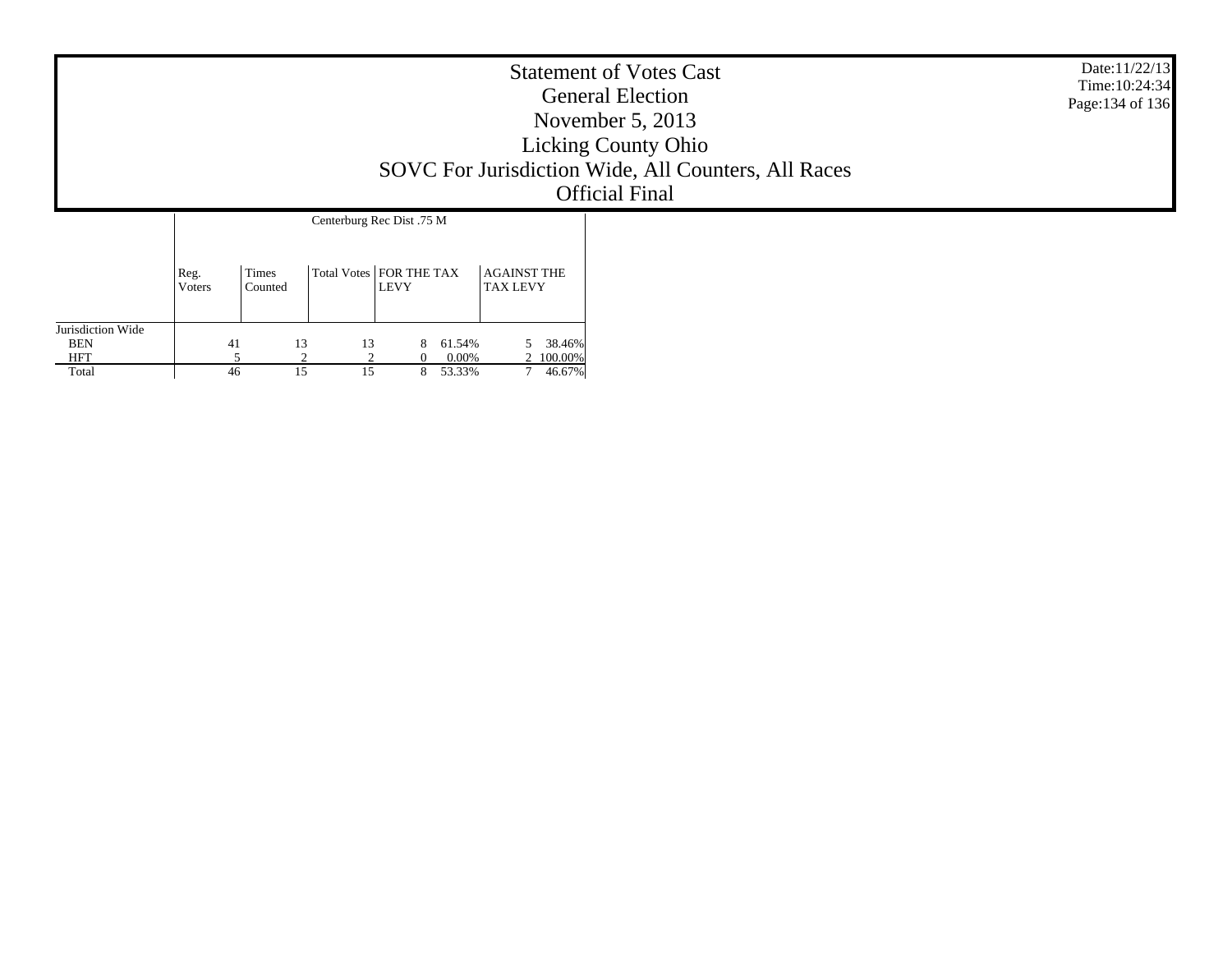|                                                | Date:11/22/13<br>Time: 10:24:34<br>Page: 135 of 136 |                  |                    |                                                            |                                |  |  |
|------------------------------------------------|-----------------------------------------------------|------------------|--------------------|------------------------------------------------------------|--------------------------------|--|--|
|                                                | Reg. Voters                                         | Times<br>Counted | <b>Total Votes</b> | Coshocton Co JVS 1M Perm Imp<br>FOR THE TAX<br><b>LEVY</b> |                                |  |  |
| Jurisdiction Wide<br><b>EDEN FALL</b><br>Total | 507<br>507                                          | 183<br>183       | 180<br>180         | 33.89%<br>61<br>33.89%<br>61                               | 66.11%<br>119<br>66.11%<br>119 |  |  |